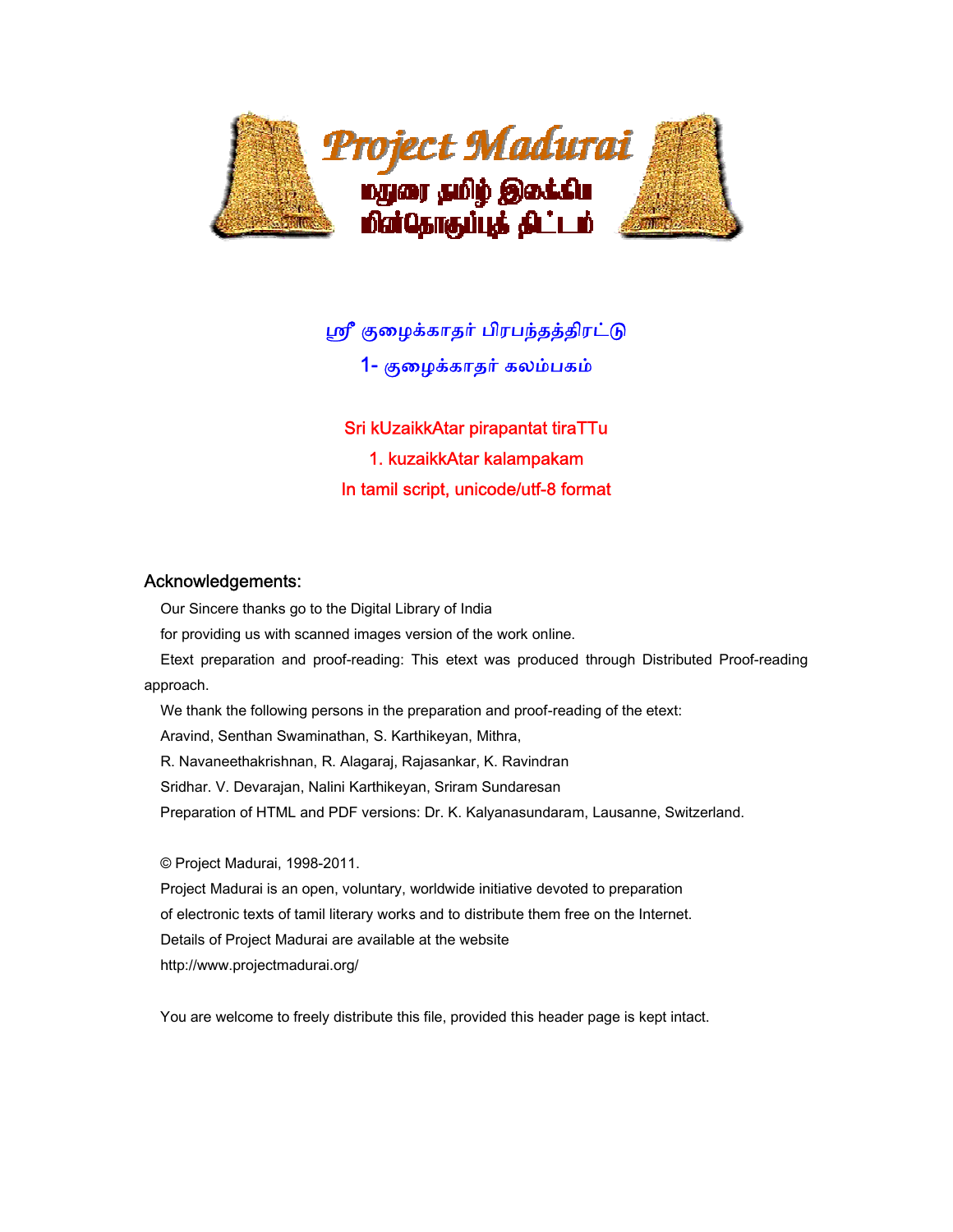# ஸ்ரீ குழைக்காதர் பிரபந்தத்திரட்டு 1- குைழக்காதர் கலம்பகம்

# Source:

ஸ்ரீ குழைக்காதர் பிரபந்தத்திரட்டு (நூல்கள், பதவுரை, விசேடவுரை முதலியவற்றுடன் கூடியது.) (Sri Kuzhaikathar Prabandha Thirattu) உைரயாசிாியர் - பதிப்பாசிாியர் திருமதி பத்மஜா அனந்தராமன் எம்.ஏ. ஆங்கிலப் பேராசிரியர், மதிதா இந்துக் கல்லூரி, பேட்டை, திருநெல்வேலி - 10 கிடைக்குமிடம்: 1, சிவபுரம் தெரு, திருநெல்வேலி ஜங்ஷன், 627001.

#### பொருளடக்கம்

ஸ்ரீமுகம் ᾙன்ᾔைர - ஆங்கிலத்தில் அணிந்துரை என்னுரை முகவுரை நூல்கள்:- ஸ்ரீ குழைக்காதர் கலம்பகம். ஸ்ரீ குழைக்காதர் பிள்ளைத்தமிழ். ᾯ குைழக்காதர் ேசாபனம். சந்தானப் பத்து. இதரப் பாடல்கள் - தென்திருப்பேரைப் பதிகம். தனிப்பாடல்கள். கீர்த்தைனகள். மங்களம்.

ஸ்ரீ ஸ்ரீமதே ராமாநுஜாய நம: ஸ்ரீ வானமாமலை மடத்தின் ஸ்ரீ ராமாநுஜ ஜீயர் ஸ்ரீமுகம்

நமது மடத்தில் நித்யததீயாராதனக்ரந்த கால க்ஷேபாதிகளும் நமது மடம் அரங்க நகரப்பன் திருவாராதனமும் அவிச்சின்னமாக நடந்து வருகிறபடி தாங்கள் அனுப்பிய 'குழைக்காதர் பிரபந்தத் திரட்டு' என்ற நூலினைக் கடாக்ஷித்தோம். தமிழுக்கு உரையாணி போன்ற பல பெரியோர்கள் வாழ்ந்த தெந்திருப்பேரையில் எழுந்தருளியுள்ள மகரநெடுங்குழைக்காதரைப் பாட்டுடைத் தலைவனாகக் கொண்டு கலம்பகம், பிள்ளைத்தமிழ் போன்ற சிறு பிரபந்தங்கள் தோன்றியுள்ளன. அவைகளில்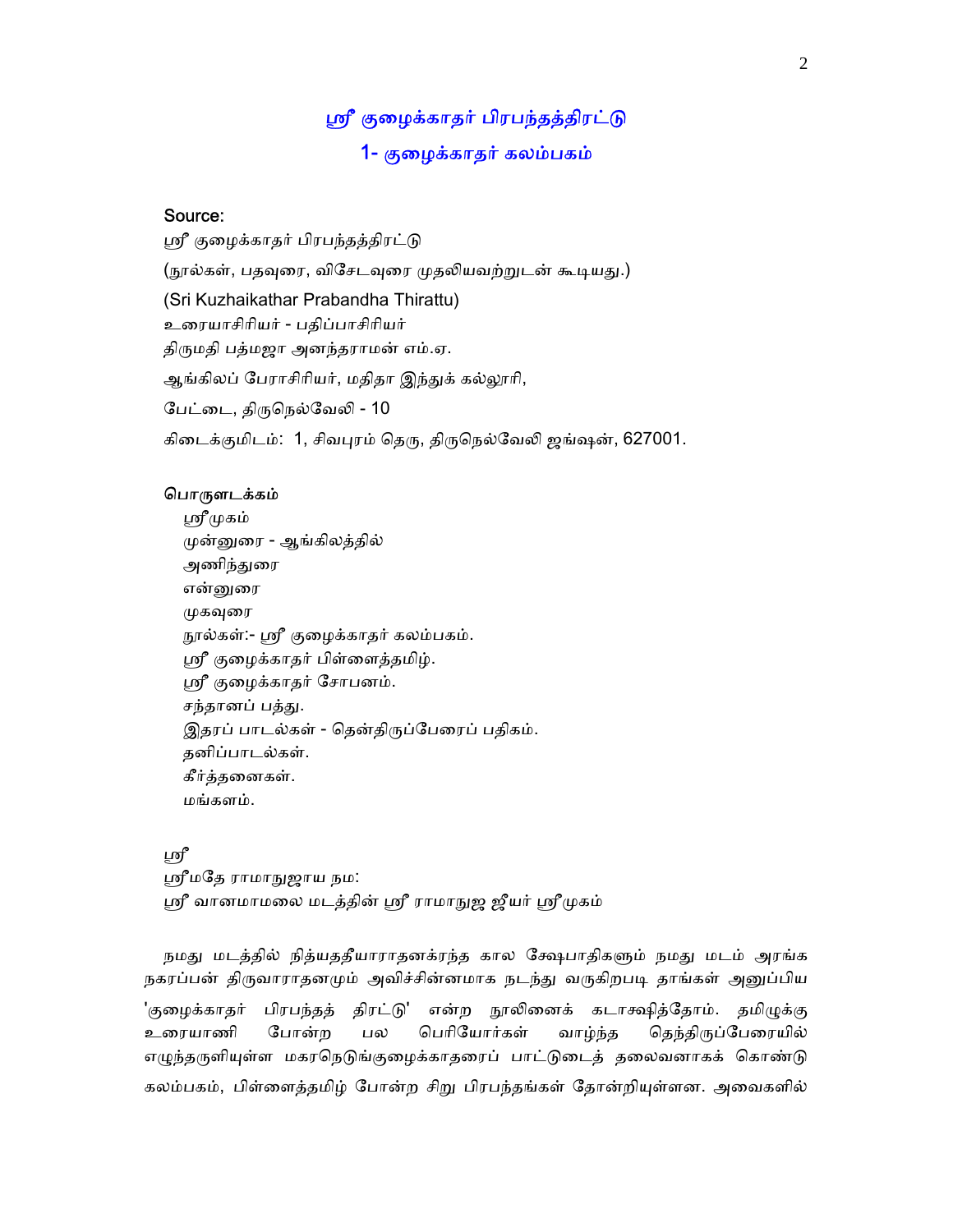இதுவரை அச்சேறாத 'குழைக்காதர்கலம்பக'மும், 'குழைக்காதர் சோபன'மும் வெளிவந்துள்ளமை பற்றி மிக்க சந்தோஷமானதே. இந்நூலாசிரியர் பெயர் குறிக்கப் பெறவில்லை. ஆயினும் ஆசிரியர் ஆழ்வார்களின் அருளிச் செயலாழ்கடலில் திளைத்தவர் என்பது படிப்போருக்குப் புலனாகும்.

நம் மடம் ஆஸ்தான வித்வான் அபிநவ காளமேகம் அனந்த கிருஷ்ணய்யங்கார் மரபில் தோன்றி தமக்குக் கிடைத்த ஞானத்தை பகவத் விஷயத்தில் ஈடுபடுத்தி இந்நூலை வெளியிட்ட பதிப்பாசிரியர் திருமதி பத்மஜா அனந்தராமன் அம்மையார் அவர்கள் பல்லாண்டு வாழ்ந்து பகவத் கைங்கர்யங்களைச் செய்து எல்லாவகையான நன்மைகளைப் பெற நம் மடத்துப் பெருமாளான அரங்கநாதரப்பனையும், ஸ்ரீவரமங்களா சமேத ஸ்ரீ தெய்வனாயகப் பெருமாளையும் பிரார்தித்து மங்களாசாஸ னம் ெசய்கிேறாம்.

வானமாமலை

(10-4-1992) ஸ்ரீராமாநுஜர் பிரேஜாத்பத்தி (ைகெயாப்பம்) பங்குனி - 28

--------------------------------------

## **PREFACE**

 'Then felt I like some watcher of the sky When a new planet swims into his ken'

 John Keats thus described his joy on first looking into Chpman's Homer. I had a similar feeling when by chance I came across a few wornout scripts in Tamil language in my village house. They were brittle yellowise brown paper - manuscripts partly moth-eaten and partly destroyed by silver-fish (LAPISMA), a tiny insect that drills holes in papers. At once I rescued and resurrected them from oblivion and planned to give them when to the Tamil speaking world. The timely help of Thirumalai -Thiruppathi Devasthanam's financial help was in fact a blessing in guise. It encouraged and induced me to publish a good and devotional hymn book to sing in praise the glory of Sri Mahara Nedumkuzaikathar of the celebrated Vishnavite Pilgrim Center Thenthiruperai in Tamil Nadu. The outcome is this Onthology 'Kuzhaikather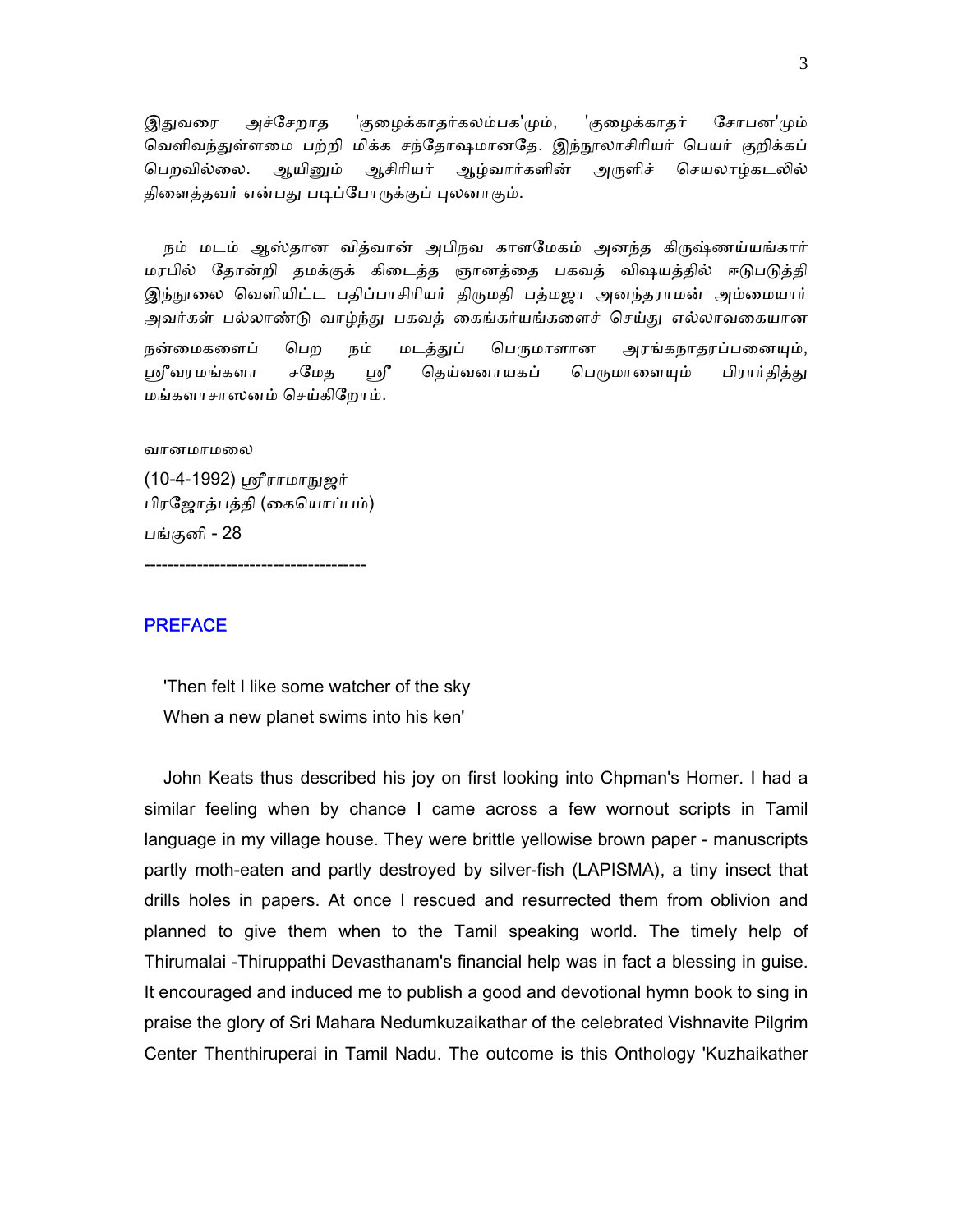Prabandha Thirattu'. May the Lord of the Seven Hills guide and guard me in this divine attempt.

 This present verse collection is a rare and rich compilation of devotional hymns in the form of minor Prabandhams. Some of them like 'Kuzaikathar Kalampagam' ' Sobanam', 'Kirthanas', 'Santhada pathu' and 'Thirupani Malai' are not yet published. Other works like the decade of 'Nammalvar', 'Thenthiruperai Pasuram' is added as it forms Part and Parcel of the life of the inhabitants of Thenthiruperai. A number of lyrics are compiled lest they should be forgotten. Both 'Kuzhaikathar Pillai Tamil', and 'Kuzhaikathar Kalambagam' are directly copied from old manuscripts with stress and strain where the author's names were not found. Though 'Kuzhaikathar Pillai - Tamil' has been printed once it is not popular in the home town. But here it is added. Each and every prabandham is preceded by a foreword and succeeded by a glossary. The foreword in Tamil introduces the literary work. There is a general introduction in regional language about this anthology. A brief account of the tiny village of Thenthiruparai and the deity there will be a valuable guide to the readers.

 An introduction from Sri. Pattar-Piran Ramanuja Swami, the present Jeer of Vanamamalai Mutt adorns this collection at the outset. It is being followed by an introductory message from Thiru T.V. Makara Bhushanam, the retired assistant collector of customs; well-versed in Tamil,English and Sanskrit. His love for Vaishnavism is enffable.

 The aim in compiling this authology is to put into print the varied literary blossoms with religious aroma and to weave them into a garland of Poesy. This humble literary attempt has been dedicated to the memory of my beloved paternal uncle, Sri.P. Sri Acharya, the veteran Tamil Scholar. A learned man like him needs no introduction to the students of Tamil literature. His was a life devoted to the studies and research in Kamba Ramayanam and Vaishnavite Literature. His magnum opus Sri. RAMANUJA' won him the Sahitya Academy Award. He was the author of the celbrated serial Chithira Ramayana (awaiting publication). His 'Chithira Thiruppavai' has already been published by the T.T. Devasthanam. He has hundred of books and essays written in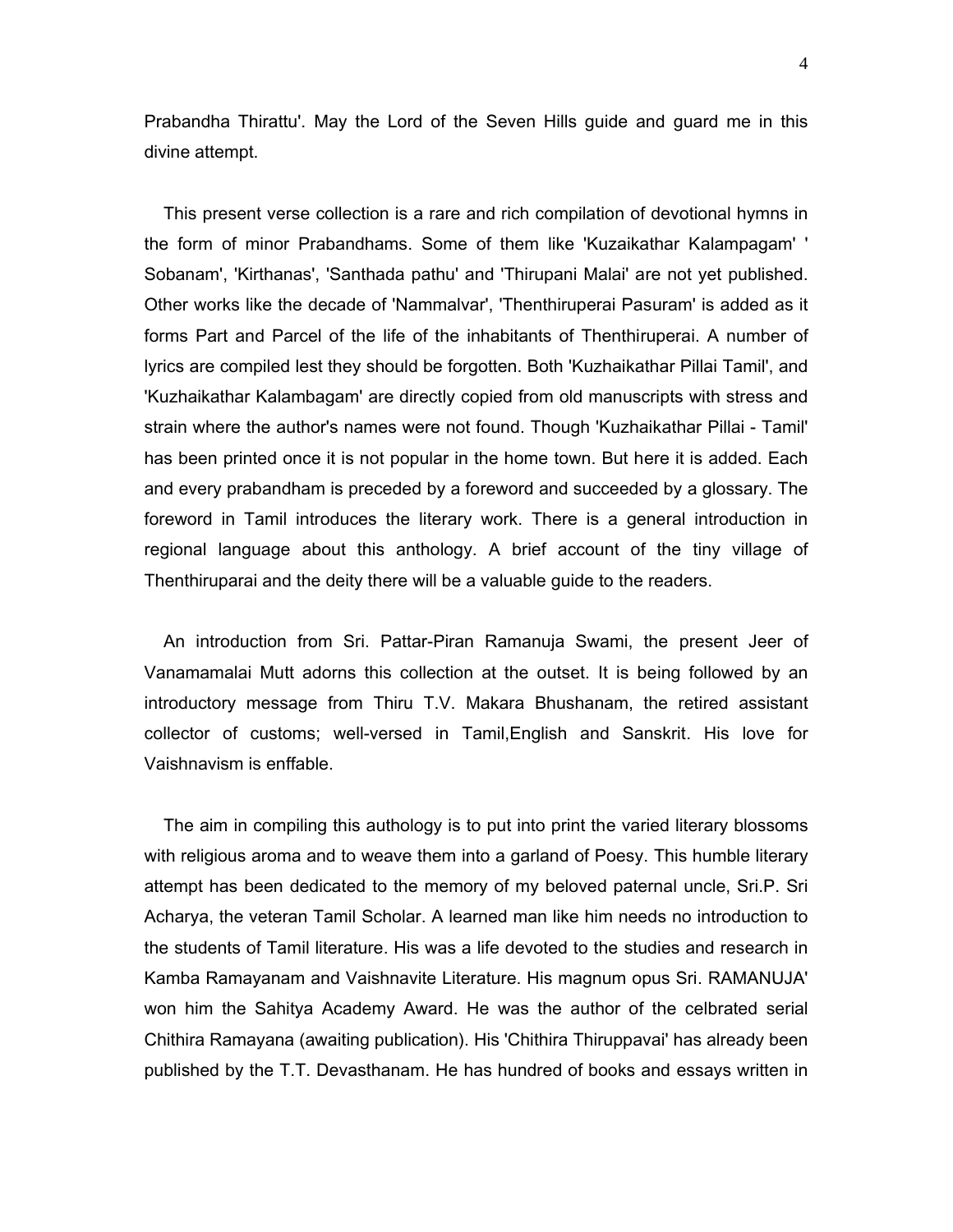Tamil to his credit. Hence it is my bounden duty to dedicate this anthology to him from whom I inherited the love and taste for my mother tongue.

 There are 96 kinds of minor literary poetic compositions according to Tamil tradition. More and more are added to them. The folk-song motif is the striking theme in them. One of the most popular forms of these prabandhams is 'Kalampagam'. It means a godevil of flowers of many hues. Learned people as the custodiens of literary traditions have no sympathy for folk-songs. But sometimes the folk-motif enters into the main literary stream. It also rejuvenates and enriches it into a minor literature or Prabandham. Poetry and folk songs are fused together and set in harmony in Kalambagam. Generally Kalampagam is a minor prabandham consisting of 100 Poems composed with the 18 parts of Kalampagam. Slowly this number of metrical devices increased from 18. But the style remains simple and appealing. Even today it retains its youthful charm and vigour. As per tradition Kalampagams are written to sing in praise of the deity of a temple such as Anzhahar Kalampagam or the place where the temple is situated such as 'Thiruvengada Kalampagam'. Sometimes they are sung in honour of a sing or a spiritual guru. But none of these rises to the height of 'Nandi-Kalampagam'.

 This tiny village of Thenthiruperai has the unique honour of having two Kalampagams to its credit. One is 'Thiruperai Kalampagam' already published by its author, Sri. Anantha Krisha Iyengar and the other is 'Kuzhaikadhar Kalampagam' which is now being published for the first time. It appears to be an anonymous work. But its poetic merit speaks volumes about the unknown and unheard author. In brief it is a beautiful literary poetic price 'Kuzhaikadar Kalampagam' is a wonderful collection of 100 poems. It commences with 'Kappidal' or 'the song of Protection'. The Kappu Poem is followed by a Poem of worship to Nammalvar addressing his spiritual guru, Nammalvar as Parankusan the author makes an appeal to him. He wants his religion's leader to control other religions first as the elephant is controlled by the spear known as 'Ankusam'. The poet requests the reader to put up with him for what he lisped in verse may have flaw. Yet he has tested his poetic skill by making many to listen to his composition. The humility of the poet is obvious. The varied metrical devices and patterns reveal his poetic genius. His simple style flows fluently like the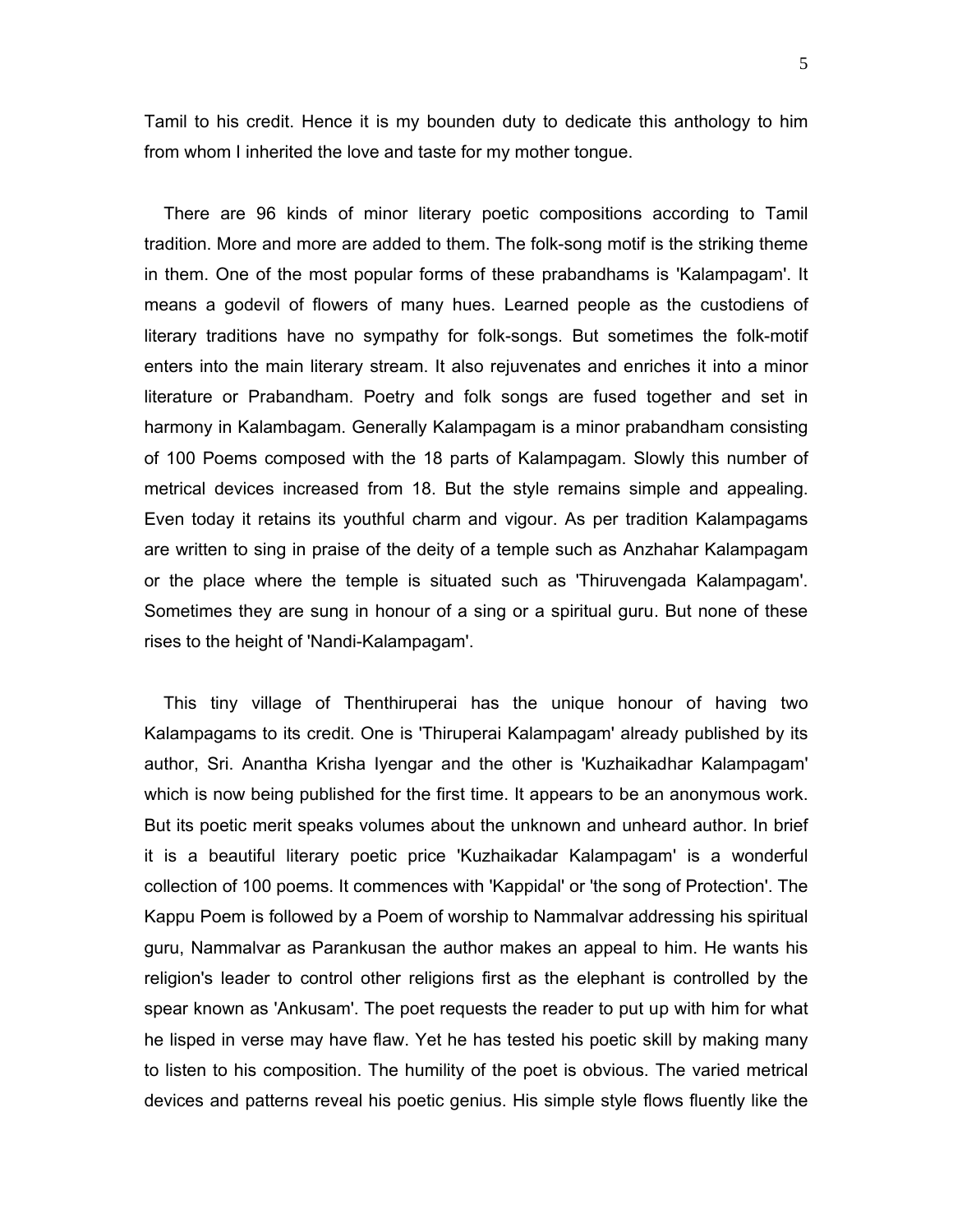meanderings of the perennial river Thamirabarani. It is a pity that many a scholar of the past missed this noble piece of literature with its divine message to have faith in God and translate this faith however limited with constructive actions.

 'Kuzhaikadhar Pillai Tamil' occupies the second place in this edition. It has been taken down from an old worn out manuscript. This rich piece of literature is little known to villagers. It is said to have been published once from Dr. U.V.S.'s manuscript library. It has been added here to make it popular among the devotees of Kuzhaikadhar. 'Pillai - Tamil' is another popular type of literature. It is believed to be the first and foremost of the varied types of minor literature. Its seed is embedded in Tolkappiyam. But the real father of this kind of poetry is the great Vaishnava saint Perialvar. The poet describes Krishna's nativity making Thirukkottiyur in Tamil Nadu as the birth place of Krishna.

 Generally 'Pillai Tamil' is a graphic account of the childhood games and sports of the poetic hero in verse. It is in praise of the childhood in all its varying stages. The rapid growth and development of the child with its pranks and mischiefs are well brought-out as beautiful pen-pictures. In fact 'Pillai Tamil' is a lovely piece of poetic art making the reader become one with the child. The innocence, the gaiety and the sportive spirit of the infant enchants one and all. 'Pillai Tamil' starts singing of the child from its third month to twenty-first month. The hero of the poem is either God or King. Imagining the hero as a child, the poet sings of the ten stages of its growth with ten songs for a stage sung on every alternate month from the third to the twenty-first month. 'Kuzhaikadhar Pillai - Tamil' is no exception to this. It sings in praise of Lord Kuzhaikadhar in His infancy.

 The first stage of Kuzhaikadhar 'Pillai Tamil' offers prayer for the welfare of the child in 14 poems seeking the blessings of Saraswathi, the Goddess of Learning, Sri. Ramanuja, the spiritual guru of Vaishnavites and all the twelve Alvars. This section is known as 'Kappu' or 'the song of Protection'. The rest of the poem shows the beautiful and captivating gestures of the various games of the child. The to and from wavy movements of the child are quite picturesque. Lulllaby follows. The mother lulls the child to sleep by her melodious songs. The next few stages really enchant us.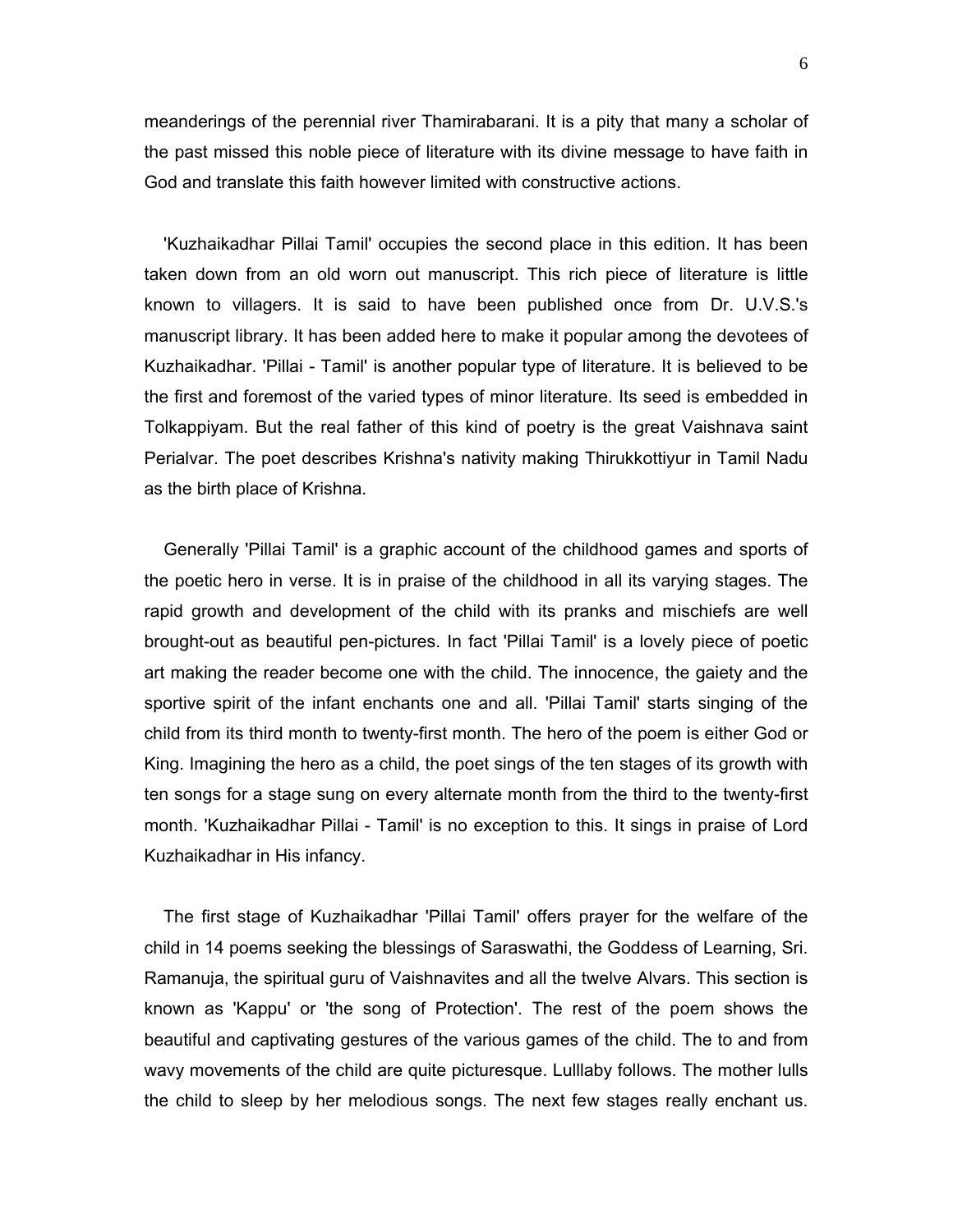The Song of clapping hands and the song of kisses thrill us. In the welcome song the mother cheers up the tiny toddler to catch-hold of her to move forward. Next is the song of the Moon. Here we find the mother making a plea to the moon to come down to appease the crying child. All these songs are common to both the sexes. If it is a female child, the last stages are the songs of swing, bath and ammanai. As the child is a male one here, these are in addition the songs of destroying playfully the sand castles built by the female children, the song of beating the kettle drum and finally the song of pulling the toy- cart playfully. the spontaneous outpourings of the mother about her child's naughty games andmis- chievous tricks, capture our heart, mind and soul. The poet takes us from the world of the child to that of a divine one. The language describing these divine activities rises naturally to a grand and majestic tenor. In such a mood the poetry becomes genuine and sincere elevating us to a nobler plane. The words of Reed seem to endorse this view for he says:

 The experience of Poetry is in the art of creation; the experience is the poetry and is wholly a mental units. In the unconscious mind it may strike root: from that hidden source it may send up a shoot, strike with the conscious brain unasked'.

 Kuzhaikadhar Pillai Tamil is followed by 'Kuzhai kadhar Sobanam'. It is a piece of folk-lore taken down directly from the oral literature of the women-folk of Thenthiruperai. It is like a ballad poem with the two striking themes of the love and courage of Kuzhaikadhar. Then comes the collection of the simple but effective 13 poems entitled 'Santhana Pathu'. It is quite popular among the inhabitants of this village as an elixir for the childless couples. A sincere and pious recital of this piece has been rewarding to issueless couples as born in testimony to the people of Thenthiruperai. This oral piece in verse is being published for the first time. 'Santhana\* Pathu' is followed by a variety of songs like 'Kirthanas'. These lyrics are short and sweet and can be set to music.

 A number of miscellaneous rural songs are also compiled here. The celebrated 11 pasurams of Nammalvar known as 'Thenthiruperai Pathigam' precede this collection of minor poems. Most of them are part and parcel of the daily rituals of worship in Kuzhaikadhar temple and also in the sweet homes of these villagers. A fairly good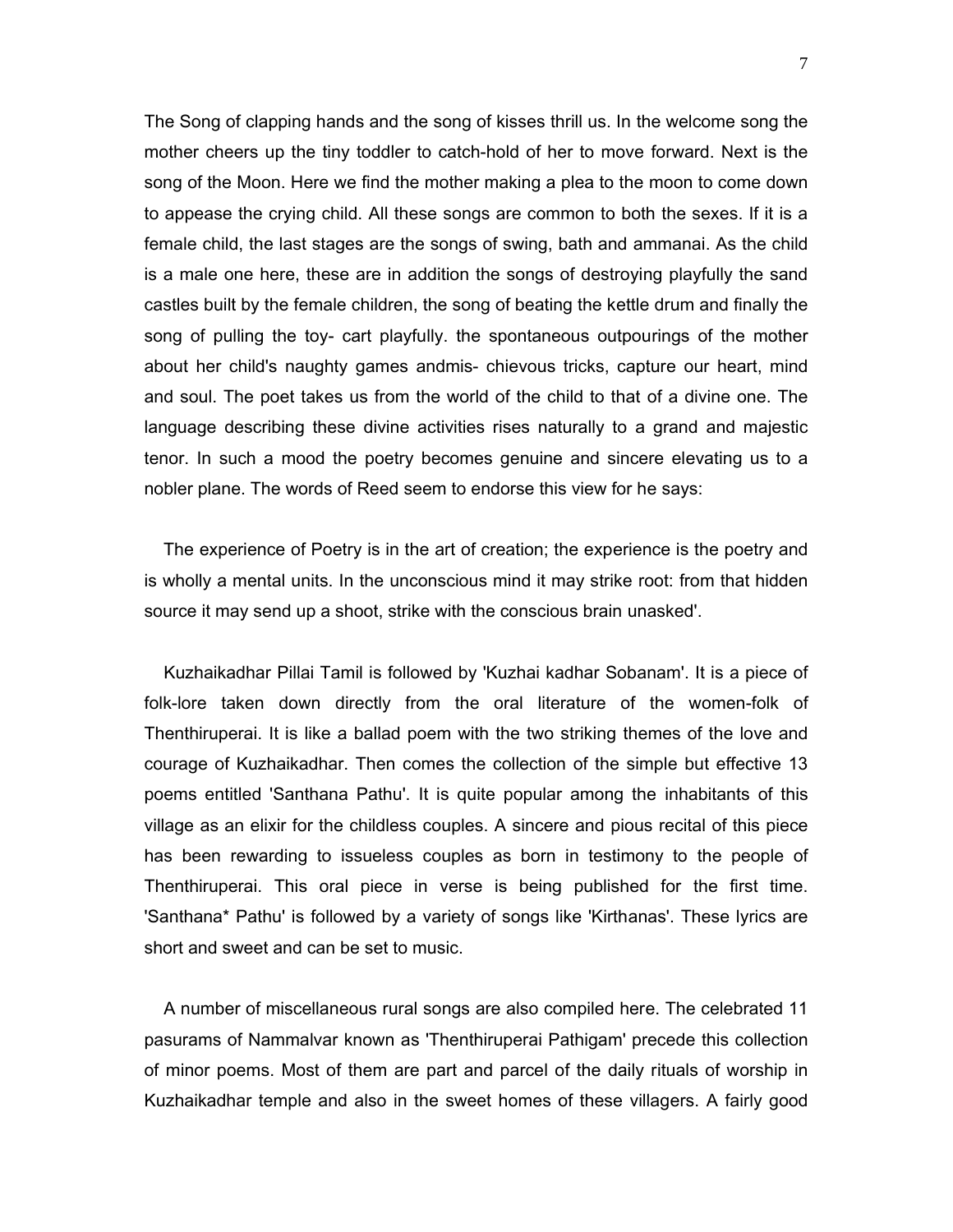collection of various metrical pieces on the verge of being forgotten after their first publication are collected and compiled in this anthology. Some of them are prisonpoems. Once many of the people from Thenthiruperai were arrested and imprisoned in Tirunelveli Town which part is even today remembered as Prison Street. (KAVAL PURAI THERU). The reason was non-payment of taxes due to the failure of monsoon. Their chief grief was not for leaving behind their kith and kin but because of their inability to worship their Lord Kuzhaikadhar every day and to proceed to the neighbouring village Alwar Thirunagari to offer their obeisance to Nammalvar Diehards. As they were deprived of this divine opportunity, their sorrow and sadness burst out. Their outpourings in verse are reprinted here. The most prominent of these compositions is 'Kuzhaikadhar Pamalai', a poetic garland of 103 Poems by Narayana Dishadhar. It was published byDr. U. V. Swaminatha Iyer as 'Poem of the Prison' (Chirai Thantha Chenkuyil) with a valuable introduction. Already it has been published by me separately as a hymn-book for daily worship. Some of the remarkable single pieces in metre added here were written by my grand - father Sri. Anantha Krishna Iyengar, a native of this village. An anonymous interrogative poem in 4 lines decorates the front wall of the first Mantapam of Kuzaikadhar temple. The poet wonders if there is anything equal to the eternal, never fading red-lotus face of Lord Kuzhaikadhar addressed as Vadatha Chenthamarai. The poet poses the problem to the Sun - god for He has visited all the planets of the universe. This enigmatic poem is also noted down in this edition. A mural poem presented in the form of the temple-car adorning the front part of the temple is also recorded here in its pictorial form 'Radha Banthanam'. The design or the verse is known as 'Chakra Banda (and anybody deciphred it used to get a reward in those days of yore).

 The contribution was made by my paternal grand-father, Kavi Pitchu Iyengar. The present Anthology is concluded with a song of blessing called Mangalam.

 In the days of my childhood my house used to rumble with the pasurams of Alars. The lively literary debates and discussions of my paternal circle with its pals left a deep impact on me. The musical recital of the gymns of 'Nalayira Divya Prabandam' in the Vaishnavite temples and in our sweet homes strengthened my mind, heart and soul. It often haunted me like a passion and kindled my religious fervour. Already I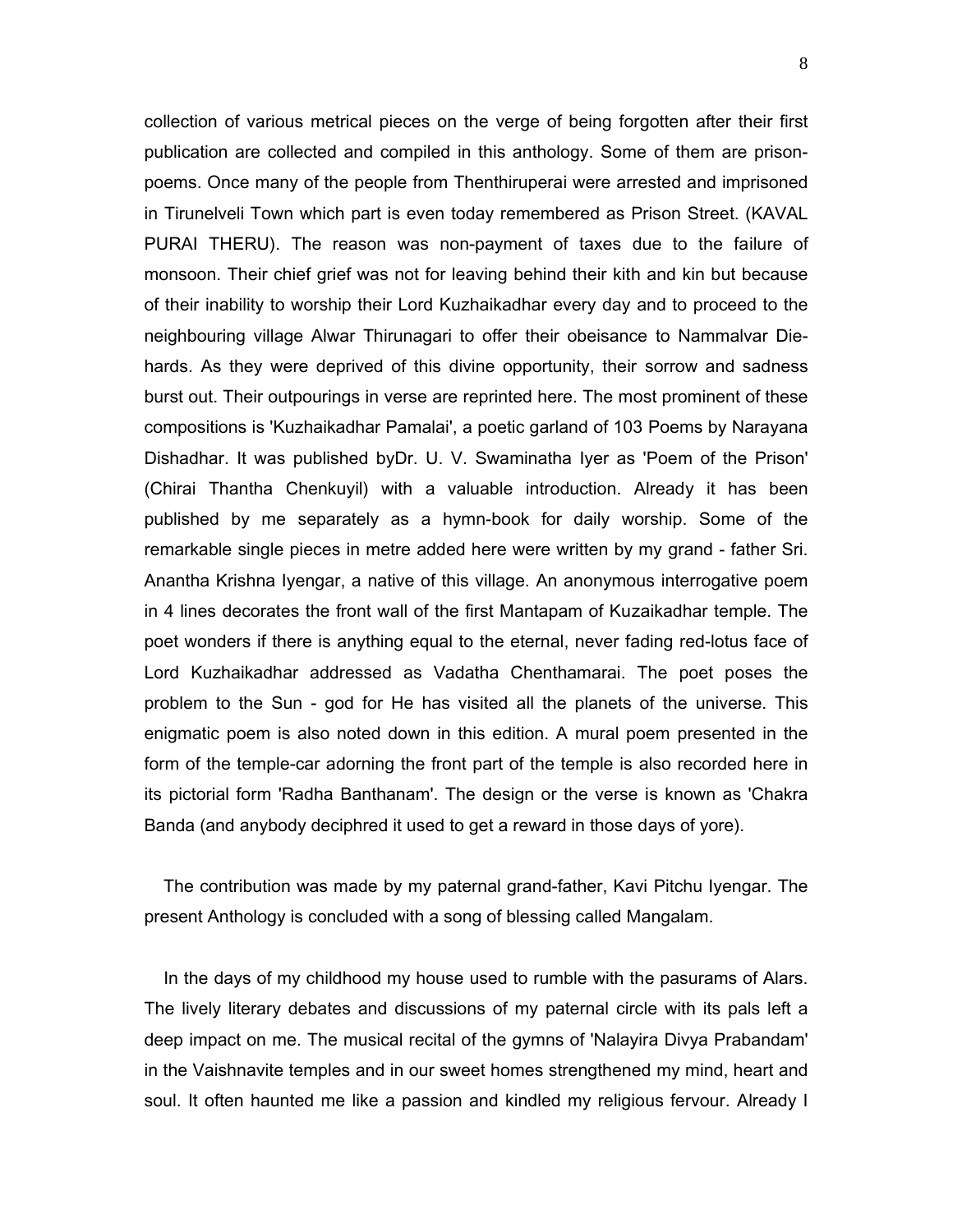had been born and brought upin a literary atmosphere surcharged with the singing of these poetic compositions. No doubt God is present in several forms with different names. In the name of Swami Makara Nedumkuzhaikadhar I got the inspiration of undertaking this divine work and in the form of the Lord of Thiruvenkadam I received the financial assistance to complete it. In honour of Lord Kuzhaikadhar the minor works and sundry poems on Him are collected and compiled as a living monument to posterity that will not willingly let it die.

 May the Lord guide and guard us all. A. Padmaja Anantharaman. Printed by: Sri. Ratnam Press, Tin. - 6

---------------------------

#### THENTHIRUPERAI SRI SWAMI MAKARA NEDUN KUZHAIKATHAR

 Thenthiruperai, situated on the trunk road connecting Tirunelveli and Tiruchendur in Tamil Nadu is a small village lying on the banks of river Tambirabarani (also known as porunai). The village has traditionally nurtured Tamil literature with religious fervour.

 Thenthiruperai is one of the 108 vaishnavite pilgrim centres and also forms part of the Nava Thirupathy of South Tamil Nadu. The name ' Thenthiruperai' is derived from 'Per Aiel' which in Tamil connotes the lofty and majestic castles and forts.

 Nammalwar, the mystic saint has immortalised the village with his 'MANGALA SASANAM' (10 Tamil verses in "Thiruvaimozhi", one of the four parts of "Nalayra Divya Prabantham"). These poems describe Nammalwar's passionate love for the Lord of Thenthiruperai in the Nayaki - Nayaka bhava, endeared as Parankusa Nayaki.

 Makara Nedunkuzhaikathar is the presiding deity. The Lord's name might have been a Tamil rendering of the original Sanskrit version "Makarayutha karna pasan" or simply Makara Bhushanam. The legend goes that on a full moon day in the month of Panguni under the star 'UTHIRAM', Neela Devi (Mother Earth) who was doing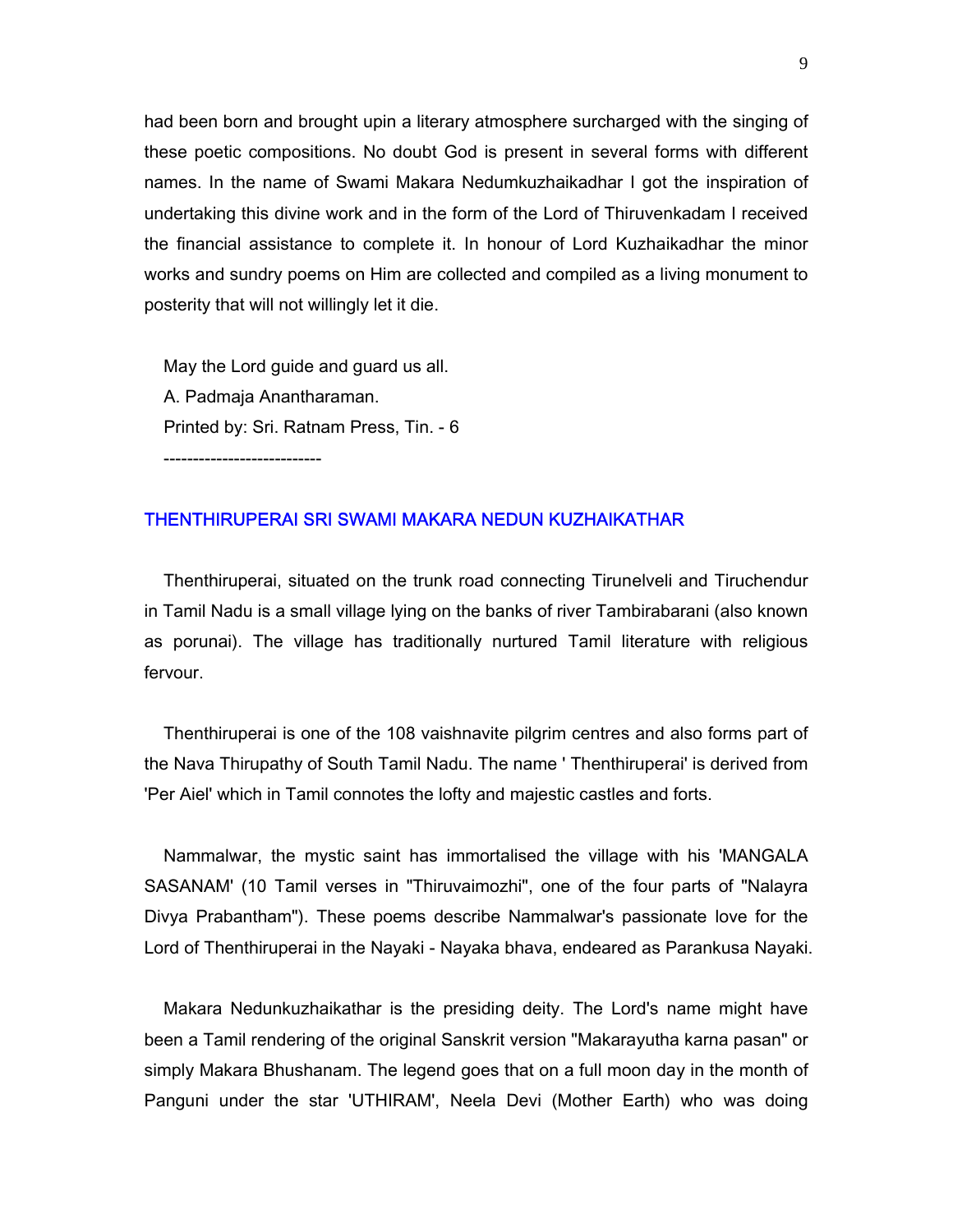penance on the banks of the river found a pair of glittering fish-like ear rings (Makara). Devi felt that they would well-adorn the long and big ears of her Lord, her lover, Mukil Vannan, the cloud-hued. The Lord appeared before her and made her happy by wearing them. Hence the name Makara Nedunkuzhaikathar. The place where the ear-studs were found is known as "Kudupunalthurai". It is believed that the long and beautiful ears of the Lord of Thenthiruperai relish the vedic recitation, festive sound, and the yell of the merry-making children. This is the reason why the "Garuda Sannathi" is not situated in front of the Lord but situated at some distance which is a peculiar feature not seen in any other Vaishnavite temple.

 The present resident community owe their origin to a holy ancestry which specialised a branch of Sama vedha, known as Jaimini Sama vedha. The swara recitation is unique to Thalavakara Jaimini Sama vedha. Thalavaikara was the chief disciple of Rishi Jaimini. Kenoupanishad is also known as Thalavakara upanishad. Presently there is only one patasala at Thogur in Tanjore District offering Jaimini saka of samaveda.

 Madurakaviyar the celebrated hagiographer of Nammalvar is believed to be the ancestor of the residents. The village had been made holy and divine by the visit to Sri Ramanuja. Thenthiruperai is also the birth place of many reputed poets, scholars, and freedom-fighters. It possesses a number of literary compositions like "Kuzhaikathar Pillai Tamil", "KUZHAIKATHAR KALAMBAKAM" and "SANTHANA PATHU". The pamalai, garland of 100 verses on Kuzhaikathar written in sweet and simple Tamil is being recited by all everyday.

May Lord MAKARA NEDUN KUZHAIKATHAR Bless All.

--------------------------------------

10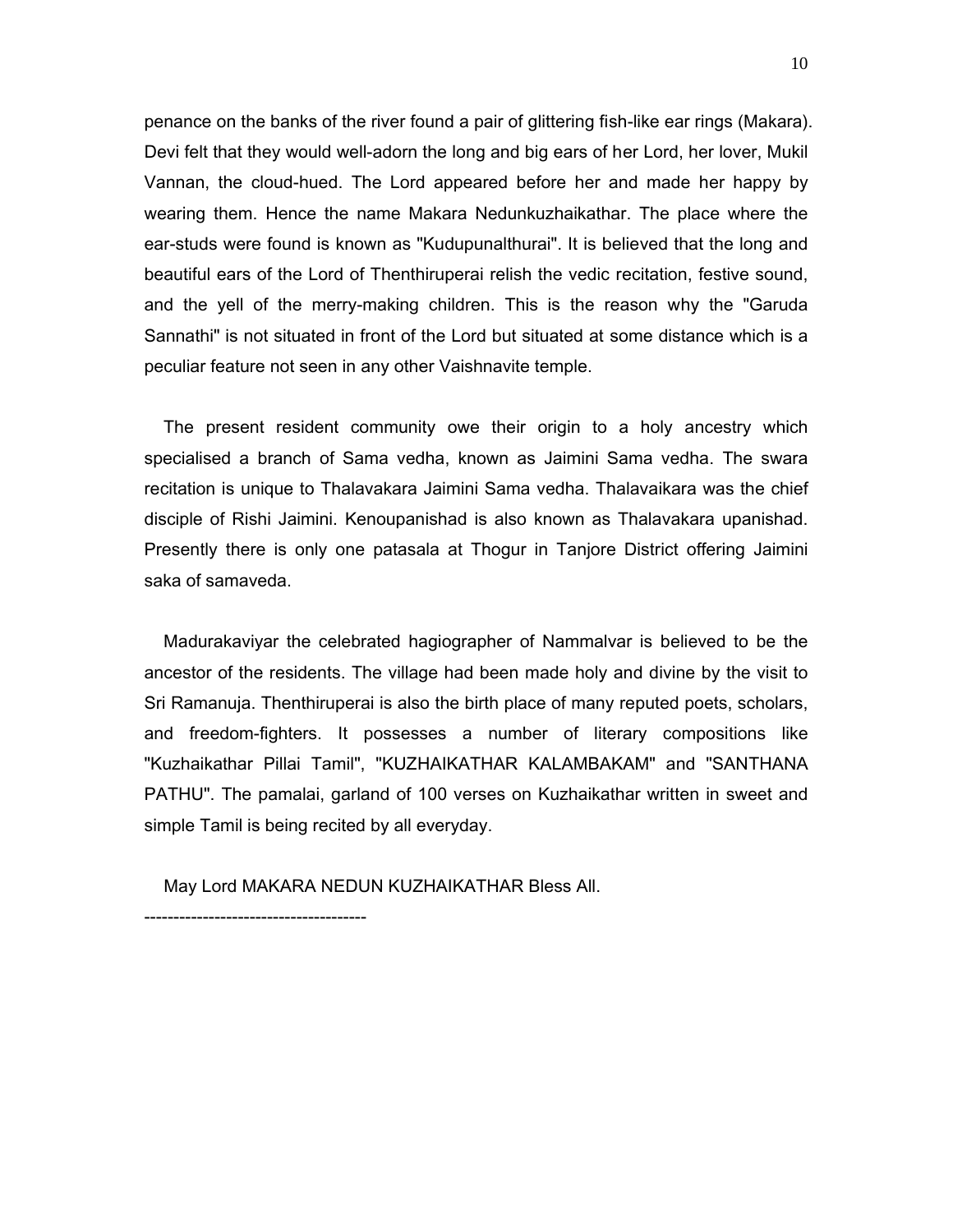#### அணிந்துரை

"ஆடி ஆடி அகங்கரைந்து இசை பாடிபாடி கண்ணீர் மல்கி எங்கும் நாடி நரசிங்கா! என்று பாடி வாடும் இவ்வாணுதலே".

என்று ஆரவாரத்துடன் பக்தி வெள்ளத்தில் பூரித்துக் கொண்டிருந்த நம்மாழ்வாருக்கு தன்னால் முடியாததொரு ஒன்றுமில்லை என்ற எண்ணமும் ஊர்ஜிதமாகிவிட்டது - "என் முன்னைக் கோளரியே! முடியாதது என் எனக்கே?" அப்படியிருந்தும், எம்பெருமானைக் காண்பதற்குத் தகுதியான கர்மேயாகம் ᾙதலான உபாயங்கள் ஒன்ᾠமில்லாத தனக்கு "தடவிகின்றேன் எங்கு காண்பன் சக்கரத்து அண்ணலையே?" என்ற ஐயமும் உண்டாகிறது. திருமாலிடம் கொண்ட காதல் பித்து - பிரமானந்த பித்து - அவரை ஆட்ெகாண்டᾐ. பராங்குச நாயகியாகி தன் ஆறாக்காதைல அப்பட்டமாகத் தன் தோழிகளிடமும், அன்னைகளிடமும் சொல்லி, தெளிவு படுத்தி மனச் சோர்வும் அைடகிறாள்:

"நாணியினியோர் கருமமில்லை நாலயலாᾞமறிந் ெதாழிந்தார்." \* \* \* \*

உற்றார்கள் தன் காதல் வேகத்தைத் தணிக்கச் சொன்ன வழிகளையும் ஒத்துக்கொள்ளவில்லை, செவி சாய்த்துக் கேட்கவுமில்லை. ஒரே பிடிவாதமாகத் தன் காதல் சுரம் நிவர்த்தியாக ேவண்ᾌெமன்றால், தன்ைனகாக்க ேவண்ᾊல் "ஆய்ப்பாடிக்கே என்னை உய்க்கிடுமின்", என்று கோகையைப்போல் அங்கலாய்க்கிறாள்.

காதலினால் பரமனை அடையலாமென்ற சித்தாந்தம் நமது வைணவ, சமய பூர்வாச்சாரியார்களின் பாக்கனிலிருந்து தெளிவாகிறது. நாயகி நாயக பாவத்தினால் ஜீவாத்மா பரமாத்மாவைத் தேடித் திரிந்து ஒன்றுசேர்கிறது.

பராங்குச நாயகியும் இதற்கு விலக்கில்லை. தேடித் தேடி அலைந்து தன் மனம் குருகூருக்குக் கிழக்கே மூன்று கல்தொலைவில் தாமிரவருணி ஆற்றங்கரையில் இருக்கும் தெந்திருப்பேரை நகரில் வீற்றிருந்த திருக்கோலத்தில் இருக்கும் நிகரில்முகில்வண்ணனான, மகரக்குழைக்காதனிடம் சென்றுவிட்டது என்றும், இனி ஒரு கணம்கூட தாமதிக்காமல் அவனிடம் செல்லவேண்டியதுதான் என்றும் உைரக்கிறாள்.

"வண்ணம் திரிவும் மனம் குழைவும்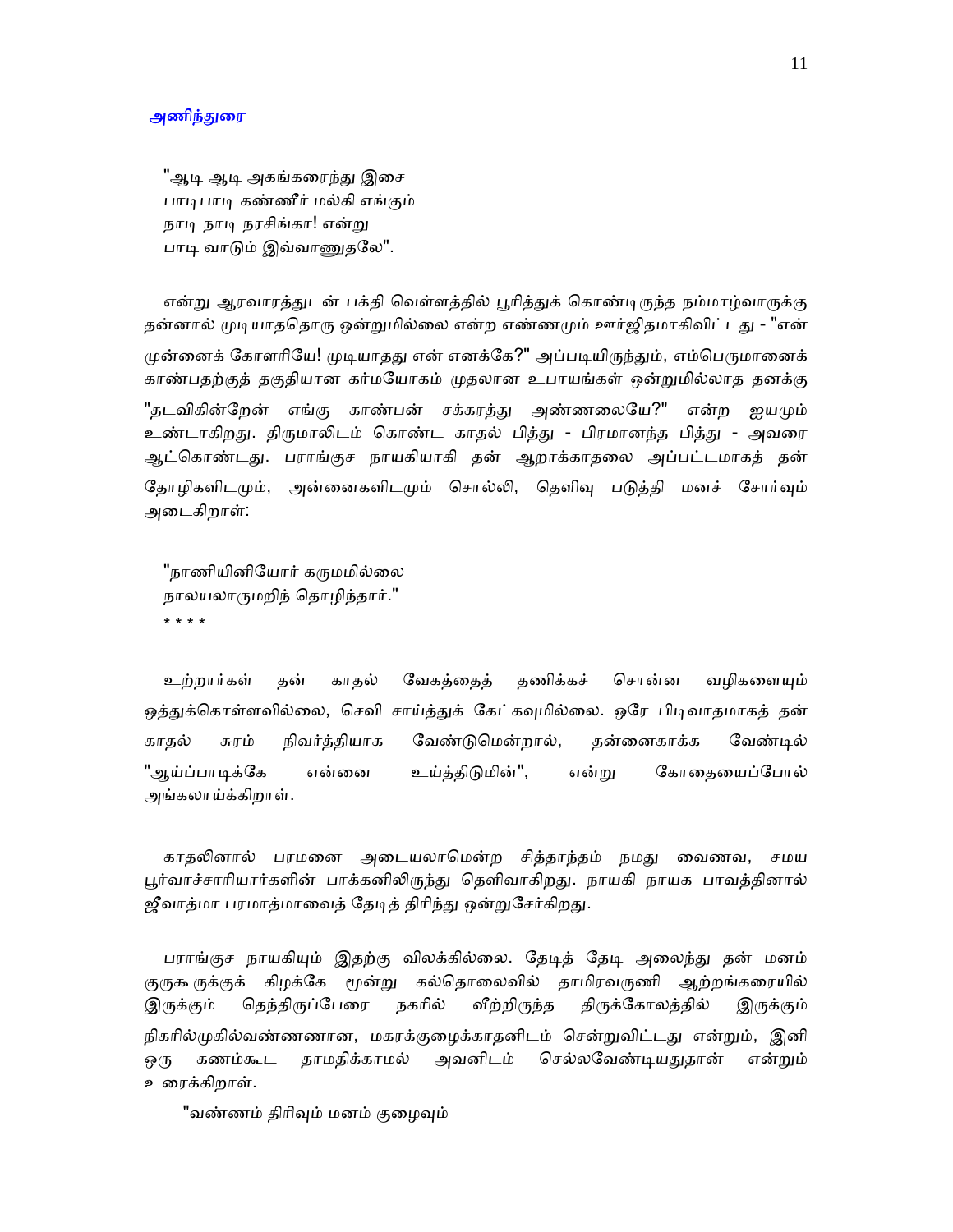மானமில்லாமையும் வாய் வெளுப்பும் உண்ணல் உருமையும் உள் மெலிவும் ஓதநீர் வண்ணனென்பான் னொருவன் தண்ணந் துழாய்யன்னும் மாலைகொண்டு சூட்டத்தணிᾜம் பிலம்பன்றன்ைனப் பண்ணழிய பலதேவன் வென்ற பாண்டி வடதென்னை உய்த்திடுமின்". (நா.தி)

காதல் வெள்ளம் பீறிட்டு, "வெள்ளைச்சுரிசங்கோடாழியேந்தி" என்றும் ஆரம்பித்து, "ஊழிதோறூழியுருவும் பேரும்" என்று தலைக்கட்டுகிறாள் பராங்குச நாயகி. தெய்வீகக் காதலர்கள் ஒன்று சேர்ந்து விட்டால் அப்புறம் சோகம் ஏது? மோகம் ஏது? 'தத்ர கோ மோவு:? க: சோக:?' என்கிறது உபநிஷத்து.

இப்படிப் புகழ் பெற்ற மகர நெடுங்குழைக்காதனைப் பற்றிய பாட்டுகள்தான் இந்த பிரபந்தத்திரட்டாகிய களஞ்சியத்தில், திருமதி பத்மஜா அனந்தராமன் அவர்களால் தொகுத்துப் பிரசுரிக்கப்பட்டு வாசகர்களுக்கு அமுதமாக அளிக்கப்பட்டிருக்கிறது. வைணவ சமய கருத்துக்கள், பொதுக் கருத்துக்கள் இவைகளின் உயிரோட்டத்தை இதில் காணலாம். எம்பெருமானை வாயாரத் துதித்து, தலையார வணங்கி பாக்களை ஓதுவதே நமக்குத் தவம் என்பது இப்பிரபந்தத் திரட்டிலிருந்து தெளிவாகிறது. இத்தகைய பக்தியே நாட்டு மக்களுக்குத் தவம் என்பதும் புலப்படுகிறது. ᾘதத்தாழ்வாாின்,

"ஏந்திப் பணிந்து அவன் பேர் ஈரைஞ்நூறு எப்பொழுதும் சாற்றியுரைத்தல் தவம்."

- என்பதை நினைவூட்டுகிறது. கீதா சாரியனின் 'ஸததம் கீர்த்தயந்தோ மாம்', என்பதும் பொருந்தும். புலன்களை அடக்குவதற்று வழி பக்தி ஒன்றேதான். வேறு வழியொன்றும் தெரியவில்லை; 'நான்யப் பந்தா வித்யதே' என்கிறது புருஷஸுக்தம். உண்மையாக உள்ளம் உருகி உவப்புடன் அந்த மகர நெடுங்குழைக்காதனை வழிபடும்போது உள்ளம் தூய்மை பெற்று பூரிக்கிறது.

திருமதி பத்மஜா அனந்தராமன் அம்மையார் ஓர் ஆங்கிலப் பேராசிரியை. இருந்தும் தமிழ் இலக்கியத்தில் ஈடுபாடு அதிகம். தன் கல்லூரிப் பணிகளையும், குடும்பத் தலைவி என்ற பொறுப்பையும் செவ்வனே செய்து கொண்டு, தன் ஆற்றலின் வேகத்தில் தமிழையும், அதன் நடை, ரசனையும் அனுபவித்து,"தான் பெற்ற இன்பம் பெருக இவ்வையகம்" என்ற நோக்கத்துடன் இப்பிரபந்தத் திரட்டை அளித்திருக்கிறார். ஏற்கனவே அவர் இரண்டு புத்தகங்களை வெளியிட்டுள்ளார். அவருடைய நற்பணிக்கு திருவேங்கட முடையானே முன்வந்து பணமுதலீடும் செய்து, ஊக்குவித்து 'முயற்சி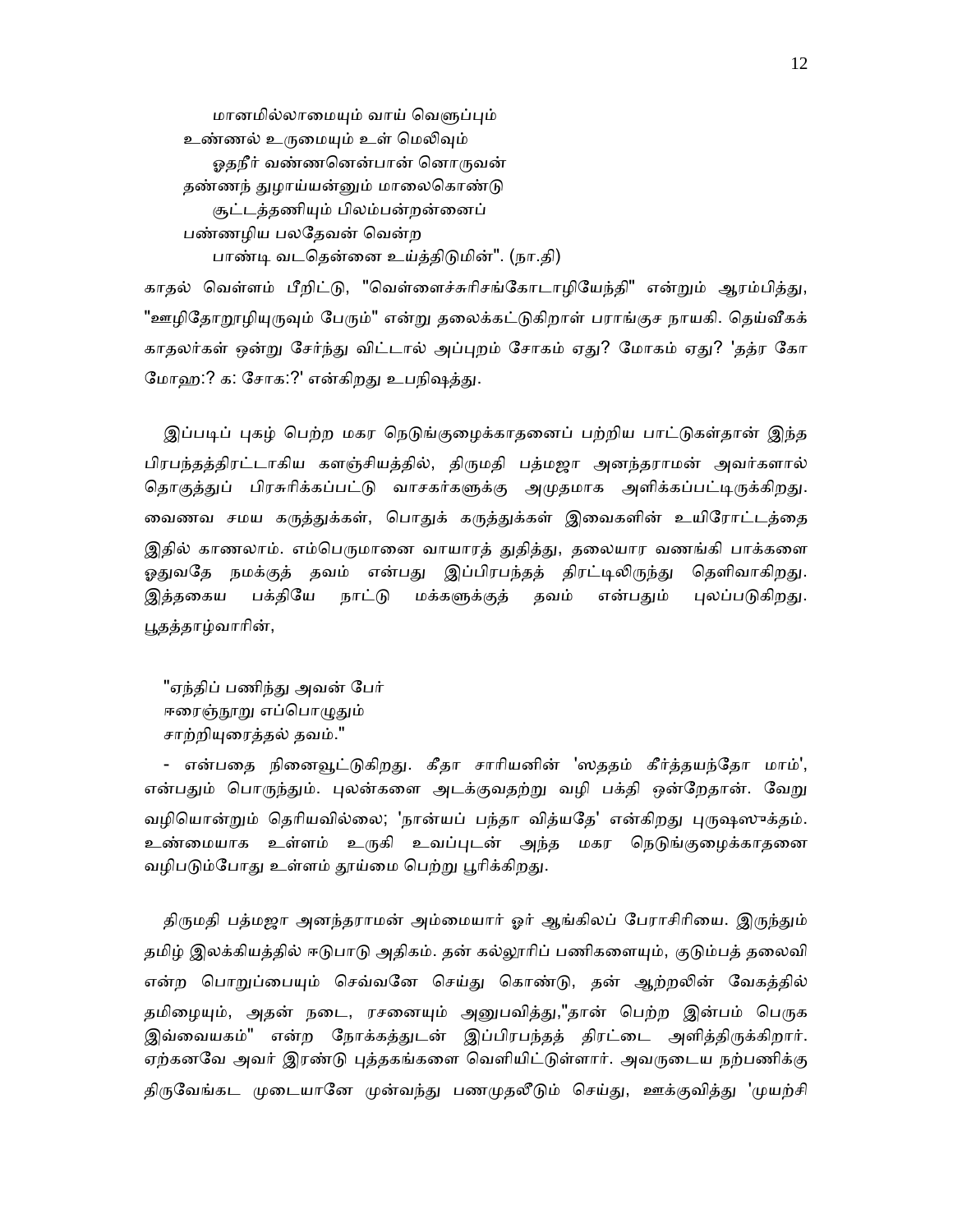திருவினையாக்கும்' என்பதற்கேற்ப அம்மையாரின் தெய்வீகத் தொண்டு ஒர் எடுத்துக்காட்டாகும். இப்படி ஓர் பிரபந்தக் களஞ்சியம் நமக்குக் கிட்டாவிடில், குழைக்காதனைப் பற்றியும், சிற்றூராகிய தென்திருப்பேரையைப் பற்றியும், அங்கு வாழும் மக்கள் பக்தி நெறியைப் பற்றியும் நமக்கு எங்கு தெரியப்போகிறது? அன்னாருடைய பணிக்கு என் ஆசியும் அன்பும். பெருமாளை வழிபடுவது அவர், இவர்களை காப்பதும் அவரவர் கடமையாகி விடுகிறது. எப்படி எல்லாம் பேரை மக்கள் குழைக்காதனைக் கொண்டாடி இருக்கிறார்கள்! - பாமாலை, கலம்பகம், பிள்ளைத்தமிழ் என்றெல்லாம். தங்கள் ஊர் தெய்வம் அல்லவா? மற்றும் குடும்பத்தலைவனும் கூட. அவனை விட்டுப் பிரிய மனமில்லாமல் வேதனைப் படுகிறார்கள்.

சிறையிலிருந்து மீட்டிய செல்வனல்லவா அவன்! தான் செய்யாத குற்றத்திற்குத் தண்டனை அனுபவித்து வரும் தீட்சதர்,"என் சிறை நீக்கிவித்தாயிலையே" என்று கண்ணீர் விட்டுக் கதறி அழும்பொழுது நம்மையும் அறியாமல் நம் கண்களில் நீர் மல்கின்றன. என்ன உᾞக்கம்! இனி பாசுரத்ைதப் பார்ப்ேபாம்:-

"பொன்சிறை நீக்கிவித்தே பறக்கின்ற புள் அரசே என் சிறை நீக்குவித்தாயிலையே இகல் ஆடரவ வன்சிைற நீக்கிைன வானவர்க்காக மகிழ் வினைத தன் சிறை நீக்கினை ஆரா அமுதமும் தந்தனையே."

(கு.பா.)

அவனைத் தங்கள் குடும்பத்தில் ஒருவனாகவே கருதி அவனைச் சீராட்டித் தாலாட்டி, சப்பாணி கொட்டி இரசிக்கிறார்கள். குழந்தையை இடுப்பில் வைத்துக் கொண்டு நிலாவைக் கூப்பிடுகிறார்கள். அவன் விளையாட்டுத் தேரை இழுத்துவரும்பொழுது அவன் நடையைக்கண்டு உள்ளம் பூரிக்கிறார்கள். இவையெல்லாம் நமக்கு பெரியாழ்வாரின் பாசுரங்களை நினைவூட்டுகின்றன.

\*\*\*

திரு வானமாமலை ஜீயரின் ஆசியைப் பெற்ற இந்த அம்மையாருக்கு என் வாழ்த்ᾐக்கள். ஆரா அᾙதமாக இனிக்கும் இவ்வாியப் பிரபந்தத் திரட்ᾌக்கு அணிந்துரை வழங்கும் வாய்ப்பைக் கிடைத்தற்கரிய பேறாகக் கருதுகிறேன். இதுவும் குைழக்காதனின் ெசயலாகேவ ெகாள்கிேறன்.

"ஆழியங்கையனை ஏத்தா வல்லா ரவர் அடிமைத்திறத் தாழியரே" \*என்று நாமும் பாடிப் பயனடைவோமே! 13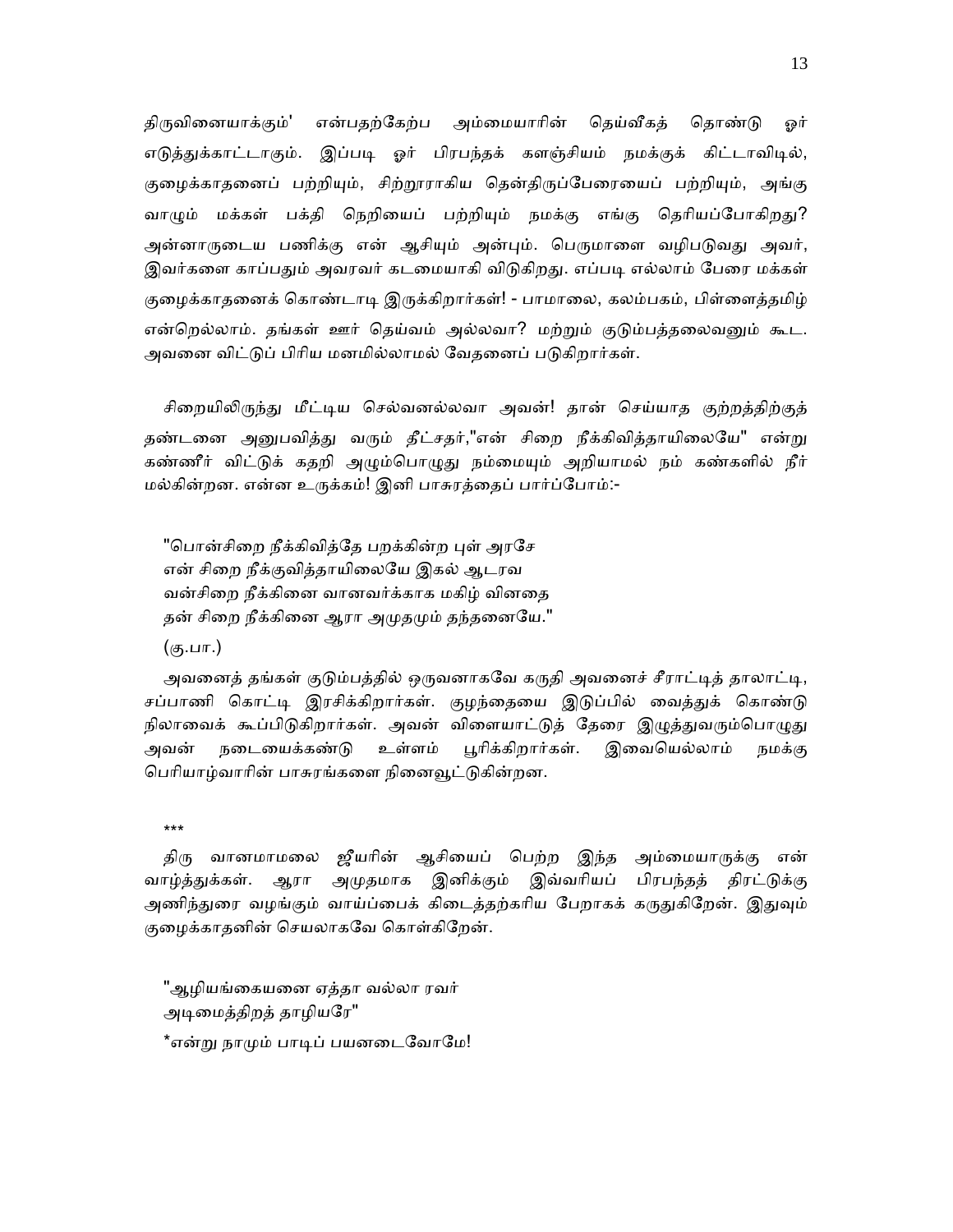| 16-4-1992.   | (ஓய்வு பெற்ற) உதவி சுங்க இலாகா கலெக்டர் |
|--------------|-----------------------------------------|
| தூத்துக்குடி | T.V. மகரபூஷணம்                          |
| எழுதியவர்:   |                                         |

#### என்னுரை

"பாமாலை போன்ற பக்திப் பனுவல்கள் இல்லாவிட்டால் தமிழகம் சம்பந்தப்பட்ட வரையில் சமயம் ஊமைதான்; தத்துவம் நொண்டியாகிவிடும், அறிவு குருடாகி, அருள் இருளாகும்; கோயில்களில் தெய்வம் கல்லாகவும், செம்பா கவும் நின்று கொண்டிருக்கும்" என்று கம்ப மேதை திரு பி.ஸ்ரீ. ஆசார்யா பன்முறை குறிப்பிடக் கேட்டதுண்டு. ஆனால் அக்கூற்றின் ஆழ்ந்த பொருளை அண்மையில் தென்திருப்பேரை ஸ்ரீ மகர நெடுங்குழைக்காதரின் பாடல்களைக் கற்றுணர்ந்த பின்னேர அறிந்ேதன்.

அறியா இளமையிலே, எனது ஊராகிய தென்திருப்பேரையில் வயது வேறுபாடின்றி இருபாலரும் குழைக்காதரின் பாடல்களை இனிமையாகப் பாடக் கேட்டதுண்டு; பலர் பாராயணம் செய்யப் பார்த்ததுண்டு. கற்றலினும் கேட்டல் நன்று என்ற அரிய உண்மைக்கேற்ப பழக்கத்தின் காரணமாக எனது மனத்திலும் பல பாசுரங்கள் பசுமரத்தாணி போல் பதிந்தன. வீட்டில் இடையறாது குழைக்காதர் பெருமையினைக் கேட்டுக் கேட்டு மகிழ்ந்த தால் தினம் தவறாமல் அவர்மீது எழுதப்பெற்ற பாசுரங்கைளப் பாராயணம் ெசய்யத் ெதாடங்கிேனன். நாளைடவில் எனக்குக் குழைக்காதரிடம் நெருங்கிய ஈடுபாடு ஏற்பட்டது. அவரிடம் கொண்ட பிணைப்பும், இணைப்பும் நாளொரு மேனியும், பொழுதொரு வண்ணமுமாக அதிகரித்து வந்தன. நாளடைவில் அவரே 'எனது உள்ளங்கவர் கள்வன்' எனச் சிறிது சிறிதாக உணர்ந்தேன். பாராயணம் பல புரிந்து தழும்பேறிய என் நா, கற்றறிந்த பிறகு அவர் மீது பாடப்பெற்ற பாசுரங்களைச் சுவைக்கத் தொடங்கியது. யாம் பெற்ற இன்பம் பெறுக இவ்வையகம் என்ற உணர்வின் விளைவால் குழைக்காதர் புகழினைப் பாரத மெங்கும் பரப்ப வேண்டுமென நினைத்தேன். சம்ப்ரோக்ஷணம் காணவிருக்கும் இப்பிரானும் அடியேனுக்கு ஒரு நல்ல வாய்ப்பு அளித்ததாகக் கருதினேன்.

இத்திருப்பணிக்காக எல்லோரையும் போன்று பொற்காசுகள் மாத்திரம் கொடுத்தால் போதாது, காலவெள்ளம் அடித்துச் செல்ல முடியாத அழியாச் செல்வத்தினைக் கொடுத்தல் நலம் என எனது உள்ளுணர்வு உணர்த்தியது. தமிழ்க் குடும்பத்தினைச் சேர்ந்த நான் இலக்கிய முத்திரை பொறித்து இச்செல்வத்தினைக் கொடுக்க விழைந்தேன். எனவே நான் அசைபோட்டுக் கொண்டிருந்த, ஆழங்கால் பட்ட பாடல்களைப் பிறரும் அறிந்து கொள்ளும்படி உரைவளத்துடன் கொடுக்கும் பணியில் ஈடு பட்டேன்.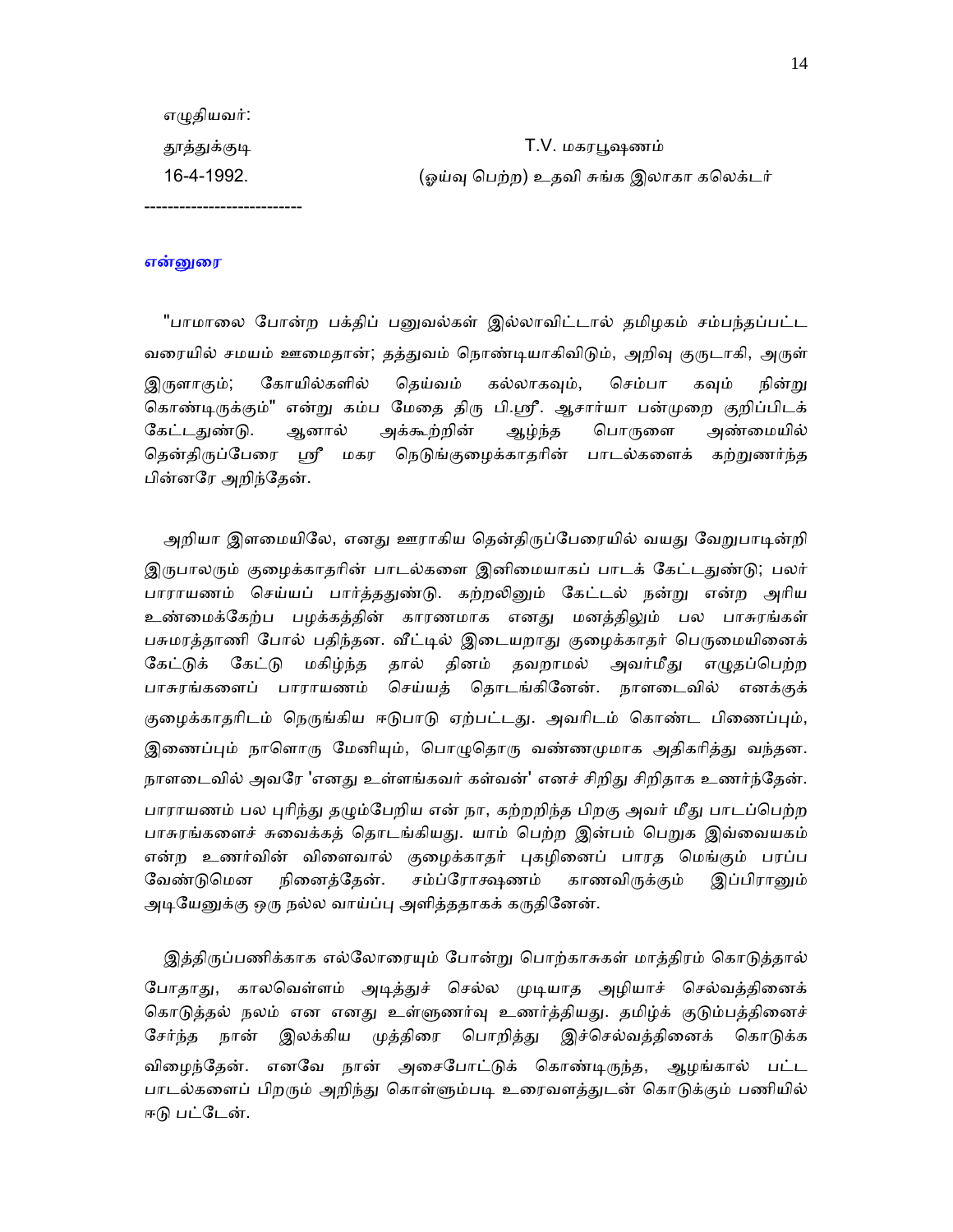'நன்னெஞ்சே! நம்பெருமான்

நமக்கருள்தான் செய்வானே!'

என்ற நம்மாழ்வார் வாக்கினில் முழு நம்பிக்கை கொண்டு குழைக்காதர் பற்றிய பிரபந்தங்களைத் திரட்டினேன்.

இராமபாணப் பூச்சிக்கு இரையாகிக்கொண்டிருந்த 'குழைக்காதர் பிள்ளைத்தமிழ்' 'குழைக்காதர் கலம்பகம்' போன்றவற்றிற்கான கைப்பிரதிகளைத் தற்செயலாக வீட்டில் கண்டெடுக்கும் அரிய வாய்ப்புக் கிடைத்தது. எனது தாத்தாவான அபிநவ காளமேகம் திரு. அனந்த கிருஷ்ணய்யங்கார் 1946-ம் ஆண்டு தாம் பாடிய 'திருப்பேரைக் கலம்பக'த்தினை வெளியிட்டார். இதுவரை அச்சிடப்படாத ஆசிரியர் பெயர் தெரியாத குழைக்காதர் கலம்பகத்தின் கைப்பிரதியினை கற்று மகிழ்ந்ததுடன் பிறரும் படித்தறிய வேண்டுமென்ற வேணவா என்னை உந்தியது. குழைக்காதர் பற்றிய பாடல்கள் அழிந்து விடாமலிருக்க அவற்றைப் பதிப்பிக்கும் பணியில் முனைந்தேன். மேலும் அங்கிருக்கும் மகளிாின் வாய்ெமாழி இலக்கியமாக விளங்கிய குைழக்காதர் ேசாபனம், ஊஞ்சல் பாட்டுக்கள், கீர்த்தனைகளை நேரில் சென்று திரட்டினேன். ஏற்கனவே ஒருதடவை அச்சிட்டு மக்களால் மறக்கப்பட்டிருந்த வேறு சில தனிப்பாடல்களையும் இத்துடன் இணைத்தேன். தற்செயலாக 'குழைக்காதர் பிள்ளைத் தமிழி'ன் கைப்பிரதியும் கிடைத்தது. இதிலும் ஆசிரியர் பெயர்பற்றிய விவரங்கள்காணப்படவில்லை. இப்பகுதியினருக்கே இவ்விரு நூல்களும் புதுமை விருந்தாக இருந்தன. ஆனால் உ.வே.சா. நூலகத்திலுள்ள ஏட்டுச்சுவடியில் இப்பிள்ளைத் தமிழின் ஆசிரியர் திருமேனி கவிராயர் எனக் குறிப்பிடப் பெற்றிருந்தது. கோயில் மண்டபக் குறட்டில் ஆசிரியர் பெயர் குறிப்பிடப்படாத, மிக அழகான, சிந்தனையைத் தூண்டும் 'கண்டாயோ' எனத் துவங்கும் பாடல் ஒன்று காணப்படுகிறது. இது தலநாயகனின் வாடாமரையான திருமுகப் பொலிவினைப் பறைசாற்றுவதாக அமைந்துள்ளது. இத்துடன் மண்டபச் சுவரினை அலங்கரிக்கும் 'இரத பந்தனம்' என்ற சித்திரக் கவியும் இதில் இணைக்கப் பட்டுள்ளது. 'குழைக்காதர் மங்களத்துடன்' இனிது முடித்தேன். இத்தருணத்தில் எதிர்பாராத விதமாக திருமலை - திருப்பதி தேவஸ்தானத்தினரின் நிதி உதவி கிடைக்கப்பெற்றேன். எனது உள்ளத்தில் நீங்கா இடம் பெற்ற என் குலநாதனான திருவேங்கட நாதனே என் திருப்பணிக் காரியத்திற்கு அருளாசி வழங்கியது போன்று பக்திப் பரவசம் அடைந்தேன். அடியேன் என்றென்றும் திருமலை - திருப்பதி தேவஸ்தானத்திற்குக் கடமைப் பட்டிருக்கிறேன்.

குழைக்காதர் மீது பாடப்பெற்ற மலர்ச்சரங்களைக் கட்டிக் காத்து வரப்போகும் இளைய தலைமுறையினருக்குத்தருவது கடமையென எண்ணினேன். ஏனென்றால் இத்தகைய திருப்பணிகள் மூலம்தான் சமயம் ஊமையாகி விடாமலும், தத்துவம் நொண்டியாகிவிடாமலும், அருள் இருளாகி, தெய்வங்கள் வெறும் சிலையாக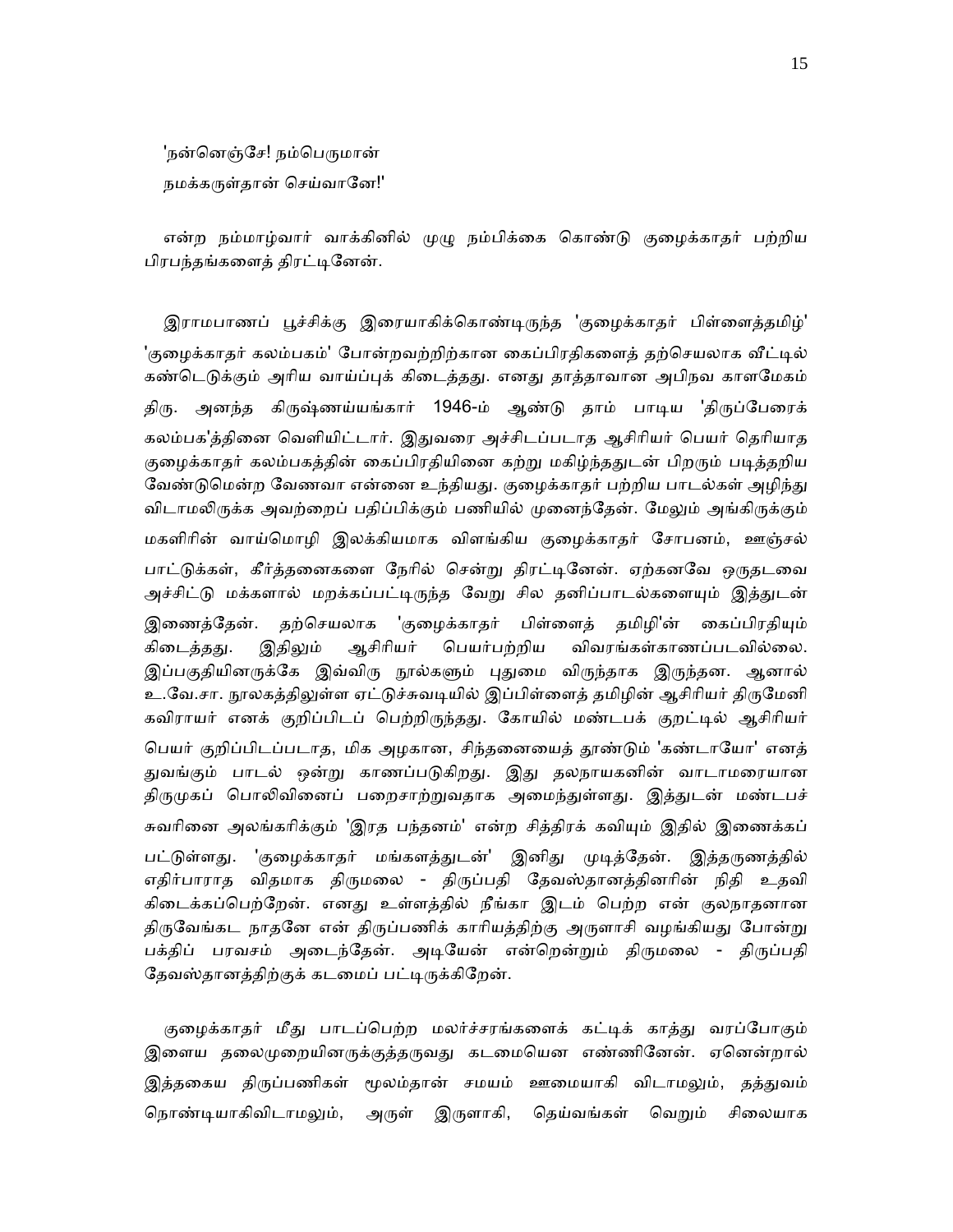நிற்காமலும் தடுக்க முடியும் என்பது எனது தாழ்மையான கருத்து. இதனால் இப்பணியினைத் தொடர்ந்தேன். மேலும், அடியேன் பூமாலை தொடுக்கவில்லை. பாமாலை புனைய வில்லை. பொன் மாலை அளிக்கவுமில்லை. நம் பெரியோர் வழித்தடம் சென்று அவர்கள் விட்டுச் சென்ற பக்தி மணம் கமழும் இலக்கிய மலர்களைத் தொகுத்து சம்ப்ரோஷனம் காணவிருக்கும் மகரக்குழையனுக்கு இவ்வாடாத மலர் மாலையினைச் சூட்டி மகிழ விழைந்தேன், துணிந்தேன், செயல்பட்டேன். இப்பிரானின் அருளால் முயற்சி திருவினையாகியது. அதன் விளைவே இவ்விழாவின் இனிய வெளியீடாக மலரவிருக்கும் இந்த 'குழைக்காதர் பிரபந்தத் திரட்ᾌ' என்றᾓலாகும்.

இவ்வாடா மலர் மாலையில் இடம்பெற்றுள்ள 'குழைக்காதர் கலம்பகம்' 'குழைக்காதர் பிள்ளைத் தமிழ்' 'சந்தானப்பத்து' , தென்திருப்பேரைப் பாசுரம், தனிப் பாடல்கள், 'சோபனம்' போன்ற ஒவ்வொரு சிறு பிரபந்தத்தினை அறிமுகப்படுத்தும் வகையில் ஒரு நூல்முகம் எழுதப்பட்டுள்ளது. பிரபந்தத்தின் இறுதியில் இந்நூலிலிருக்கும் பாடல்களுக்கான அரும்பதச் சொற்கள் அடங்கிய குறிப்புரை ஒன்று விளக்கமாகவும், விரிவாகவும் தரப்பட்டுள்ளது. இந்நூலின் முகப்பில் காணப்படும் முன்னுரை ஆழ்வாரால் மங்களாசாசனம் செய்யப்பட்ட தென்திருப்பேரை என்னும் பதியின் சிறப்பினையும், குழைக்காதரின் பெருமையினையும் கூறுவதாக அமைந்துள்ளது.

ஓராண் வழிக் கிராமமாகத் தற்போது 29வது பட்டத்தை அலங்கரிக்கும் நம்வர்த்தமான ஸ்வாமியான பட்டர்பிரான் இராமனுஜ ஜீயர் ஸ்வாமிகள் துவங்கி வைத்த தென்திருப்பேரையில் எழுந்தருளியிருக்கும் மகர நெடுங்குழைக் காதரின் சம்ப்ரோஷணத்திற்கு இவ்விழாவின் இனிய வெளியீடாக வரும் நூலாகிய 'குழைக்காதர் பிரபந்தத் திரட்டு' ஸ்ரீ வானமாமலை ஜீயர் ஸ்வாமிகளின் மங்களாஸாஸனத்துடன் பொலிவு பெற்று விளங்குகிறது. தமிழ் இலக்கியத்தில் ஊறித் திளைத்த எனது பெரிய தந்தையாரான கம்பச் சக்கரவர்த்தி திரு. பி. ஸ்ரீ ஆச்சார்யா எனக்குத் தமிழ்ப் பற்றினை ஊட்டினார். எனவே அன்னாருக்கு இந்நூலினை அன்பு காணிக்கையாகச் சமர்ப்பிக்கிறேன். எனது தந்தையார் நெல்லை வக்கீல் அ. நா. மகரபூஷணம் அடிக்கடி கூறியபடி ஆங்கிலத் துறையைச் சேர்ந்த அடியேன் ஆங்கிலத்தில் ஒரு சிறிய அறிமுகம் எழுதுவது பொருத்தமாக இருக்கும் என எண்ணி அதனை இந்நூலில் இணைத்திருக்கிறேன்.இந்நூலினை நல்லமுறையில் அச்சிட்டுத் தந்த ஸ்ரீ ரத்னம் அச்சகத்தினருக்கு நன்றி. இந்நூல் வெளியிடுவதற்கு நிதி உதவி புரிந்த திருமலை - திருப்பதி தேவஸ்தானத்தினருக்கும் அடியேனுடைய அன்பு கலந்த நன்றியினைத் தெரிவித்துக் கொள்கிறேன்.

இந்நூலிற்கு அணிந்துரை வழங்கிய பன்மொழி இலக்கியச் செல்வர் திரு டி. வி. மகாபூஷணம் அவர்கட்கும், ஆலோசனை பல கூறி உடனிருந்து உதவிய பண்டிதர்

16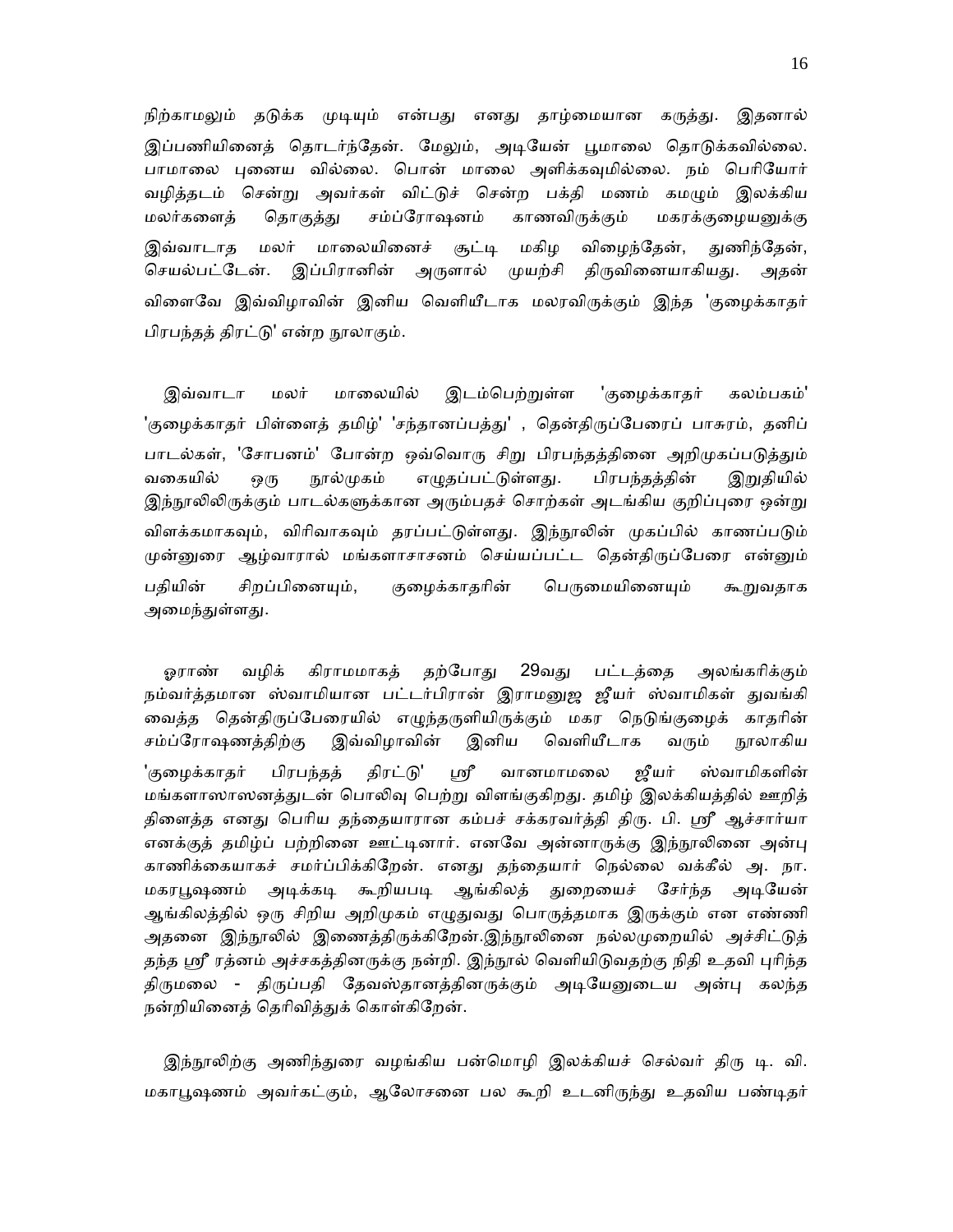திரு. என். எஸ். கிருஷ்ணன் அவர்கட்கும், எனக்கு உறுதுணையாயிருந்து உற்சாகப்படுத்தி இலக்கியப் பணீயாற்றுவதற்கான சூழ்நிலையினை அமைத்துக் கொடுத்த என் வாழ்க்கைத் துணைவர் திரு. நா. அனந்தராமன் அவர்கட்கும் எனது நன்றி உாித்தாகுக.

இக்கலியுகத்தில் பிறவிப் பெருங்கடலில் அல்லல்பட்டு அவதியுறுங்காலையில் மயர்வற மதிநலம் அருளிய தென் திருப்பேரை ஸ்ரீ மகர நெடுங்குழைக்காதர் திரட்டிலுள்ள பாடல்களை மானிடத்தோர் பொருள் புரிந்து கற்றுணர்ந்து இப்புவியில் நீங்காத செல்வம் பெற்று நிறை வாழ்வு வாழத் திருவருள் புரிவாராக. இந்நூல் 'வணக்குடை தவநெறி வழி' நின்று புறநெறிகளைக் கட்டுவதற்கு வழித்துணையாக இருக்குமானால் அதுவே அடியேன் பெற்ற நற்பேறாகும். இந்நூலைக் கற்பதின் வாயிலாக நம்மையறியாமலே நாம் இப்பெருமானின் அழகிலும், இப்பதியின் பெருமையிலும், வளமையிலும் ஈடுபட்டு நம்மை மறக்கிறோம். நம் உணர்ச்சிகளை வெளிப்படுத்த வழியறியாது 'கார் வாழி பேரைகுழைக்காதர் வாழியினிக்காசினிக்கே' என வாயார வாழ்த்ᾐகிேறாம்.

குற்றம் நீக்கி குணம் பெருக்கி என்கிற முறையில் அடியேனை ஆசீர்வதிக்குமாறு அனைவரையும் அடிபணிந்து பிரார்த்திக்கிறேன்.

குழைக்காதர் திருவடிகளே சரணம்.

 தாஸன்: திருமதி பத்மஜா அனந்தராமன்.

--------------------------------------

#### முகவுரை

#### தென்டிருப்பேரை மகரநெடுங் குழைக்காதர் திருக்கோயில்.

'தென் பாண்டி நாட்டில் வளம் பல கொழித்துப் பாயும் பொருநை நதிக்கரையின் வலப் பகுதியிலே அமைந்துள்ள பேரூரே தென்திருப்பேரை. இது பக்தியோடு தமிழ் வளர்த்த பண்ணைகளில் ஒன்று. திருமால் கோயில் கொண்டுள்ள பாண்டி நாட்டுத் திருப்பதிகள் பதினெட்டுள் நம்மாழ்வார் உகந்த நவதிருப்பதிகள் குறிப்பிடத் தக்கவை. அவற்றுள் பழமையும், பெருமையும் மிக்கது தெந்திருப்பேரை.

"வேத வொலியும் விழா வொலியும் பிள்ளைக் குழாவிளையாட்டொலியும் அறாத்" திருப்பேரை என்று நம்மாழ்வாரால் போற்றப்பட்ட இத்திருப்பதியின் சிறப்பினையும், இங்குள்ள மகர நெடுங் குழைக்காதரின் மாண்பிணையும் இவண் காண்போம்.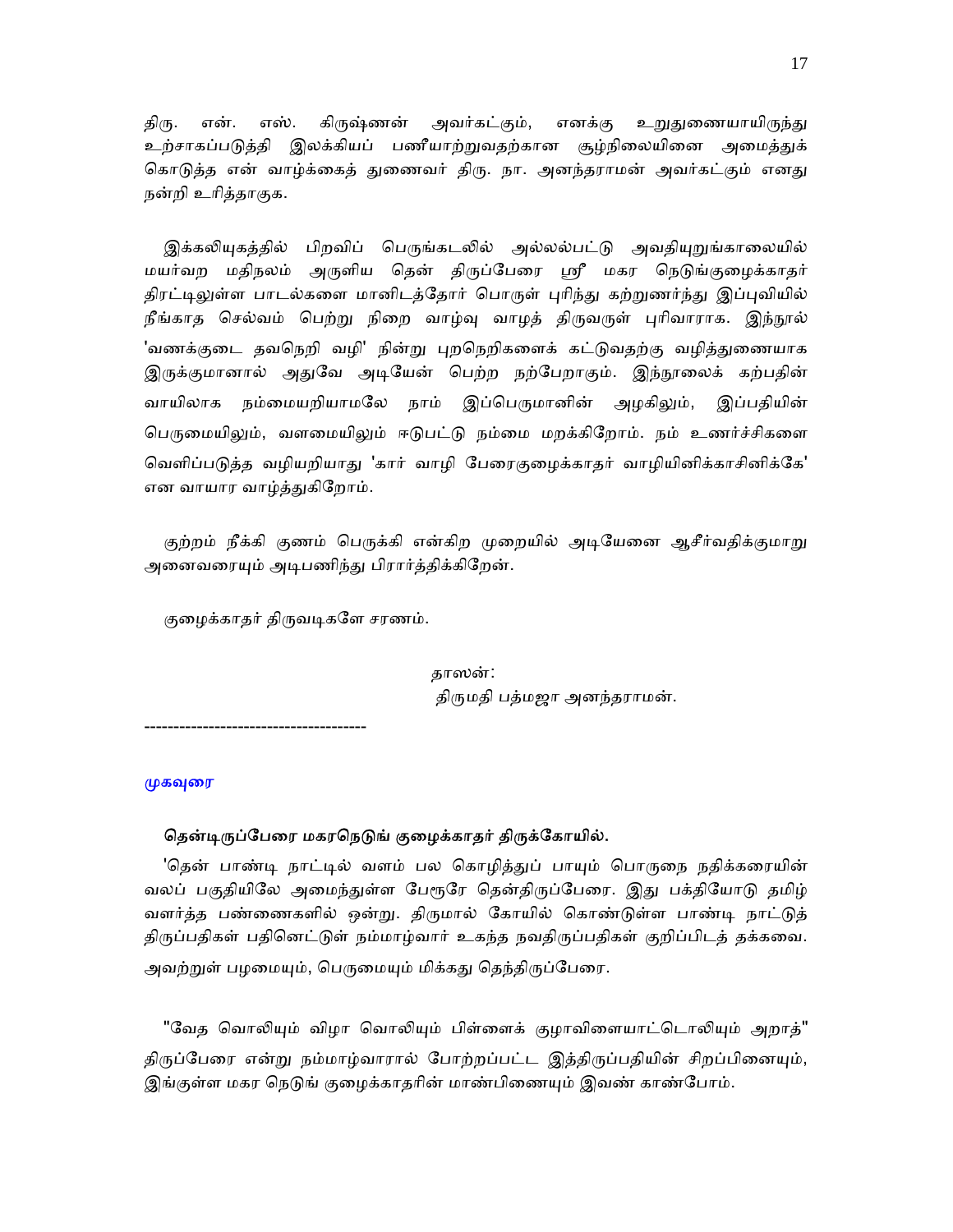#### தென்திருப்பேரை - அமைவிடம்:

தமிழ் நாட்டில் சிதம்பரனார் மாவட்டத்தில் ஆழ்வார் திருநகரிக்குக் கிழக்கே மூன்று கல் தொலைவில் திருநெல்வேலி - திருச்செந்தூர் பாதையில் திருச்செந்தூருக்கு மேற்கே தென்திருப்பேரை உள்ளது. திருநெல்வேலி சந்திப்பிலிருந்து 35 கி.மீ. தொலைவில் இவ்வூர் இருக்கிறது. இவ்வூரை 'தென்திருப்பேரை' "திருப்பேரை" என்ற பெயர்களால் திருவாய் மொழி குறிப்பிடுகின்றது. தென்திருப்பேரைப் பாசுரங்களிலிருந்து இவ்வூர் அக்காலத்திலே கழனிகளும் பொழில்களுமாய், படிப்பும், ஆற்றங்கரைப் பண்பாடும் உைடயதாய் நம் தாய்ெமாழிக்கும், வடெமாழிக்கும் வளமான ஒᾞ விைளநிலமாய்த் திகழ்ந்ததென்று தெறிகிறது. மேலும் இப்பதி திருப்பேரெயில், திருப்பேரை, வரலாறு கண்ட பேரை, தண்டமிழ்ப் பேரை, தென்பேரை எனப் பலவாறாகப் பாராட்டப் பெற்ற 'கலைமல்கு பேரை'யாகும். 'பேரெயில்' என்பது 'பேரை' என்று மருவி வழங்கி வருகிறது.

#### வரலாற்றுச் சிறப்பு:

கி.பி. ஒன்பதாம் நூற்றாண்டில் வரகுண பாண்டியன் காலத்தில் தென்திருப்பேரை சீரும், சிறப்பும் பெற்றிருந்தது என நம்மாழ்வார் திருவாய்மொழியிலிருந்து தெளிவாகிறது. ஆழ்வார் காலத்திற்கு 175 வருடங்களுக்கு முன்னர் தோன்றிய தென்திருப்பேரையின் வயது ஏறத் தாழ 1250 ஆண்டுகள் என்பதற்கான வரலாற்றுச் செய்திகள் கிடைத்துள்ளன. நவதிருப்பதிகளைக் கண்டு மகிழ்ந்த இராமாநுசரின் பாதத்துளியும் பட்ட பெருமை இம் மண்ணிற்கு உண்டு. இப்பதி வரலாற்றுத் தொன்மையும், சமயப் பெருமையும், வேதசாத்திரத்தின் பழமையும், ஒருங்கே வாய்ந்தது. வைணவர்களால் போற்றப்படும் நூற்றெட்டு திருப்பதிகளில் ஒன்று இப்பதி. உபயகவி அப்பா எழுதிய 'நம்மாழ்வார் தாலாட்டும்', சடகோப திவ்ய சரிதமும் இவ்வூரைத் திருப்பேரை என்றே குறிப்பிடுகின்றன. அஷ்டப்பிரபந்த ஆசிரியர் இவ்வூரைத் 'தென்திருப்பேரை' என்றே குறிப்பிடுகின்றார். மணவாள மாமுனிகள் தமது வியாக்கியானத்தில் 'மகாநகரமான தென்திருப்பேரையிலே' என்று குறிப்பிட்டுள்ளார். நம் மாழ்வார் பராங்குச நாயகியாகத் தான் மகரநெடுங்குழை காதரிடம் கொண்டிருந்த தீராக்காதலைத் திருவாய் மொழியில் 'வெள்ளைச் சுரிசங்கோடு ஆழி ஏந்தி' எனத் துவங்கும் பதினொறு பாடல்களில் எழுதியுள்ளார்.

### பதியின் மாண்பு:

இராமவதாரத்தில் வெற்றியடைந்த ஜெயராமன் சோழநாட்டில் காவிரிநதி தீரத்தின் வடகரையிலும் தென் கரையிலும் உள்ள பதினெட்டு ஊர்களைத் தலவகார சாமவேதிகளுக்குத் தானம் செய்ததாகக் கூறப்படுகிறது. அந்த பதினெட்டு ஊர்கள் காவிரிக்கு வடகரையில்எட்டும், தென்கரையில் பத்தும் என வெண்பாவே அறிவிக்கிறது. "திட்டைக்குடி அன்பில் திரு பூறையூர் அதனூர் மட்டவிழ்பூந் தோகூர் வயவாலி---சிட்டர் திருக்குன்ற மருதூர் குறைதீர்த்தார் அப்பனூர் என்று வடகரையில் எட்டு"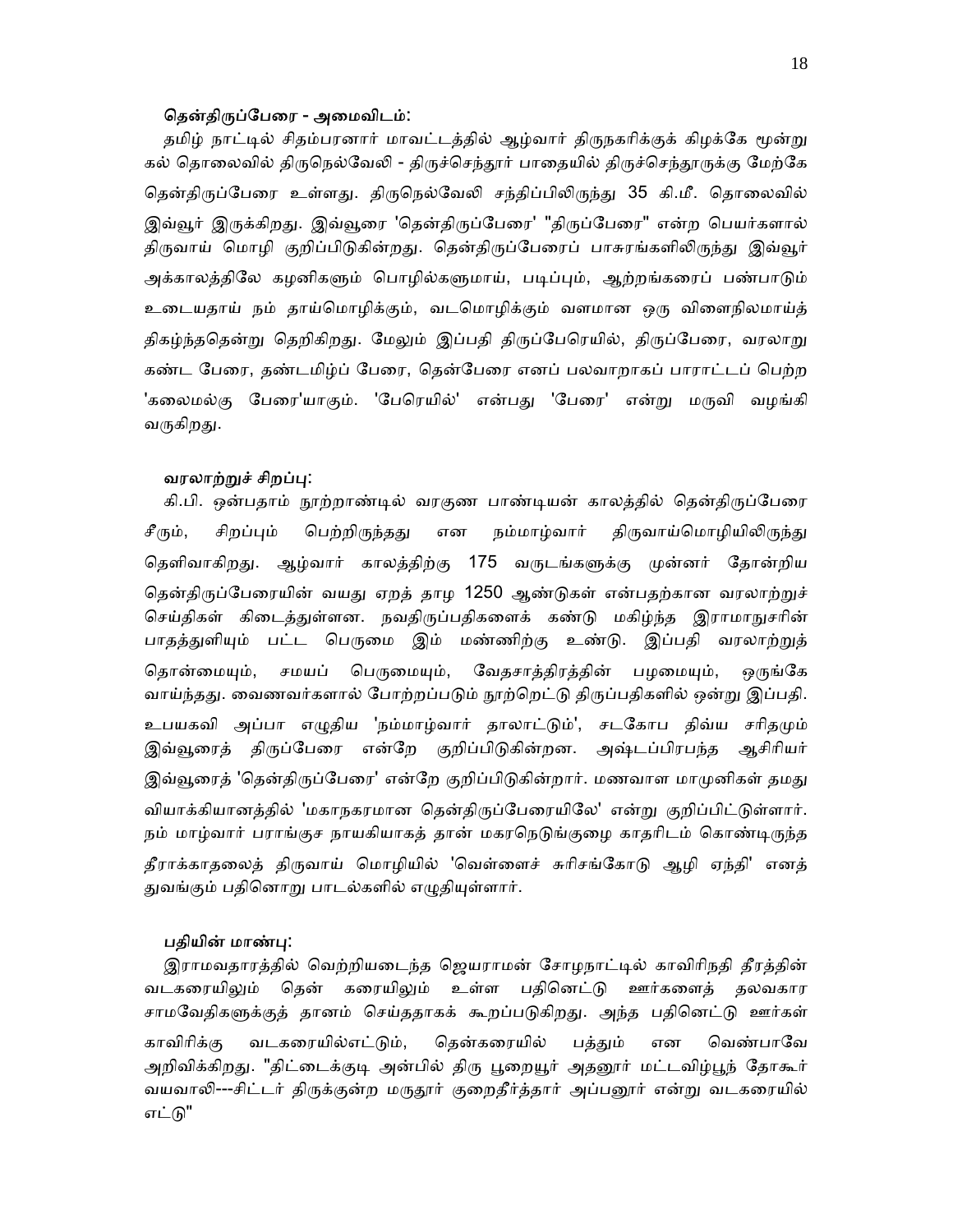"இடையாற்றி னங்குடிசீர் எப்போதும் வாழூர் மிடைமணலூர் ஈரைந்தாம் வேலி ----இடைமருதூர் நாணமங்கை பிள்ளைமங்கை நல்லபெருமாள் மங்கை பரணமங்கை தென்கரையிற் பத்து"

சுந்தர பாண்டியவழுதி இத்தீரத்தில் வாழ்ந்த நூற்றெட்டுக் குடும்பங்களைத் தென் பேரைக்கு அழைத்து வந்து, அவர்களுக்கு வேண்டிய வீடு, நிலபுலன்களை வழங்கிக் குடியேற்றம் செய்தாராம். குடியேற்ற விழாவின்போது ஒருவர் காணாமற் போகவே, கலங்கிய மன்னனின் கனவில் தோன்றித் தாமே நூற்றெட்டா மவர் என குழைக்காதர் ஆறுதலளித்தார். குழைக்காதர் பிள்ளைத்தமிழின் முதற் செய்யுளிலே ஆசிரியர் 'நூற்றெண்மர் சிந்தை குடி கொண்டிருக்கும் பாமாலை' என இறைவனைப் போற்றி பரவுகின்றார்

#### உபநிடதமும் தென்திருப்பேரையும்:

ஆதியில் தென் திருப்பேரையில் வாழ்ந்த நூற்றெட்டு குடும்பத்தினரும் ஜைமினி என்ற முனிவரைப் பின்பற்றிய சாமவேதிகள் என நம்பப்படுகிறது. தற்போது இவர்களின் எண்ணிக்கை மிகக் குறைவு. இந்த ஜைமினி சாமவேதிகள் 'தலவகாரர்' என்று அழைக்கப்படுவதுண்டு. இவர்கள் 'கேனோபநிஷத்' என்னும் உபநிடத்தினைத் தங்கள் தனிச் சொத்தாகக் கருதி வருகின்றனர். சாமம் பாடுவதற்கு அமைந்த வேதம். 'சாமகானம்' 'சாமகீதம்' என்பவை இதன் புகழ்பெற்ற வேறு பெயர்களாகும்.

## பதிநாயகனின் பெருமை:

தென்திருப்பேரையில் வீற்றிருக்கும் மகர நெடுங்காதரின் திருமுகத்தை 'வாடாத செந்தாமரை' என்று கோயில் முன் மண்டபத்தில் எழுதப்பட்டுள்ள பாடல் ஒன்று வருணிக்கிறது. அதனை எழுதிய புலவரின் பெயர் தெரியவில்லை.

"கண்டாயோ சோதிக் கதிரவனே! நீயுமிந்த மண்டலங்கள் எங்கும் ேபாய் வந்தாேய - தண் தமிழ்ச்சீர் ேகாடாத ேபைரக் குைழக்காதர் நன்ᾙகம் ேபால வாடாத செந்தாமரை"

சூரியனே! நீ உலகமெங்கும் போகிறாய். எங்கள் குழைக்காத பெருமானின் ஜோதி முகம் போன்ற 'வாடாத செந்தாமரை' யினைப் பார்த்திருக்கிறாயா? என்று புலவர் ஒருவர் வினா எழுப்பினார். இது இவ்வூர் வரலாற்றின் ஒரு பகுதி ஆகும். கோயிலுக்கு எதிரே கருடன் சந்நிதி போன்ற மறைவு ஒன்றும் இல்லாததால் ஆண்டின் ஒரு பகுதியில் சூரிய ஒளி மூலவரின் முகச் சோதியில் விழுவதைக் கண்டு களித்த புலவர் ஒருவர் இப் பாடலை எழுதியதில் வியப்பொன்றுமில்லை.இவ்வூர் கோயில் முன்பு கெருடாழ்வார் சந்நிதி பிற வைணவத் தலங்களில் உள்ளது போலக் காணப்படவில்லை. அரசாழ்வார்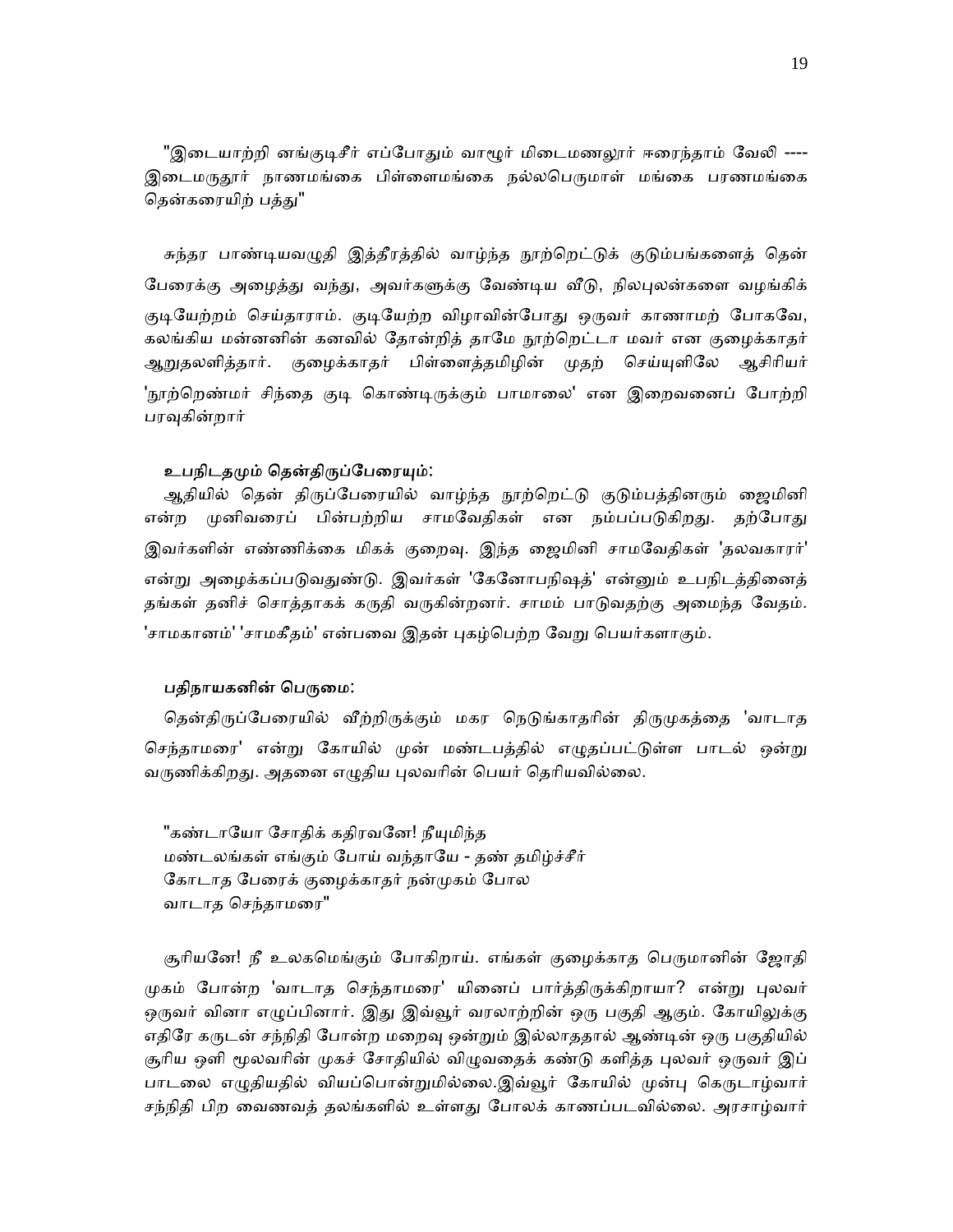சந்நிதியில் கண்ணபிரானோடு கெருடாழ்வார் எழுந்தருளியிருக்கிறார். இப்பதியின் குலதெய்வமும், காவல் தெய்வமும் வாய்க்கால் கரையில் வீற்றிருக்கும் புள்ளரையனே.

#### ᾗராண வரலாᾠ:

பேரையில் பெருமாளின் திருவிளையாட்டினையும் அவருக்குத் துணைநின்ற பிராட்டியார் இருவரின் ஊடலைப் பற்றியும் 'தாமிரவருணி மகாத்மியம்' என்னும் புராணம் விவரிக்கின்றது. அன்றொரு நாள் வானுலக வைகுந்தத்தில் திருமகளின் மணாளனான தாமரைக் கண்ணனிற்கும் ஓர் இக்கட்டான நிலை ஏற்பட்டது. அன்றும் என்றும் போல் கருநிற காயா மலர் மேனியினையுடைய பூமாதேவியிடம் பிரான் மிகுந்த ஈடுபாடு கொண்டதனைக் கண்டு திருமகள் வெகுண்டாள். துர்வாச முனிவரின் உதவியினை நாடினாள். அவரும் இசைந்தார்; புறப்பட்டார். பூதேவி பெருமானுடன் மகிழ்ச்சியாக உரையாடிக்கொண்டிருக்கையில் முனிவர் வந்தார். தன்னைப் பூதேவி புறக்கணித்து விட்டாள் எனச் சீற்றங் கொண்ட முனிவர், 'எவ்வழகு காரணமாக நீ செருக்குற்றாயோ அவ்வழகு இல்லாதொழிக' என சாபமிட்டார் அவனிமாது நிறமிழந்து பின் சாபவிமோசனமாக இத்திருப்பதியில் உள்ள நிகரில் முகில் வண்ணனின் கோயிலில் 'பேரை' என்னும் நாமம் தாங்கித் தவம் புரிந்து மீண்டும் தன் வண்ணத்தைப்பெற்றாள் என்பது வரலாறு

#### மகரக்குைழ:

ஒரு பங்குனித் திங்கள் மதிநிறைந்த உத்திர மீன்கூடிய நன்னாளன்று தவமிருந்த திருப்பேரைச் செல்வி வழக்கம்போல் பெருநை நதியில் தீர்த்தமாடிவிட்டுத் திரு மந்திரத்தை உருவேற்றித் தீர்த்தத்தை அள்ளினாள். அதிலே துள்ளும் கயல் போல மகர வடிவமான இரு குழைகள் சுடர் விடுவதைக் கண்டாள். அவள் உடலும், உள்ளமும் விம்மிச் சிலிர்த்தன. திருப்பேரைச் செல்வி தன் நாயகனான முகில் வண்ணனின் நீண்ட காதுகள் இந்த மகரக் குண்டலங்களை யணிந்தால் எப்படியிருக்கும் என்று கற்பனை செய்தாள். அவர் திருக்கழுத்தின் இரு மருங்கிலும் அழகாக அசைந்தாடுமே என்று பூமகள் எண்ணினாள். உடனே பிரானும் தோன்றி தம் நெடியசெவிகளில் அணிந்து பூதேவிக்கு மகிழ்ச்சியூட்டினாராம். இந்த இனிய, அரிய காட்சியினைத் தேவரும், முனிவரும் காணும் பேறு பெற்றனர். இவர்களும் இறைவனைப் போற்றிப்பரவினர்.

#### ெபயர்க் காரணம்:

பேரையில் எழுந்தருளியிருக்கும் எம் பெருமான் அக்குழைகளை அணிந்த காரணத்தால் 'மகர நெடுங்குழைக் காதர்' என்னும் பெயர் பெற்றார். அக்குழைகள் கிடந்த தீர்த்தம் 'மகர தீர்த்தம்' எனப் பெயர் பெற்றது. நிலமகள் 'பேரை' என்னும் பெயருடன் பயன்பெற்ற இடமாதலால் அவ்வூரும் திருப்பேரை என்னும் பெயர் பெற்றது. இங்கு அதுமுதல் தன்நிறம் பெற்ற பூதேவியான திருப்பேரை நாச்சியாருடன், சீதேவியான குழைக்காத வல்லியுடனும் பிரான் கோயில் கொண்டு காட்சி தருகிறார். திருப்பேரை நாச்சியாரின் மற்றுமொரு திருநாமம் பேராபுரி நாயகி. இங்கு இறைவன்

20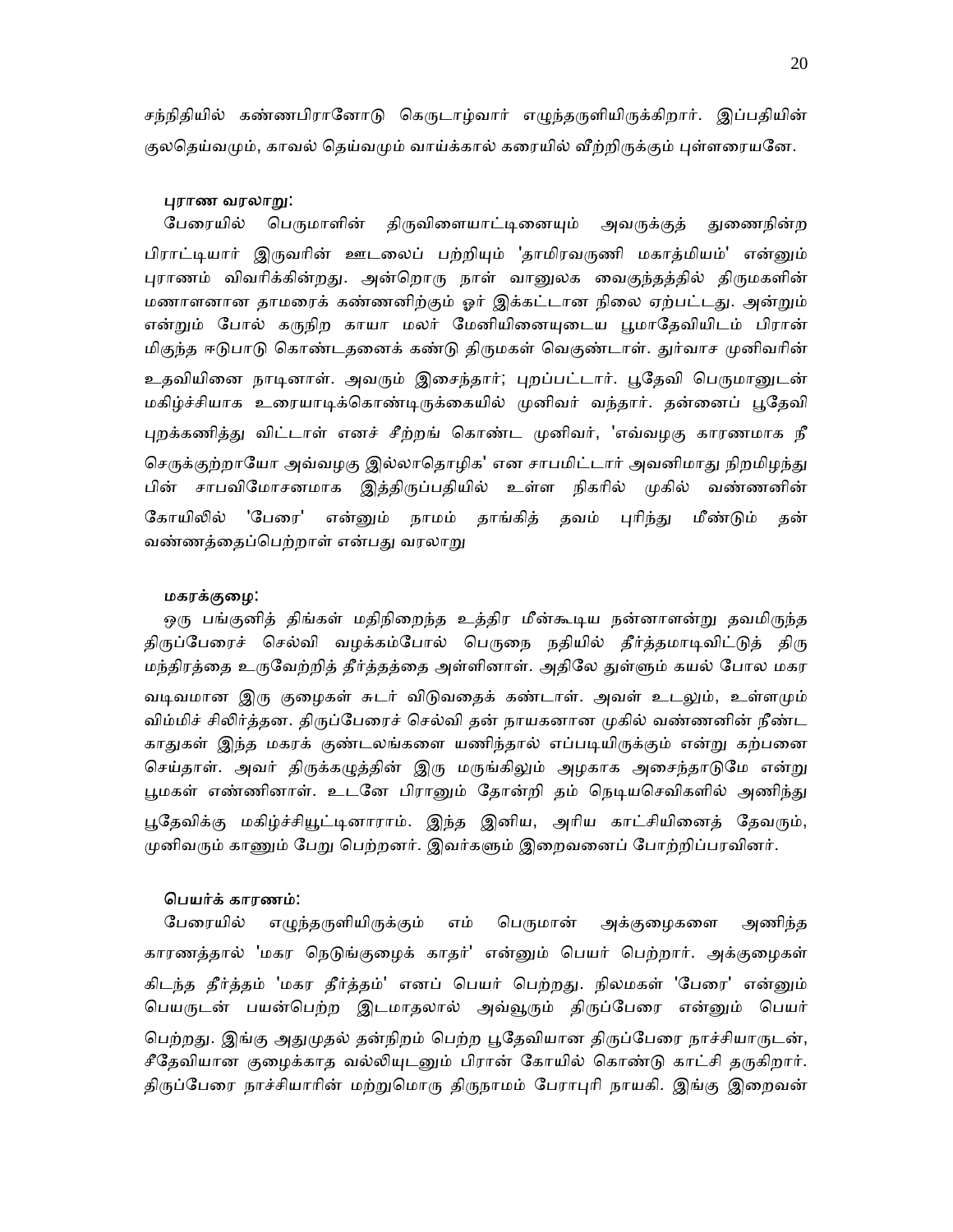சங்கு, ககை, பகுமம் முகலியவற்றை யணிந்தவராய், ஏக வருவமாய் எழுந்தருளியிருக்கிறார். இவரின் தன்னிகரில்லாத் தனிச்சிறப்பு மகர வடிவமான நீண்ட காதணிகளையணிந்து, குழைகின்ற காதுகளாக அமைந்து அடியார்களின் அல்லல்களை நீக்கும் அன்புத் திருவுருவமாக விளங்குவது இவ்வூரிலிருந்து எழும் வேத பாராயண ஒலியினையும் செந்தமிழ் வேதமாகிய திருவாய்மொழி, பாராயண ஒலியினையும் எக்காலத்தும், எப்போதும் குழைக்காதரின் நெடிய காதுகள் குளிரக் குளிர கேட்டுக்கொண்டேயிருக்குமாம். மகரக் குழையானின் காதுகளுக்கு மற்றுமொரு விருந்தினையும் ஆழ்வார் படைக்கிறார். அதுதான் 'பிள்ளைக்குழா விளையாட்டொலி' யாகும். சிறார் சிறுமணல் வீடுகட்டி அழகனை அதிலே நிறுத்திச் சேவிப்பார்களாம். அந்த மாயனும் இந்த இளம் நெஞ்சுகளுடன் கைகோர்த்தும், காலடித்தும் விளையாடுகிறான் என்பது மக்கள் நம்பிக்கை. விண்ணை முட்டும் இந்த விளையாட்டொலியினைக் கேட்டு மகிழத்தான் மகரக்குழைக் காதர் தம் கோயிலுக்கு முன் வீற்றிருக்கும் கெருடனை வாய்க்கால் கரைக்கு அனுப்பிவிட்டதாகக் கூறப்படுகிறது.

#### கூடுபுனல்துறை:

ஒரு தடவை தன் பாவம் தீருவதற்காகத் தென் திருப்பேரை மகரக்குழையானை வேண்டி மகரத் தீர்த்தத்தில் நின்று தவம் புரிந்தான். அன்று பங்குனி மாதம் முழு மதி நாள். அப்பெருமானுக்குத் திருமஞ்சனம் செய்து வழிபடப் பகவானும் அம்மஞ்சன நீரில் சிறிது கையில் எடுத்துவிடவும் வருணன் தமது இழந்த படையினையும், நகரினையும் அசுரரிடம் இருந்து மீண்டும் பெற்றான் என்று இவ்வூர் தலபுராணம் கூறுகிறது. ஒவ்வொரு ஆண்டும் இதே நாளன்று வருணன் பகவானுக்குத் திரு மஞ்சனம் செய்வதாக நம்பப்படுகிறது. இந்த தீர்த்தத்தில் கங்கை முதலிய புண்ணிய தீர்த்தங்களும், தேவவுலகத் தீர்த்தங்களும், பொய்கை, கிணறு, குளத்துத் தீர்த்தங்களின் சிறப்பும் கூடுவதாக என்று பெருமான் அருள் புரிந்தமையால் இத்திருமஞ்சனத்துறை 'கூடுபுனற்றுறை' என்ற பெயர் பெற்றது. விதர்ப்ப நாட்டிலே ஒருமுறை கடும் பஞ்சம் ஏற்பட்டது. பருகவும் நீரில்லாமல் உயிர்கள் தவித்தன. விதர்ப்ப நாட்டரசனும் அவனது பரிவாரங்களும் தென்திருப்பேரை வந்து கூடுபுனல் துறையில் நீராடி குழைக்காதனை வழிபட, தீங்கின்றித் திங்கள் மும்மாரி பெய்து அவன் நாடெல்லாம் செல்வம் கொழித்தது என்பது வரலாறு. இப்பிரானைச் சென்று சேவித்தால் பசி நீங்கும். பொருள் பெருகும். பகவான் இரட்சிப்பார்.

#### மூலவரும், உற்சவரும் :

கருவறையில் கம்பீரமான தோற்றத்தில் மூலவரான 'மகராயுத கர்ணபாச்சர்' (மகர பூஷணம்) தமது தேவியர் இருவரான குழைக்காத வல்லித் தாயாருடனும், திருப்பேரை நாச்சியாருடனும் எழுந்தருளியுள்ளார். கிழக்கே திருமுக மண்டலம் நோக்க வீற்றிருந்த திருக்கோலத்தில் வலது காலைத் தொங்கவிட்ட வண்ணம், இடது காலை மடித்து வைத்தவராய் வீராசனம் செய்தபடி காட்சியளிக்கிறார். மூலவருக்கு முன்

21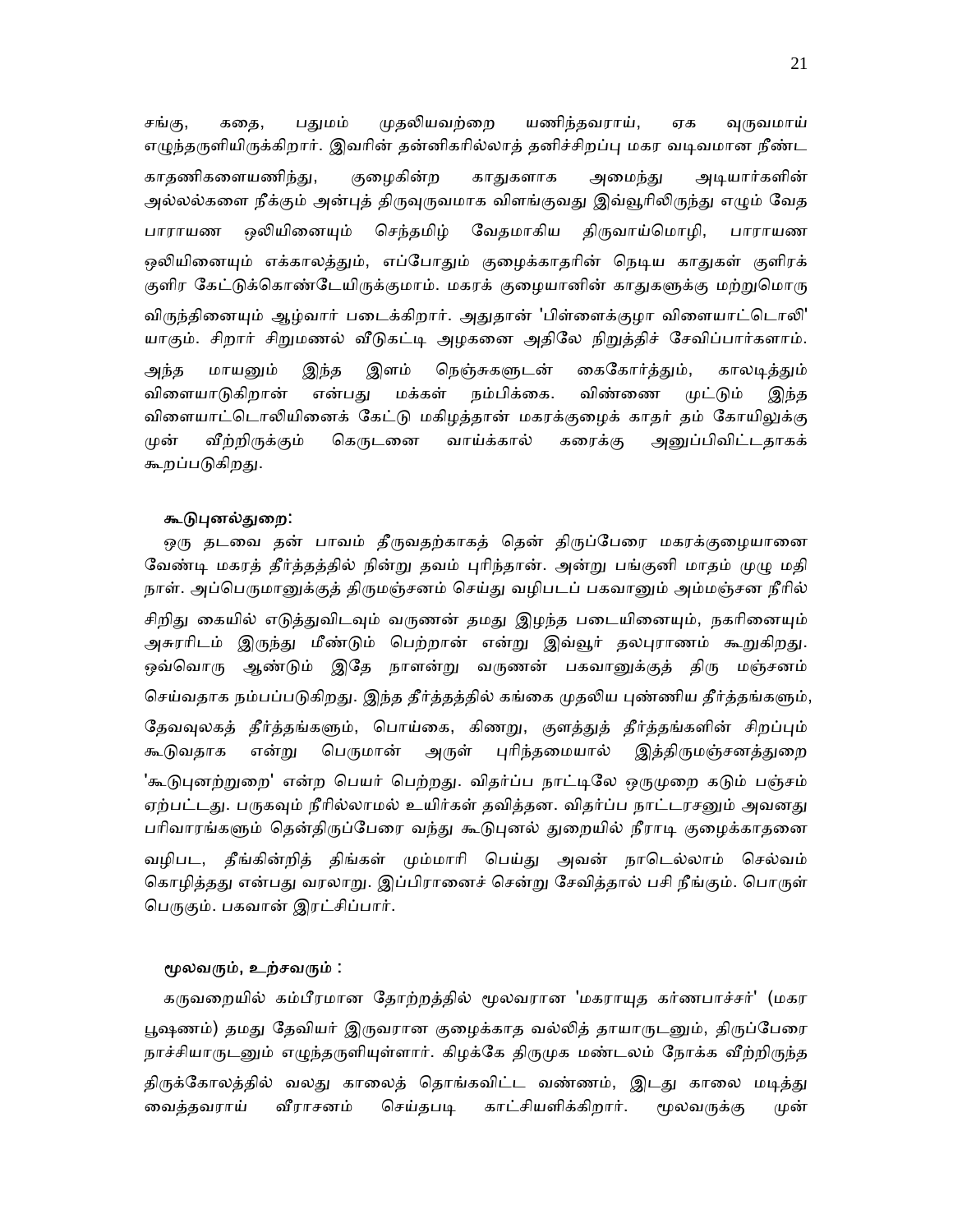இருமருங்கிலும் பிருகுரிஷியும், மார்கண்ட ரிஷியும் வீற்றிருக்கின்றனர். மூலவரின் அருளாசியினைப் பெற முழங்கு சங்கக்கையனான கௌதுகபேரர் அமர்ந்திருக்கிறார். கருவரைக்கு முன்பு மண்டபத்தில் மாண்புற உற்சவ மூர்த்தியான முகில் வண்ணன் சீதேவி, பூதேவித் தாயாருடன் காட்சி தருகிறார்.

#### இலக்கியக் கொடை:

தண்டமிழ் சீர்கேடாத இப்பேரையில் சங்க காலந்தொட்டு இந்நாள் வரைத் தமிழ்புலவர் பரம்பரை இருந்து கொண்டே வருகிறது. நம்மாழ்வாருக்குக் குழைக்காதரிடம் மிகுந்த ஈடுபாடு என்பது ஊரரிந்த உண்மை. 'மாறன் அலங்காரம்' என்னும் இலக்கண நூலையளித்தவர் தமது ஊர் தென்திருப்பேரை என்று கூறியுள்ளார். ஸ்ரீராமப்பாவலர் என்பவர் தமக்குச் சாகாத சந்ததி தந்தருள வேண்டும் என்று செய்த பிரார்த்தனையே 'சந்தானப் பத்து' என்ற இனிய நூலாகும். குழைக்காதர் மீது இரண்டு கலம்பகங்கள் எழுதப்பட்டுள்ளன. அவை 'குழைக்காதர் கலம்பகம்', 'திருப்பேரை கலம்பகம்' ஆகும். குழைக்காதர் மீது பாடப்பெற்ற சிறந்த சிற்றிலக்கியங்களில் ஒன்று குழைக்காதர் பாமாலையாகும். இது 103 பாடல்களைக் கொண்டது திங்கள் ஒன்றாகச் சிறையிருந்த நாராயண தீக்ஷதர் பூமாலை கட்டி வழிபட இயலாத நிலையில் குழைக்காதருக்குச் சூட்டிய மாலை இப்பாமாலை ஆகும். இதனைச் 'சிறை தந்த செல்வம்' என்றும் போற்றுவதுண்டு, இதனைத் தவிர மகரக் குழையன் மீது எண்ணற்ற ஊஞ்சல் பாட்டு, தாலாட்டு, கிளிக்கண்ணி, கீர்த்தனைகள் இராகத்துடன் இசைத்துப் பாடுவதற் கேற்றபடி எழுதப்பட்டுள்ளன. திரு பி.ஸ்ரீயின் தகப்பனாரான கவி பிச்சுவையங்கார் எழுதிய இரத பந்தனச் செய்யுள் ஒன்று மண்டப முகப்பினை இன்றும் அலங்கரிக்கிறது.

#### இரத பந்தனம்

இணையொத்து வாழ்வோர்க் கிடரைத் தவிர்க்கும் பணைகாண் சீர்செல்வம் பாலிக்குங் குணமீந்த வாதழைக்கு மெல்லோர்க்கும் ஆந்தன மிப்பார்வாழ் சுவாமி குழைக்காதர் துணை.

- கவி பிச்சு அய்யங்கார்

#### கல்வெட்டும் காலமும்:

தென்திருப்பேரை கோயிலில் பல கல்வெட்டுக்கள் காணப்படுகின்றன. இவற்றில் சிலவற்றை இந்திய அரசின் கல்வெட்டு ஆராய்ச்சித் துறையினர் எடுத்தெழுதிப் பதிப்பித்துள்ளனர். அவற்றில் கிடைத்த கல்வெட்டு ஒன்றில் பின்வருமாறு காணப்படுகின்றது.

இராசகேசரி பன்மரான செயங்கொண்டான் தஞ்சாவூரிலிருந்து ஆண்ட முதலாம் இராச இராச சோழனின் 26-வது ஆட்சியாண்டில் (கி.பி. 1010-1011) திருவழுதி வளநாட்டில் கைதவ சதுர்வேதி மங்கலத்து மகாசபையார் குடநாட்டு கலித மங்கத்து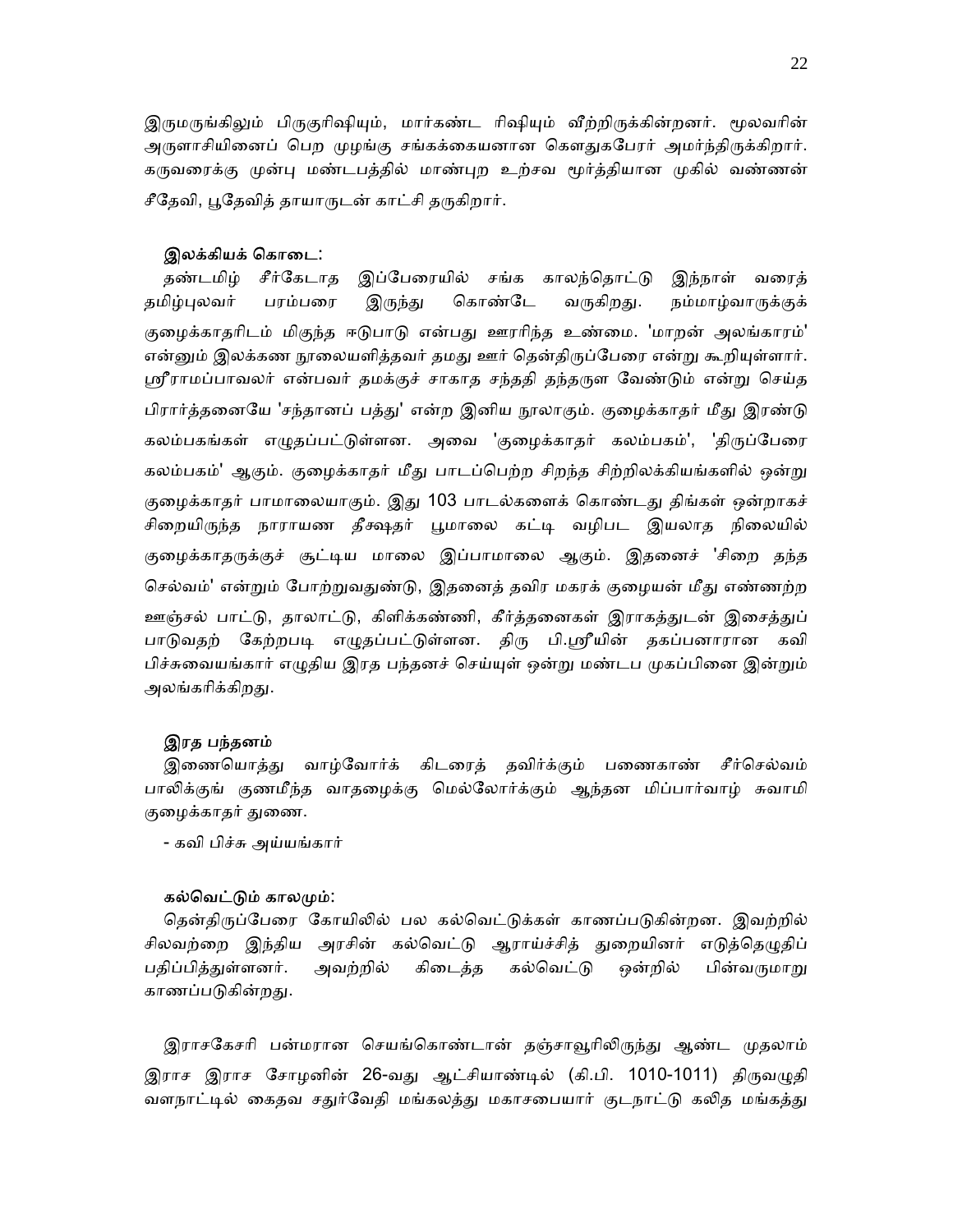மாதவன் உதயதிவசுரன் என்ற பிராமணுக்கு நிலம் விற்றுக் கொடுத்தார்கள். (கல் ெவட்ᾌ எண். 283-1949).

இக்கல்வெட்டு 11-ம் நூற்றாண்டில் பாண்டிய நாட்டில் வழங்கி வந்த வட்டெழுத்தால் பொறிக்கப்பட்டிருக்கிறது. இக் கல்வெட்டுச் செய்திக்கும், கோயிலுக்கும் உள்ள தொடர்பு தெளிவாக இல்லை. இராச ராசனுடைய ஆட்சிக்காலம் குறிக்கப்பட்டிருப்பதால் இத் திருக்கோயில் வரலாற்றுச் சிறப்பும், தொன்மையும் ெபற்றிᾞப்பைத காண்கிேறாம்.

பெருமாள் : மகர நெடுங்குழைக்காதர் தாயார் : குழைக்காதுவல்லி விமானம் : பத்திர விமானம் தீர்த்தம் : சுக்கிர புஷ்கரணி வீற்றிருக்கும் திருக்கோலம் கிழக்கே பார்த்த சந்நிதி சுக்கிரன், பிரமன், ஈசானியருக்கும், ருத்திரருக்கும், பிரத்யக்ஷம்.

குழைக்காதர் திருவடிகளே சரணம்.

எழுதியவர். 6-6-92.

--------------------

------

திருநெல்வேலி கால் திருமதி பத்மஜா அனந்தராமன்,

 ெவள்ைளச் சுாிசங்ெகா டாழி ேயந்தித் தாமரைக் கண்ணனென் நெஞ்சி னூடே ᾗள்ைளக் கடாகின்ற ஆற்ைறக் காணீர்" -- திᾞவாய்ெமாழி.

ஸ்ரீ குழைக்காதர் கலம்பகம் - நூல்முகம்

தமிழ் மொழியிலுள்ள தொண்ணூற்றாறு வகைச் சிற்றிலக்கியங்களில் ஒன்று கலம்பகம் என்னும் பிரபந்தம் ஆகும். கலவைச் சுவை நிரம்பிய இப்பிரபந்தம் சற்றுப் பின்னர் தோன்றிய இலக்கியம் எனலாம். கலம்பகம் என்ற பெயரே இப்பிரபந்தத்தின் இயல்பை விளங்கச் செய்வதாயிருக்கிறது. இச்சொற்குக் கலவை என்பது பொருள். பல வகையான மலர்களைச் சேர்த்துக் கட்டிய மலர் மாலையினைக் கதம்பம் என்று கூறுவதுண்டு. இது 'கதம்பகம்' என வட மொழியில் வழங்கப் பெறும். பல்வேறு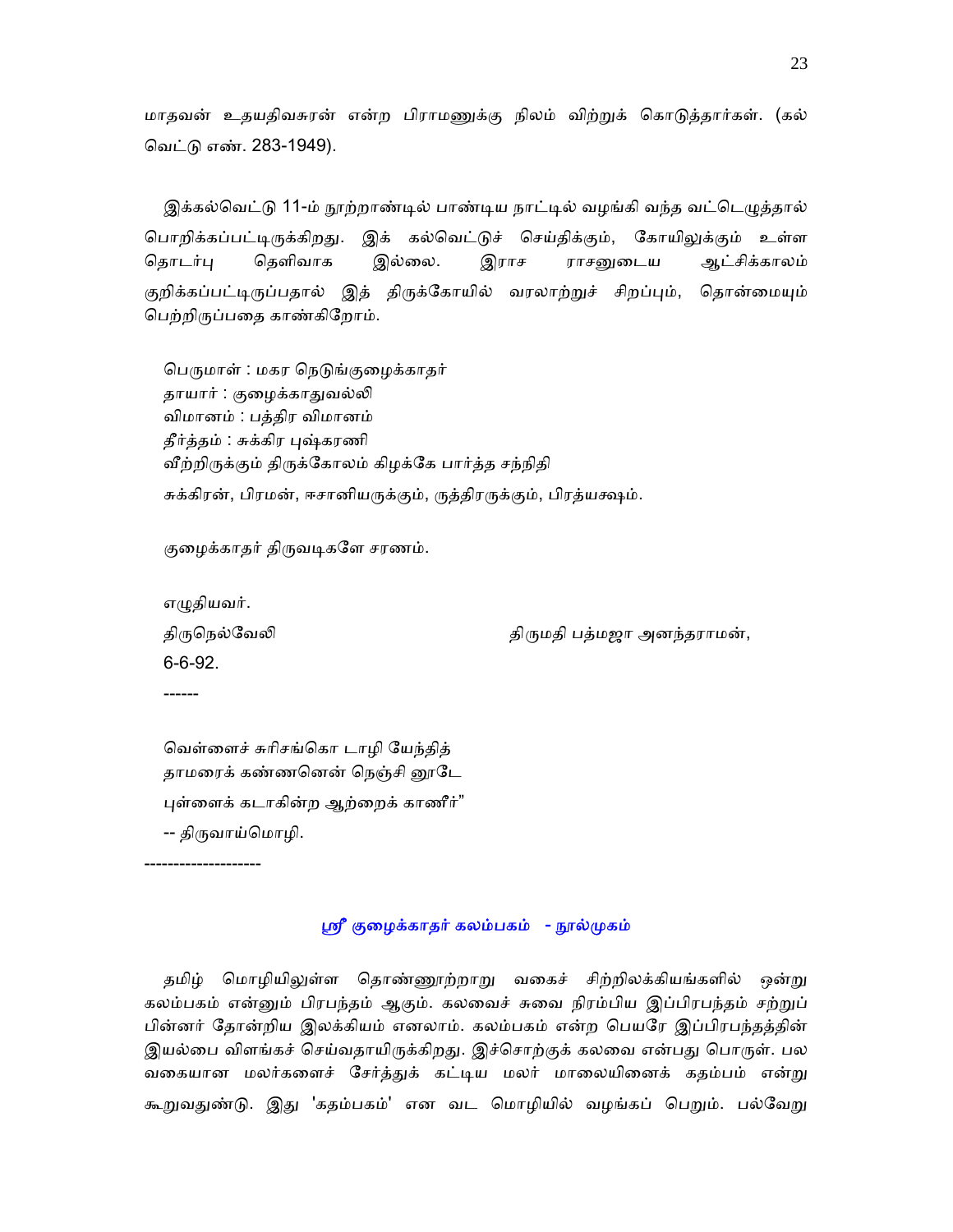வகையான நிறமும், உருவமும், மணமும் கொண்ட மலர்களால் தொடுத்த மலர் மாலை போன்று இப்பிரபந்தமும் பல்வேறு வகைப் பாக்களையும், பொருள்களையும், சுவைகளையும் கொண்டு வரும் என்னும் உவமை நயம் பொருந்தவே இது 'கலம்பகம்' என்னும் பெயர் பெறுவதாயிற்று.

'களி வண்டு மிழற்றிய கலம்பகம் புனைந்த அலங்கலத் தொடையல் ..... .... ... ' என்ற தொண்டரடிப் பொடியார் பாத் தொடரால் இது புலப்படும்.

தமிழில் வைணவச் சார்புடைய கலம்பகங்கள் மிகக் குறைவு. தென் தமிழ் நாட்டில் நவதிருப்பதிகளுள் ஒன்றான தென் திருப்பேரை நம்மாழ்வாரால் மங்களா சாசனம் செய்யப்பட்ட வைணவத் தலமாகும். இங்கு எழுந்தருளியிருக்கும் பிரானின் திருநாமம் ஸ்ரீ மகராயுத கர்ண பாச: தமிழில் மகர நெடுங்குழைக்காதர் என்று வழங்கப்படுகிறார். இப்பதியின் தனிச் சிறப்பு என்னவென்றால் இங்கு இரண்டு கலம்பகங்கள் உள்ளன. ஒன்று அபிநவ காளமேக அநந்த கிருஷ்ணையங்கார் எழுதி வெளியிட்ட 'திருப்பேரைக் கலம்பக' மாகும். பிறிெதான்ᾠ தான் 'குைழக்காதர் கலம்பகம்'. இதைன இயற்றிய ஆசிரியர் பெயர் பற்றிய விவரங்கள் ஒன்றும் கிடைக்கவில்லை. இதுவரை அச்சிடப்பட்டதாகவும் தெரியவில்லை. எங்கள் வீட்டில் கண்டெடுக்கப்பட்ட கைப்பிரதியின் படிவந்தான் இங்கு கொடுக்கப்பட்டிருக்கிறது. 'ஏற்கனவே ஒரு கலம்பகம் இருப்பது தெரிந்தால் இந்த திருப்பேரை கலம்பகத்தை எழுதியிருக்க மாட்டேன்' என எனது தாத்தா அநந்த கிருஷ்ணையங்கார் கூறியதுண்டு. தெரிந்திருந்தால் 26-உறுப்புக்களைக் கொண்ட 'திருப்பேரை கலம்பகம்' நமக்குக் கிடைத்திருக்குமா?

#### "பல்பூ மிடைந்த படலைக் கண்ணி"

(பெரும்பாண்: 174) என்ற வரிக்கு 'பல பூக்கள் கலந்து நெருங்கிய கலம்பகமாகிய மாலை' என நச்சினார்க்கினியர் உரை வகுத்துள்ளார். யாப்பெருங்கல விருத்தியில் அடிகள் எழுத்து ஒவ்வாது வெவ்வேறு வகையில் அமைந்து வரும் கலிப்பாவிற்கு 'கலம்பகக் கவி' என்ற பெயர் தரப்படுகிறது. (யாப்.வி:95) இவையும் இப்பெயர் காரணத்ைத இனிᾐ விளக்குகின்றன.

'கலம்பகம்' என்ற சொற்றொடரினை கலப்பு + அகம் எனப் பிரித்துச் சொற்பொருள் கூறுவதுண்டு. கலப்பு என்பது கலம்பு என நின்றது. கலம்பகத்திற்கு உறுப்பாக அமைந்த பல துறைகள் கலத்தலைத் தன்னகத்தே கொண்ட நூல் எனப்பொருள் விரிப்பதுண்டு. சிலர் பன்னிரண்டு மரக்கால் என்னும் பொருள்படும் கலம் என்னும் சொல்லும், கடவுளின் ஆறு குணங்களைக் குறிக்கும் 'பகம்' என்னும் சொல்லும்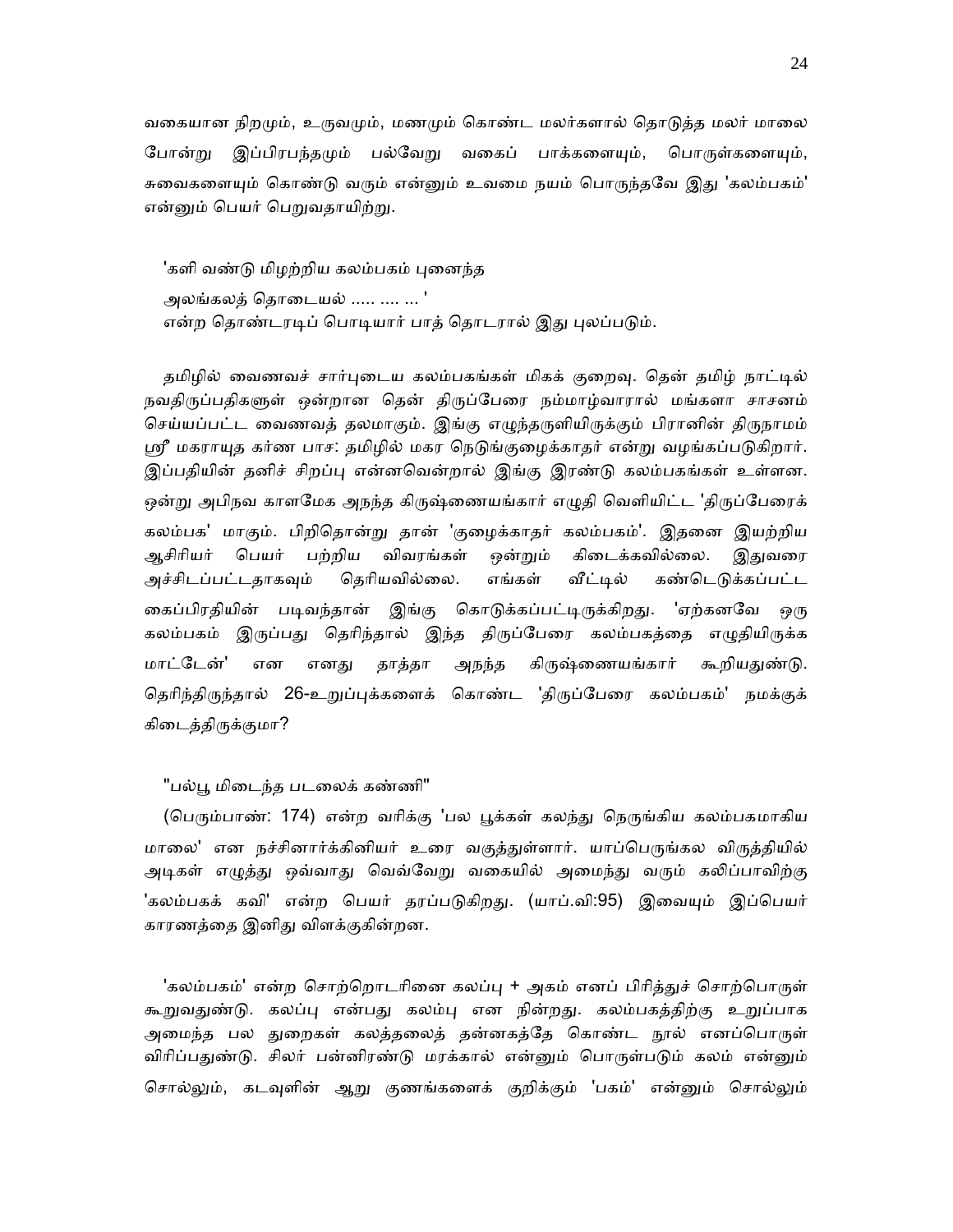உம்மைத் தொகையாகச் சேர்ந்து 18 உறுப்புக்களையுடைய நூல் என இப்பெயர் காரணப் பெயராயிற்று என்பர். புய வகுப்பு, மதங்கு, அம்மானை, காலம், சம்பிரதம், கார், தவம், குறம், மறம், பாண், களி, சிந்து, இரங்கல், கைக்கிளை, தூது, வண்டு, தழை, ஊசல், என்னும் பதிணெண் உறுப்புக்களைக் கொண்டு பலவகைப் பாக்களும், பாவினங்களும் விரவிவர, பல்வகை நயங்களும் செறிந்து வர அந்தாதித் தொடை அமையப் பாடப்படுவது கலம்பகம் ஆகும். நாளடைவில் பதினெட்டு என்ற வரையறையைத்தாண்டி இருபத்தாறு இலக்கிய உறுப்புக்கள் வரை கலம்பகத்தில் கையாளப்பட்டிருக்கின்றன. தெய்வங்களையும், மன்னர்களையும் தலைவர்களாகக் கொண்டு இப்பிரபந்த வகைகள் தோன்றின. தெய்வத்தைப் பொருளாகக் கொண்டு எழுந்த கலம்பக நூல் பெரும்பான்மையானவையாகும். 'அழகர் கலம்பகம்' ' திருப்பேரைக் கலம்பகம்' என்றார் போன்று தெய்வத்தினைப் பாட்டுடைத் தலைவனாகக் கொண்டதுடன், தலத்தின் பெயரால் 'திருவரங்கக் கலம்பகம்' 'திருவேங்கடக் கலம்பகம்' போன்றன எழுதப்பட்டன. நந்திக் கலம்பகம் போன்று பிரபந்தத் தலைவர்கள் பெயரில் எழுதப்பட்ட கலம்பகங்களும் உண்டு. கி.பி.9-ஆம் நூற்றாண்டு துவங்கி இன்று வரை எண்ணற்ற கலம்பக நூல்கள் வெளி வந்துள்ளன. பிற்காலத்தில் கலம்பக உறுப்புகாளான அம்மானை, தூது ஊசல், குறம் போன்றவை தனித் தனி நூலாக விரிந்தன.

முதன் முறையாக அச்சிட்டு வெளியிடப்பட்டுள்ள 'குழைக்காதர் கலம்பகம்' இனிய எளிய 101 செய்யுட்களைக் கொண்டது. இது காப்புச் செய்யுளுடன் துவங்குகிறது. காப்பு என்றால் காத்தல் என்று பொருள். இது கவி தாம் எடுத்துக் கொண்ட நூல் இனிது முடியும் பொருட்டு ஆன்றோர் வழக்கப்படி வழிபடு கடவுளையாவது, ஏற்புடைக் கடவுளையாவது வணங்குவது ஆகும். இது காத்தருளும் கடவுள் பற்றிய வணக்கத்துக்கான தொழிலாகு பெயர் ஆகும். அடியார்களைப் பற்றிய நூல்களுக்கு கடவுள் வணக்கம் கூறுவது போல கடவுளைப் பற்றிக் கூறும் நூலுக்கு நம்மாழ்வாரைக் காப்புச் சொல்கிறார் ஆசிரியர். இந்நூலின் சொற்கள் பலர் காதில் போட்டுப் பார்த்து கனிவு பெற்றிருக்கின்றன என்பதனை இக்கலம்பகத்தின் முதல் வரியே காட்டுகிறது.

செவிதோறுங் கனிந்த செந்தேன் தெளிந்த சொல்.........." (செவிதோறும் கனிந்த சொல், செந்தேன் தெளிந்த சொல்' என்று கூட்டுக.)

புவியிலுள்ளோர் எடுத்துச் சொல்லிப் புகழ்கின்ற பேரையின் புகழினைப் பாடுவது இக்குழைக்ககாதர் கலம்பகமாகும். பராங்குசன் எனப்படும் நம்மாழ்வார் பிற சமயங்களாகிற யானைகளுக்கு அங்குசம் போன்றவன். ஆழ்வாரை யானையென்று உவமித்தற்கேற்ப கவிமதம் பொழியும் ஞானமாகிற அங்குசத்தை உடையது என்றும் கூறினார். பாகனைப் பற்றித் தொடர்கிறது. யானை விலங்கறுத்த பாகனல்லவா?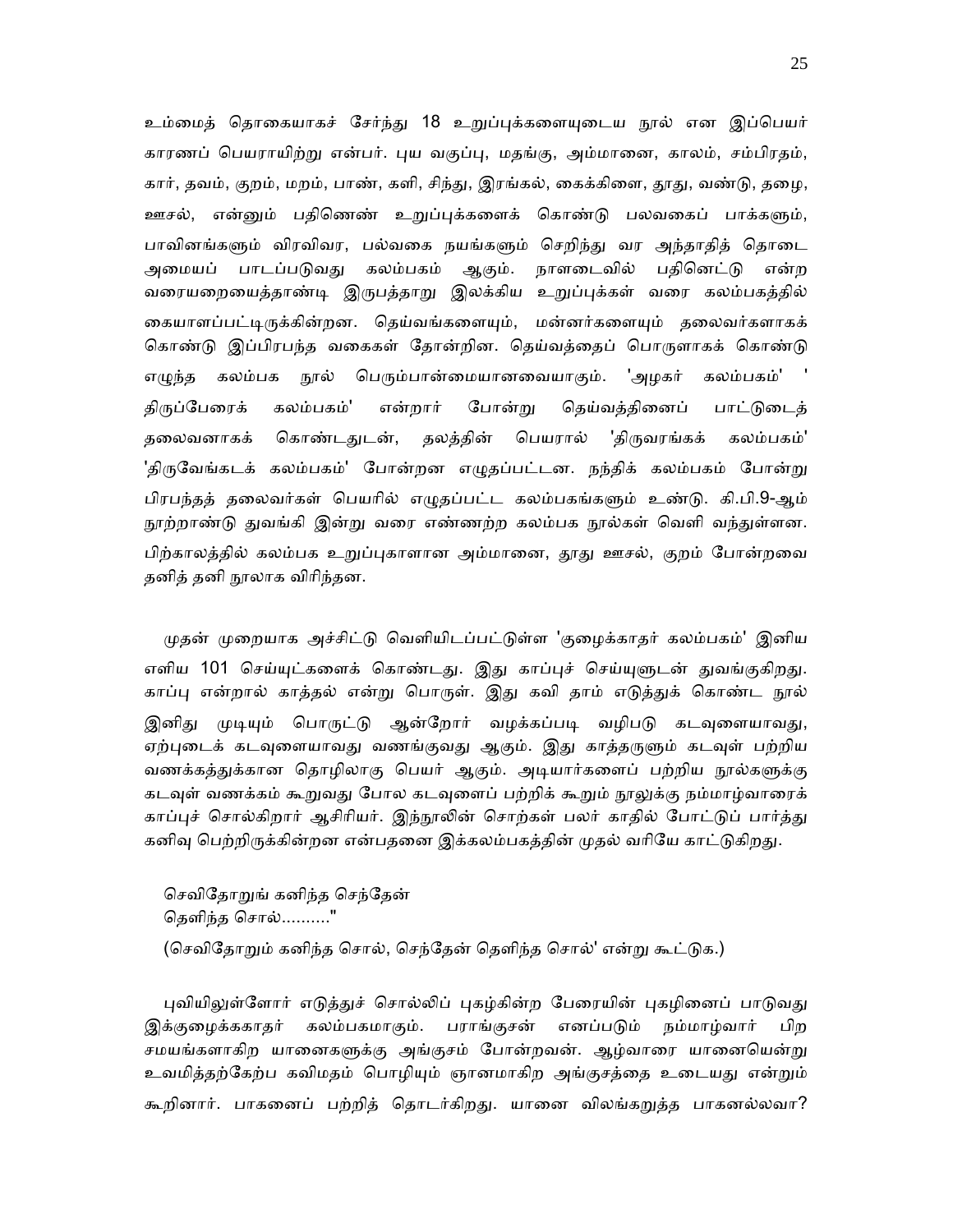பாகனென்ற சொன்னதற்கேற்ப புள்ளின் பாகனென்று கூறினார். இக்கலம்பகமும் பாகன் புகழைத் தானே சொல்கிறது. களிறு தானே காக்கும் என்ற தனிப் பொருளும் காண்க.

காப்புச் செய்யுளிற்குப் பிறகு அவையடக்கம் காணப்படுகிறது. நூலாசிரியர் கற்றோர் குழுமிய அவையில் தம்மியல்பை வெளியிட்டு அடங்கிப் பேசுதல் வழக்கம். எதற்காக இந்நூலைச் செய்தார் என்ற வினா எழும்பலாம். உலகம் தழைக்கவும், மன்னர்கள் நீதி நெறி தவறாமல் ஆட்சி புரியவும், வேதங்கள் நிலை பெறவும் இந்நூலினை எழுதினார்.

"குமைக்காதர் கலம் பகமென் றொரு பேர் நாட்டிக் கொழித்த தமிழ் சுழித் தெடுத்துக் கூறும் பாடல்"

என்று கூறுவதின் மூலம் ஆசிரியர் தமது தமிழ்ப் பற்றே நூலினைப் படைத்ததற்குத் தலையாய காரணம் எனக் காட்டுகிறார். இந்நூலில் அவரது தமிழ் பற்று கொழிக்கின்றது. தமிழ்ப்பாடல்கள் சுழித்தெழுகின்றன! இந்நூலின் கண் சொற்குற்றங்கள் நிரம்பி வழிகின்றன. செய்யுள் உறுப்புகளாகிற சீர், தளை, அடி, தொடை போன்றவற்றில் எத்தனையோ பிழைகள் உள்ளன. அவை சுட்டிக் காட்டாமலே புலப்படுகின்றன. தமது கவிதை 'ஒருபொருட்கும் ஒவ்வாது; காசு பெறாது' என மிகத் தாழ்மையுடன் நூலாசிரியர் கூறிச் செல்வதைக் காணலாம். ஆனால் அவர் மகரக் குழையனின் திருநாமத்தை மாண்புடன் அல்லவா கூறுகிறார்.

'ஒரு பொருட்டு மொவ்வாத தேனினுமென் சொற் பிைழக்காக இகழ்வேரா ெபாிேயார் ஞானப் பெருமான்றன் திருநாமம் பெற்றக் காலே"

ஒருவரும் தனது சொல் புன் சொல் எனச் சொல்ல மாட்டார்கள் என நம்புகிறார் ஆசிரியர். ஏனென்றால் படிப்பவர் தம் பெருமையும் அதில் தானே அடங்கியிருக்கிறது. கற்றறிந்த பெரியோர் முன் எவ்வளவு தன் அடக்கத்துடன் பேசுகிறார் என்பது புலனாகிறது.

பாட்டியல் விதியின்படி பூ என்னும் மங்கலச் சொல்லுடன் "குழைக்காதர் கலம்பகம்" மங்களகரமாகத் துவங்கி இனிய எளிய ஆற்றொழுக்கு நடையில் கலம்பக உறுப்புக்கள் விரவிவர 100 செய்யுட்களைக் கொண்டு விளங்குகிறது. நூலின் இறுதியில் ஒரு வாழ்த்துப் பாடலுடன் நூல் முடிவடைகின்றது. இந்நூல் முழுவதையும் கற்றுணர்ந்தால் புலவர் பெருமாளிடம் கொண்ட ஈடுபாடும், தமிழின் மீது கொண்ட பற்றும், இத்திருப்பதியின் மீதுள்ள பக்தியும் நன்கு புலனாகின்றன. "பேரை மால் குழைக்காதர்" 'மகரக் குழையனே' 'பேரை வாழ் முகிலே' என்று பலவாறு எம்பெருமானை விளித்துப்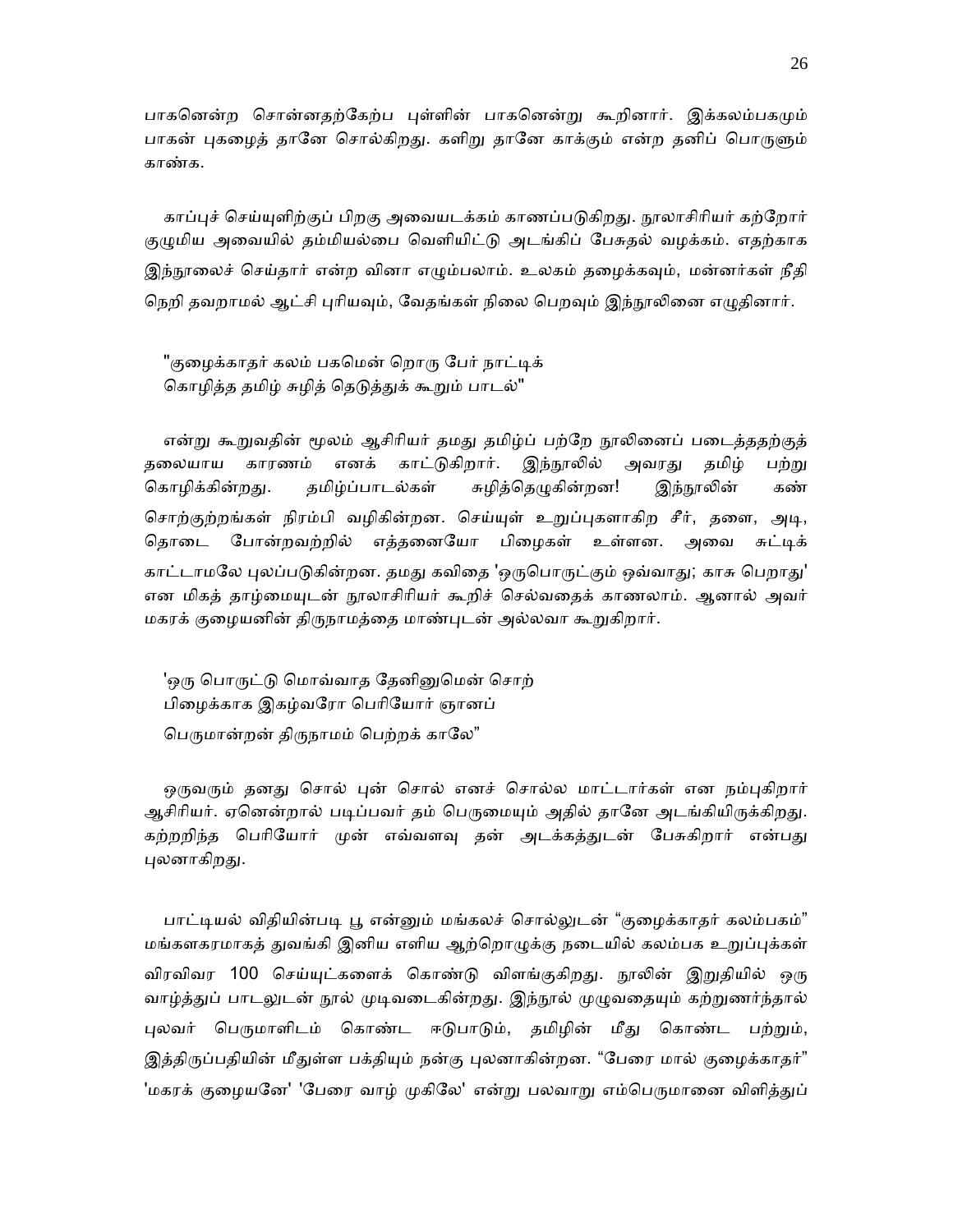பாடுகிறார். இராமாவதாரத்திலும், கிருஷ்ணாவதராத்திலும் நூலாசிரியர் கொண்ட மிகுந்த ஈடுபாட்டினை இக் கலம்பகம் எடுத்துக் காட்டுகிறது.

'கானகம் புகுந்து விராதனை வதைத்துக் கவந்தனைக் கவர்ந்து சூர்ப்பனகை கரிய மூக்கரிந்து கரனுயிர் குடித்துக் கருங்கடல் வழிபடக் கடந்து" என இராமபிரானின் சாதனைகளைச் சுருங்கச் சொல்லி விளங்க வைக்கிறார். சகடம் உைடத்தவன், மᾞதிைடப் பாய்ந்தவன், நரசிம்மாவதாரம் எᾌத்தவன், குறள்

வடிவானவன், இராவணனை வென்றவன்...ஏன் எல்லாமே மகரக் குழையனே என மீண்டும் மீண்டும் வலியுறுத்துகிறார். மேலும் அப்பிரானைப் 'பேரேசர்', 'வழுதித் திருநாடன்' எனவும் போற்றிப் பரவுகின்றார். அப்பிரான் எழுந்தருளியிருக்கும் பதியானத் தென் திருப்பேரையின் செழிப்பினை அடிக்கடி நினைவு கூர்கிறார்:

"மேழி வலம் புரிபழனப் பேரை நாட்டில்" என்றும், (19) "வாளைப் பகடு புகுந்தழக்கும் வயல் சூழ் வழுதித் திருநாடன்"  $(17)$ 

என ஆசிரியர் குறிப்பிடுகிறார். ஆசிரியர் தாமிரபரணி நதியினையும் பாராட்டத் தவறவில்ைல.

"வணிகர் போற் கடை நிலம் புரக்க வருபெரும் பொருநைத் துறைவனே"

அந்த நதியின் தென் கரையிலிருக்கும் இப் பேரையினைத் 'தமிழ்ப்பேரை' 'அறிபேரை' 'வண்டமிழ்ப் பேரை' எனப் பலவாறு போற்றுகின்றனர். மேலும் இப்பதியின் பெருமை வாய்ந்த தலவகார சாம வேதிகளைக் குறிப்பிடத் தவறவில்லை;

'நூற்றெட்டு வேதியர் தம் புகழ் பாடி யாடீரூசல்' (19)

மேலும் இங்கிருக்கும் ஆடவரைப் பற்றிக் குறிப்பிடுகையில் திருக்குறள் பாணியினைப் பின்பற்றுகிறார்.

"கானார் கருங்குழலார் காமத்தின் பால் மறந்து பேரை அறத்தின் பொருட்டு பொருட்பாலே" (44)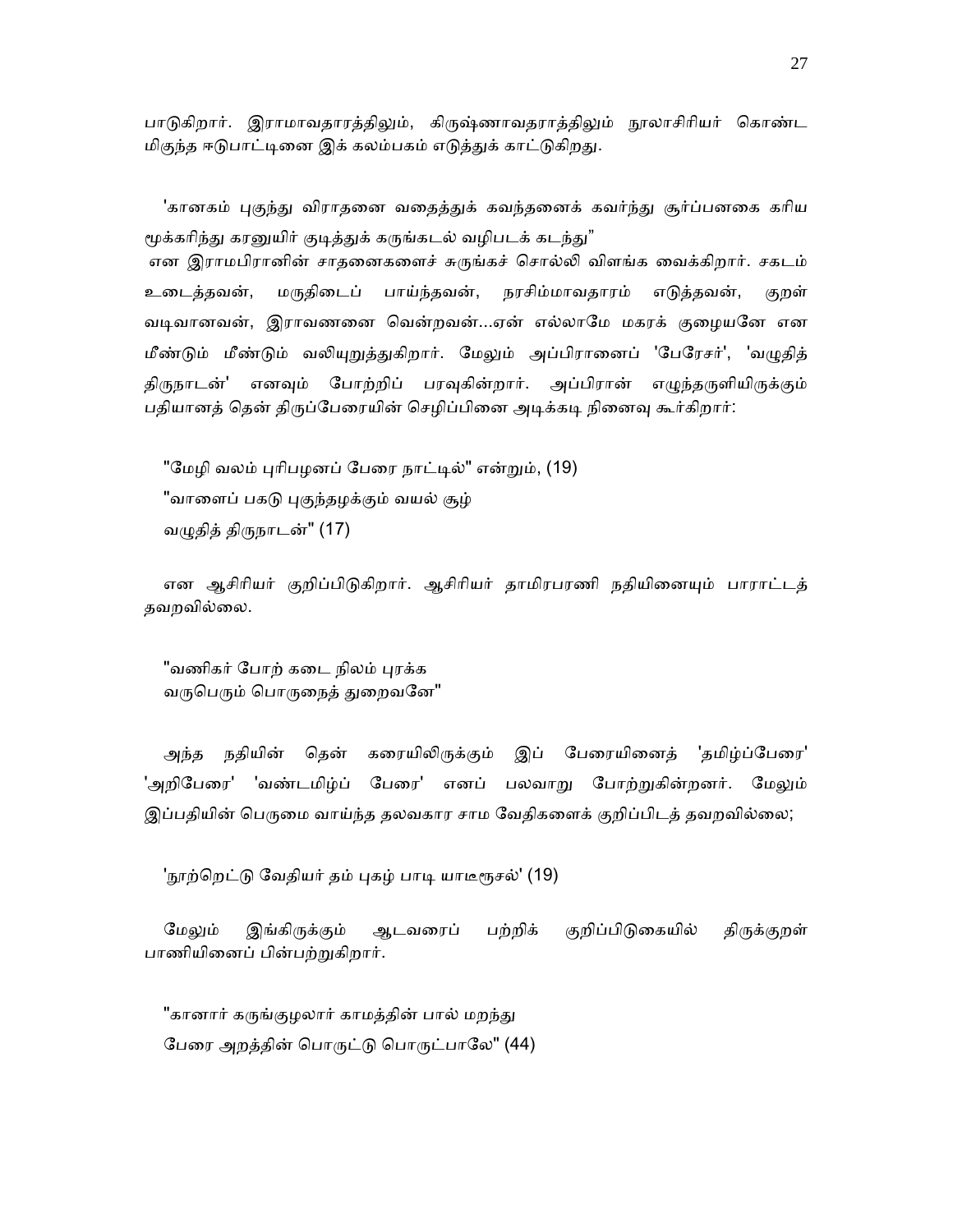அங்கிருக்கும் ஆடவர் காமத்தை மறந்து இல்லறத்தை நடத்தப் பொருள் தேடிச் சென்றனராம். திருக்குறளில் காணப்படுவது போல் காமத்துப் பால் சிறிது; அறத்துப் பால் நடுத்தரம்; பொருட்பால் அதிகமாக இந்நூலிலும் இடம் பெறுகின்றது.

இந்நூல் கற்றோரும், மற்றோரும் படித்து மகிழத்தக்க விதத்தில் சொற் சுவை, பொருட்சுவை, பக்திச் சுவை சொட்டச் சொட்ட அமைந்துள்ளது. இதனைப் படிக்கும் போதெல்லாம் அந்த ஊர் பேர் தெரியாத புலவரின் புலமைத் திறமை, கவிதையாற்றல், கற்பனை வளம் நம்மை வியப்பிலாழ்த்துகின்றன. அணிகளும், கவிதை நயங்களும் விரவி நிற்க ஆசிரியர் கூறுவது போன்று, 'பாகையும் பிழிந்து தேனையுங் கவர்ந்து பாலுடன் கலந்த மொழி சேர்' ந்த நூலே இக்குழைக்காதர் கலம்பகமாகும். நலமிகும் பெருஞ்சுவையினை நமக்கு இனிதளிக்கும் குழைக்காதரை வாழ்த்தி வணங்குவோமாக:

"வாழி புகழ் பேரை மகரக் குழை வாழி வாழி தமிழ் நூற்றெட்டு மாமறையோர் - வாழியவே"

1- குைழக்காதர் கலம்பகம்

### காப்பு

அறுசீர் கழிநெடிலடி ஆசிரிய விருத்தம் ெசவிெதாᾠங் கனிந்த ெசந்ேதன் தெளிந்தசொல் தவறுண் டேனும் புவிபுகழ்ந் தெடுத்த பேரைப் புகழ்க்கலம் பகத்தைக் காக்க! பவவிலங் கறுத்த புள்ளின் பாகணைத் தொடர்ந்து பற்றிக் கவிமதம் ெபாழிᾜம் ஞானப் பராங்குசக் களிறு தானே,

-------------------------------------

#### அைவயடக்கம்

எண்சீர்க் கழிநெடிலடி ஆசிரிய விருத்தம் மைழக்காவல் ᾗரந்ᾐலகம் தைழப்ப நீதி மன்னவர்செங் கோலளிப்ப மறைநூல் வாழக் குழைக்காதர் கலம்பகமென் றொருபேர் நாட்டிக் கொழித்ததமிழ் சுழித்தெடுத்துக் கூறும் பாட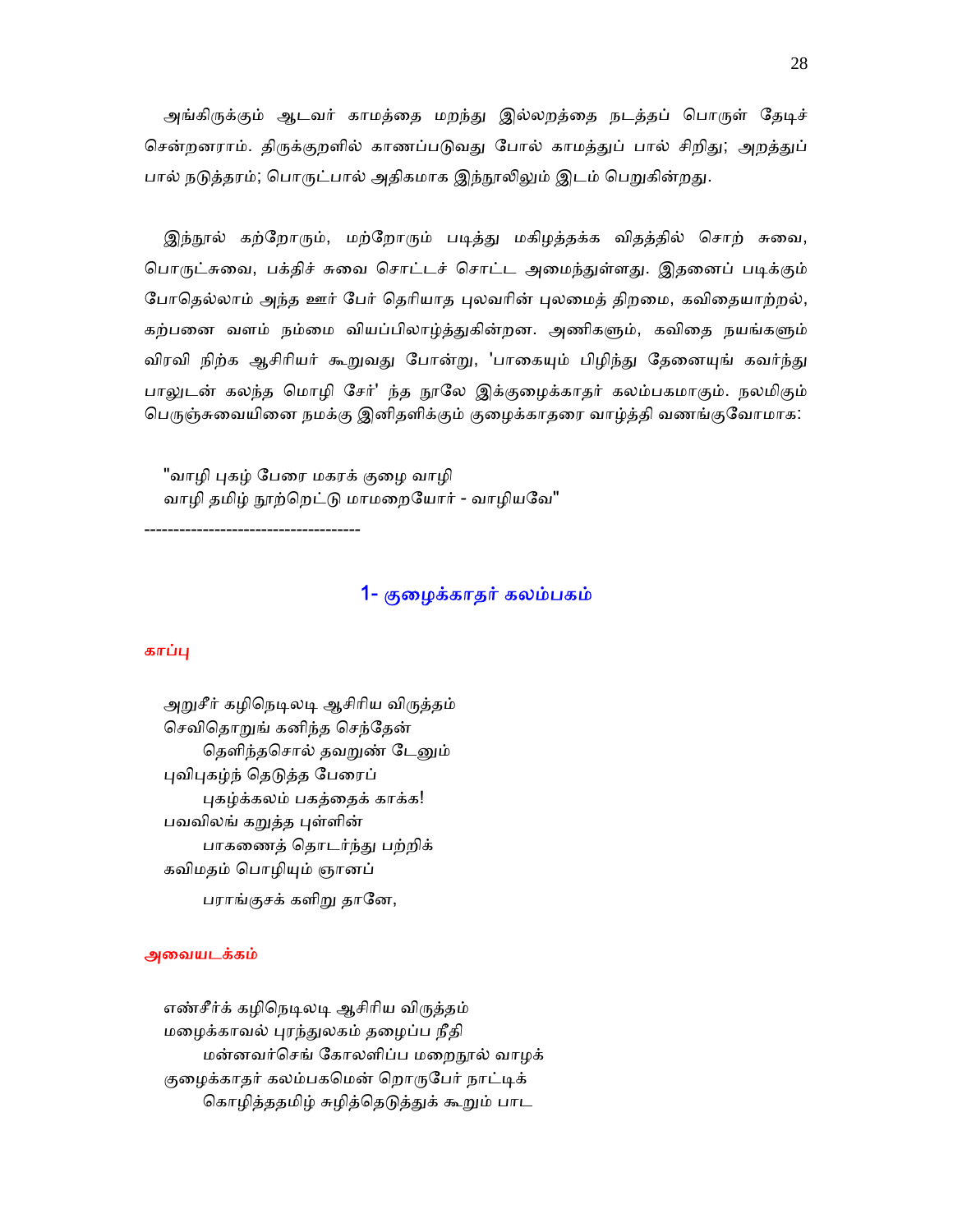லுழைக்காவ லடிதொடைசீர் தளைமா ருடல் ஒருபொருட்டு மொவ்வாத தெனினு மென்சொற் பிைழக்காக விகழ்வேரா ெபாிேயார் ஞானப் பெருமான்றன் திருநாமம் பெற்றக் காலே

# நூல்

 வண்ணக ஒத்தாழிைசக் கைலப்பா பூமாது நலம்பெருக்கப் புவிமாது வளஞ்சுரப்பத் தேமாலை புனைந்தேத்தித் தேவர்களும் தலைகுனிப்ப நீதியரும் பிக்கருணை நிறைபுனலா நூற்றெட்டு வேதியரும் திருப்பேரை வியனகநூற் தழைத்தோங்கக்

கவிச்செல்வர் மூதறிவிற் கனிந்துருகும் பழம்புலவர் ெசவிச்ெசல்வந் தவறாᾐ ெசந்தமிழின் ேதனிைறப்ப வரிவளைக்கை யரம்பையர்கள் மலர்க்கவரி யெடுத்தியக்கத் தருமலர்ப்பூந் தாதருந்தித் தமிழ்த்தென்ற லடிவருட வெளியகத்தே நின்றுயர்ந்த வீங்குமணித் தூணிரையின் ஒளிகெழுமி யிருள்துடைத்த வோலங்கு மண்டபத்துட் காய்சினத்த கோளரியின் கழுத்தளக்கச் சுமந்தேந்தும் ஆசனத்துக் கடவுளருக் கரசெனவீற் றிருந்தனையே

# இஃது பன்னீரடித்தரவு

கோதுபிடித் தரித்தமுதங் கொடுத்தநீ யளைகவர்ந்து சூதுபிடித் தடிச்சுவடு தொடர்ந்துபிடித் தசோதையெனு மாதுபிடித் தடித்தவுடன் மண்ணையுண்ட வாய்மலர்ந்து காதுபிடித் தழுதுமலர்க் கைபிடிக்க நின்றனையே

பெருவிருந்தா யொருவரைப் பிறந்துவளர்ந் தெதிர்ப்படுமுன் னருகிருந்த மதலையைமற் றவுணனழித் திடுமென்றே திருவுளந்தான் விரைவிரைந்து சிறுபொழுது மொருவயிற்றிற் கருவிருந்து வளராமற் கற்றூணிற் பிறந்தனையே.

விரிகடலும் புவியுமுண்டு விசும்பளக்க நின்றுயர்ந்து தரும்பிரம னடிவீழ்ந்து தலைதாழுந் தன்மையினால் பெருகிவரும் பிரளயமுன் பேருருவம் போன்றதென்னே திருவுருவ மீனாகிச் செலுவிலெடுத் தடக்கினையே

## இவை மூன்றும் நாலடித்தாழிசை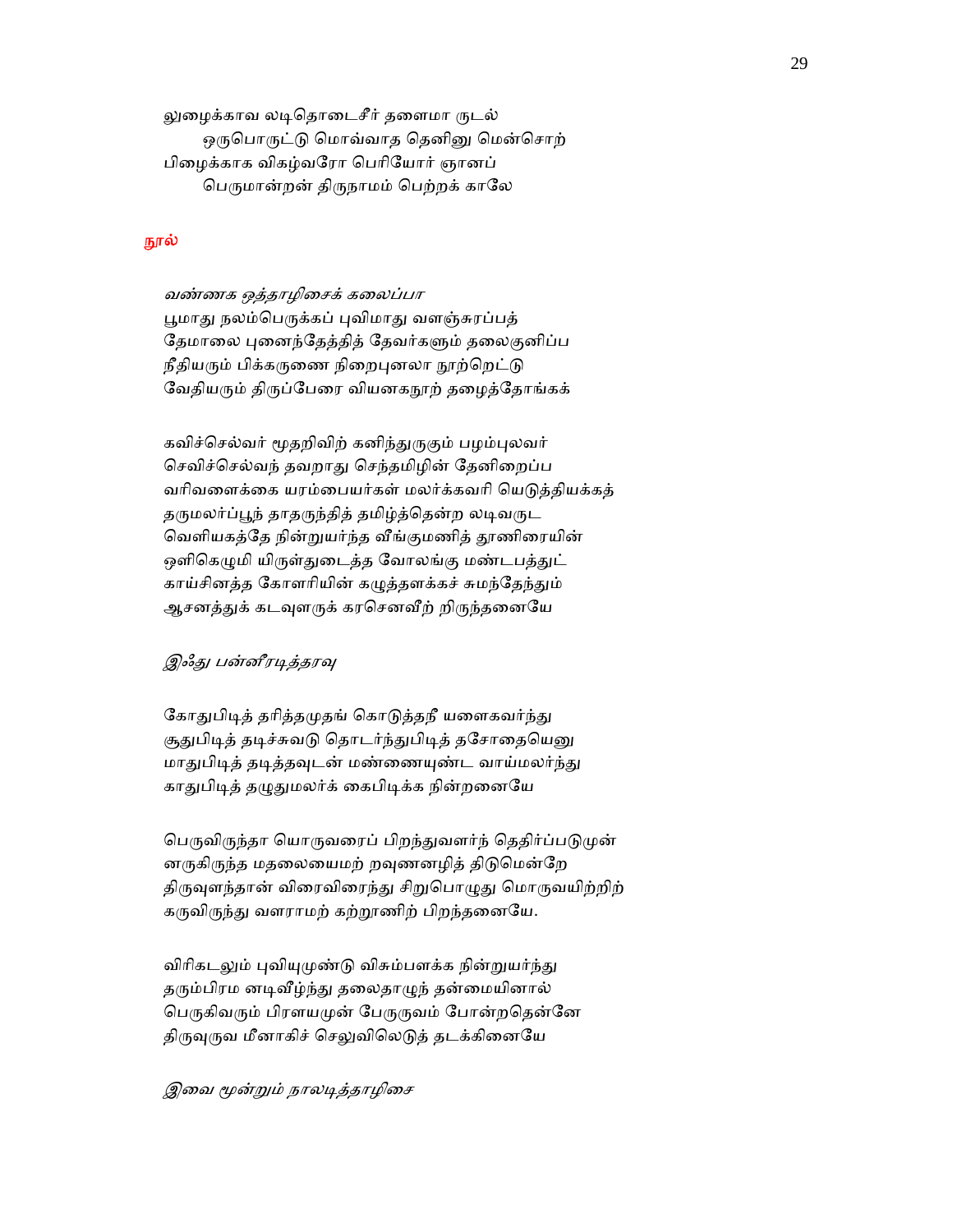பயிரவி யெனவரு படுகொலை யலகையின் உயிரையு முலையுட னொருவழி பருகினை பிடியென நொடியினிற் பிறையெயி னருடிபட வடிமத கரியொடு வலிகொடு பொருதனை ஒருபத சிரமொடு மிருபது கரமுடன் பருவரை புறமிடு பரிபவ மருளினை

இதுபொரு ளிதுதவ மிதுகதி யெனமுது சதுமறை படவற சமயமு மருளினை.

### இவை நான்கும் ஈரடி அராகம்

 மைலகுனிய விசும்பளக்கு மதிவிலங்ைக வழிதிறப்பச் சிலைகுனியப் புயநிமிரத் திருச்சரமொன் றெடுத்தனையே மூவடிகேட் டீரடியான் மூவுலகு மளந்தசெழும் பூவடியிற் பிறந்த கங்கைப் புனலாட நின்றனையே.

# இவையிரண்டும் ஈரடி அம்போதரங்கம்

துட்டவா ளரவவடந் துவக்கிவரை திரித்தனையே வட்டவான் குறலாமை வடிவெடுத்துக் கிடந்தனையே முட்டவான் முகடதிர முழங்குகடற் கடைந்தனையே பட்டவா ரமுதமரர் பசிக்குவிருந் தளித்தனையே.

## இவை நான்கும் நாற்சீரடி அம்போதரங்கம்

மருதொடு சகட மொடித்தனை மணிமுடி யரவினடித்தனை பருவரை நிமிர வெடுத்தனை பரிமள துளப முடித்தனை

### இவை நான்கும் முச்சீரடி அம்போதரங்கம்

மயிலு மறிவுநீ மலரு மணமுநீ யியலு மிசையுநீ யெளிது மரிதுநீ உயர்வு மிழிவுநீ யுடலு முயிருநீ புயலு மழையுநீ புறமு மகமுநீ

இவையெட்டும் இருசீரடி அம்போதரங்கம்

எனவாங்கு - இᾐ தனிச் ெசால்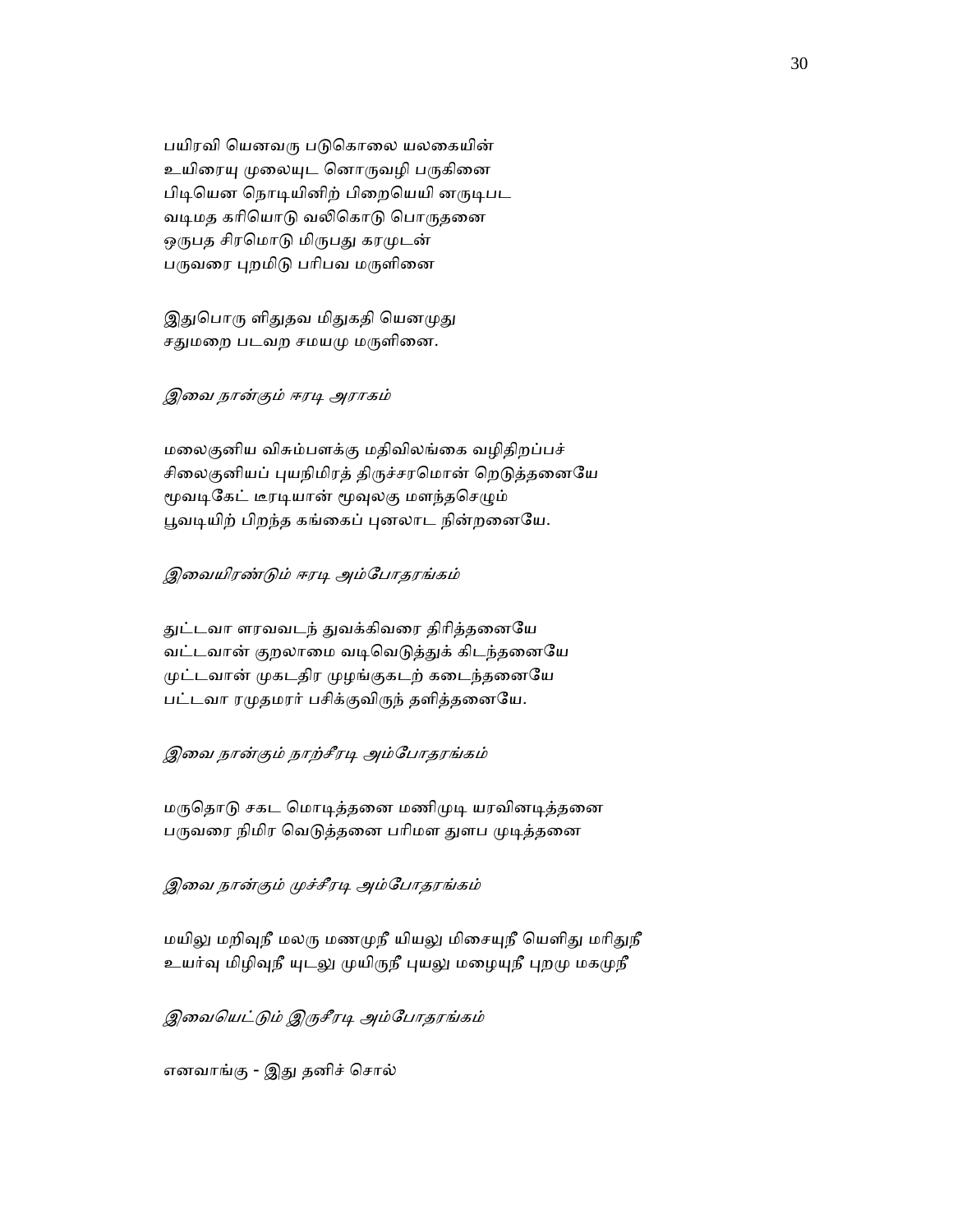அரும்பவிழ் குவளையும் சுரும்பவிழ் குமுதமும் கருங்கொடி வள்ளையும் கமலமு மலர்ந்து கண்ணும் வாயும் வண்ணவார் குழையும் திருமுகச் செவ்வியு மொருமுகப் படுத்திக் கண்டவர் துவளுங் காட்சியிற் றுவன்றி நலங்கிளர் மணிநிைற நன்னீர்ப் பண்ைண

பொலங்கொடி மகளிரிற் பொலிந்த பேரையுண் மகரக் குைழயன் மலரᾊ ேநாக்கி யுச்சியிற் றெழுதகை யுரியவ ருளரேல் வச்சிரத் தடக்கை வருபெரு மன்னரிற் சிறந்து விதிப்படி செங்கோ னடாத்தி

மதிக்குடை கவிப்ப மண்ணுமா கமுமே.  $1$ 

இது பன்னீரடி நிலை மண்டிலவாசிரியச் சுரிதகம் ேநாிைச ெவண்பா மாகவலைப் பட்டழிந்து மங்கைமார் தங்களனு ேபாகவைலப் பட்டமனம் ேபாதாேதா - நாகவைணக் கொன்புரக்கு நேமிக் குழைக்காத ரேயடியேற் கன்ᾗரக்கு ேமாெவாᾞகா லம். 2

## கட்டளைக் கலித்துறை

ஒருகை முகக்குஞ் சரஞ்சொன்ன பேரென் றுரைக்கும் பொற்கா தருகை முகக்கு மயில்விழி யீரருட் பேரையின்மான் முருகை முசுக்கும் பசுந்தண் டுழாயென்று மொய் குழலச் சᾞைக ᾙகக்கு மிᾞக்குᾙள் ளாவி தைழக்குெமன்ேற 3

## பதினான்குசீர்க் கழிநெடிலடியாசிரிய விருத்தம்

தழைத்தெழுங் கிரணப் பனிநிலா மதியந் தடங்கற்கடற் பாிதிெயன் ᾠதிக்கும் தமிழுடன் பிறந்த மந்த மாருதமும் தமுற்குழம் பெடுத்தெடுத் திறைக்கும் குழைத்தகுங் குமச்செங் களபலே பனமுங் கொதித்துயிர் குடிக்குமென் னளவிற் கொடுவினை விளைந்த காலநல் லனவுங் கொடியவா மென்பதின் றறிந்தேன். கழைக்குலந் தடிந்து சந்தனந் திமிர்ந்து காழகிற் குழாமுறித் தெதிர்ந்து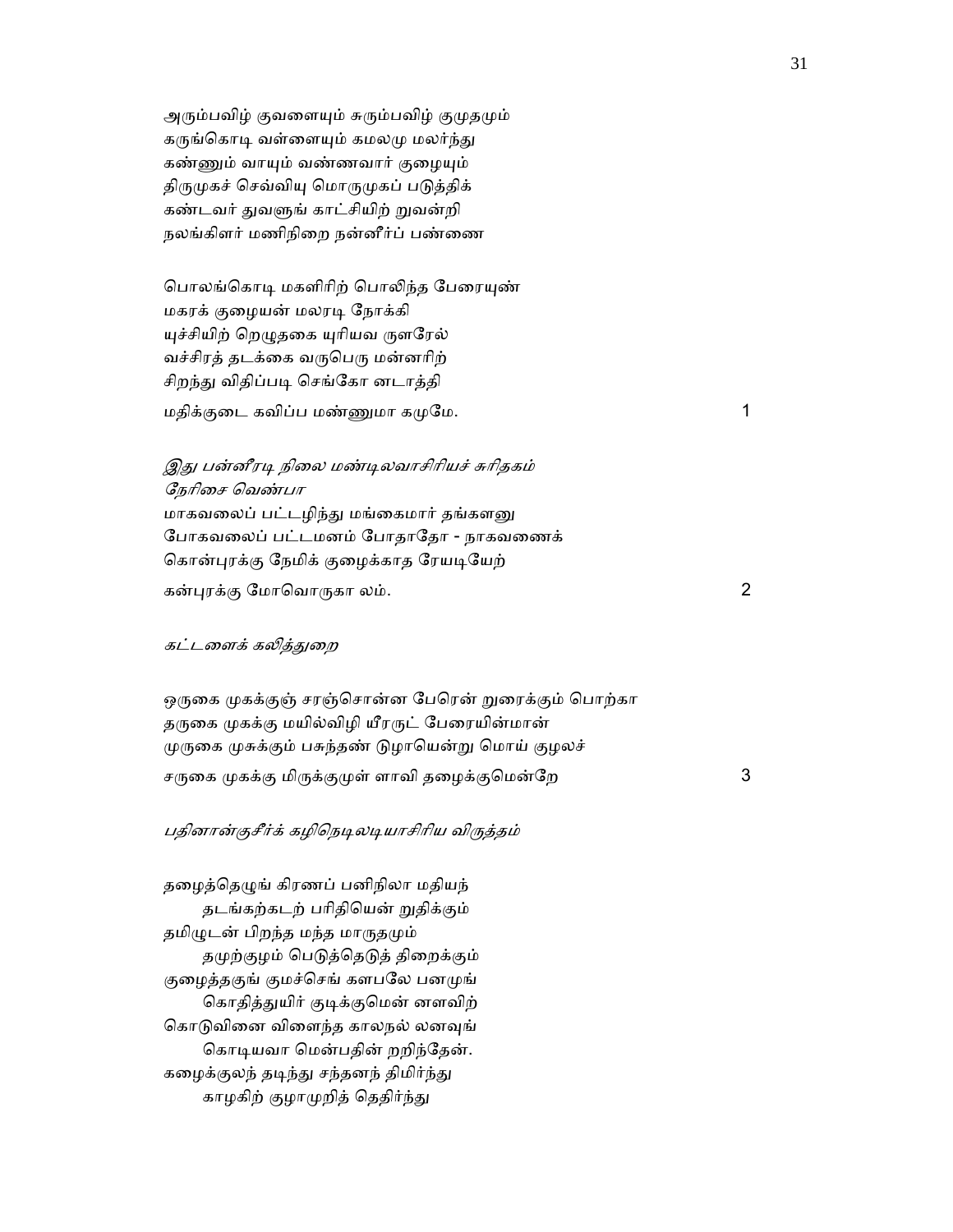கரிமுக மருப்புங் கவரியுஞ் சுமந்து கனகமுந் தரளமுங் கொழித்து மழைக்குலம் பிளிறு நெடுஞ்சுரங் கடந்து வணிகர்போற் கடைநிலம் புரக்க வருபெரும் பொருளைத் துறைவனே குவளை வைளவயற் ேபைரமா தவேன. 4

# எழுசீர்க் கழிநெடிலடி வண்ண விருத்தம்

தவசரியை குரியையிது தவிரவினை கொலைகளவு தனைநினையு மறிவிலி யைமா கவலைபடு விகடபக டனையகப டனையுனது கழலிணைக ளடிமை கொளுவாய் நவமணியு மலர்மகளு மிளமதியு மதகளிறு நறைகமழு மமுது மெடவே திவலையெறி கடல்கடையு நிகரில்முகல் வணவமரர் தெளியுமரு மறைமு தல்வனே.  $5$ 

#### சந்தத் தாழிசை

| மறைமுடித் தலையி லுறமிதித் தபத மருதிடைத்   |   |
|-------------------------------------------|---|
| தவழு மாயனார்                              |   |
| வழுதிநா டர்மக ரக்குழைக் கடவுள் மழைகொழித்  |   |
| தொழுகி யருவியாய்                          |   |
| நிறைமுடித் தலையி லருவிகுப் புறநி லாவுதித் |   |
| தொழுகு வெற்பனே                            |   |
| நீயளித் தவீவை வேயின் முத்தமென நிச்சயப்பட  |   |
| மொழிந்த தேன்                              |   |
| பிறைமுடித் தலையில் வடியவிட் டதொரு பின்னல் |   |
| பட்டசடை யில்லையே                          |   |
| பிணையெ டுத்ததிலை திரிபு ரத்தையழல் பிழிய   |   |
| விட்டநகை யில்லைமா                         |   |
| கறைமுடித் தமிட றில்லை முக்கணொடு கரது      |   |
| பாலமிலை யெங்கள்மால்                       |   |
| கழலினைத் தொழ மறந்த தாலெமர்கள் கைவீசக்     |   |
| கடவ தாகுமே                                | 6 |
|                                           |   |

## சந்தவிருத்தம்.

ஆகமொன் றிரண்டு கூறுகண்டு பண்டை யாடகன்ற னங்க மடுபோர்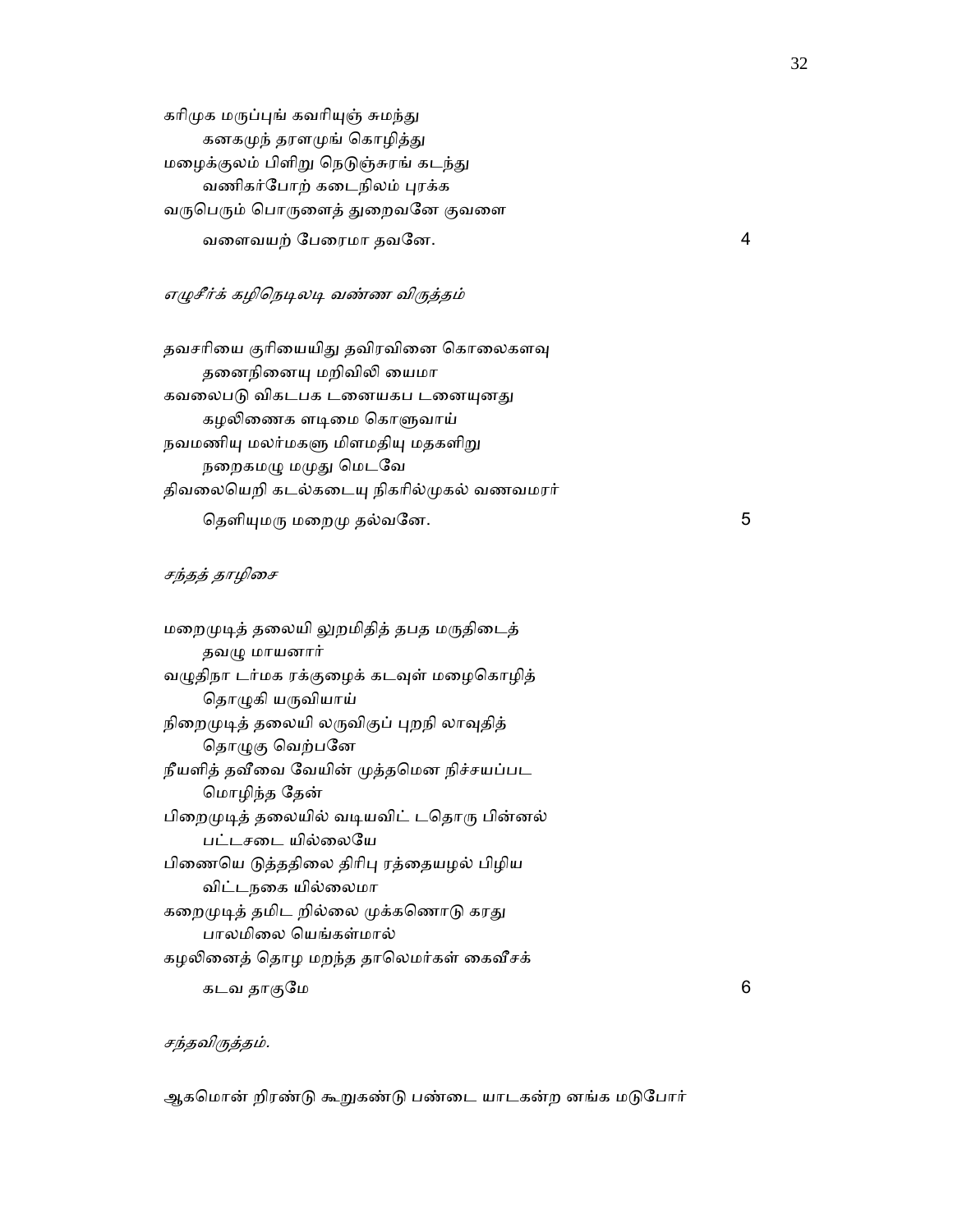| வாகைவென்றி கொண்டு பேரைவந்த கொண்டல் மாயவன் துயின்ற கடலே<br>பாகையும் பிழிந்து தேனையுங் கவர்ந்து பாலுடன் கலந்த மொழிசேர்                                                                                               |    |
|--------------------------------------------------------------------------------------------------------------------------------------------------------------------------------------------------------------------|----|
| கோகிலங்க ளின்றென் னாவிமென்று தின்று கூவுகின்ற தன்பர் குறையே.                                                                                                                                                       | 7  |
| கட்டளைக் கலித்துறை                                                                                                                                                                                                 |    |
| குறைக்கொழுந் தாயமு தின்கொழுந்தாரை கொழிக்கு மந்திப்<br>பிறைக்கொழுந் தார்மதிட் பேரைப் பிரான்தம்பி பின்வரவென்<br>முறைக்கொழுந் தாவெனு மென்மொழிச் சீதை முலைமுயங்கி<br>மறைக்கொழுந் தாயன்று கைம்மாறு செய்தனன் வானவர்க்கே. | 8  |
| வண்ண விருத்தம்                                                                                                                                                                                                     |    |
|                                                                                                                                                                                                                    |    |
| வானவர் தானவர் மாமனு ஜாதிகள் வாழ்வது சாவதுமேல்<br>வானுல காள்வது கீழ்நர காள்வதுன் மாயையி னாலலவோ<br>ஏனமு மாயொரு வாமன னாகிய ராமனு மானவனே                                                                               |    |
| ஞானவ ரோதய பேரைய ராதிப நாரண காரணனே.                                                                                                                                                                                 | 9  |
| சந்தவிருத்தம்                                                                                                                                                                                                      |    |
| கார ணங்குறி யாய்வ ழங்கிவள் காதன் மங்கையரே<br>வார ணந்தனில் வீதி வந்தனன் மாலை தந்திலனே<br>நார ணன்ஜக பூர ணன்றிரு ஞான சிந்தனையால்<br>ஆர ணம்புகழ் பேரை யம்பதி யாழி யம்புயலே.                                            | 10 |
| எண்சீர்க் கழிநெடிலடி ஆசிரிய விருத்தம்                                                                                                                                                                              |    |
| ஆழி மாதவன் பேரை மாலளந் தவனி யுண்டவன்<br>பவனி கண்டபின்<br>தோழி மீரவன் துளப மாலையென் துணைமு<br>லைக்கிடார் குழல்மு டிக்கிலார்                                                                                         |    |
| ஊழி வேர்விழுங் கங்கு னட்டதும் உடுப திக்குவே<br>றழல்கொ டுத்ததும்                                                                                                                                                    |    |
| கோழி வாயையுங் கூவொ ணாமல்மண் கூறு<br>கொண்டதும் கொடிய தாயரே.                                                                                                                                                         | 11 |

ேநாிைச ெவண்பா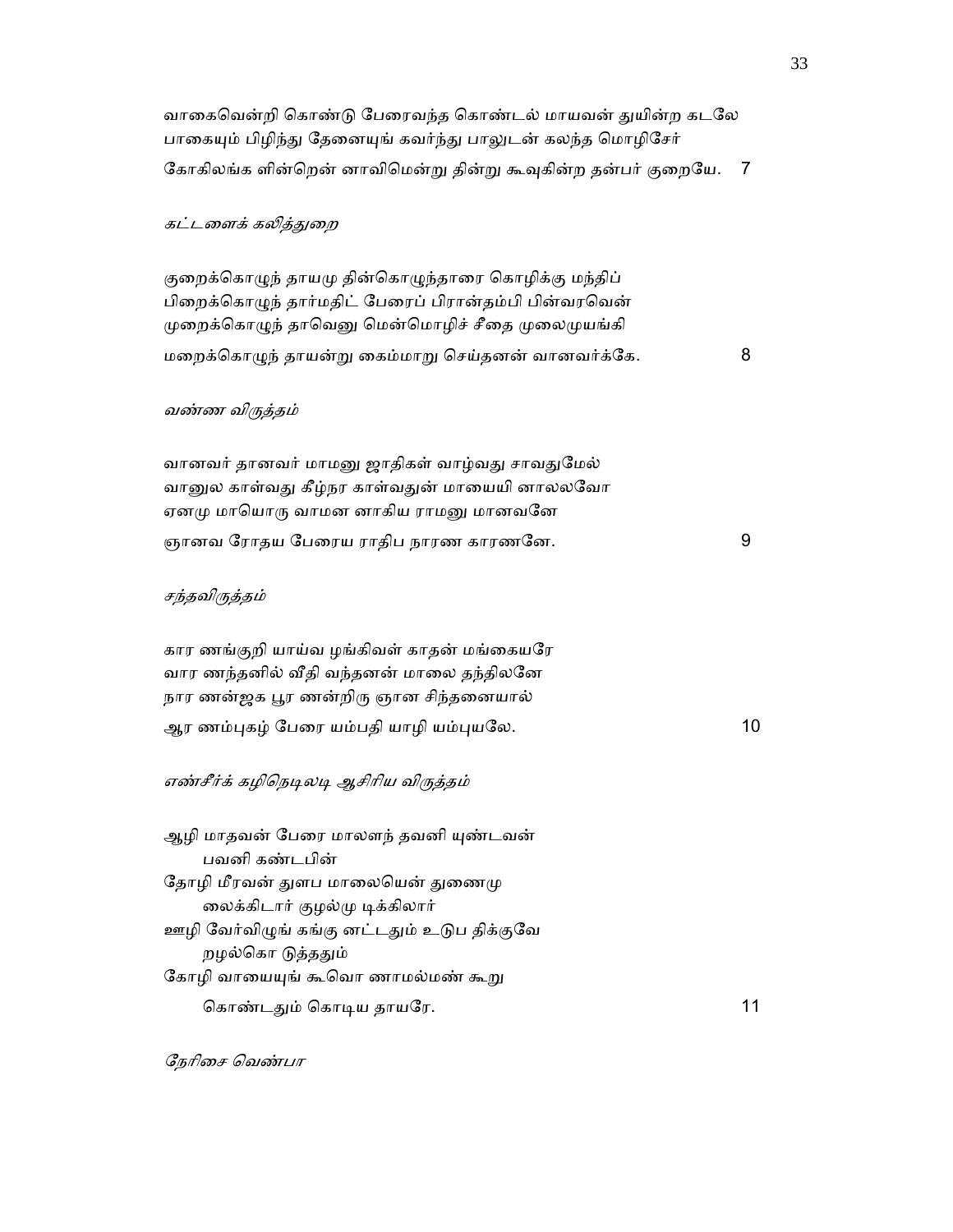ஏடவிழுங் கண்ணிக் கிரப்பா ளவள் கலைநாண் கூடவிழுங் கண்ணீர் குறையாதோ - மாடமதில் வீதிமக ரக்குழையும் வெண்மதியுந் தோய்பேரை நீதிமக ரக்குழைய னே.  $12$ 

#### கட்டளைக் கலித்துறை

குழைத்திருப் பாரமு தக்கனி வாயிற் குழல் பதிக்குங் கழைத்திருப் பாலிசை கண்டருள் வோர்குழைக் காதர் நன்னாட டிழைத்திருப் பார்மணற் கூடலென்றாலு மிறப் பதன்றிப் பிழைத்திருப் பாருமுன் டோவென்பார் சூள்பொய்த்த பின்னையுமே. 13

## தாழிசை

யாமலர்

பின்னை யைத்தழு விப்பு ணர்ந்தருள் பெற்ற ெசங்கனி வாயிர்னா பெருமி தத்தமிழ் முறைகொ ழித்தறி பேரை யம்பதி யன்னேம யன்னை யிப்படி மலர ணைக்கு ளணத்த கையி னெகிழ்த்துவே றைடெகா ᾌத்த கபாட நீவியᾊச்சி லம்ெபாழி

முன்ன டித்தெரி யாதி ருண்டு முகிழ்ந்து கண்புதை கங்குல்வாய் முளரி யம்பத நோவ வன்பினில் மூத றிந்தவர் ேபாலவந் தென்னை யிப்படி வாழ வைத்தது மின்ப மோகநல் வாழ்ᾫபற றியான்ம னுக்கிலு நான்ம றைக்கும திப்பி  $p$ ப்பினி லில்லையே. 14

#### எண்சீர்க் கழிநெடிலடி யாசிரிய விருத்தம்

ஏது காரணத் தெவர்க ளேருமற் றிழிகு லத்தெழும் புலை ரேனுமுட் சாதிபேதமற் றவர்கள் மிச்சிலைத் தருவ ராயினும் புனித வாழ்வுதா னாத லாலருட் பேரை நாரணர்க் கடிமை யானவுத் தமர்ச ரோருகப்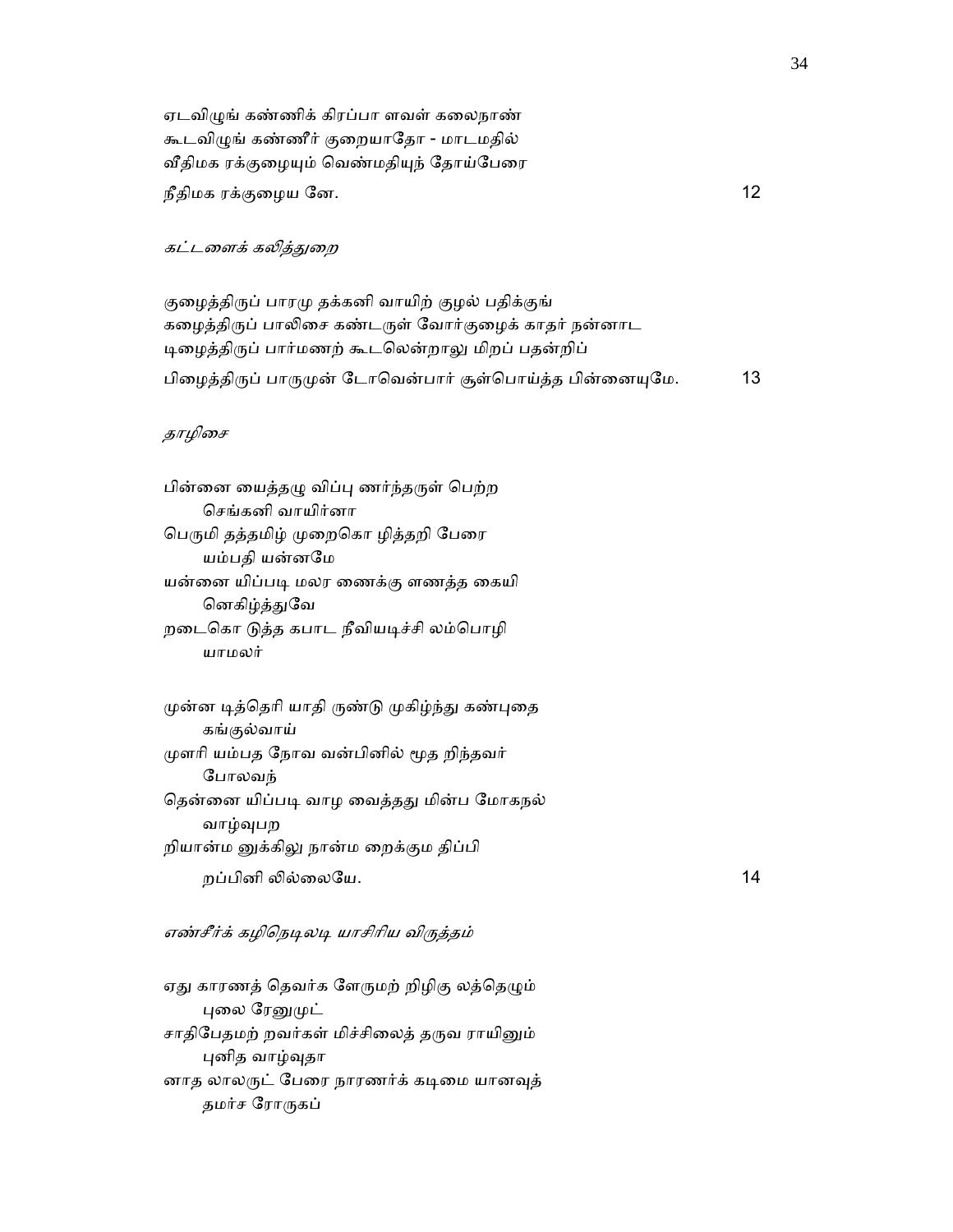பாத தூளிபட் டுலகம் வாழ்தலிற் பரவு வார்பதத் தளவி லாதேத. 15 தரவு கொச்சகம் அளவறியாப் புனலிடைப்பட் டழுந்தினர்போ லணியிழையீர் விளைவறியாப் பேதைமயல் வெள்ளத்தி லமுந்துவளேற் களவறியாத் தயிர்நுகர்செங் கனிவாயர் மணிப் புயத்திற் றுளவறிவாள் பின்னையொன்றுஞ் சொலவறிய மாட்டாளே.. 16 அறுசீர்க் கழிநெடிலடியாசிரிய விருக்கம் ஆளைப் பொருது கயங்கலக்கி யடியிற் படிந்து மதகிடிய வாளைப் பகடு புகுந்துழக்கும் வயல்சூழ் வழுதித் திருநாடன் ருளைத் தொழுது பசுந்துளபஸ் சருகுக் கிரந்து மடவீர்மா றோளைக் கருதி மடலெழுதத் துணிவாள் விரைகொன் றறியாளே.. 17 அருசீர்க் கழிநெடிலடியாசிரிய விருத்தம் அறிவி லேனொடு மேய நீதியி னிடைவி லேதிரியேன் நெறியி லேனுறு கதியி லேறுனை நினையு மாறுளதோ யிறைவ னேமறை முதல்வ னேதொழு மெமது நாயகமே மᾠவி லாமர ᾗைடய ேபைரயில் மᾞவி வாழ்ᾙகிேல.. 18 ஊசல் – கᾢத்தாழிைச

வாழிவலம் புரிந்துநெடுங் குழைக ளாட மலர்க்காந்தள் ெசங்ைகவாி வைளக ளாட வனமுலையிற் குடைந்த முத்து வடங்க ளாட மழைகவிந்த குழலவிழ்ந்து மருங்கி லாடச் சூழிவலம் புரிகளிற்று மைந்த ராடச் சுரர்முனிவ ருயிரனைத்துஞ் சூறை யாடச் சுடர்வயிர வடம் பிணைத்துக் கமுகி னெற்றித் தூங்குமணிப் பொன்னூசல் துவக்கி யாட மேழிவலம் புரிபழனப் பேரை நாட்டில் மேதகுசீர் வளம்பாடி யாடி ரூசல் விரைத்துளபச் செழும்புயலைத் தொழுநூற் றெட்டு வேதியர்தம் புகழ்பாடி யாடி ரூசல் ஆழிவலம் புரிபாடி யாடி ரூசல்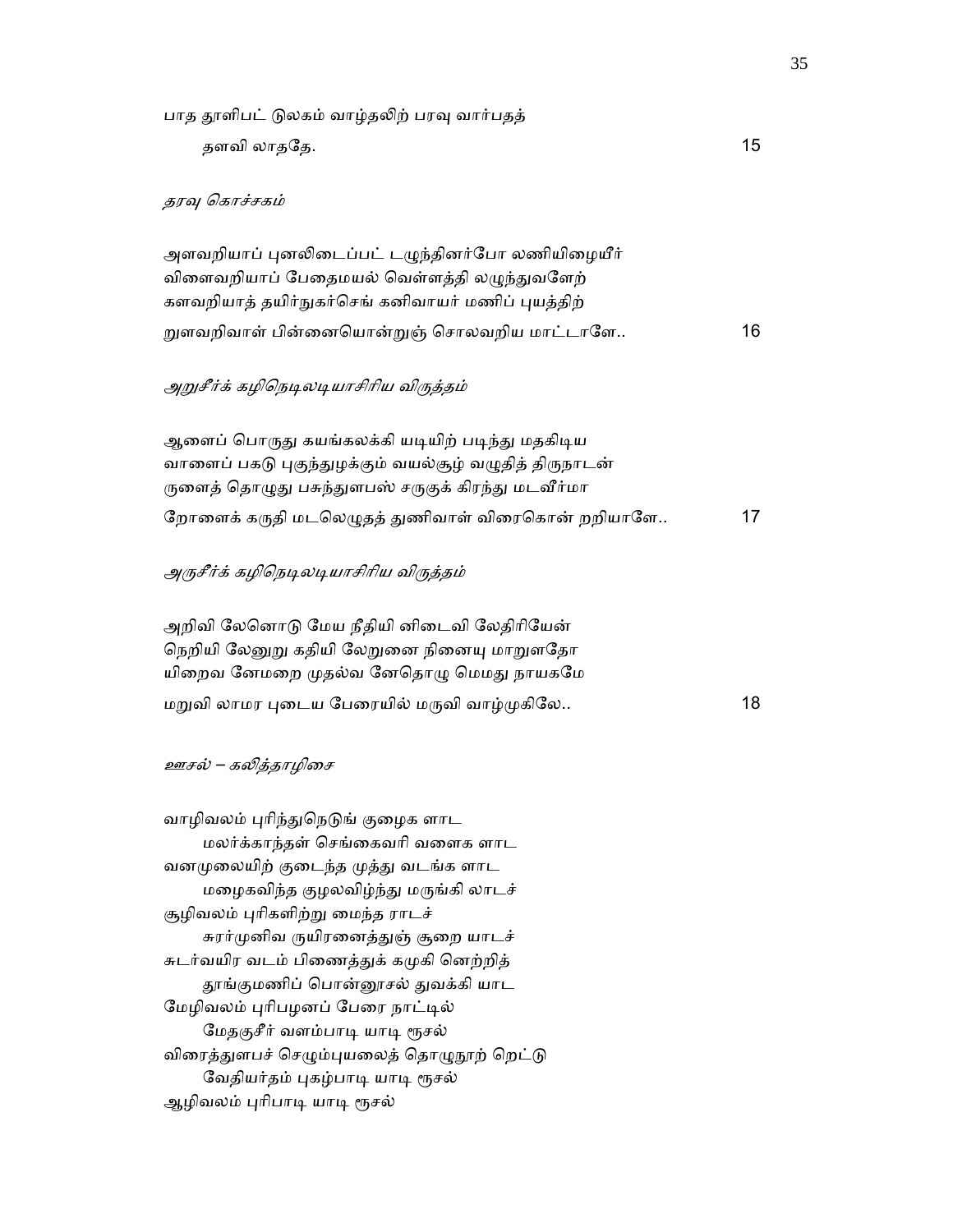| அவங்கருடக் கொடிபாடி யாடி ரூசல்<br>ஆழ்வார்கள் தமிழ்பாடி யாடி ரூசல்                                                                                                                                                                                                                      |    |
|----------------------------------------------------------------------------------------------------------------------------------------------------------------------------------------------------------------------------------------------------------------------------------------|----|
| அமுதனையீ ரணியிழையீ ராடி ரூசல்                                                                                                                                                                                                                                                          | 19 |
| அறுசீர்க் கழிநெடிலடி வண்ண விருத்தம்                                                                                                                                                                                                                                                    |    |
| ஆடி லாள்கழலாடி லாள்கனை யாடி லான்பனிநீர்<br>போடி லாள்கலைதேடி லாள்வளை பூனி லாளவடான்<br>பீடு லாவிய வீதி கோலிய பேரை வாழ்முகிலே                                                                                                                                                             |    |
| நாடு வாளிசை பாடு வாணம நார ணாவெனவே<br>நாராய ணாயவென வோதாமல் வீண்மொழிகோ<br>ணாவாலு மேதுபய ணவர்புகழே<br>யாராலு மோதிலவை கேளாத மூடர்செவி<br>யானாலு மேதுபய னறிவிலிகாள்<br>காரான சோதியழ காராத காதலொடு<br>காணார்க ணாலுமொரு பயனுளதோ                                                               | 20 |
| வாராழி மீதுதுயில் பேரேசர் கோயில்வலம்<br>வாராத காலுமொரு பயனிலையே                                                                                                                                                                                                                        | 21 |
| எண்சீர்க் கழிநெடிலடி யாசிரிய விருத்தம்                                                                                                                                                                                                                                                 |    |
| ஒருபிழைகண் டயர்ப்பா ருளாதாரவி லோதா<br>ருறவுநினைந் திருப்பார்கள் கோபமமை யாதோ<br>விருவருமிங் கிதத்தோடு கூடியணை யாநா<br>ளிளமைநலங் கிடைத்தாலிங் கேது பயனாமோ<br>முருகவிழ்செங்க கனிக்கோவை வாய்மொழியி னாலே<br>முனிவர்பெருங் குடித்தாழ்வு வளரதறி யீரோ<br>மருவியசந் தனக்காவின் மாமலர் கொய் வாரே |    |
| மகரநெடுங் குழைக்காதர் பேரையணை யாரே.                                                                                                                                                                                                                                                    | 22 |
| கட்டளைக் கலி <u>த்த</u> ுறை                                                                                                                                                                                                                                                            |    |
| ஆரய ராம லிருப்பா ரவருக் கருள் புரியும்<br>பேரைய ராதிபர் நங்குழைக் காதர் பிறங்கன் மின்னே<br>தாரை யராவிக் கடைந்தசெவ் வேலென்னஸ் சாய்ந்த குழற்                                                                                                                                             |    |
| காரை யராவியென் னெஞ்சை யராவுங் கடைக் கண்களே.                                                                                                                                                                                                                                            | 23 |

பதினான்குசீர்க் கழிநெடிலடி யாசிரிய விருத்தம்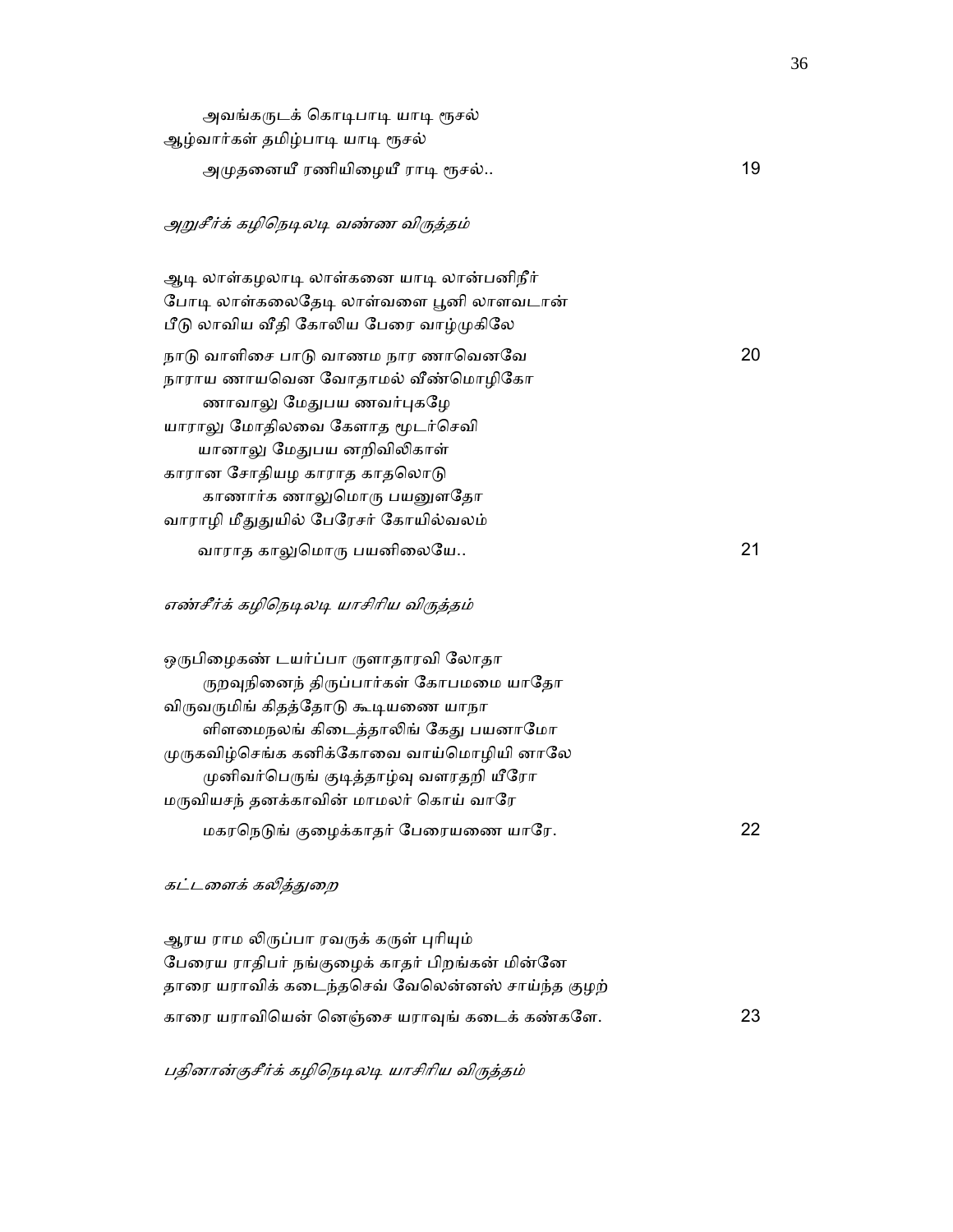கண்ணகம் புதைப்ப வெளியிடஞ்ச சுவறக் கருந்தடத் திருட்படாய் விரித்துக் கடல்ᾪடக் குழம்ைப யள்ளியிட் ᾌலகங் கரந்துகொண் டனவெனத் தணிந்து விண்ணகம் புதைத்த பரிதியு மதியும் விழுங்கியுண் டொருபுடை செறிப்ப வேர்விழுந் தூழி முடிவிலாக் கங்குல் விடிவிலாத் தகைமையே துரையாய் மண்ணகம் புதைத்த துணையடி முனிவர் மனத்தகம் புதைப்ப வேழ்புலியும் வயிற்றகம் புதைத்த பெருமவென் றிடைச்சி மார்க்கமும் புதைப்பநீ வெருவிப் பண்ணகம் புதைத்த பவளவாய் புதைத்துப் பருமணிக் குழைபிடித் தாடப் படித்தவர் சுருதி முடித்தவர் பேரைப் பதிவளம் ᾗரக்குமா ᾙகிேல. 24

#### ேநாிைச ெவண்பா

 மாவளர்த்த வன்ைனயᾞ மாரன் குயில்வளர்க்கக் காவளர்த்தா ரென்று குழைக் காதரே - நாவளைத்துச் செற்றார் நகைவடிப்பத் தீவெடிப்பப் பூந்துளவின்  $\mu$ ற்றார் நகைவெடிக்கு மோ. 25

#### சுரம் போக்கு - கட்டளைக் கலித்துறை

வெடித்துச் சிவந்தவப் பாலைக்கப்பாலை வெளியில் வெப்பம் பிடித்துச் சிவந்தன வோவந்த ணீர்கண்ணன் பேரைவெற்பில் வடித்துச் சிவந்தசெம் பஞ்சோ டனிச்ச மலருறுத்தித் தᾊத்ᾐச் சிவந்தன கண்டீர் மடந்ைதெபாற் றாளிைனேய 26

## மறம் - சந்தத் தாழிைச

தாளெடுத்துல களந்தபேரைமுகி றனதருட்குறுநிலத்துளோர் தையலைப்புது மணங்குறித்தெழுது சருகுகொண்டு வருதூதனே வேளெடுத்தவடி வேல்படப்பொருது வினையெடுத்தவர சரையெலாம் வெட்டிவிட்டதிரு முகமலாதுதிரு முகமும் வேறறிவதில்லையே நாளெடுத்தபடை பாடெடுத்ததிலை நாணயப்பிழையி வின்னமு நரபதித்தலைவர் தலையெடுத்ததிலை நமனெதிர்த்துவரு மாயினும் வாளெடுத்துவரி சிலைகுனித்துவளை தடிபிடித்து மெமெர் வெல்வராம்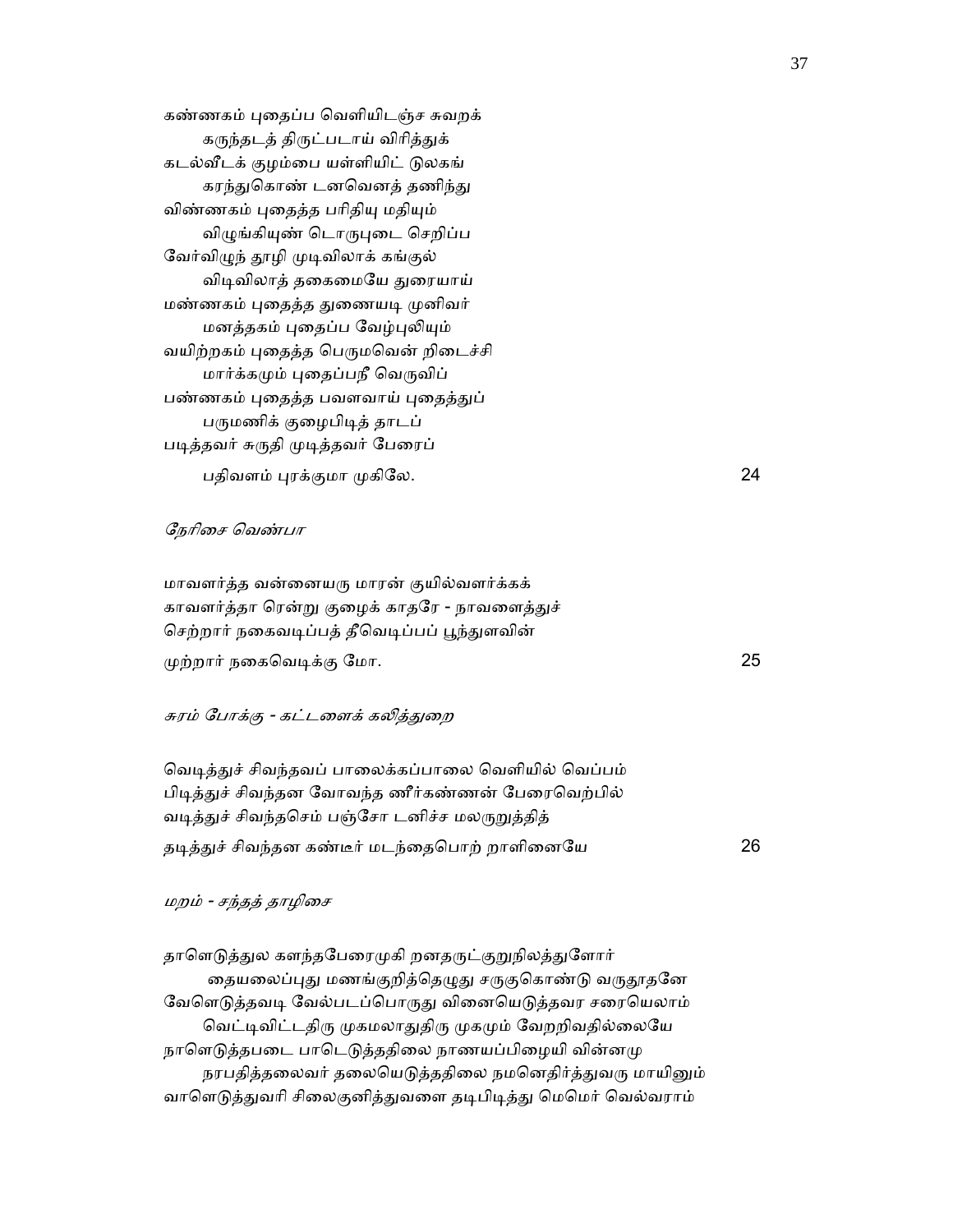## பன்னிருசீர்க் கழிநெடிலடி யாசிரிய விருத்தம்

இல்லத் தடங்கா மடந்தையர்கற் பெனவும் பசிக்கென் றிரந்தவர்கொன் றீயா தவர்கைப் பொருள்போலு மிரவிக் கிᾞள்ேபா லᾫமᾊயார் சொல்லத் தொலையா வெழுபிறப்புந் துடைகுங் கருணைக் குழைக்காதர் துணைத்தா ளளக்கும் புவிமருங்கிற் சுற்றிக் கிடக்குங் கருங்கடலே கொல்லத் துணியா தன்னையருங் கொதியார் மதியு மதன்படையுங் கூப்பிட் டழையாக் கருங்குயிலும் கொடுமை படுத்தாக் குழலிசையு மல்லற் படுத்தா வயலவரு மளித்துப் பிரியீ ரெனவுரையா தயர்த்துக் கொடுத்த மனமிருக்க வாைர ெவᾠக்கக் கடேவமால். 28

## சம்பிரதம்

| கடல டங்கவுறு மொருசி றங்கைபுனல்  |    |
|---------------------------------|----|
| கடுகி லும்புகுது மூசிவே         |    |
| ரிடம்வ லஞ்சுழலும் வடத டங்கிரியு |    |
| மெமது சம்பிரத மீதெலா            |    |
| முடனி ருந்துமகிழ் குருப ரன்பரவை |    |
| யுலக ளந்தமுகில் பேரைமா          |    |
| லடல்பு ரிந்துபக லிரவு கொண்டதுவு |    |
| மரிய சம்பிரத மானதே.             | 29 |

### ேநாிைச ெவண்பா

தேவகியார் பெற்ற திருவருத்தம் பாராமல் கோவியர்தா மன்றுகுழைக் காதரே - தாவி யடிக்குங்கைம் மாறோநீ ரஞ்சினர்போற் காது பிடிக்கும்கைம் மாறோ பெரிது. 30 பேர் மான் மான் மான் மான் 30 போக்கும் வைக்கும் ப

கலிவிருத்தம்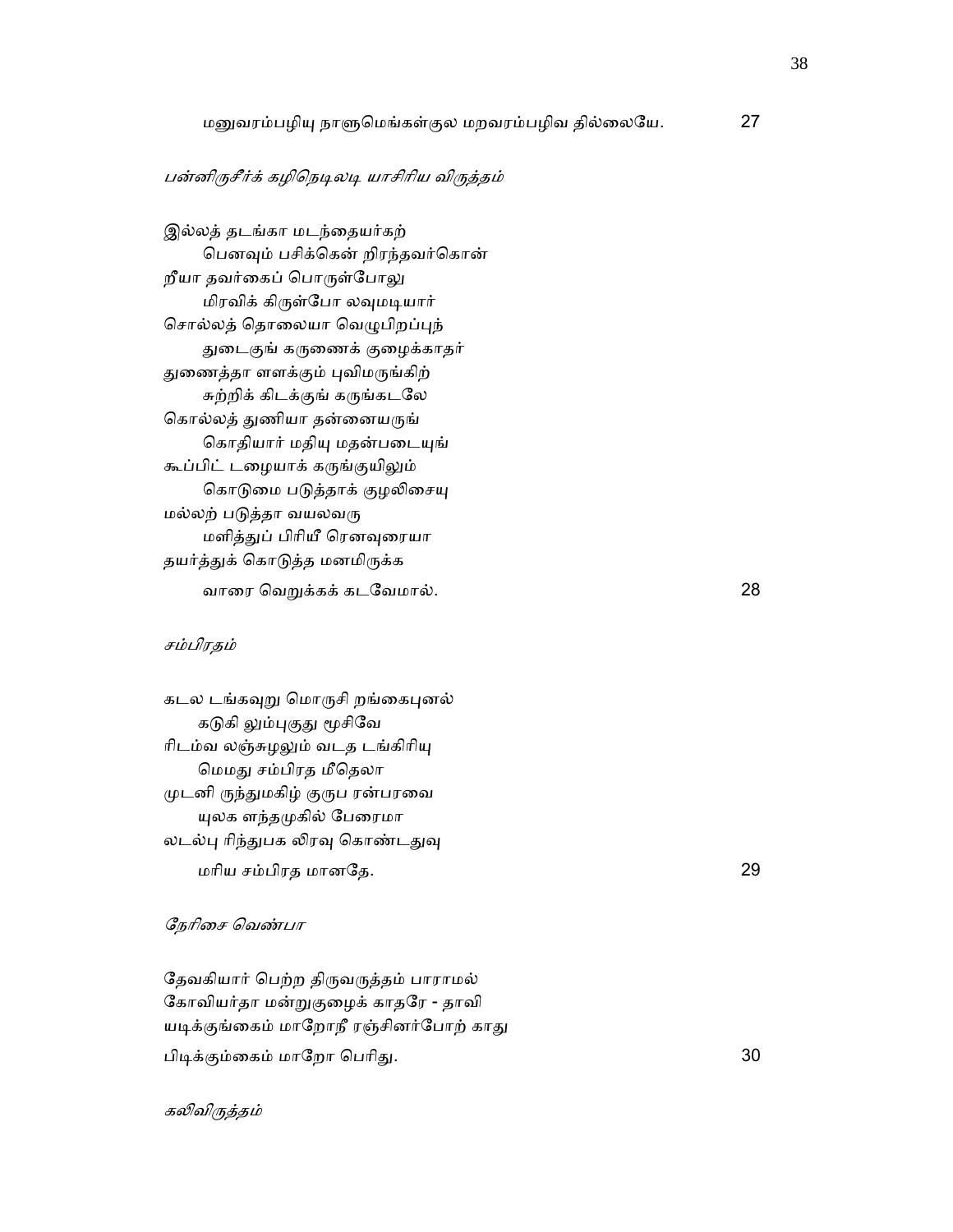பெருவிட வரவணைப் பேரை மாதவன் மருவிட நினைகிலான் மங்கை மாதரே தருவிட வெண்ணிலாத் தழைத்த தெங்கணு ெமாᾞவிட மிைலநமக் குைறவி டங்கேள. 31

### கட்டளைக் கலித்துறை

உறைக்கோடு மாடவர் வாளா லொருகொம் பிறந்து மற்றைக் குறைக் கோடு கொண்டுழல் குஞ்சரம் போலும் கொடியிடையீர் துறைக் கோடு வாய்வைத்த மால்பே ரையிற் றென்னர் சூழ்ந்த பண்டைச் சிறைக்கோடு மேகம் பிறைக்கோடு தாங்கிச் சிறக்கின்றதே. 32

## தூது - எழுசீர்க் கழிநெடிலடி யாசிரிய விருத்தம்.

சிறந்தார் தொழத்தரு மருந்தா மழைப்புயல் செழும்பே ரையுத் தமர்பால் அறந்தா னுறக்குரு கினங்காண் மடப்பெடை யனங்கா ளுரைத் தருள்வீர் இறந்தா மெனிற்பிழை யிருந்தா மெனிற்பழு திரங்கா மனத்தவர் ேபான் மறந்தான் மறக்கவு நினைந்தா னினைக்கவு மனந்தா ெனமக் கிைலேய. 33

## ெவண்பா

 எமக்குᾙகம் வாட விᾞந்தா மைரகள் தமக்குமுகம் வாடுஞ் சலிப்பென் - அமைத்துரையும் ெபண்மதிெயன் ேறாதாமற் ேபைதநாட் டன்னங்காள் தன்மதியி ᾤண்ேடா தழல். 34

## பதினான்குசீர்க் கழிநெடிலடி யாசிரிய விருத்தம்

தழல்பிழிந்து சாறுகொண்டு சந்தனத்தி லிட்டதார் தண்ணிலாவை யெரியெழஸ் சமைத்துவிட்ட பாவியார் குழல் பிழிந்த விைசயிேல குளிர்ந்தசிங்கி ைவத்ததார் கொடுமைவந்த காலமாசை கொண்டிருக்க வல்லமோ நிழல்பிழிந்து பருகவென்று நினையுமசுர மருதமும் ெநறியெவன்ற குாிசில்ேபைர நீர்குளிக்கு நாைரகா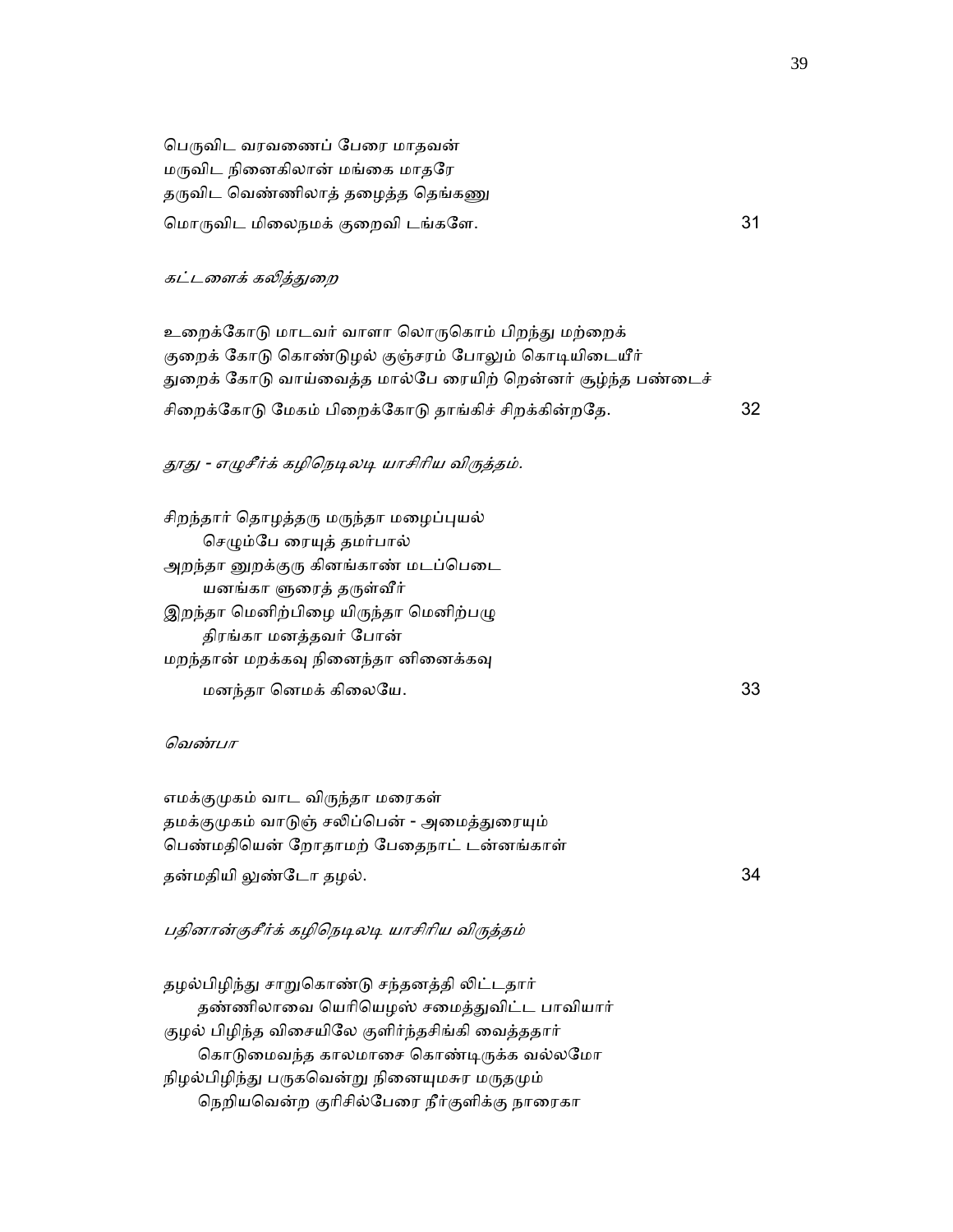| ளழல்பிழிந்த வேலரெம்மை யாணையிட் டகன்றதா       |    |
|----------------------------------------------|----|
| லந்தவாய்மை யுடல்பிழிந்தே னாவியுண்டு விட்டதே. | 35 |

## பின்ᾙᾌகு ெவண்பா

ஆவியுண்டு மையுண் டறிவையுண்டு நிற்குமிரு காவியுண்டு தாமரைக்கே கண்டீரோ - தேவியுடன் மால்வளர்ந்த பேரையின்கண் வாவிகண்டு பூவையுண்டு கால்கிளர்ந்த நீலவண்ᾌ காள். 36

## அறுசீர்க் கழிநெடிலடியாசிரிய விருக்கம்

வண்டிருக்குங் குழற்புறத்து வாட்டிமடித் துப்பிடித்து வடிந்த வள்ளைத் தண்டிருக்குங் குழைமடவீர் குழைக்காதர் பேரையின் முத் தமிழே போல வுண்டிருக்க வுவட்டாத விதழமுது மிள நீரு முங்கள் பாலிற் கொண்டிருக்கப் பெருங்காமப் பசிக்குதவா திருப்பதுவுங் கொடுமை தானே. 37

## வஞ்சி விᾞத்தம்

கொடித்தேரினர் குழைக்காதினர் குலக்கார்வரை மேற் பிடித்தீர்தழை கெடுத்தீர்கரி பிணைத்தேடுவ தேன் அடித்தாமரை நடப்பீரவை யடைத்தாளுவ தோர் தொடித்தோழியர் புனச்சார்பொரு தொழுத்தாலை வே

## கட்டளைக் கலித்துறை

தொழும்பாக்கி யண்டர் தொழக்கற்ப காடவி சூழலர்த்தே னெழும்பாக் கியமென் றிருப்பதெல் லாமிந்து விட்டந்தட்டித் தழும்பாக் கியபொழில் சூழ்பேரை மால்சர ணாரவிந்தச் ெசᾨம்பாக் கியெமன் றவனᾊ யார்பண்ᾌ ெசய்தவேம 39

## அறுசீர்க் கழிநெடிலடியாசிரிய விருத்தம்

செய்யிற் கரும்பு வளர்பேரைத் திருமா றிருநா டனையீரும் தொய்யிற் கரும்பு மலர்க்கணையுந் தொழிலுக் கரும்பு விழியுமதன் கையிற் கரும்பு மலர்க்கணையுங் கைக்கொண் டதுபோற் கண்டவென்மேல் எய்யிற் கரும்புங் கணையுமிலை இன்றைக் கிறவா திருப்பேனே. 40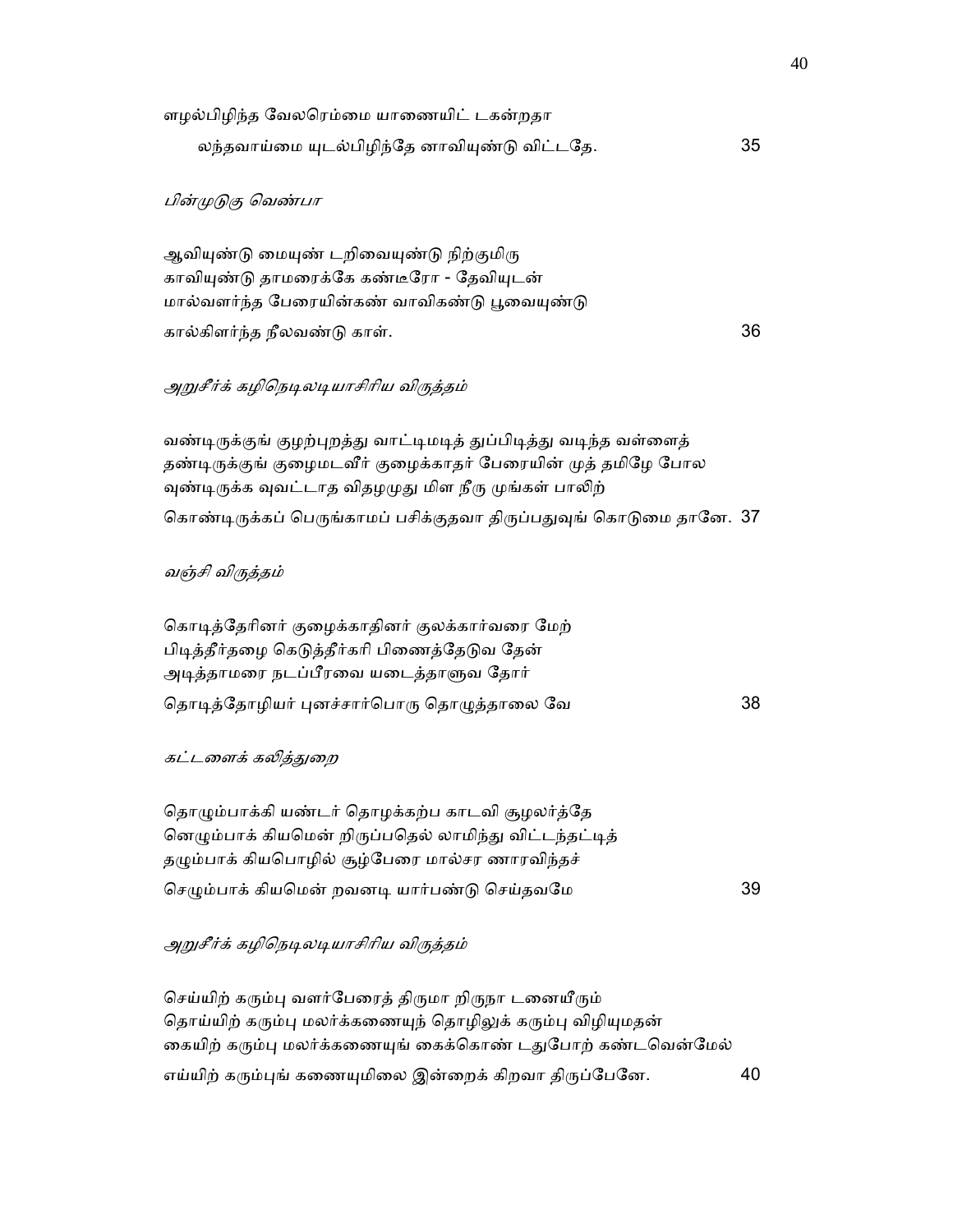## பன்னிருசீர்க் கழிநெடிலடி யாசிரிய விருத்தம்

இரும்பை நெறித்துத் துதிக்கைமடுத் திளங்ேகா மகளிர் ᾪரெனறிப்ப வெதிர்த்தார் சிரத்தை நெறித்துமலை யிடறி நெறித்துக் கடர்புறத்துச் சுரும்பை நெறித்து வழிகறங்கச் சுற்ᾠம் தைழக்குஞ் ெசவிப்படலத் துங்கக் களிற்றின் மிசைப்பவனி

தொழுதாள் விரகம் தொலையாதோ? கரும்பை நெறித்து முடப்பலவின் கனியை நெறித்து மடைமுதுகிற் கதலிப் படலைக் குலைநெறித்துக் கன்னிக் கமுகின் மடனெறித்துக் குரும்பை நெறித்துத் தேனொழுகுங் குவளை நெறித்துப் புடைத்துவரால் குதிக்கும் புனற்பே ரையின் மகரக் குைழேய ெயவர்க்குங் ேகாமாேன. 41

## எண்சீர்க் கழிநெடிலடி யாசிரிய விருத்தம்

மானென்பார் கலையென்பார் தொடுக்க லாகு மலர்த்தைழயா ெலய்தெதாᾞ மத்த ேவழந் தானென்பார் பதியென்பார் வழியே தென்பார் தாமரைப்பூங் கோயிலென்று தவிர்ந்த தென்பார் கோனென்பார் குலத்துதிக்குங் கருணை மேகங் குழைக்காதர் பேரையிளங் கொம்பே வம்பே யானென்பா ரல்லவென்பா ரில்லை யென்பா ாிவர்ேகாட்ᾊக் ெகதிᾞைரப்பார் யாவர் தாேம. 42

## கழித் தாழிசை

தாமோதரர் மதுசூதனர் தருபேரையின் மடவீர் நாமோதர மாமோகினி நலமோதர மறியீர் ஆமோதர மலவோவெளி தடியேறுடன் முனிவாய்ப் ேபாமோதர நினையீர்கமழ் புதுவாய் மல ரமுதே.  $43$ 

### கலிவிருக்கம்

தேனார் பொருனைத் திருமால் தமிழ்ப்பேரை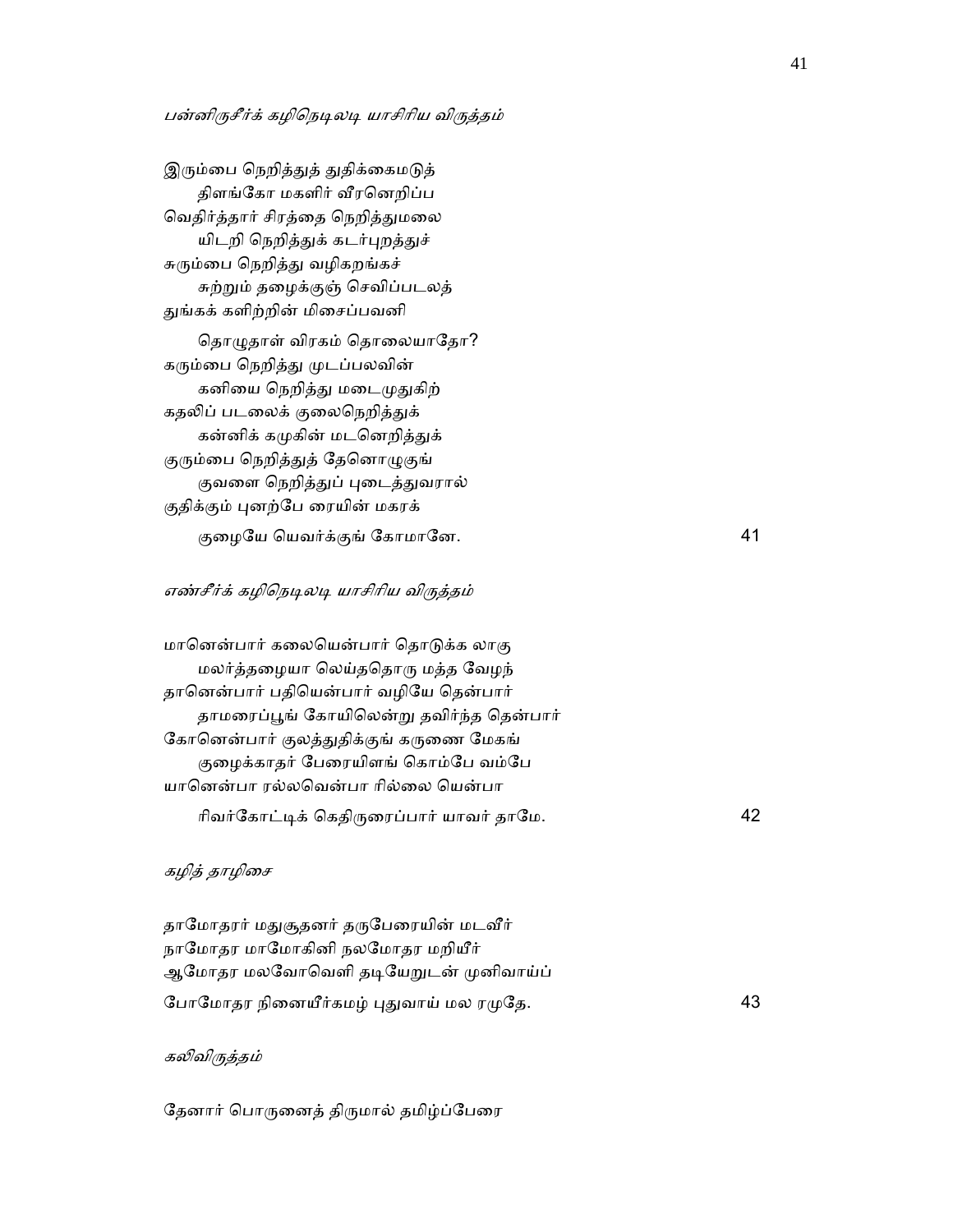| யானாத கல்வி யறிவார் பயனன்றோ                                                                                                                                                                                                                                                                                                                                   |    |
|---------------------------------------------------------------------------------------------------------------------------------------------------------------------------------------------------------------------------------------------------------------------------------------------------------------------------------------------------------------|----|
| கானார் கருங்குழலார் காமத்தின் பால்மறந்து<br>போனாரறத்தின் பொருட்டுப் பொருட்பாலே.                                                                                                                                                                                                                                                                               | 44 |
|                                                                                                                                                                                                                                                                                                                                                               |    |
| கலித்தாழிசை                                                                                                                                                                                                                                                                                                                                                   |    |
| பால்வடியுந் திரண்முலையும் பச்சுடம்பும் பசுநரம்புஞ்<br>சூலவடிவுந் தோன்றாமற் றூண்வயிற்றிற் றோன்றியநாண்<br>மேல்வடிவா மிரணியனை வினைதொலைக்குந் தமிழ்ப்பேரை                                                                                                                                                                                                         |    |
| மால்வடிவாந் திருவடிவ மரகதத்தின் மணிவடிவே.                                                                                                                                                                                                                                                                                                                     | 45 |
| கட்டளைக் கலி <u>த்த</u> ுறை                                                                                                                                                                                                                                                                                                                                   |    |
| வடித்தூது சங்கொப்ப வண்டோட்டு மல்லிகை வாயிற்கௌவிப்<br>பிடித்தூது வண்டோடும் பேசுகிலேன் பிரியாத வைவர்<br>குடித்தூது சென்ற குழைக்காதர்க் கென்மயல் கூறிவரும்                                                                                                                                                                                                       |    |
| படித்தூது நீசெல்லு வாய்மழை சாடும் பனிக் கொண்டலே                                                                                                                                                                                                                                                                                                               | 46 |
| கழித்தாழிசை<br>கொண்டலைக் கோதி வகிரிட் டிருண்ட குழலாரே<br>குங்குமச் சேறு பூசித் திரண்ட முலையாரே<br>தெண்டிரைப் பாயல் மீதிற் றுயின்ற ருளுமாமால்<br>தென்திருப் பேரை மீதிற் சிறந்த மடவீரே<br>அண்டற்பொற் பூமி தான்விட் டெழுந்த ருளினீரோ<br>அம்புயக் கோயில் வாழப் பிறந்த வருநாமோ<br>தண்டமிழ்ப் பாகி னூறிக் கனிந்த மொழிதாரீர்<br>சந்தனக் காவி னீழற் பொழிந்து மருவீரே. | 47 |
| மருத்தேற லுண்ணுங் களிவண்டு காள்வம்மின் மாலறிந்து<br>கருத்தே மகிழவுங் கண்களி கூரவுங் காய்கதலிக்<br>குருத்தே விசும்பளக் கும்பேரை மால்குழைக்காதர்செம்பொற்                                                                                                                                                                                                        |    |
| றிருந்தே ரிலுங்கடி தாய்வரு மோவன்பர் தேர்வரவே                                                                                                                                                                                                                                                                                                                  | 48 |
| எழுசீர்க் கழிநெடிலடி வண்ண விருத்தம்                                                                                                                                                                                                                                                                                                                           |    |
| வரம்பறுங் கடற்பாயல் பிரிந்தநங் குழைக்காதர்<br>மகிழ்ந்ததென் திருப்பேரை வளவயல்சூழ்<br>கரும்பையுங் கசப்பாக விளைந்தமென் சுவைப்பாகு<br>கனிந்தசெந் தமிழ்ப்போலு மொழிமடவீர்                                                                                                                                                                                           |    |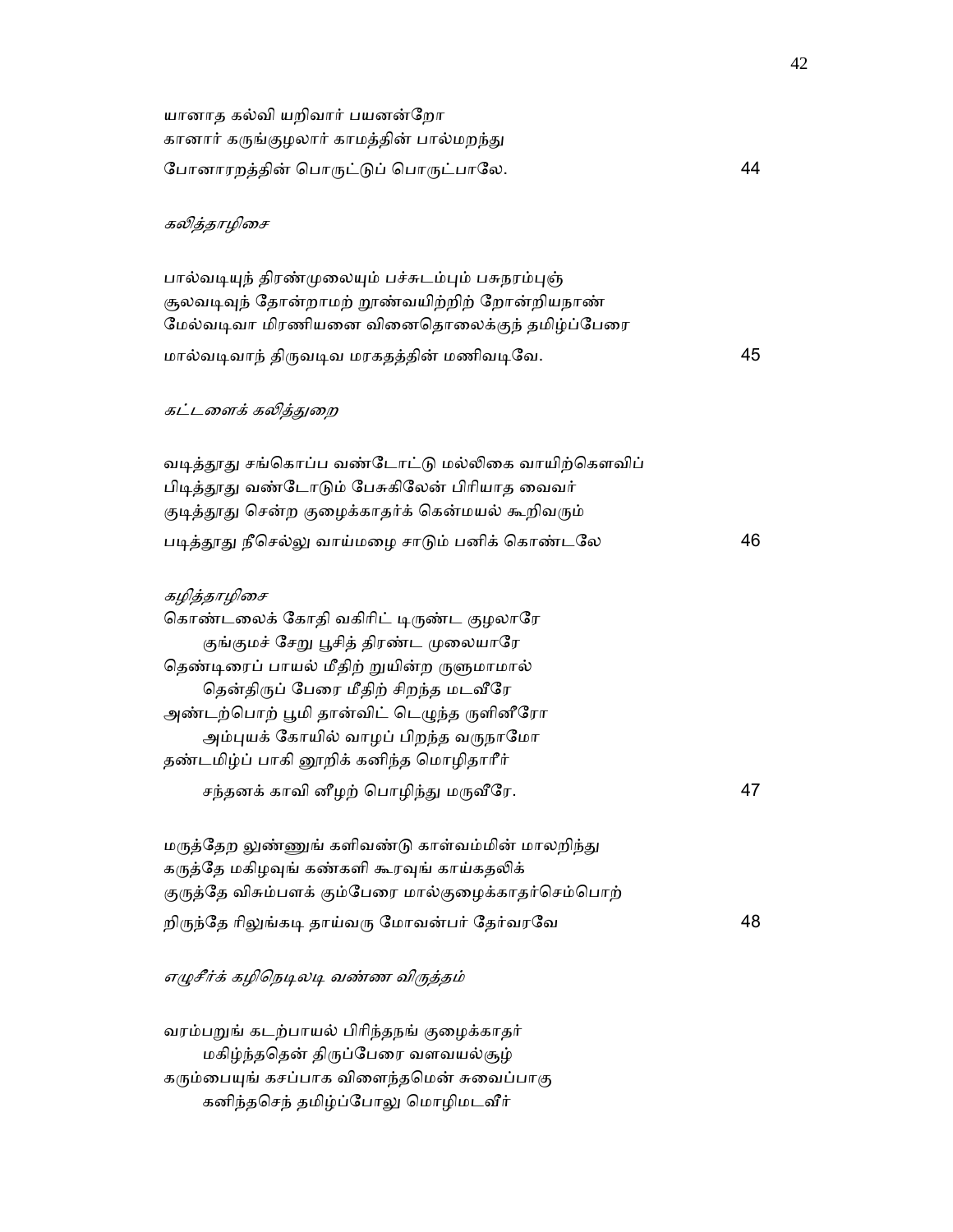இரும்புநெஞ் சவர்க்காக நெகிழ்ந்தநெஞ் செமக்காக விருந்துசஞ் சரித்தாவி யவர்பிறகே வீரும்புநெஞ் செமக்காக மறந்தவன் பவர்க்காக விரிஞ்சலும் படைத்தானென் விதிவசமே பார் மான் மான் 49

பன்னிருசீர்க் கழிநெடிலடியாசிரிய விருத்தம் விதிக்குந் ெதாழிலாற் பலேகாலம் வெவ்வே றெடுத்து நடித்தொருவன் விளையா டுவபோற் றொலையாத வினையிற் சுழன்று தடுமாறி எதிற்குந் சிறிதா மெறும்புகடை யாைன ᾙதலாந் ெதால்குலத்தி ெலல்லாப் பிறப்ᾗம் பிறந்தᾤத்ேத னினிᾜன் திᾞத்தா ெளனக்கᾞள்வாய் குதிக்குங் கலுழிப் பெருஞ்சுவட்டுக் குறுங்கட் பெருவான் மழைமதித்துக் கொலைவேட் டெழுதெவ் வுடல்பிளக்கக் குத்தும் பிறைக்கிம் புரியெயிற்று மதிக்கும் புகர்மத் தகமுகத்து வரிவண் டிரைக்கும் பணைக்கரத்து மதவா ரணத்துக் கருள்புரியும் மகரக் குழையெம் பெருமானே.  $50$ 

## எண்சீர்க் கழிநெடிலடியாசிரிய விருத்தம்

 மகரக்குைழ மாயன் ெபாᾞைனத்ᾐைற நாடன் மண்டங்குᾊ யாᾦந் ெதாண்டன்பணி வாதன் பகதற்காி தாகும் பரதத்ᾐவ ேபாதன் ைபம்ெபாற்கிாி வாᾨஞ் ெசம்ெபாற்ெகாᾊ ேபால்வாய் சிகரத்தன பாரங் குழையக்குறு வேர்வுஞ் சிந்துங்கனி வாயின் பந்தத்துரை மாறுந் தகரக்குழல் ேசாᾞங் களவித்ெதாழில் ேபாகந் தங்குஞ்சுைன தானிங் ெகங்குங்கிைட யாேத. 51

சந்தக்கலி விருத்தம்

எங்குங்கிடை யாதபே ரின்பந்தரு பேரைமால் வெங்கண்களி யானைபோம் வேள்கண்டெழு மாதரார் சங்கங்களை வாருகே சந்தத்துழல் வருமா தங்கங்கணி யாகேவ ளம்பின்ᾔயிர் வாᾌேம. 52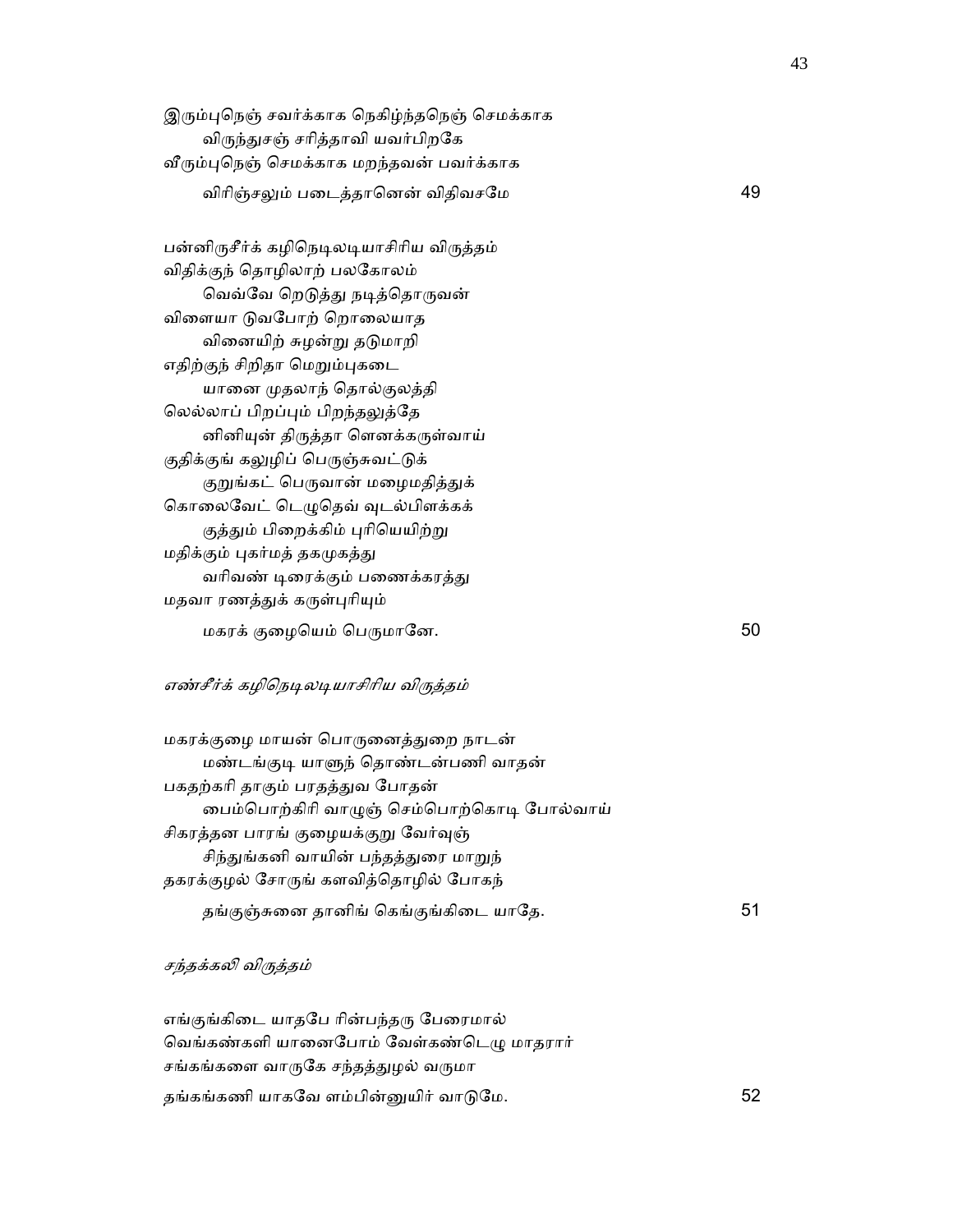அறுசீர்க் கழிநெடிலடி வண்ண விருத்தம்

| வாடு மனைத்துயிர் வாழ வளிப்பவர் மாமக  |    |
|--------------------------------------|----|
| ரக்குழைமால்                          |    |
| கூடு புனற்றுறை யாடி யிளைத்துடல் கூறு |    |
| நரைக்குருகீர்                        |    |
| பேடையை விட்டக லாதிரு முத்தமிழ் பேரறி |    |
| விற்குணமே                            |    |
| யாடவ ரிப்படி போன பிழைக்கினி யாரை     |    |
| வெறுப்பதுவே.                         | 53 |

#### பதினாங்கு சீர்ச் சந்த விᾞத்தம்

ஆர்வெறுப்பினு மயல் வெறுப்பினு மன்னைமார்கள் வெறுப்பினு மமுதசந்திர கலைவெறுப்பினு மந்திமாலை வெதுப்ப வேள் போர்வெறுப்பினு மறலிவந்தொரு புடைவெறுப் பினும் வளைகடற் புடவியேழும் வெறுப்பினுமொரு பொருளதாக நினைப்பனோ வார்வெறுத்தெழு கொங்கையீமக ரக்குழைத்திரு மாயனார் மார்பிடத்தும் வரைப்புயத்தும் மணந்தணைந்து ᾙயங்குைபந் தார்வெறித்துள வாயினுஞ் சருகாயினும் ெபற விட்டேதார் சாமகீத மொழிச்சுரும்பொடு தான்வெறுப்பில தாகிேய. 54

## அறுசீர்க் கழிநெடிலடி வண்ண விருத்தம்

இலதாகி யுளதாகி யுடலாகி யுயிராகி யிருளாகி ெயாளியாகநீ பலதாரை வெகுமாயை விளையாடு குணநீதி பலேதவ ரறிவார்கேளா மலருடு கயல்சாட மதகூரு புனல்சாடி வருபேரை நகராளேன சிலபேர்க ளறிவார்கள் சதுவேத முதுபோத ெதளிஞான ᾙைடேயார்கேள. 55

புய வகுப்பு முப்பத்திரண்டு சீர்க் கழிநெடிலடியாசிரியச் சந்த விருத்தம்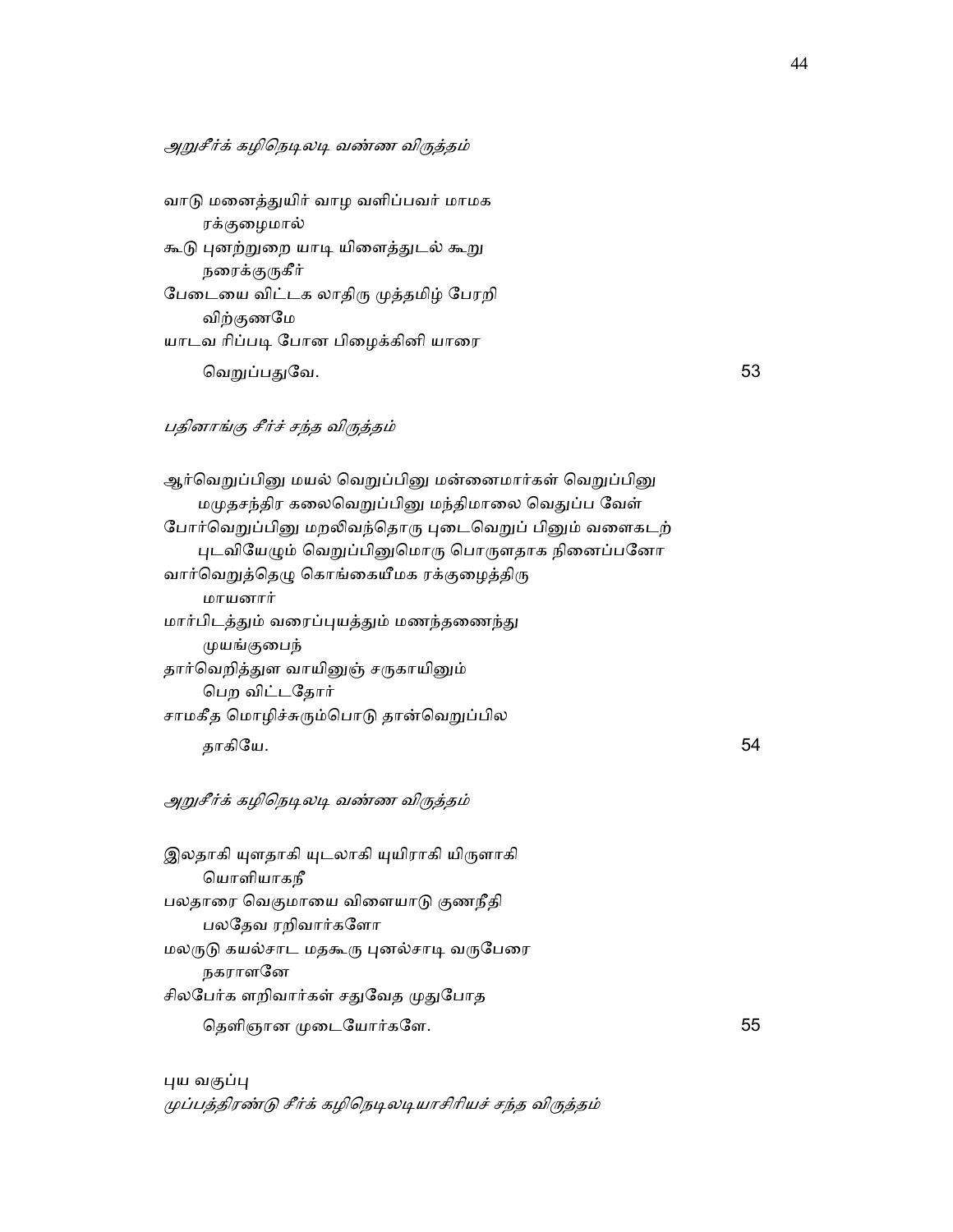உடையக் கலசத் தயிர் கொட் டியெடுத் திதழ்வழி ெயாᾨகிய திவைல ெபாழிந்தன உரலைக் கதவுக் கடையிட் டுயரத் துறிபல தடவிய நறுநெய் கவர்ந்தன உடல்கட் டிறுகத் தொழில் மற் பிடியிட் டசுரரை யெமபுர மளவு துரந்தன உயிரைப் பருகக் களவிட் டலகைப் பணைவரை முலைமுக நெருடி யிருந்தன. படியிற் றுடைபட் டுழலக் கனகனை நகநுனி யுழுதிடு செருவி யிடந்தன பனையிற் கனியொத் திருபது முடியத் தலையுருள் படவடு பகழி சொரிந்தன பரிதிக் கதிருட்புதையத் தமணப் படநிழல் ெகᾨமிய திகிாி சுமந்தன பருமச் சிகரக் கயிலைப் பரனுக் கிடுபலி கெடநிறை பரிசில் வழங்கின கடலைக் கடையப் பருமத் துவலித் திமையவர் பசியற வமுதம் விளம்பின களபத் ெதளியிற் ᾠளபத் ெதாைடயில் பரிமள ம்ருகபத முழுகி யளந்தன கனவட் டமுலைத் திரள்பட் டுருவிப் பொதுவியர் வரிவளை பொருது சிவந்தன கமலத் தவளைத் தழுவிக் களவியி லிளகிய புளகம தொழுகி மலிந்தன மைடயிற் கழியிற் ெபாᾞைனத் திைரயினி லுதறிய வரிமண லலகு நெடும்புழை மதகிற் கதலிப் படலைக் குலையினில் வளமுக கடவியில் மருவி வலம்புரி வயலெக் கரிடப் புதுமுத் தமிழ்சொற் குருகைய ரதிபதி பரவு நெடுந்தகை மகரக் குைழᾜத் தமனித் தியᾔயர் பரகதி ᾙத்லவ னணிெபாற் ᾗயங்கேள. 56

#### குறம் - பதினான்கு சீர்க் கழிநெடிலடி வண்ண விருத்தம்

 ᾗயங்க ேசகர ᾙயங்கு நாடதி ᾗகழ்ந்த ேபைரைய வணங்கிேய ᾗாிந்த வாய்ைமயி னிகழ்ந்த மாகுறி புகன்று வாழ்குற மடந்தை நான் இயங்கு மாகெவு ளியும்பொ லாதல விᾞந்த மாநில மிணங்கேவ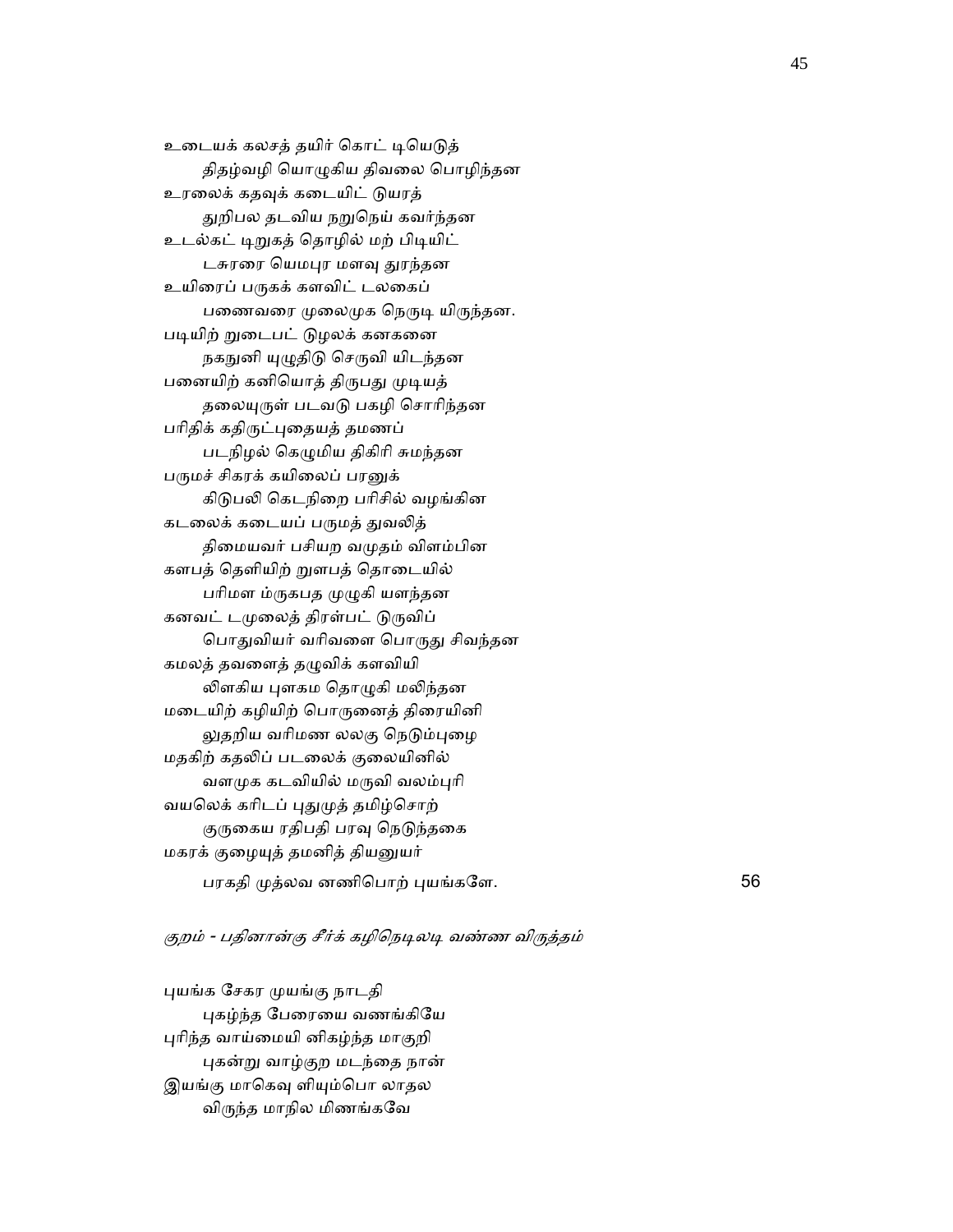யிசைந்து மாநிதி துலங்க வேயருள் ெபாᾞந்தி வாᾨைவ யிலங்கிழாய் வயங்கு மாதலை வரைந்து பேரதில் வளங்ெகாள் ேசவக ாிரண்ᾌேபர் வளர்ந்த நாவல ரிரண்டு பேரோரு வனுந்த ராதலம் வணங்குவோ னுயங்கி நானுடல் வருந்தி னேனெழு குழந்ைத வாய்பசி யடங்கேவ யுடந்தை யாயொரு சிறங்கை கூழிடு கிழிந்த ᾑசுᾞ ᾦறங்கேவ. 57

## கொற்றியார் - எழுசீர்க் கழிநெடிலடி யாசிரிய விருத்தம்

அரங்கத்து ளேதுயிலு மருஞ்சக்ர பாணிவய லகஞ்சுற்ᾠ ேபைர நகர்வாய் விரும்புற்ற தாமமுலை யரும்பித் தாமரையில் விளைந்துக்க மாமணி கொலோ கருங்கற்றை வார்குழலை முடிந்திட்ட நாமமொடு கலந்திட்ட தாவடᾙ மாய் வருங்கொற்றி யாரழகி னரங்கொற்றி யாடலது  $\mu$ ருங்கொற்றி யாரறி வரே 58

## சந்தக்கலி விருத்தம்

வருகார்முகில திருபேரையி லமர்பூ வணைசேர் பெருவாழ்வொடு மொருநாளவை பிரிவோ மலவே திருவேயமு துருவேபொரு சிலைவேள் குருவா ᾙᾞேவெறம ᾐடல் ேவெறம ᾐயிேரா குயிசேர. 59

#### ேநாிைச ெவண்பா

உயிர்முடிக்குஞ் செவ்வந்தி யுண்டெனவே கோதை மயிர்ᾙᾊக்குஞ் ெசவ்வந்தி ைவயாள் - அயனார் பெருந்துளதிக் கேகமும் பேரைமால் சாத்து மருத்துளதிக் கேமயலா வாள்.  $60$ 

### எழுசீர்க் கழிநெடிலடி சந்த விருத்தம்

மயலற் றவைக்கருள்செய் மகரக் குழைக் கடவுள்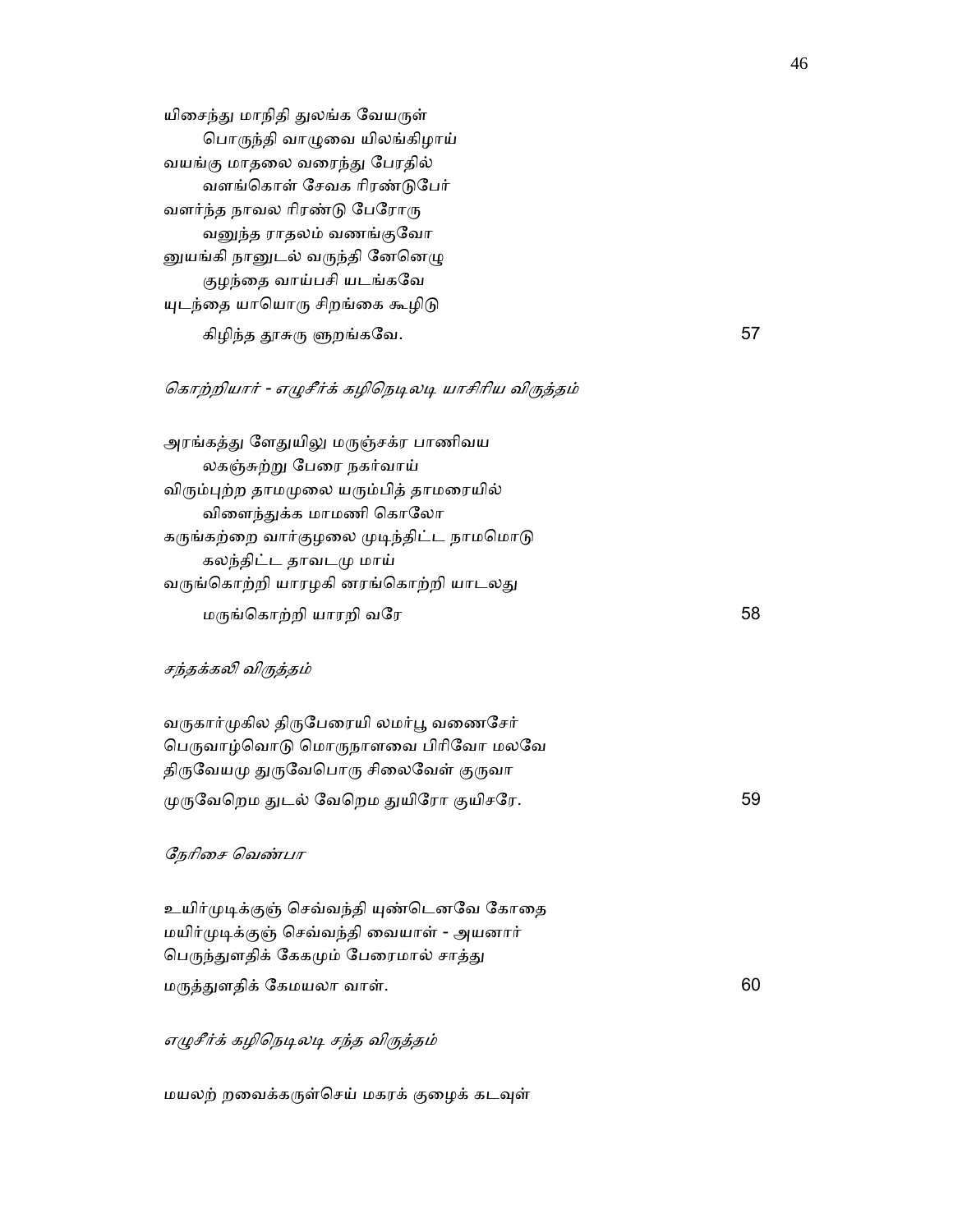வயிரப் ெபாᾞப்பி னயல்சூழ் ᾙயைலத் ᾐைடத்ᾐமதி யதைனப் பதித்தெதன முகவட்ட மிட்டு வருவீர் புயலிற் கறுத்தகுழல் வரையிற் பணைத்தமுலை புளகிக்கி விற்று வீடும்வே ரயலற்ற வற்பவிடை திருநெற்றி யிற்றலதே மழியத் ᾐைடப்ப தழேக. 61

## அறுசீர்க் கழிநெடிலடி வண்ண விருத்தம்

 அழகு தங்கிய மகர வண்குைழ யமலர் தண்கிாிவாய் நுழை நுழைந்தென துயிரை யுண்டது நுவல வும்படுமோ மழை சுமந்தலை கடல் சுமந்திணை மலை சுமந்தருளே தழைய வந்தொரு பொழிலி னின்றது தனியிளங் கொடியே பான் பை 62

## ஒன்பது சீர்க் கழிநெடிலடிச் சந்த விருத்தம்

இளங்கொடி யிணங்குமுது சூழல் நெருங்கிய பொதும்பர்வெளி நீழல் இதண்புடை யிருந்து விளையாடி நீர் விளம்பிய குளிர்ந்த மொழி யூடு கரைந்தது கருங்கலினை வீசி வெறுங்கவ ணெறிந்துபய னாகுமோ வளந்தைல மயங்குதமிழ் நாடர் செகந்தனில் முகுந்தர்வரு பேரை மடந்ைதயர் வணங்கு மபிேஷகேம தெளிந்தசொ லினிங்களென நூறு பசுங்கிளி விழுந்தபுன மீது  $G$ சமுந்தினை விளைந்துகரை யேறுமே.  $63$ 

களி - பதினான்குசீர்க் கழிநெடிலடிச் சந்தத் தாழிசை

கரைபடைத் தமடைமுது குடைப்ப வொரு கயல் படைத் துலவு பேரை மால் கருணையைப் புகழ வரு பரப்பிரமர் களியர்கா னறியு நறவுமாய் வாிைசயிட்டன ளிலச்சி யாகினி வலைச்சியைத் தொழு மடத்துளே மதுக்குடந்தனை யெடுத்துவைத் ததனை வளைய வைத்து நட மாடுவோம்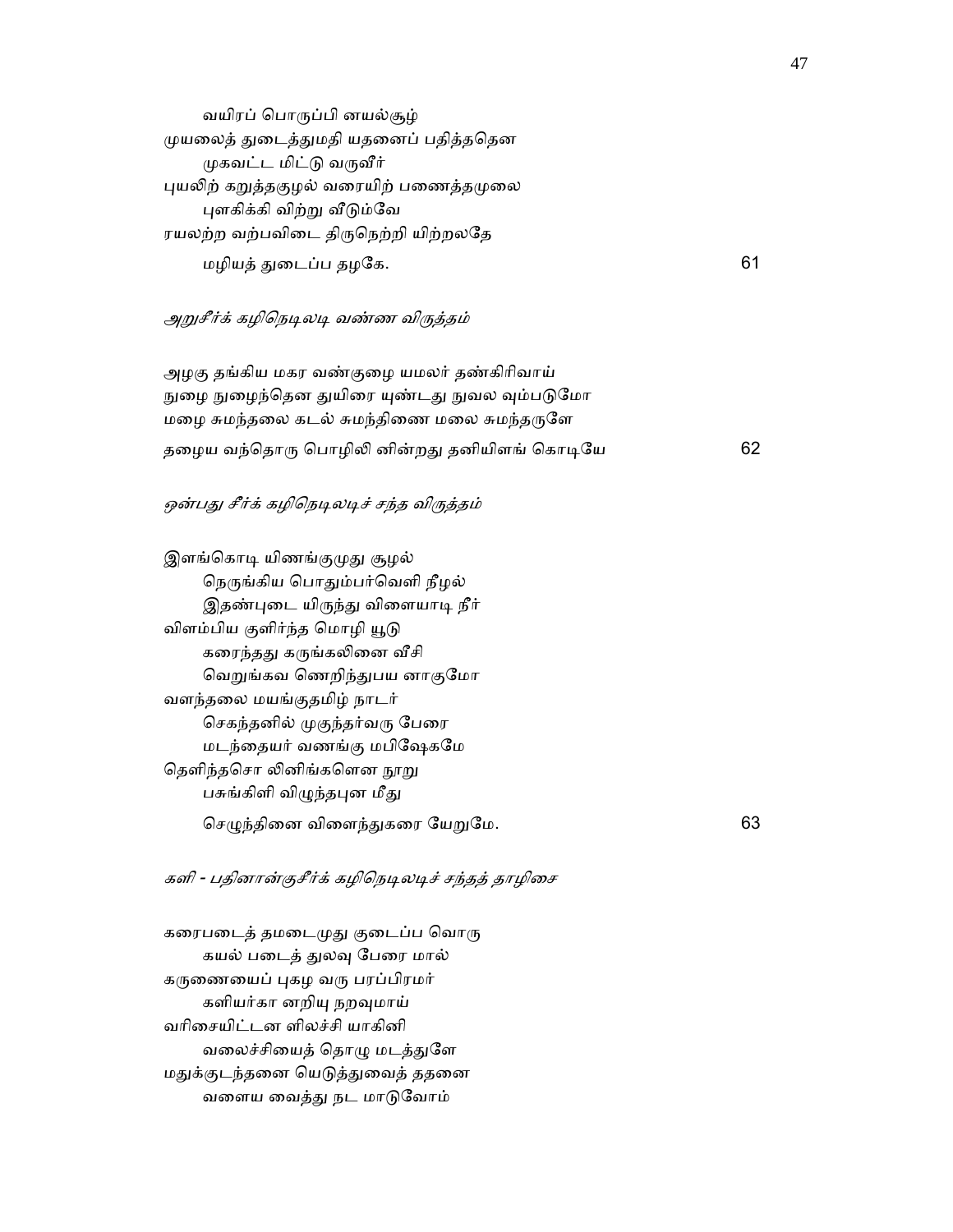விரிசடைக் கடவுள் புரமெரித் ததுவும் விடமிடற் றிடை செறித்ததும் வேலுடைக் கடவுள் சூரனைச் சமரில் வென்றதும் பொருது கொன்றதும் அரிமலர்ப் பிரமனறுதலைக் குடுமி யறுதலைக் குறை முளைத்ததும் அன்று பஞ்சமிதன் மந்திரப் பெருமை யன்றி ேவᾠ வரமல்லேவ. 64

## பன்னிருசீர்க் கழிநெடிலடி யாசிரிய விருத்தம்

அல்லிக் கமல மடிபெயர வருகிற் குவளைக் கழுத்தொடிய வாம்பற் குழுவின் மடலுடைய வலையிற் றுளைத்து கரையேறி நெல்லிற் புகுந்து கொடிவள்ளை நெரியத் தவழ்ந்து பணிலமணி நிலவைப் பொழியுந் தமிழ்ப் பேரை நெடுமால் பொருனைத் திருநாட்டின் வல்லிக் கொடியே மடப்பிடியே வனசத் திருவே யமுதுருவே வயிரக் கொழுந்தே மரகதமே மயிலே யனையீர் மழையருவி கல்லிற் பொருத வரைச் சாரல் கடிகாவனைத்துந் தொலைத்தன னென் ைகᾜந் தைழᾜᾙகம் பார்த்ᾐக் கᾞைண ᾗாியக் கடᾪேர. 65

#### வஞ்சித்துறை

 ᾪர மாரனா லார மாைல ேவம் ேநர மாைல தா ேநர மாைல தா ேபைர மாயேன. 66

அறுசீர்க் கழிநெடிலடி ஆசிரியத் தாழிசை

 ேபைர வளம்பதி மாேல ேபைதைய வந்தைண யாநா ளீர நறுங்குழ லாரே பேதை நினைந்தினி நோவேன் மார சரம்பᾌ ᾘேவா வாாி விᾌம்பனி நீேரா

ஆர வடம்பᾌ ᾑேளா வாவிைய ᾜண்டᾐ தாேன. 67

எண்சீர்க் கழிநெடிலடி யாசிரிய விருத்தம்

 கார் காலம் தான் குதிக்கு மந்தியுமீ றந்தி மாலைத்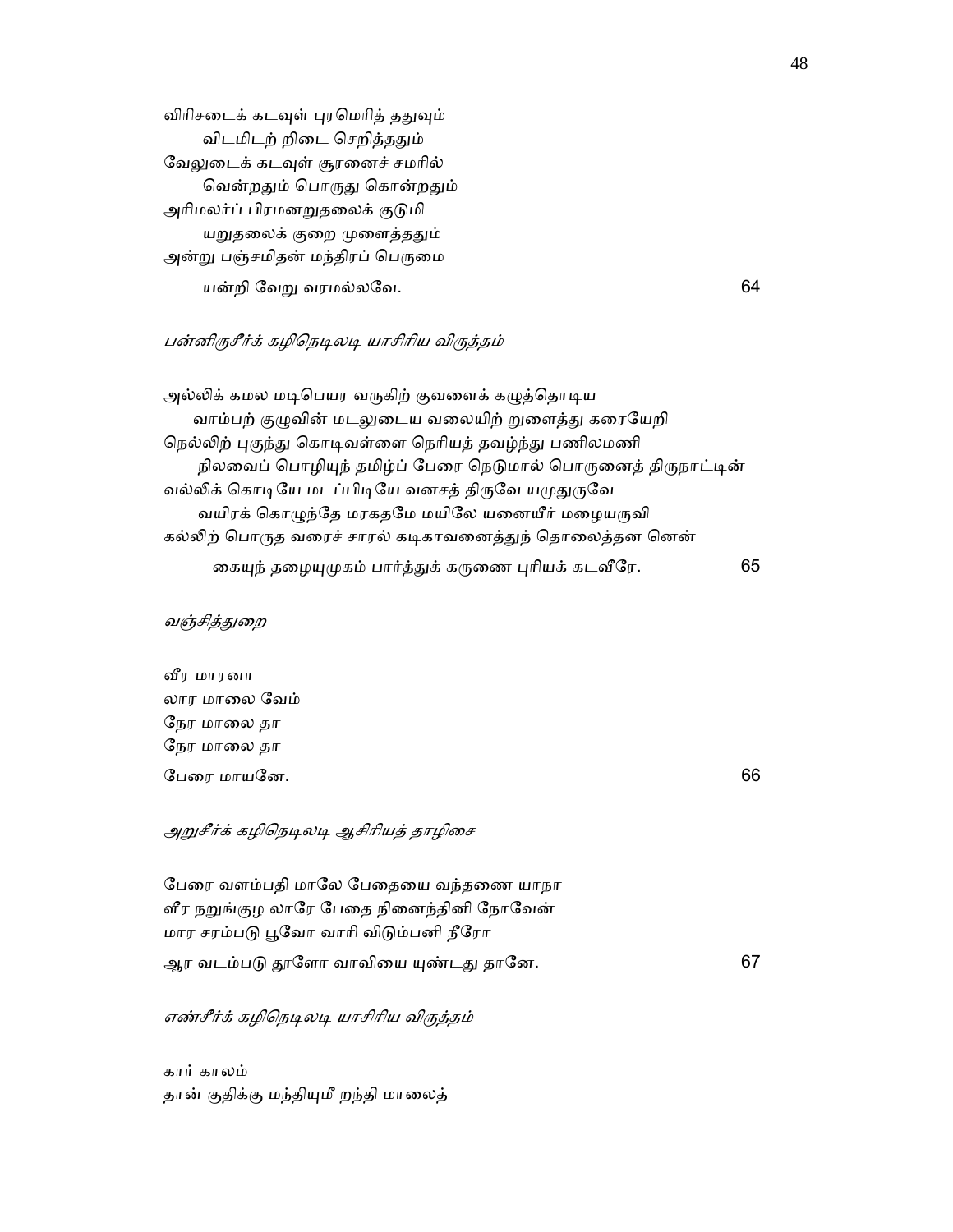தழல் குதிக்கு மெனத் துணையே தழுவுங்காலம் தேன் குதிக்கு மிதழியும் பொன் சிதறுங் காலம் திருந்திழையார் விழித்தாளஞ் சிந்துங் காலம் நாங்குதிக்கு மொழுங் குதிக்கும் படியே வந்த ஞானவேரா தயன்ேபைர நகர்வாய் வட்ட வான் குதிக்குங் காலமவர் மறந்த காலம். 68

#### தரவு கொச்சகக் கலிப்பா

 மறம் ᾗாிᾜந் திகிாிᾜடன் வலம்ᾗாிᾜந்தாித்ᾐ நமக் கறம் புரியுங் குழைக்காத ரருட்டேரை யுயர் நகர் வாய்ப் புறம் புரிய மணிப் புரிசைப் பொறி சுமக்குந் துகிற் கொடிக ணிறம் புரியும் புயல் குளித்து நீணிலவிந் துவக்குமே. காண்டி முன் பார் குரி

### அறுசீர்க் கழிநெடிலடியாசிரிய விருத்தம்

நீணி லாவெழும் பளிக்குமண் டபத்திடை நின்ᾠதன் னிழற் ேகாலங் காணி லாயிைழ ெயாᾞத்திெயன் றைழக்குெமன் கன்னியைத் தழுவாயோ தூணி லாடக னுரம் பிளந் துயிருணத் தோன்றிய நெடுமாலே கேணுலாவிய தடம் பொழிற் பேரைவாழ் திᾞந் ெதழிற் குாியாேன. 70

#### அறுசீர்க் கழிநெடிலடி வண்ண விருத்தம்

உரிசை மாவுள வொழுகு தேனுள வுறைகொள் கூவலின் வாய் விரியு நீருள பதியி னீரினி விடிய வேகுகவே யரிவை வாடின ளிறைவ பேரையி லமர மால்வரைவா யிரவி ேபானᾊ ெனாᾞவர் ேபாகில ெரயினேரா ெகாᾊேத. 71

#### கட்டளைக் கலிப்பா

கொடியளந்த வசோதைகை மாறஞ்சிக் குழை தொடுங் கைக்குழைக்காத ரேயும தடியளந்த வுயிர் யாவும் வாழவன் றாழிகொண்ட மரக்கால் பதித்துநீர் படியளந்தது போதாம லன்னமும்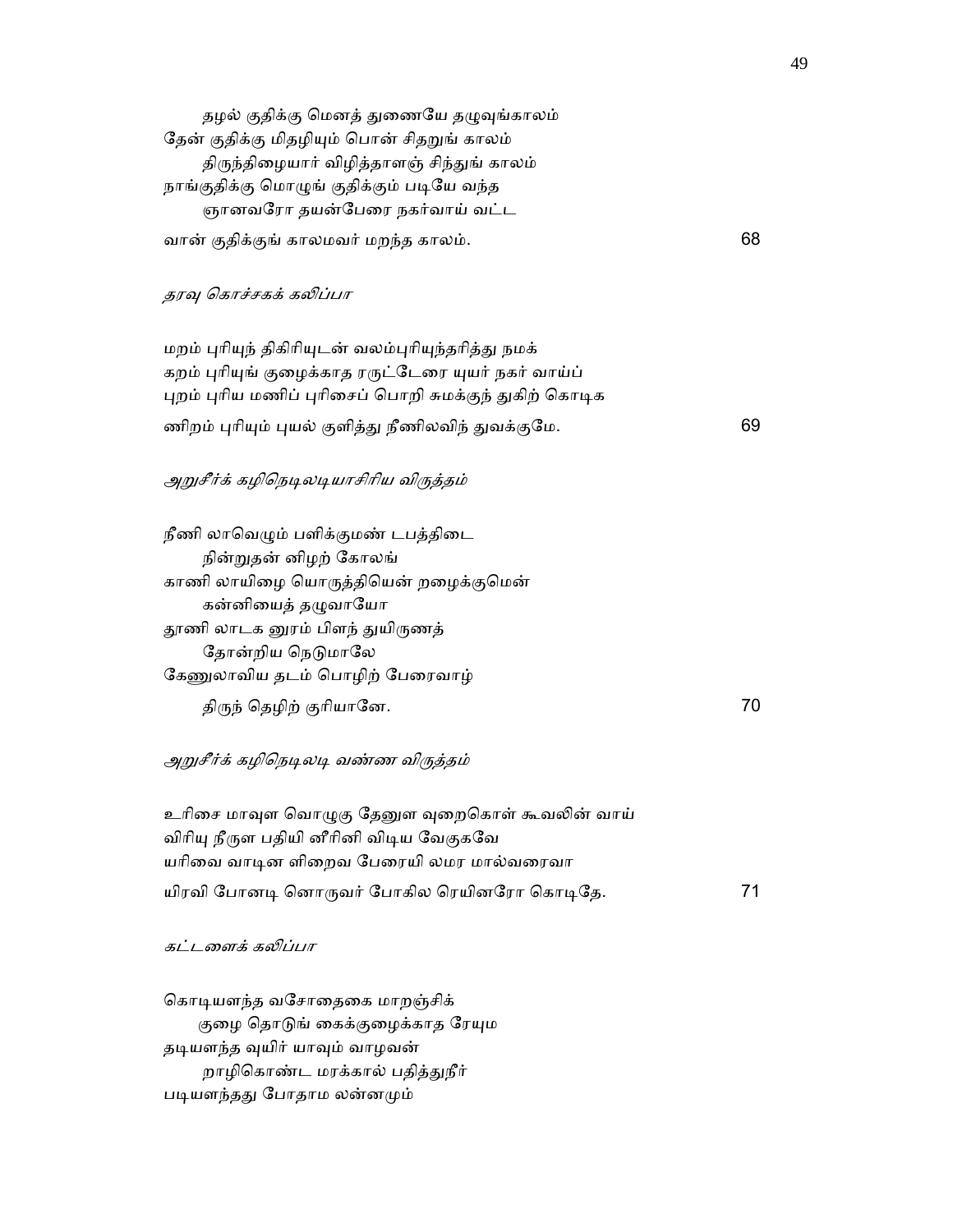| படைத்திருப்பது பாலனென்றோதலால்    |  |
|----------------------------------|--|
| மிடியளந்த வறிஞரைப் போலன்று       |  |
| வெண்ணெய் தொட்டுண்ட தென்ன விநோதமே |  |

## பன்னிரு கழிநெடிலடி யாசிரிய விருத்தம்

என்னைத் தனியே புதுநிலவுக் கிரையிட்டிருக்கக் கடவீரோ எரிவாய் மடுக்கும் பணிவாடை யிளமைப் பயனு மடநாணுந் தின்னக் கொடுத்து விடுவீரோ தீரா விடும்பை யிவை யனைத்துந் தீர்க்கும்படியே செழுந்துளபத் திருத்தார் கொடுத்து விடுவீரோ கன்னற் கனிவாய்ப் பாலொழுகக் கதலிக் குலைவா யமுதொழுகக் கருங்காவியின் வாய்த் தேனொழுகக் கமலத்தவர் வாய்த் தாதொழுகச் செந்நெற் குலைவாய்ப் பாலொழுகச் செழுந்தாண் மேதி புகுந்து முக்குந் திரைநீர் பெருகு வயற்பேரைச் செல்வக் கருணைப் பெருமாளே. 73

#### கட்டளைக் கலித்துறை

 மாவாய்க் கிழிக்குங் குைழக்காதர் ேபைர வைள கடனீர் நாவாய் படைத்துப் பயனென் கொலோ நடுச் சொல்லறியாப் பூவாய் குடைந்து செழுந்தா தளைந்து பொதிந்த தென்றற் றீவாய் மறᾢ ெயனவந் ᾐலாᾫமித் ெதன்றிைசக்ேக 74

### எண்சீர்க் கழிநெடிலடி சந்தத் தாழிசை

| தெற்குத் திசை நோக்கித்திரு வரங்கத்திடைத் துயில்மால் |    |
|-----------------------------------------------------|----|
| தென்பேரையி லன்பாகிய செம்பொற்கிரி மடவீர்             |    |
| அற்பத்தழை கண்டான்முலை யாளுக்கி டொணாதோ               |    |
| அருமைப் பணி விடைபோதவு மடியேனுள நலனோ                 |    |
| கற்பித்தன செய்வேன்கடி காவிற்றழை கொய்வேன்            |    |
| காமன்கையில் விலையோவிரு காதோலை யிலெழுதா              |    |
| விற்கத்திரு வுளமோவெனை மேவத்திரு வுளமோ               |    |
| வினையேனொரு பிழைநூறிது விண்ணப்ப முமக்கே.             | 75 |
|                                                     |    |

## அறுசீர்க் கழிநெடிலடி விருத்தம்

கேச வாமழை வள்ளலே கேழ லாயதிர் கொண்டலே யீச னேதிகழ் பேரைவா யிறைவனேயென வெண்ணியே நாச வாழ்வை முனிந்துநீர் நாரணா நமவென்றுவாய் ேபசு ᾪரறி கின்றேத பிறவி ேவராிகின்றேத. 76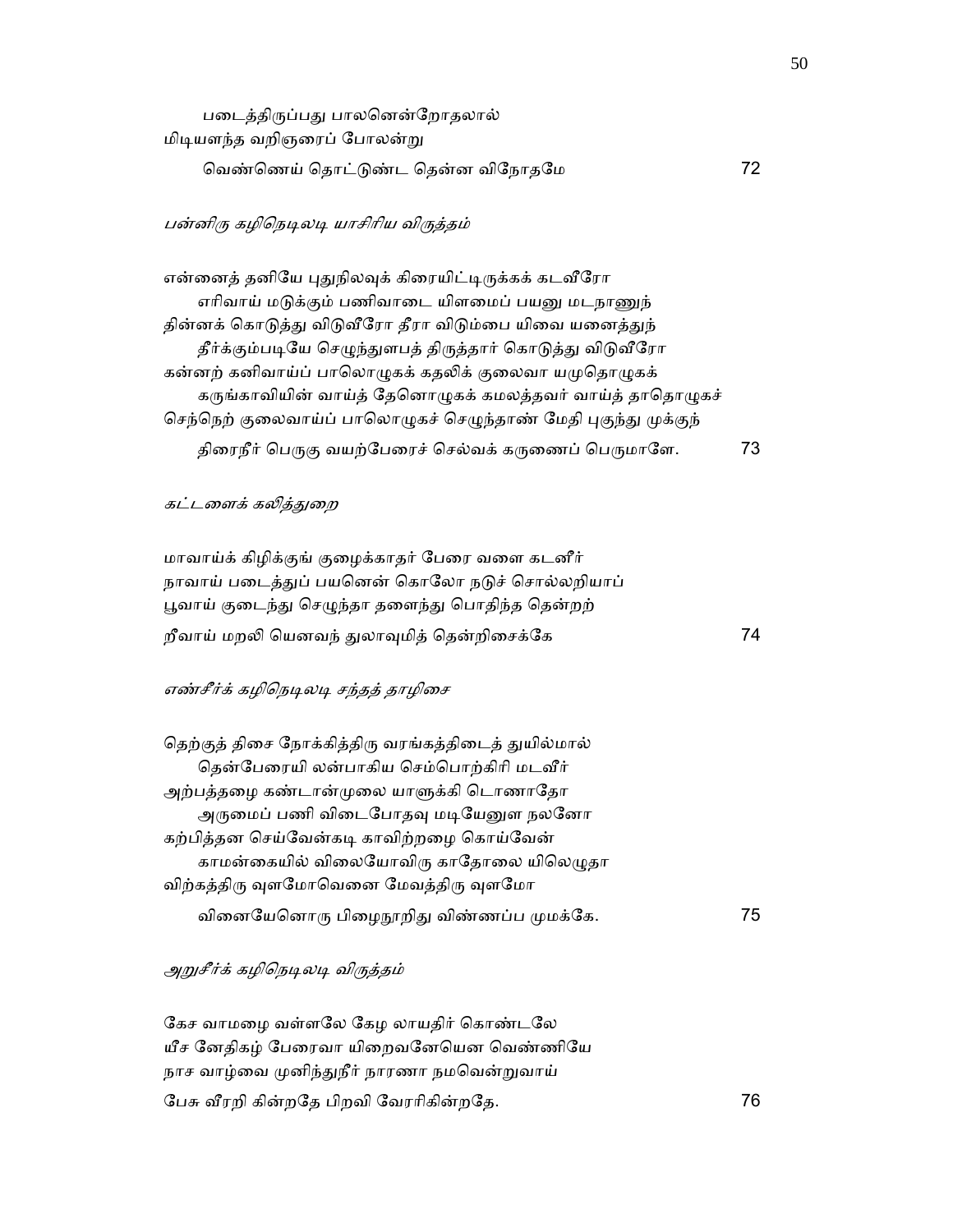## சித்து

# ஐம்பத்து நான்கு சீர்க் கழிநெடிலடி வண்ண விருத்தம்

அரிபாளை நறவூறு முதுதாழை கொண்டல் முடிசூடி வெளிகீறு சுடர்கால் குடைந்து புனல்வேலி வலிஞாழல் கனிசூ ரலம்பு ᾙᾨᾚᾌ படேமாதி வைரவா யிறங்கி யழல்சீறி நிழல்மாறி மலைவேக வெம்பு சுரமாறி நிரையாயர் நிலமே கடந்து தத்திᾪழ் ெபாᾞைந வந்தநாள் அலையேறு புதுநீரி லெதிரேறி நின்று வலைவாணர் புனல்சாய மணிவா லறைந்து $\setminus$ கழைபாற விடுதோணி தடுமாற வுந்தி வளர்யானை கொடுபோன சுழியூடலம்பி யகிலார மணநாறு வெகுசே றளைந்து முடிகூடு நரைபோலு நுரைமாலை சிந்த ᾙத்த வால்வைள கறங்கேவ

மருவீதி மலராடை புனைமார் பணிந்து துறைதோறு மருகோடி விளையாடி யங்க ணலையாத கயமூழ்கி யணைகோடு கண்டு மதகோடு மடைதாழ வினைமேலெழுந்து வயலாமை கொழுமேழி முகவாய் முறிந்து கடுமேதி தடுமாற வுளவான் மலங்க ெவக்கர் பாய்மணல் மᾞங்குறா

மடவாழை குலைசாய நிலைசூழ் கரும்பு புடை போல வளர்பூக முடல்கூன மந்தி தளை மீறி யுமிழ்தேனின் மறுகா றதும்ப மடநாரை பெடையோடு மலர்மே லொதுங்க வரிவாளை குதிபாயும் வளநா டுகந்த நெடுமாய னருள்பேரை நகர் வாழ் வுகந்த சித்தரேமடி பணிந்து கேள்

திருமாது பிரியாத மடமாது செம் பொன் றுருவான தொருவேரி லதுமா லறிந்த வொருமூலி தடவாமு னரனார் பசும்பொன் னிறமான பிரமாண மறைநூலி லுண்டு சிலையான வடமேரு வரனா ருகந்த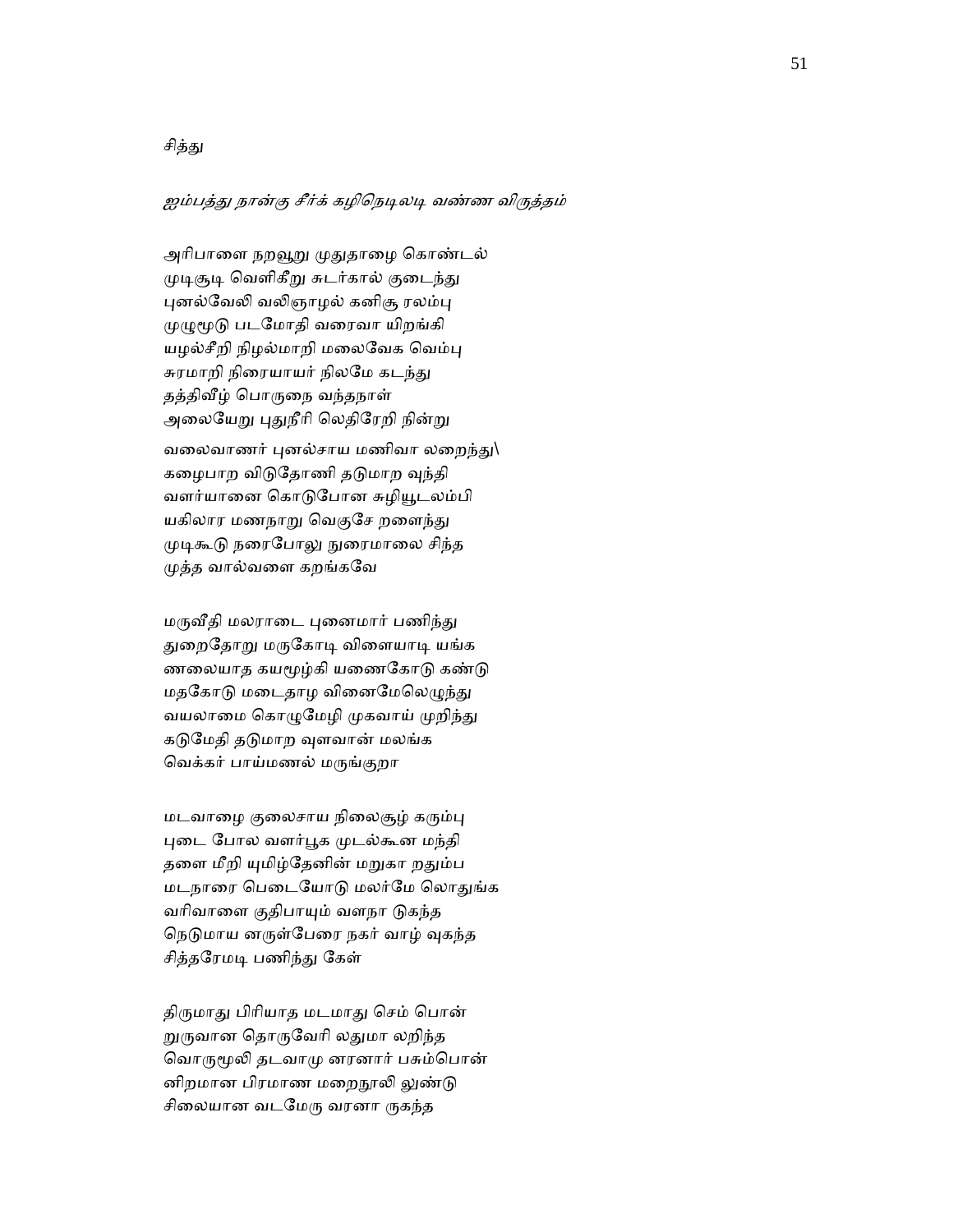துரையாணி யொருகோடி யிழையாத செம்பொன் வைத்த தார்பெருமை யும்பரூர்

சிறுகாலை நிறமான கனகாதி யெங்கள் குருநாதர் பரிவான மதிபார முண்டு மதராஜ னுபதேச மொருபூ மருந்து மடமாத குறேவாᾌ விைளபா டகங்கள் திரைதாவு கடலூடு படுதீவி லொன்று ெபயாீழ நவேகாᾊ மணிசாᾌ கின்ற வித்தையோ புதுமை யின்று நீ

சருவாம லொருபூத ரணுகாம லஞ்சு தலைவாச லடைதாழி டருகே யிருந்து குகைமூடு யுமிபோடு கரிபோடு செம்பி லரிதார மிடுதார முதலா மிரும்பு தனிலூத விடிவேறு தவறாது செம்பொ னதுவார முடனோது முபதேச மந்த்ரம் அப்பனே அமுது கொண்டுவா.

தலைவாழை யிலைமீது படைகோழி கொன்று பொரிகாடை கதுவாலி மிளகான நன்று சருகாமை கொடுனாவென் றுயிர்கா னுடும்புசாளை கயல்தேளி சிறுசாளை பொடிபாதி நண்டு தயிர்மாறி பருமாறு திரன்பால் சொரிந்து பணியார வகைபோடு நளபாக முண்ட

தப்படா களப சந்தேம. 77

#### எழுசீர்க் கழிநெடிலடி யாசிரிய விருத்தம்.

சந்தனக் காவில் வந்துநிற் பீர்தம் டங்குளித் தாசலாடுவீர் பந்தடித் தானும் மருங்குபற் றாது பண்பலக காணுமாதரே தெந்திருப் பேரை வண்குழைகா காதர் திண்கிரிச் சாரல்மீதிலே\* மைந்தரைச் சீறி யுங்கள் நீட்டுர வஞ்சகக்காவி தாவுமே\* 78

## மடக்கு-கட்டைளக் கᾢப்பா

தாவு யுண்ப துறிமுகப் பாலையே சயன போகத் தலமுகப் பாலையே தேவி யென்பது பங்கயத் தாளையே தேவர் கோன்விரும் பங்கையத்தாளையே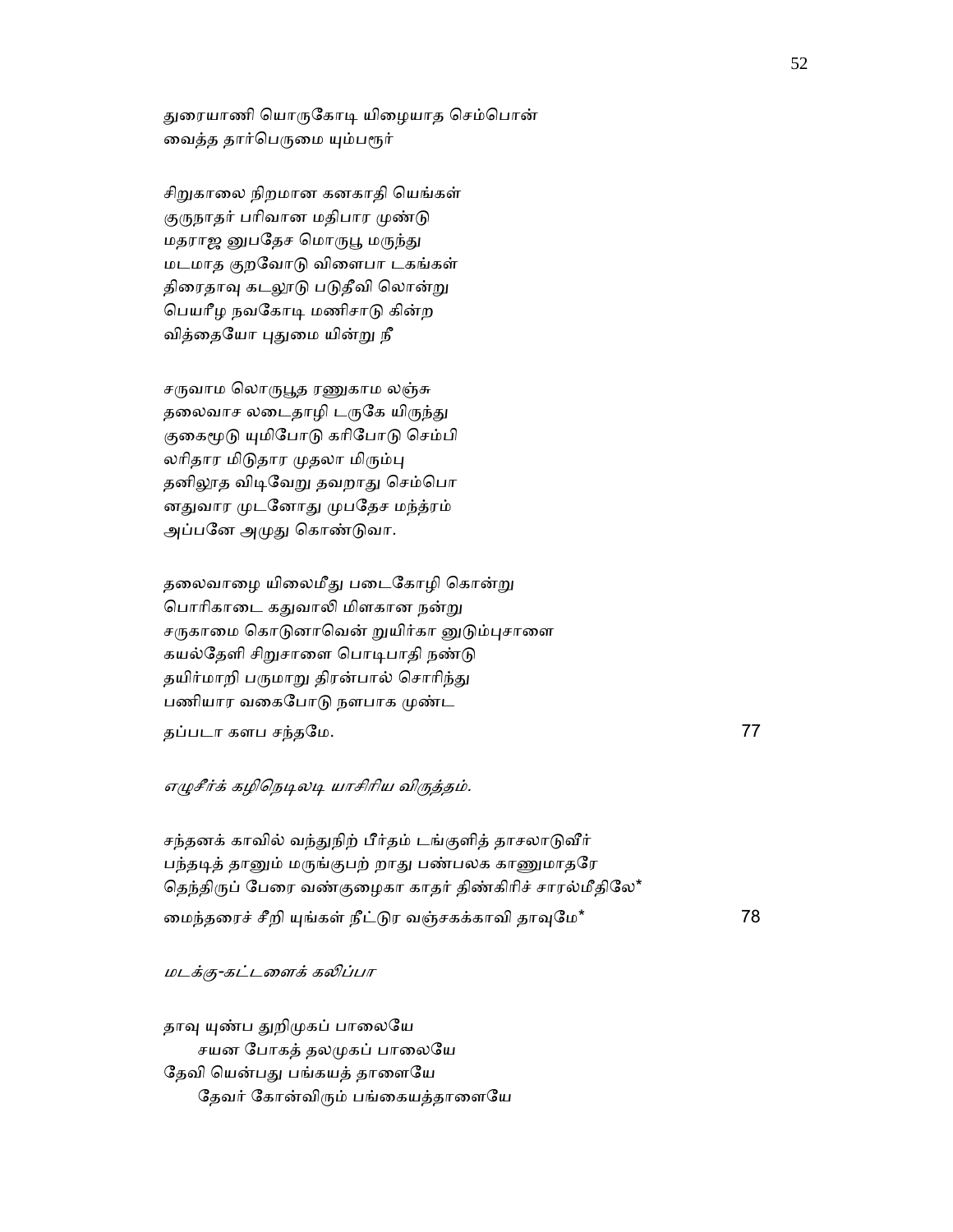யாவு மாய்வந் துதிப்பது மாயனே யென்று பன்னித் துதிப்பது மாயனே. நாவி லோதுவ துன்றிருப் பேரையே நான் வணங்குவ ᾐன்றிᾞப் ேபைரேய. 79

#### வஞ்சி விᾞத்தம்

 ேபாி யம்பிலன் ேபைரமால் வேரி யம்புனல் வெற்பில் வேள் காாி யம்பைற கண்கள் ேவல் வாாி யம்ெபனன் மாᾠேம. 80

## பதினான்கு சீர்க் கழிநெடிலடி யாசிரிய விருத்தம்

மானுடன் பிறந்து கலையுடன் வளர்ந்து மதியுடம் பழுக்கறத் துடைத்து வள்ளையுங் குமிழுங் குமுதமும் பதித்து மாசறக் கைடந்தேவல் கிடத்திக் கூனுடன் கிடந்த தடஞ்சிலை தொடுத்துக் கொடுங் கொலைத் திலதமிட் டெழுதிக் குருகுலப் பிரமன் பெருமையிற் படைத்த குளிர்முகத் திருவை நீ தருவாய் கானகம் புகுந்து வீராதனை வதைத்துக் கவந்தைனக் கவர்ந்ᾐ சூர்ப்பனைக கரியமூக் கரிந்து கரனுக்குயிர் குடித்துக் கருங்கடல் வழிபடக் கடந்து போனது மரக்கன் புகுந்தது முடிவிற் புரந்தரன் பெருந்தவ மெனமுன் பொருதவா மகரக் குழையனே கருணைப்

ᾗனல்வளம் ெபாழிந்தகார் ᾙகிேல. 81

## அம்மானை – கலித்தாழிசை

காரையூர் வண்ணர் குழைக் காதர்சிலைப் போர் விசயன் தேரையூர் மாலாய்த் திரிந்தனர்கா ணம்மானை பேரையூ ரென்றிவர்தாம் பேசுவதே னம்மானை பின்னைமால் கொண்டிருந்தாற் பேசாரோ வம்மானை 82

கைக்கிளை மருட்பா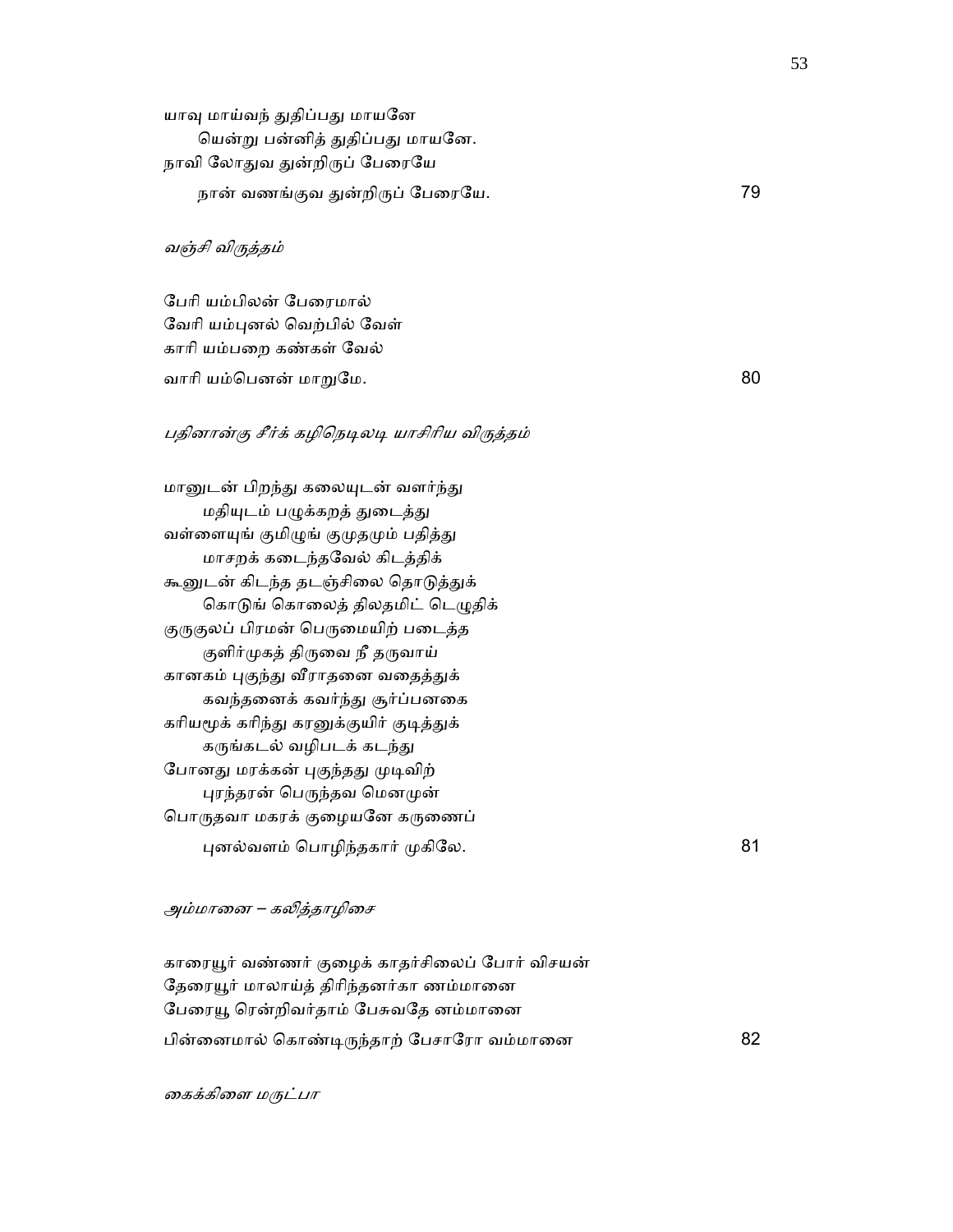அம்மா னகையு மடுகின்ற மால்பேரை ெயம்மாவி ெகாண்ட திவணைகேய - ெபம்மான் வாிசிைல வடவைர வைளத்த பின்ைறத் திரிபுரஞ் செற்றதுந் திருமுன் னகையே கூட காலை 83

## ேநாிைச ெவண்பா

நகைத்தா மரைபுரைதாள் நாயகனார் பேரை யகத்தா மரையமுதே மன்னாள்--முதத்தழகு தான் பிᾊத்த ெசல்வம் தாம் பிᾊக்க மாட்டாமல் வான் பிடித்த தன்றோ மதி கால் கால் கால் கால் கால் கால் 84

#### ஒன்பதின்சீர் வண்ண விருத்தம்

மதிக்கும்பெரு மாள்மதி வார்சடை முடிக்கும்பெரு மாளய னாரிரு வருக்கும்பெரு மானெனு மாமறைநூல் துதிக்கும்பெரு மானெளி யோர்பிழை பொறுக்கும்பெரு மாளடி யார்வினை தொலைக்கும்பெரு மாள்வரு பேரையிலே குதிக்குங்கயல் ேபால்விழி யீாினி யிறக்குங்குைழ யார்ᾙனம் வார்மனங் கொதிக்கும்பத மானது தானறியீர் அதிக்கும்பசி யென்னது தூதையில் வடிக்குஞ்சிறு சோறிடு மாறிடும் அறத்தின்பய னாவது தானிதுவே கால காலை காலை 85

## அறுசீர்க் கழிநெடிலடியாசிரிய விருத்தம்

வேயிருந் திசைத்த செவ்வாய் விண்ணொடு பிறந்த மேகம் பேயிருந் தலறக் கொங்கை பிசைந்துண்ட பேரை மாயர் தூயபைந் துளப நாறுந் துணையடிக் கமலப் பூவே மாயவெம் பிறவி நோய்க்கு வாகட மருந்து தானே. 86

மதங்கியார் - எண்சீர்க் கழிநெடிலடியாசிரிய விருத்தம்

மருதொடித்து நெடியசாடு மடிபடத் தவழ்ந்த மால் வழுதிநாடு பாடியாடி வந்தமா மதங்கியார்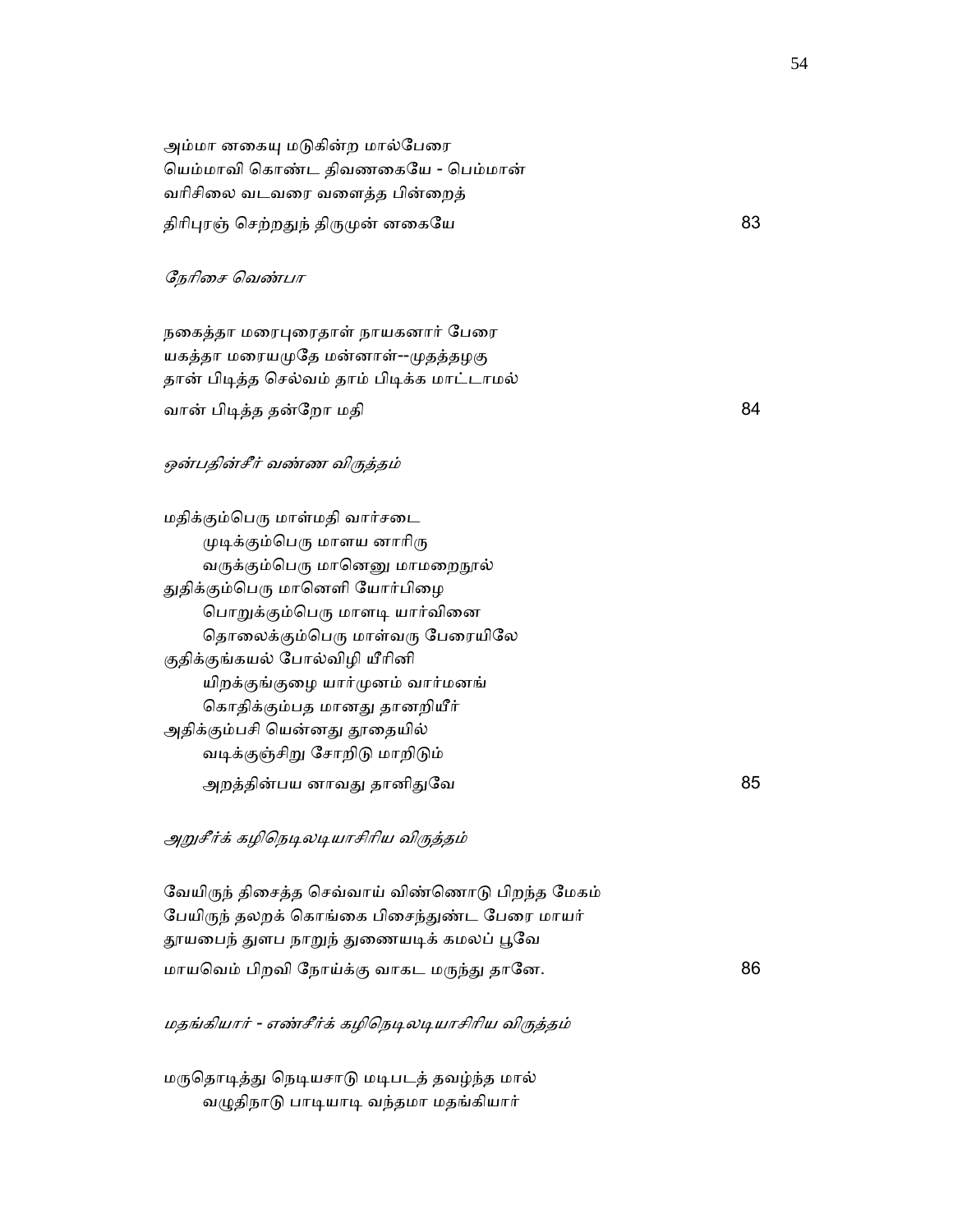| முருகெழக் கிடந்தலைந்து முகிலுலாவு மளகமும்    |    |
|----------------------------------------------|----|
| முனிவருக்கு மயலளித்த முகிழ்நகை ப்ரதாபமும்    |    |
| இருகவட்டு முலைமுகத்தி லெழுதிவிட்ட தொய்யிலும் |    |
| இளைஞரைத் தொடர்ந்துகொல்லு மின்பவே லிரண்டுமற்  |    |
| றொருபிறைக் கொழுந்திலன்னை ஓதியிட்ட திலகமும்   |    |
| உயிர்பறிக்கு மியமனுக்கு பாயவித்தை காணுமே.    | 87 |

## மேற்படி விருத்தம்

மேலிருக்கு மதிக்குழவி முடித்தார் போற்ற வீற்றிருக்குங் குழைக்ககாதர் விமலர் நாட்டிற் சேலிருக்கும் விழியணங்கே நின்னை யல்லாற் றெய்வ மாமகளிரையும் தீண்டு வேனோ மாலிருக்கு மின்பதுன்ப மறிந்தா ரந்தோ மணிவயிரங் குன்றவெள்ளி வள்ளத் துள்ளே பாலிருக்க முகஞ்சுளிப்பப் பருவாய் கைப்பப் படுகொலைசூழ் நஞ்சையள்ளிப் பருகுவாரே. 88

பருந்தாட் கொடியதென் றோகுழைக் காதர் பதிப்புரிசைப் பெருந்தாட் கொடியை யணங்கே தண்சாரற் பிடியணங்கு மிருந்தாட் கொடிய கடாயானை போலு மிறைவர் தம்மைக் கருந்தாட் கொடியிற் றுவக்குநும் மூரிக் கழைக்குறவே சுரம் போக்கு 89

## எண்சீர்க் கழிநெடிலடி யாசிரிய விருத்தம்

கழைக்காவ லானதழல் கொதித்தேறு பாலைவழி கழித்ேதாமிராமல் மயிேல தழைக்காவ லார்கமல மலர்த்தாளு றாமலொரு சரத்தூர மேகி லுளவே குழைக்காதர் நாடுமவர் திருப்பேரை யூருமணி கொழித்தேரு வாவி களுநீள் மைழக்கா ᾞலாᾫம் வாி மணற்சூழல் வாᾫமிள மரச்ேசாைல நீழல் கᾦேம. 90

## எண்சீர்க் கழிநெடிலடியாசிரிய விருத்தம்

 ேமதி பாசைடக் குவைள தின்ᾠவாய் வேரி பாய்புனற் பேரை மாயனே தீது போகவும் பிறவி போகவுந் தேவ ரேதொழுஞ் செல்வ மானதாள்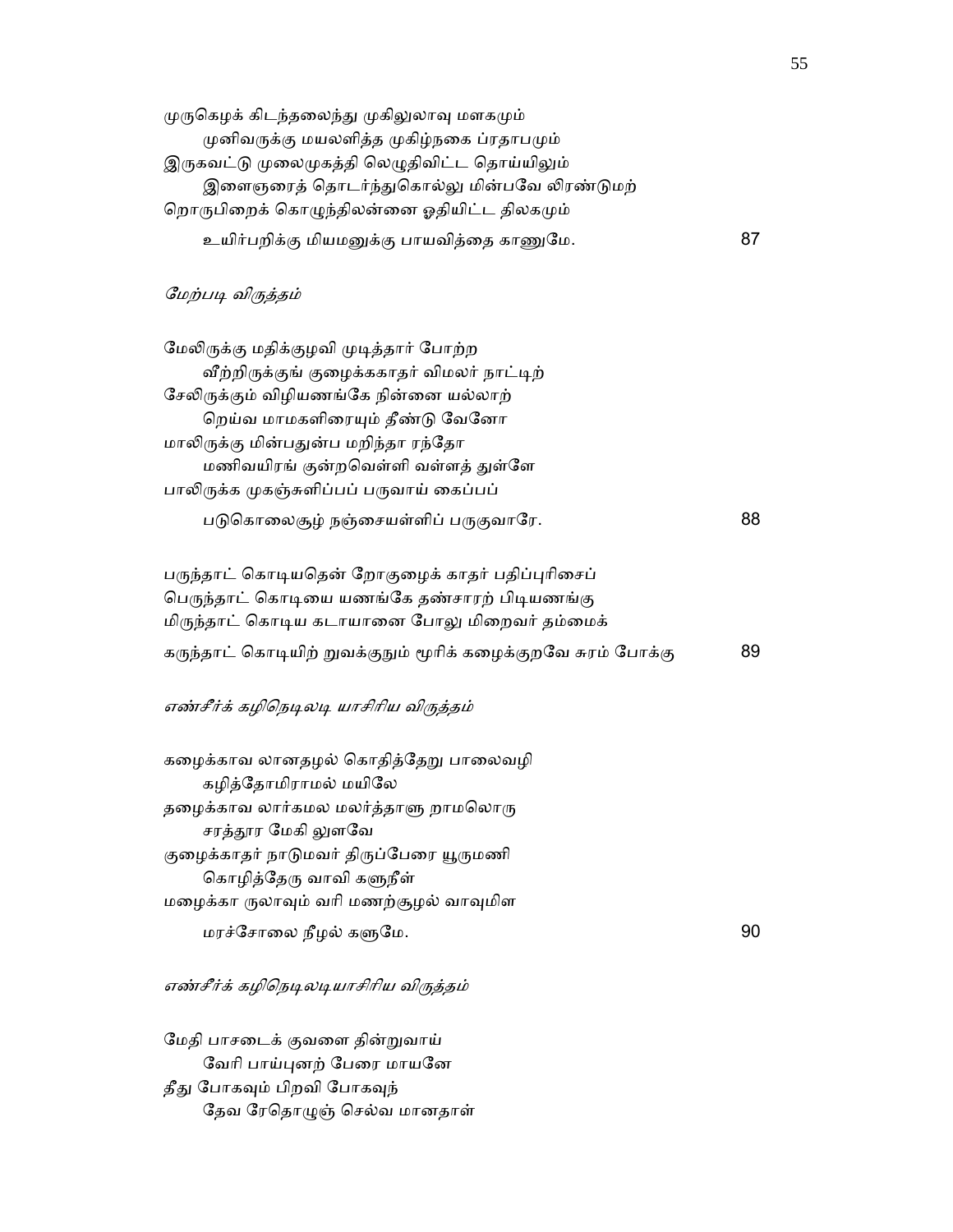| ஓதி மாதராற் கயிற்றி லிட்டதால்                |    |
|----------------------------------------------|----|
| உரல்பி ணிக்கவுஞ் சகடு தைக்கவும்              |    |
| தூது போகவுங் கடவ தோவெனாத்                    |    |
| தொழுது மாமறைச் சுருதி பாடுமே                 | 91 |
|                                              |    |
| நேரிசை வெண்பா                                |    |
|                                              |    |
| பாடு குரலறியாப் பைங்கிளியே செந்தினையின்      |    |
| காடு பூங்காலறியாக் காவலார் - நீடசுரர்        |    |
| வேரரிந்த மால்பேரை வெற்பிற் சிலகுறவ           |    |
| ராரரிந்த வாரறியா ரோ.                         | 92 |
|                                              |    |
| அறுசீர்க் கழிநெடிலடி யாசிரிய விருத்தம்       |    |
|                                              |    |
| லூலிவிகர்சு ரிறுமாலைச் ரிர்ணியனா சடர்ச்சாரன் |    |

அறிவிருந்த சிறுமதலைக் கிர்ணியனா ரடர்த்தநாள் வெடித்த தூணிற் பிறிவிருந்த தேவகிபாற் கருவிருந்த திருவயிறும் பிாிந்த வன்ேற செறிதரங்க நிறைபொருநைத் திருப்பேரை வளநகᾞஞ் ேசடன் மீதி லெறிதரங்கப் பாற்கடலு மென்னெஞ்சு மவர்க்கலா திடம தாமே.  $93$ 

# எண்சீர்க் கழிநெடிலடிச் சந்த விருத்தம்.

| ககனர்முக் கணர்காண மதலையைச் சலியாது      |    |
|-----------------------------------------|----|
| தலையறுத துடல்வேறு கறிசமைத் தவள் பாவியோ  |    |
| விகடமிட் டொருதேவி தசரதற் கினிதான        |    |
| மகன்வனத் திடையேக விளைய வைத் தவள் பாவியோ |    |
| மகனெனக் கருதாம னிலவிலிட் டிளவாடை        |    |
| வளையவிட் டநியாய மதனைவிட் டவள் பாவியோ    |    |
| பகருமுத் தமிழ்ஞான கருணைபெற் றவர்பேரை    |    |
| மடநடைப் பெடைநாரை பதிலினிச் சொலவேணுமே.   | 94 |

பாண் - மேற்படி விருத்தம்

மேருவைப் பிளந்தெடுத்து வேறுகூறு செய்தபோல் வெஞ்சினத்தி லிரண்யன்றன் மேனியைப் பிளந்து பேர் கூᾞகிர்தி தடக்ைக ெகாண்ᾌ கூᾠ ெசய்த ேபைரமால்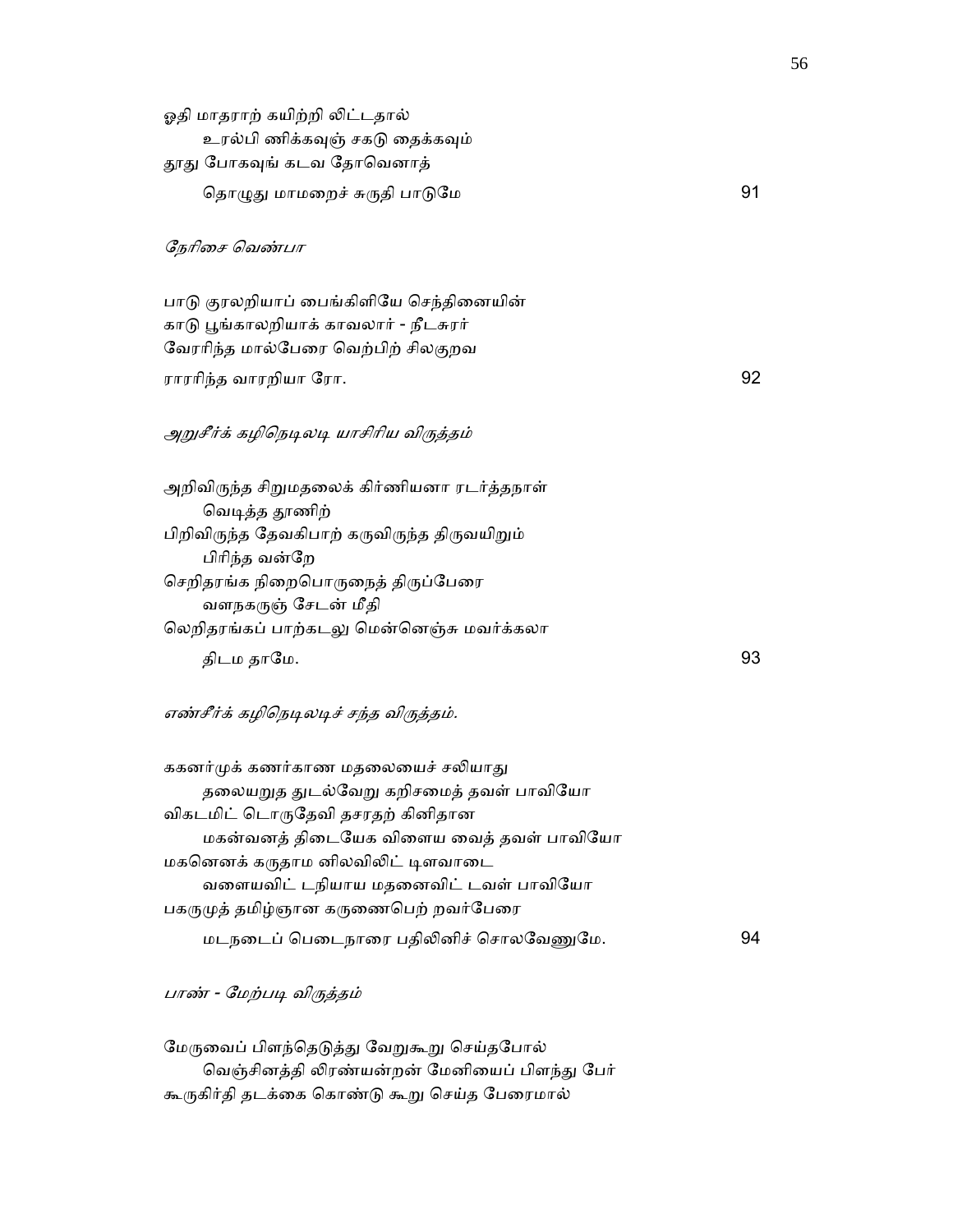குரைகழற் புகழ்ந்துபாடல் கொண்டு பெற்ற வரிசையோ மூரியற்ற விறலியர்க்கு முன்னடைந்து செல்கையால் மொய்வினைத் துதிக்கை கொண்டு மூடிகளைச் சரிக்கையால் பாரியற்கை கொண்டழிந்து பலகடம் பெருக்கையால் பரிசில் பெற்ற யானைநீதி பாணருக்கு மொக்குமே. 95

## பதினான்குசீர்க் கழிநெடிலடி யாசிரிய விருத்தம்

பாண்வாய் மிழற்றுஞ் சுரும்பின் தொடரவிரி பங்கயத் தாதிறைத்தும் பனிமலர்க் குவைளயஞ் ேசயிதழ் சுரக்கும் பசுந்துளித் தேனை மாந்திச் கேண்வாய் தொடுத்தமதி வண்டுளியி னிற்சிதறு மல்ᾢைக யவிழ்த்ᾐம் வாகச் செம்பொற்றகட்டுக் கருந்தாழை மடலிற் ெசறித்த ெபாற் சுண்ணமாᾊத் ᾑண்வாய் சுமக்கும் பளிக்கைறப் பத்திச் சுவர்ப்புறத் திடைகு யிற்றுஞ் சுடர்மணிச் சாளரக் கண்வழி நுழைந்துபைந் ᾐளைவப் ெபறாத மடவார் நாண்வாய் கிழித்துவேள் சிறுநா ணிறுக்கிட நடக்குஞ் செழுந்தென் றல்பார் ஞானபுங் கவவிறைவ பேரையம் பதிமுதல்வ நந்தா வளக் ெகாண்டேல. 96

#### ேநாிைச ெவண்பா

நந்தா வளம்பிறந்த நம் பேரை மால்பவனி வந்தார் வளம்பிறந்த வார்த்ைதக்ேக - ெசந்தழல்ேபால் வண்ணமா யங்குதித்த மாமதிகண் டென்பசலைக் ெகன்னமா யங்குதித்த ேத. 97

எᾨசீர்ச் சந்த விᾞத்தம்

குதிக்குங்கவுள் மதத்தண்டுளி மழைக்குஞ்சர மழைக்கும் புயல் ெகாழிக்குந்தமிழ் வளர்ேப ைரயிேல மதிக்கும்பொருள் மிகப் பெண்டுகள் வெறுக்குங்குடி தழைக்கும்படி வளர்க்குந்திᾞ மடமா மயிேல வறிக்கும்படி படிக்குஞ்சிறி தனிச்சங்களும் பணிப்பஞ்சிலும் வெறுக்கும்பத முனதா கையினால்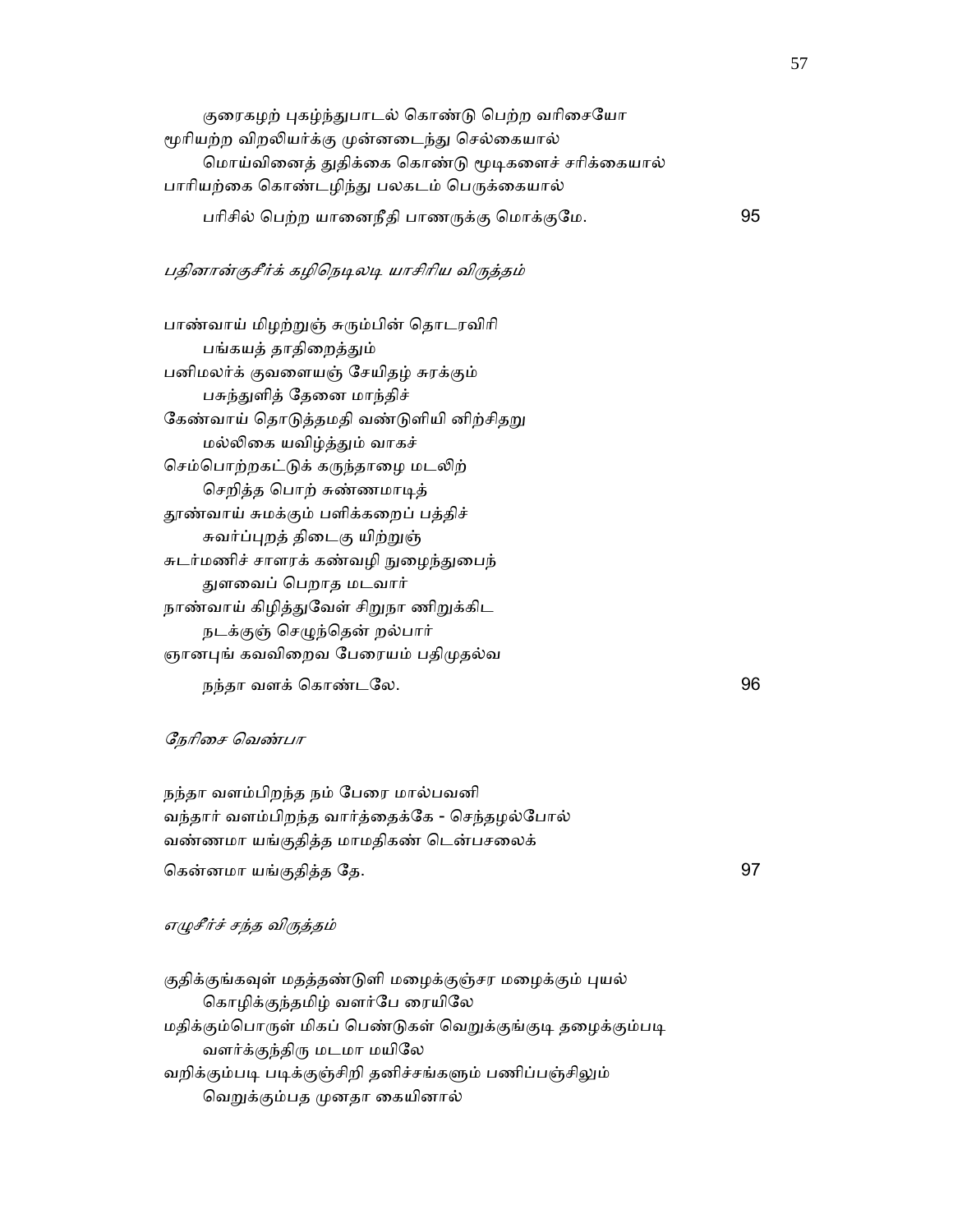உதிக்குங்கதிர் வெறுக்கும்பால் கொதிக்குஞ்சுடர் நடக்குந்தொறு

ᾙைறக்கும்ெபாᾨ ᾐயிர்வா ᾌைவேய. 98

## இருபத்தைந்தடி நேரிசை யாசிரியப்பா

வாடைவந் தியங்கப் பீடைகொண் டுளதே தென்றலங் கன்று மென்றுதின் றுமிழ்ந்து கோதுபட வாருயிர்க் குறையையுஞ் சுழித்துக் குழித்துவிரல் குழைத்துச் சுழித்தமணற் கூடலும் அள்ளி யிட்ட புள்ளியம் பசலையும் துயிற்சுவை யறியாப் பயிர்ப்புறு தடங்களும் மறவா வன்ᾗந் ᾐறவா ᾫள்ளᾙம் அன்னப் பேடும் புன்னையங் காவும் துணைபட விரிந்து துயர்படுங் காலத்தும் பழுதிலா துயர்ந்த வழுதிநாட் டெவையும் யாரையுந் தமிழ்ப் பேரயும் புரக்க வளநகர் வார்குைழச் சிகரᾘ தரத்ேதான் ெதய்வ நாயக ைனவர்ேதர்ப் பாகன் மைலமால் வைரத்தல மைலச்சா ரᾢன்கண் மணங்கொள் பூங்கொடி யணங்குதண் பொதும்பரிற் சிறந்த காட்சியிற் பிறந்ததண் ணளிேபாற் கைதொட்டுத் தலைவர் மெய்தொட்டூப் பியின்று பணைமுலைக் குரும்பை பிணைமலைப் புயத்தின் ஊடுறப் பொருது பாடுறக் கிடப்ப வரிவளைத் தழும்பு மார்பிடத் தழுந்தப் பரிபுரச் சில்லொலி பல்கல னொலிப்பப் புலவியுங் கலவியும் பொருந்திநற் சீருள் நலமிகு பெருஞ்சுவை நமக்கினி தளிக்கச் சிறுதுயிற் கனவுதந் தருளு மகர ெநᾌங்குைழ வாழிவா ழியேவ. 99

## ேநாிைச ெவண்பா

வாழிபுகழ்ப் பேரை மகரக் குழைவாழி வாழிதமிழ் நூற்றெட்டு மாமறையோர் -வாழியவே தேக்கும் பதகமலந் தீர்த்தெனது சிந்தையுள்ளே பூக்கும் பதகமலப் பூ.

எண்சீர்க் கழிநெடிலடி ஆசிரிய விருத்தம்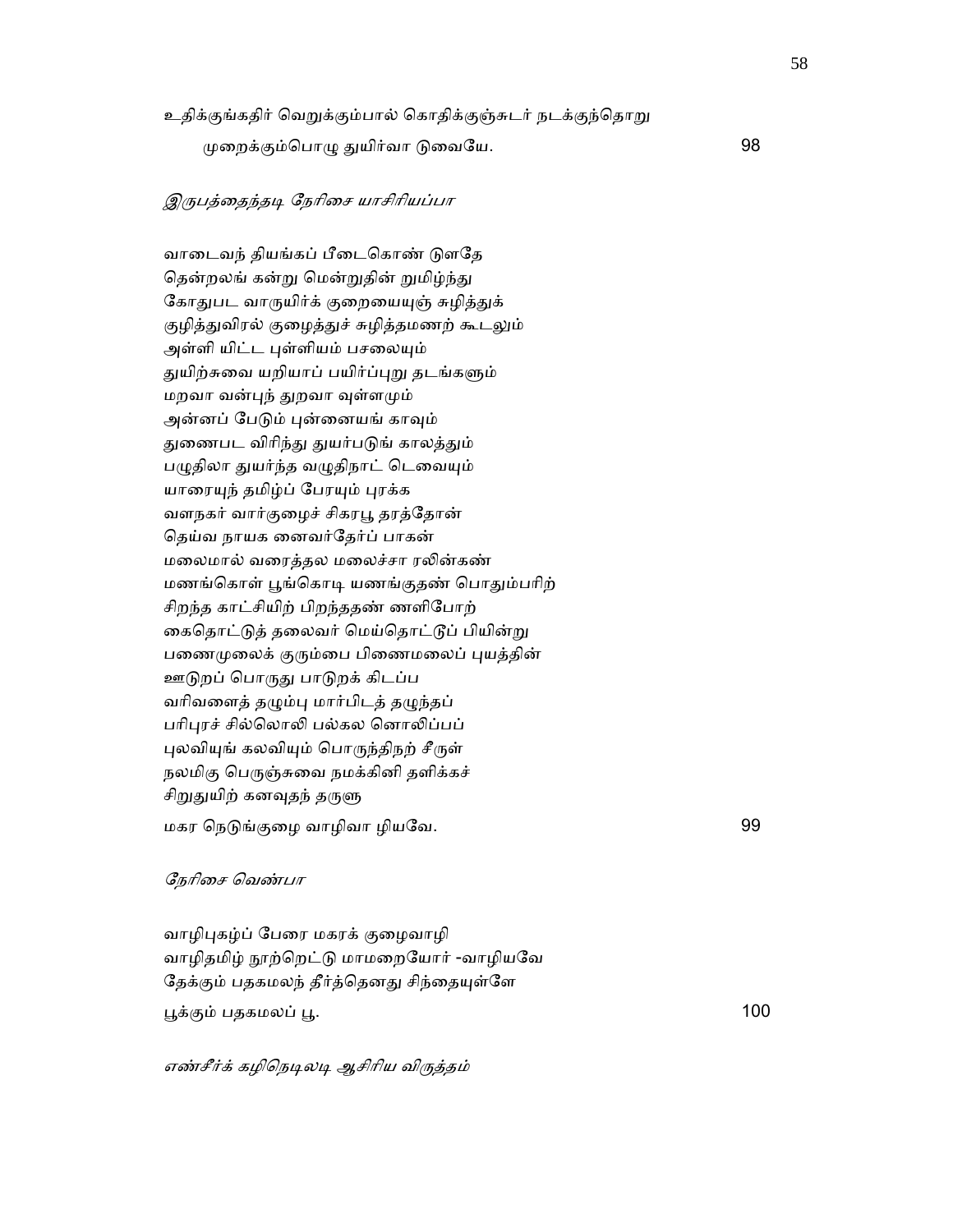பதித்தநவ ரத்னமணி ேமாᾢ வாழி பங்கயப்ᾘந் திᾞᾙகச்ெசம் பவளம் வாழி கதித்தசீர் நெற்றியில்வெண் டிருமண் காப்பு கத்தூரித் திலகமிரு கண்கள் துதித்தநறும் பசுந்துபைத் தோள்கள் வாழி சுாிᾙகச்சங் காழிவான் கைதவில் வாழி மதித்தபீ தாம்பரஞ்சேர் அரைநூல் வாழி மகரநெடுங் குழைக்காதர் வாழி வாழி. 101

# முற்றும்.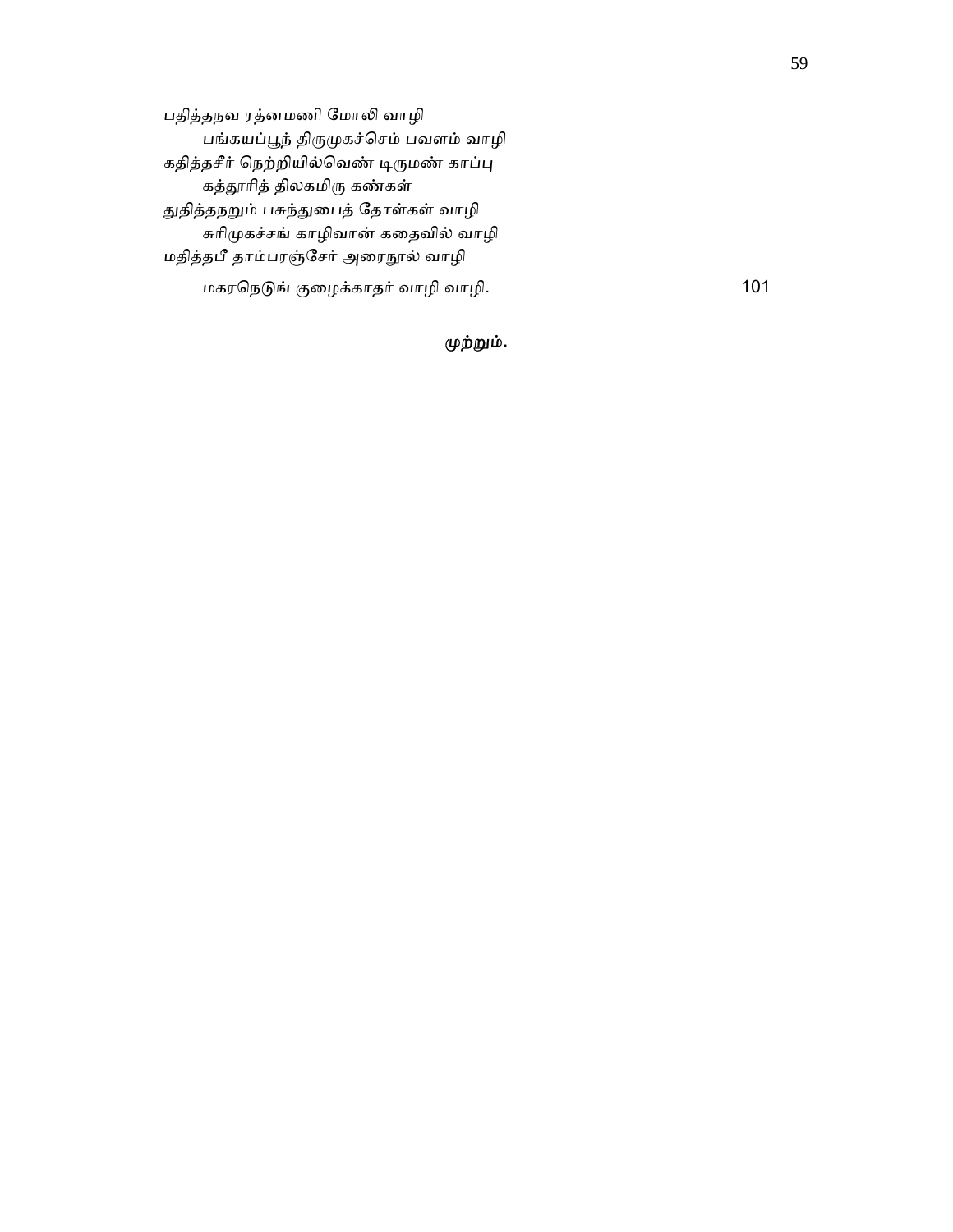## குைழக்காதர் கலம்பகம்

காப்பு- எடுத்துக் கொண்ட நூல் இனிது முடியும் பொருட்டுக் கடவுள் வாழ்த்துக் கூறுகிறார். காக்க-காவலாக இருக்கட்டும். வியங்கோள் வினைமுற்று. பராங்குசக் களிறு காக்க! பவம்-பிறப்பு, விலங்கறுத்த-பற்று நீக்கின, புள்ளின் பாகன்-கருடனை ஊர்ந்து செல்வோன். தொடர்ந்து பற்றி- பற்றித் தொடர்ந்து; கவி பொழியும்-கவிைதைய மிகுதியாகச் ெசய்ᾜம். பராங்குசன்-நம்மாழ்வார், தான், ஏ-அைச, பிற சமயங்களாகிற யானைகளுக்கு அங்குசம் போன்றவன். ஆழ்வாரை யானையென்று உவமித்ததற்கேற்ப, கவிமதம் பொழியும் என்றும், அவையடக்கம்; புரந்து காவல் செய்து

வண்ணக ஒத்தாழிசைக் கலிப்பா தரவு:

குளிப்ப- வணங்க, புனல்-நீர்; வியன்-இடமகன்ற,கெழுமி-நெருங்கி, ஒலக்கம்-கோஷ்டி.

தாழிசை;

அளை-வெண்ணெய், சூது பிடித்து-களவைக் கண்டுபிடித்து;

பெருவிருந்தாய்-பெறுதற்கரிய விருந்து (அவதாரம்) மதலை-பிரகலாதன்; அவுணன்-இரணியன்.

விசும்பு-ஆகாயம், தரு-நீ படைத்த, செலு-செதிள் (மீன் உறுப்பு)

அராகம்:

பைரவி-காளி, அலகை-பேய்ச்சி (பூதனை) பிடி என- "பிடி" என்று சொல்லு முன்; பரிபவம்-அவமானம், பருவரை-மலை போன்ற இராவணன், அறு சமயம்-வைணவம், சைவம், சௌரம், சாக்தம், கௌமாரம். காணாபத்யம், முதுசதுமறைபட-பழைய நான்கு வேதங்களோடு பொருந்த.

 அம்ேபாதரங்கம்: பூவடியில் - தாமரை போன்ற அடிகளில்.

சுாிதகம்:

அரும்பவீழ் - மொட்டு விரிந்த, சுரும்பு - வண்டு, அவிழ்- மலர்த்தும்; வார் குழை-நீண்ட குழையணிந்த காது, செவ்வி - அழகு, ஒருமுகத்து - ஒரு சேரக்காட்டி,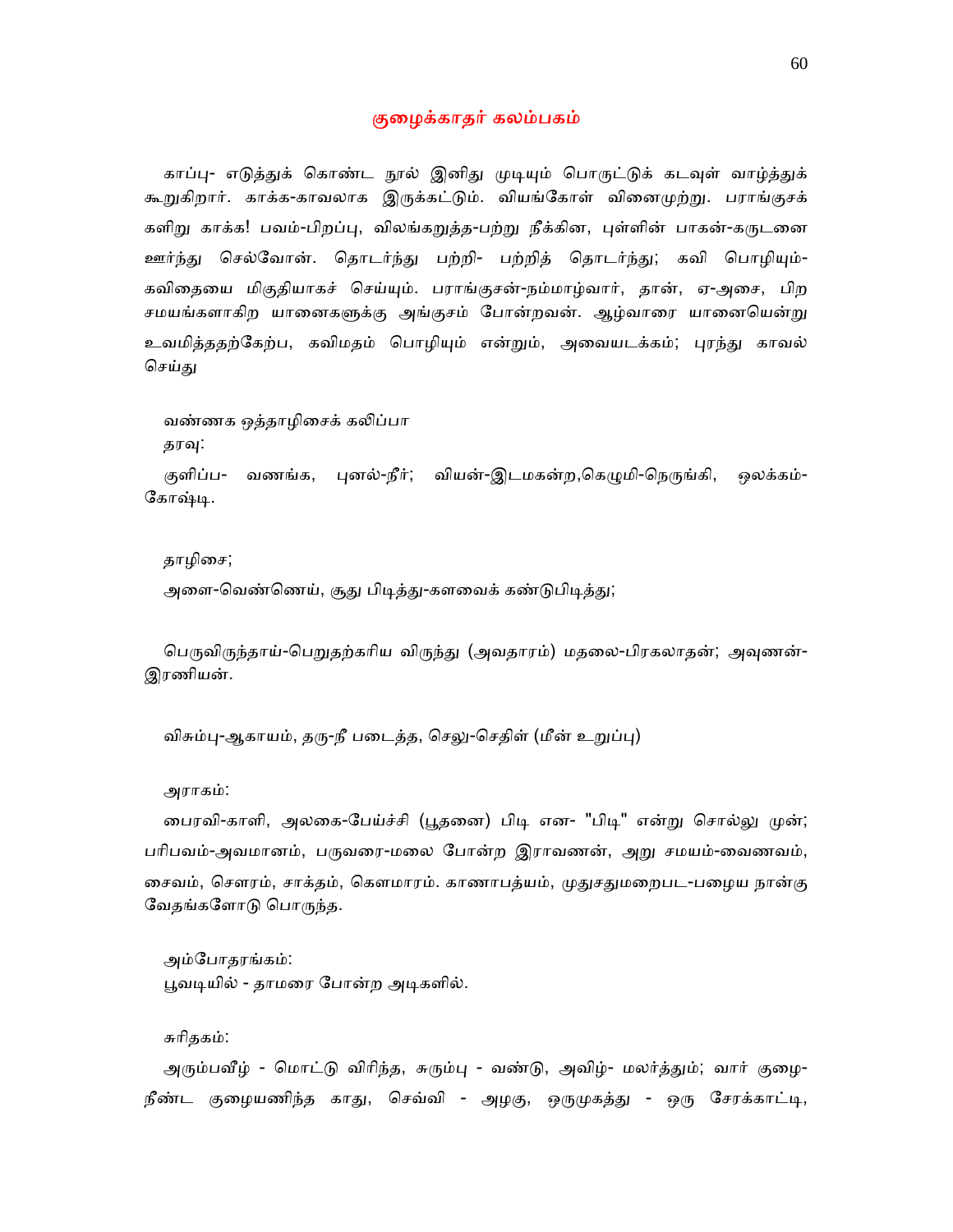பொலங்கொடி- அமகிய கொடி, மகளிரில் - பெண்கள் போன்று, கவிப்ப -கவிப்பார்கள். (ஒரு குடைக்கீழ் ஆள்பவர்கள்) மாகம் - விண்ணுலகு.

2. மா கவலை-மிகுந்த கவலை, கொன்புரக்கும் - பெருமையுடன் காக்கும், நேமி -சக்கரம், உரக்கும்-திடம் பெறும்.

3. ஒருகைமுகக்குஞ்சரம் - முகத்தில் துதிக்கையுடைய ஒப்பற்ற யானை (கஜேந்திரன்), காதருகை முசக்கும் அயல்விழி - காதளவோடிய வேல் போன்ற கண், மான்- மான் போன்ற விழியுடைய என் மகள், முருகு- மணம், முகத்தல் - மோந்து பார்த்தல், சருகு -வாடல், மொய் குழல் - நெருங்கிய கூந்தலையுடைய பெண், என்றும் - என்று சொல்லுவாள், உண்ணாவிதழைக்கும் என்றே இருக்கு - உயிர் மட்டும் இருக்கிறது என்று சொல்லும்படி தளர்வுற்றிருக்கிறாள்.

4. மதியம்: பரிதியென்றுதிக்கும் - சந்திரன் சூரியன் போன்று சுடுகின்ற கிரணங்களோடு உதிக்கும், களப லேபனம் - சந்தனப் பூச்சு, கொடுவினை விளைந்தகாலம் - போதாத காலம், கழைக்குலம் தடிந்து - மூங்கில் கூட்டத்தை ஒடித்து, சந்தனம் திமிர்ந்து - சந்தான மரத்தை முறித்து, காழகில் குழாம் - வயிரம் கொண்ட அகில் மரத்தொகுதி, கரிமுக மருப்பு - யானைக் கொம்பு, தரளம் - முத்து சுரம் -பாலைவனம், கடை நிலம் - நெய்தல்.

5. தவசரியை - தவம், சரியை: விகடபகடு - நகைக்கிடமான மதயானை, கபடனை -வஞ்சகனை, மதகளிறு - ஐராவதம், நறை - வாசனை, திவலை - துளி, முகில்வண -முகில்வண்ணனே.

6. மறைமுடி-உபநிடதம், உற-பொருந்த, வெற்பன்- குறிஞ்சி நிலத்தலைவன், வேயின் முத்தம்-மூங்கிலில் உள்ள முத்து; சிவபெருமான்; பிணை-மான், மிடறு-கழுத்து, மாகறை முடித்த மிடறு-நீலகண்டம் கரகபாலம்-கையில் தலை யோடு.

7. ஆகம்-மார்பு, ஆடகன்-இரணியன், கொண்டல்- மேகம் போன்ற நிறமுடைய திருமால், கோகிலம்- குயில், அன்பர் குறை-தலைவர் குற்றம்.

8. குறைக்கொழுந்தாய்-குறைந்த கலைகளோடு கொழுந்து போன்று, தாரை-கிரணங்கள், பிறைக் கொழுந்து ஆர்-சந்திரமண்டலம் தொடும், தம்பி- இலக்குவன்.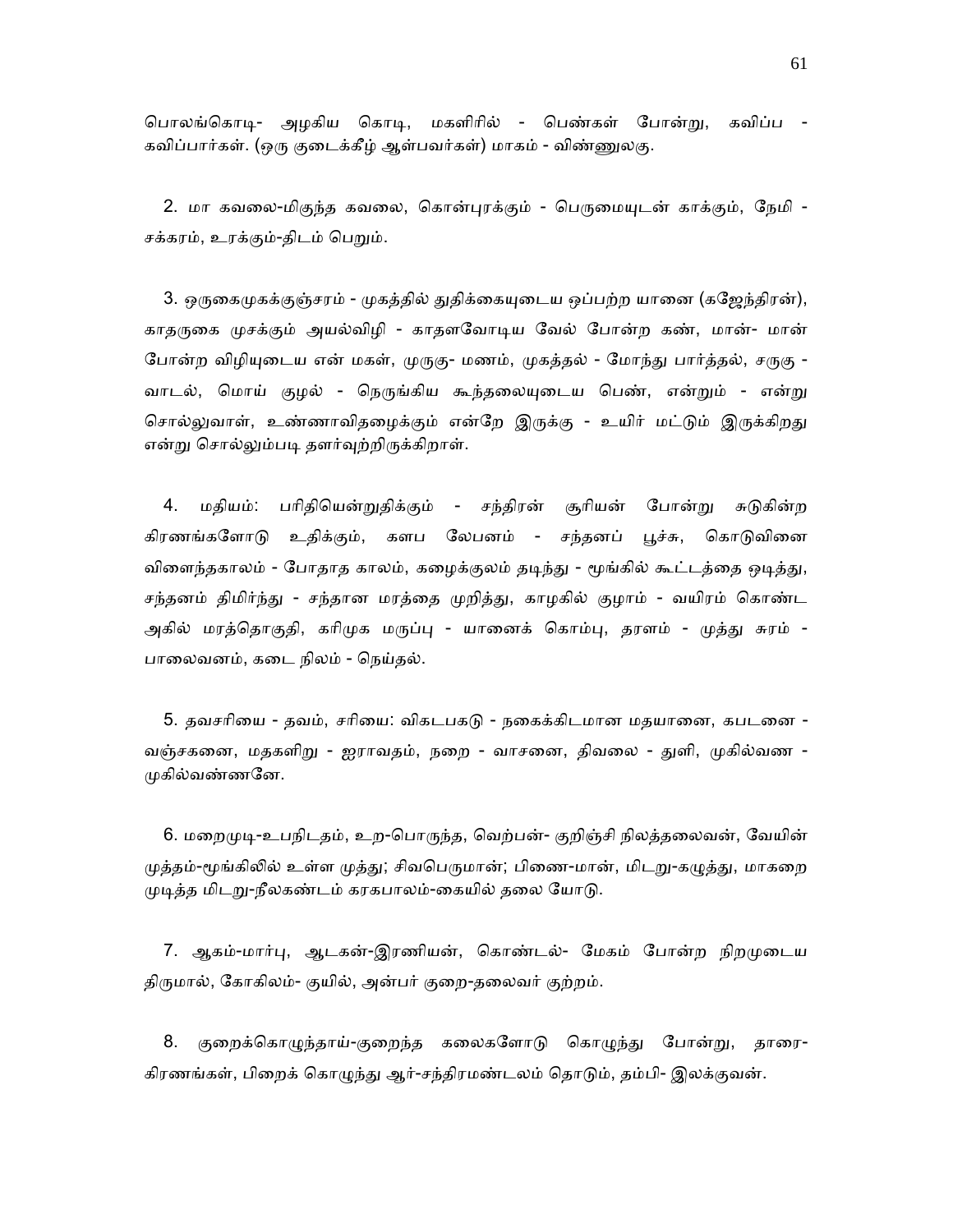9. ஏனம்-வராகம்.

10. வாரணம்-யானை, மாலை-துளவ மாலை ஆரணம், வேதம்.

11. ஊழி வேல் விழும் கங்குல்-யுகமாக வேரூன்றிவிட்ட இரவு, உடுபதி-சந்திரன், அழல்-வெப்பம், மண் கூறு கொண்டது - மண்ணைக் கொண்டு அடைத்தது ஒப்பு: "கோழி வாய் மண் கூறு கொண்டதோ!"

12. ஏடு-புற இதழ், கண்ணி-துளவ மாலை, மகரக்குழை-மகர தோரணம்..

13. குழல்-புல்லாங்குழல், கழை - மூங்கில், பால் இசை- பால் போல இனிய கீதம், கூடல் இழைத்தல்- பிரிந்த தலைவி மணலில் கோடு இழைத்துத வருவனா என்று குறி பார்த்தல், சூள்- சபதம்; வருவதாக ஆணையிட்ட சொல்.

14. பின்னை-நப்பின்னை, பெருமித்தமிழ்முறை கொழித்து அறிபேரை-தமிழை ᾙைறயாகக் கற்ᾠ

அதன் பெருமையை ஆராய்ந்து அறிந்த தென் திருப் பேரை, கபாலம் நீவி-தாழ்ப்பாளைத் திறந்து

15. மிச்சில்-உண்ட மிச்சம், சரோருகம்-தாமரை.

16. அளவு அறியாப் புனல்-ஆழம் தெரியாத வெள்ளம், விளவு அறியாப் பேதை-வாய் விட்டுச் சொல்லத் தெரியாத இளம்பெண், மயல் வெள்ளம் -காதல் வெள்ளம்.

17. வாளைப் பகடு-ஆண் வாளை மீன், பிரகு-வேறு உபாயம்.

18. மறு-குற்றம், மரபு-ஆன்றோர் ஒழுக்கம்.

19. வாழி-அசை, குடைந்த முத்து-முத்தைக் குடைந்து செய்த, மருங்குல்-இடை, சூழி-நெற்றிப் பட்டம், துவக்கி-கட்டி, மேழி-கலப்பை, ஆழிவலம்புரி- சக்கரம், சங்கு.

20. கழல் ஆடிலாள்- கழற்காய் விளையாடவில்லை. சுனை ஆடிலாள்-நீராடவில்லை, கடை போடிலாள்- மேகலை அணியவில்லை, பீடு-பெருமை.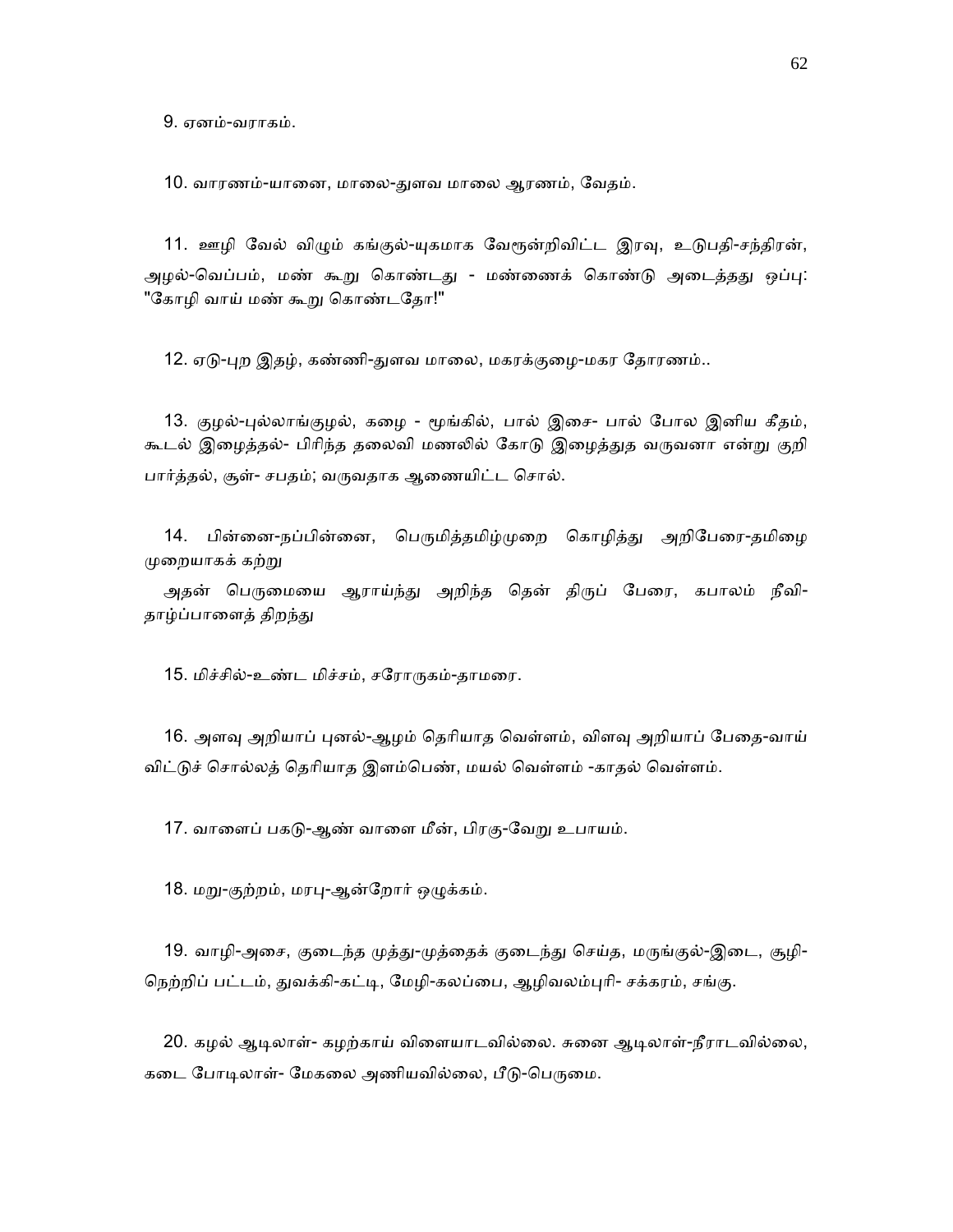21. வீண் மொழி கொள்- வீம் வார்த்தை பேசுகின்ற, ஆராத-திருப்தி அடையாத, பேரேசர்-தென் திருப்பேரைக் கடவுள்.

22. செங்கனிக் கோவை வாய்-கோவைப் பழம் போல் சிவந்த வாய்.

23. அயராமல்-மறவாமல், பிறங்கலமின்னே-மலையிலுள்ள பெண்ணே, தாரை-ᾙைன, குழல் காைர- கார் ேபான்ற கூந்தல்.

24. படாம்-துணி, குழை பிடித்து-குழையணிந்த காதை பிடித்து.

25. மாரன்-மன்மதன், கா-சோலை, செற்றார்- பகைவன், தீ வெடிப்ப வெடிக்குமோ-தீத் தோன்றுவது போலத் துளவ மலர்கள் சிவந்து தோன்றும்.

26. வெடித்து - வெடிப்புகள் தோன்றி, பாலைக்கப் பாலை - பாலை நிலத்துக்கப்பாற்பட்ட, அந்தணீர் - முக்கோல் பகவர்களே, செம்பஞ்சு - மருதோன்றி பூசிய சிவந்த நிறம், அனிச்ச மலர் - மென்மையான ஒரு வகைப் பூ, தடித்துச் சிவந்தது -வீங்கிச் சிவந்து போயின, மடந்தை - என் மகள். முக்கோல் பகவரை வழிவினாதல் என்னும் அகப்பொருள் துறை.

27. மறம்: இது கலம்பகத்தின் ஒரு துறை. மணம் பேசத் தூது வந்தவனை மறவர்தம் குலப் பெருமை சொல்லி மகட்கொடை மறுத்தல். அரிட்குறு - அருளைப் பெற்ற, தையலை - பெண்ணை, சருகு - ஓலை, வேள் - முருகன், வேல்பட - வேலாயுதமும் தோற்க, வினையொத்த - போர்த் தொழிலைச் செய்த, நாகொடுத்த படை பாடெடுத்த நிலை - நாள் முழுவதும் எடுத்த ஆயுதத்தைப் பக்கத்தில் வைத்து விடுவதில்லை. நாணயப்பிழை - நா நயப் பிழை; பேசுந்திறமையிலுள்ள பிழை. நரபதித் தலைவர் -தலைமை பெற்ற அரசர்கள், நமனெதிர்த்து வருமாயினும் - எதிரி எமனேயாயினும், மனு வரம்பு - மனித ஜாதியின் வரம்பு, மற வரம்பு - வீர மறவர் குலத்தின் ஒழுங்கு.

28. இல்லத்தடங்கா - வீட்டினுள்ளே தங்கியிராத, பசிக்கென்று - பசி என்று, ஒன்று -ஒரு பொருளும், சொல்லத் தொலையா - சொல்லி முடிவு காணாத, எழு பிறப்பு -எழுவகைக் கதி, துடைக்கும் - நீக்கும், தாள் அளக்கும் - தாள்களால் அளந்து கொண்ட, புவி மருங்கில் - பூமியின் எல்லாப் புறங்களிலும், கொதியார் - கோபிக்கமாட்டார். மதன்படை - மன்மதன் படைக்கலங்கள், குழலிசை - வேய்ங்குழல் ஓசை, அளித்து -தலையளி செய்து, அயர்த்துக் கொடுத்த - மறந்து பிரிவுக்குச் சம்மதித்த.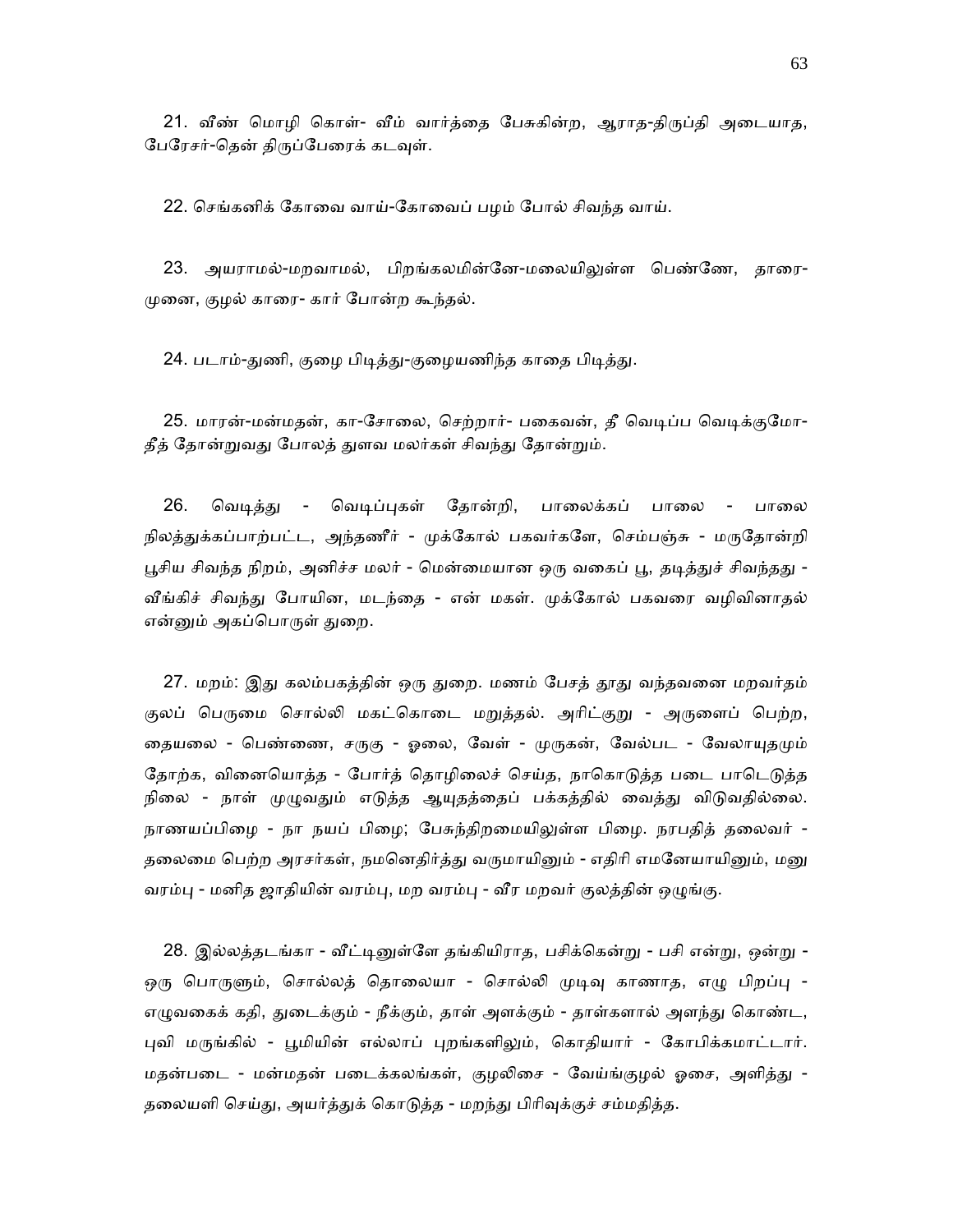29. சம்பிரதம் - ஜால வித்தை, கடலடங்கலுழிதொறு சிறங்காக புனல் கடுகிலும் புகுதும் - கடல் நீர் முழுவதும் ஒரு கைக்குள் அடக்குவோம்; கடுகிலும் புகுவோம் என்றும், கடல் எல்லாவற்றிலும் ஒரு கை தண்ணீர் மொண்டு விரைந்து வந்திடுவோம் என்றும் பொருள் கொள்க. வடமேருவும் ஊசிவேருடன் இடது புறமும், வலது புறமும் சுழலும்படி செய்வோம் என்றும் ஊசிவேரைக் கொண்டு வடமேருவை இடது புறமும் வலது புறமும் சுற்றிச் செல்வோம் என்றும் பொருள் கொள்க. பரவையுலகு - கடல் சூழ்ந்த உலகம், பகலிரவு கொண்டதும் - பகலை இரவாக்கியதும்.

30.சோவியர் - இடைப் பெண்கள், அடிக்குங் கை மானோ - அடிப்பதற்குக் கையில் எடுத்த கோலோ, காது பிடிக்கும் - தோப்புக்கரணம் போடுவதற்கு இரு கைகளால் காᾐகைள மாற்றிப் பிᾊக்கும், ைகம்மாᾠ - உதவி.

31.தருவிட - விடத்தைத் தருகின்ற

32. உறைக் கோடும் வாள் - உறையில் விரைந்து புகும்வாள், ஒரு கொம்பிறந்து -கொம்பு வெட்டப்பெற்று, குறைக் கோடு - கோடு, உழல் குஞ்சரம் - திரிகின்ற யானை, துறைக்கோடு - நீர்த் துறையில் கிடந்த சங்கு, தென்னர் - பாண்டியர், பண்டைச் சிறைக்கோடு மேகம் - பாண்டியர் சிறை வைத்த மேகம், பாண்டியர் மேகங்களைச் சிறையிலிட்ட திருவிளையாடல், பிறைக்கோடு - பிறை போலும் கொம்பு.

33. அறந்தானுற உரைத்தருள்வீர் - இப்பறவொழுங்கைப் பொருந்த எடுத்துரைப்பீர்.

34. அழைத்துரையும் - பொருந்தச் சொல்லுங்கள், பெண் மதி - பெண்ணின் பேதைமை, பேதை நாட்டு - பேதைமையுடைய என்னுடைய நாட்டிலுள்ள.

35. நிழல் பிழிந்து பருகவென்று நினையும் அசுர மருதம் -நிழலிலே\* உயிரைப் பிழிந்து குடிக்க வேண்டுமென்று நினைத்த அசுரர்களாகிய மருத மரங்கள், குரிசில் -சிறந்தவன், அழல் பிழிந்த வேலர் - நெருப்பைக் கக்குகின்ற வேலையுடையவர், ஆணை - சூள், சபதம் அந்த வாய்ைம - தவறாத அந்தச் ெசால்.

36. மையுண்டு - மை தீட்டப் பெற்று, அறிவுண்டு - மதியை மயக்கி, ஆவியுண்டு -உயிரைக் குடித்து; காவி - நீலோத்பல மலர் போன்ற கண்கள், தாமரைக்கே - தாமரை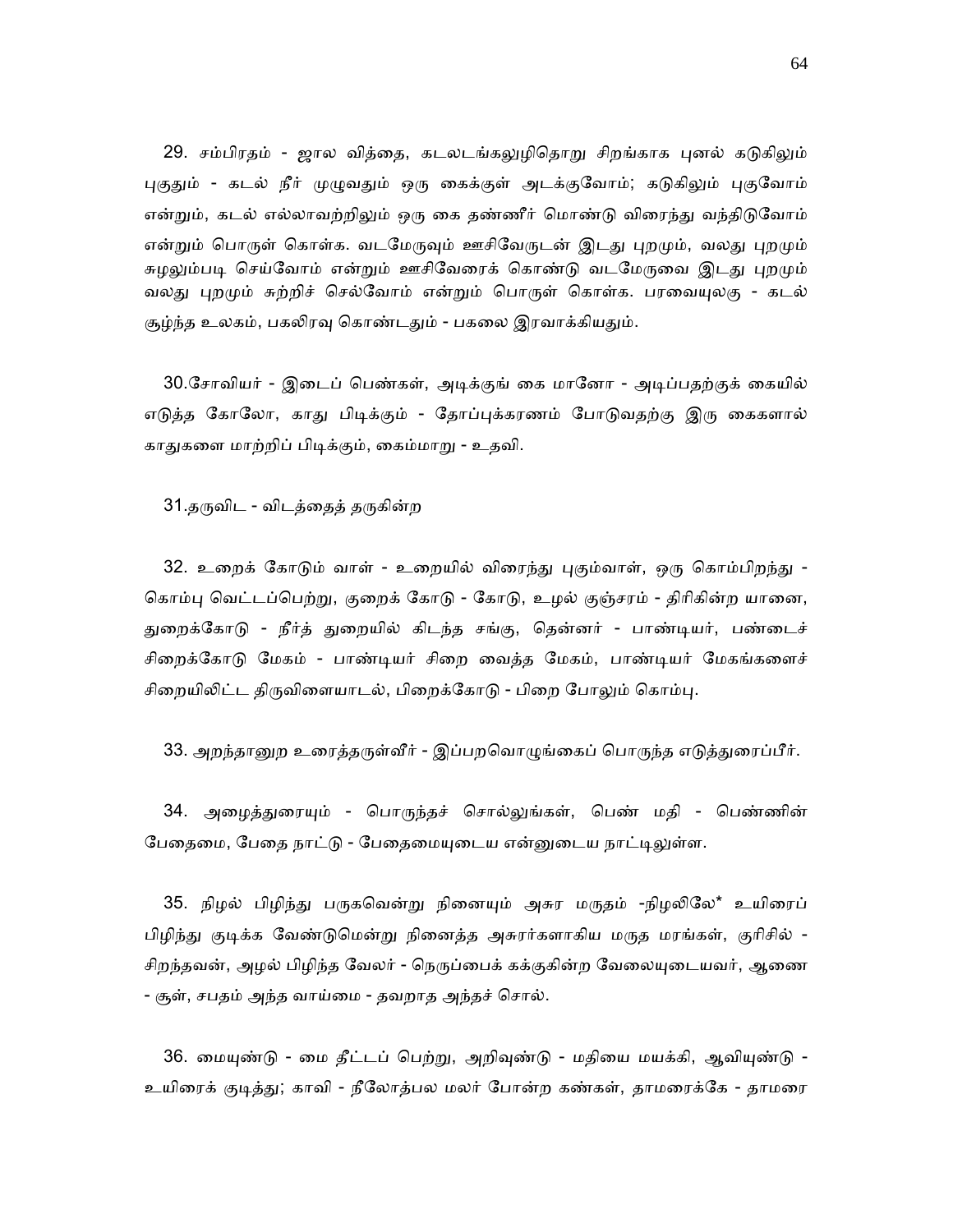போன்ற முகத்தில், வளர்ந்த - நீண்டகாலம் தங்கிய, வாவி - குளம், பூவை - பூவிலுள்ள மதுவை, கால் கிளர்ந்த - சென்ற.

37. புறத்து - அருகில், வள்ளைத் தண்டு - வள்ளைத் தண்டு போன்ற காதுகள், வடித்து - பெருக்கி, உவட்டாத - தெவிட்டாத, உங்கள் பாலில் - உங்களிடத்தில்.

38. பிடித்தீர்தழை - வில்லையொழித்துக் கையில் தழையை வைத்திருக்கிறீர், கெடுத்தீர் கரி - யானையைத் தவறவிட்ட தாகக் கூறிக்கொள்கிறீர். பிணைத்தேடுவதேன் - ஆனால் ஏன் மானைத் தேடுகிறீர். அடித்தாமரை - தாமரை போன்ற மெல்லிய கால்கள் வருந்த, அடைத்தாளுவதோர் தொழு - அடைத்துக் காக்கின்ற தொழுவம், புனச் சார்பு - தினைப்புனம், தொடி - வளையலணிந்த.

39. அண்டர் - தேவர்கள், தொரும்பாக்கி - அடிமையாகி, அடவி - சோலை, அலர் -மலர், எழும் பாக்கியம் - பாக்கியம் கிட்டும், இந்து - சந்திரன், விட்டம் - அடிப்பாகம், சரணாரவிந்தம் - பாத தாமரைகள், பண்டு - முள்.

40. செய் - வயல், தொய்யில் - மங்கையர் மார்பில் சந்தனத்தால் போடும் கோலம், தொழிலுக்கு - என்னை வருத்தும் செயலுக்கு, அரும்பும் - தோன்றும், மதன் - மன்மதன், எய்தில் - எய்தால் (என்னைத் தழுவிக் கொண்டால்), கரும்பும் கணையும் இலை - எனை வருத்தும் படைகள் உங்களிடம் இல்லாது போகும், இறவாதிருப்பன் - பிழைத்துப் போவேன்.

41. இரும்பு - அங்குசம், துதிக்கை மடுத்து - யானைத் துதிக்கையில் மாட்டி, கோ மகளிர் - அரசகுலத்துப் பெண்கள், விரல் - விரலால், எதிர்த்தார் - பகைவர். சுரும்பு -வண்டு, வழிகறங்க - வழியில் சுழலும்படி, செவிப்படலம் - செவியின் பரப்பு, துங்கம் -சிறப்பு, பவனி - குழைக்காதர் வரும் வீதியுலா, விரசம் - காதல் துன்பம், தொழுதாள் -தொழுத தலைவி, முடப்பலவு - வளைந்த பலா, படலைக் குலை - பரந்த குலை, மடல் -பாளை, குரும்பை - இளநீர், வரால் - மீன்.

42. மத்த வேழம் - மதம் பிடித்த யானை, பதி - தலைவியின் ஊர், தாமரைப் பூ -இலக்குமி உறையுமிடம், கோனென்பார் - தலைவர்கள், கொம்பே - பெண்ணே, வம்பே - வீணாக,அல்ல - வேறொருவன், இல்லை - ஒன்றுமேயில்லை, கோட்டி -வார்த்தை,எதிருரைப்பார் - பதில் சொல்வார்.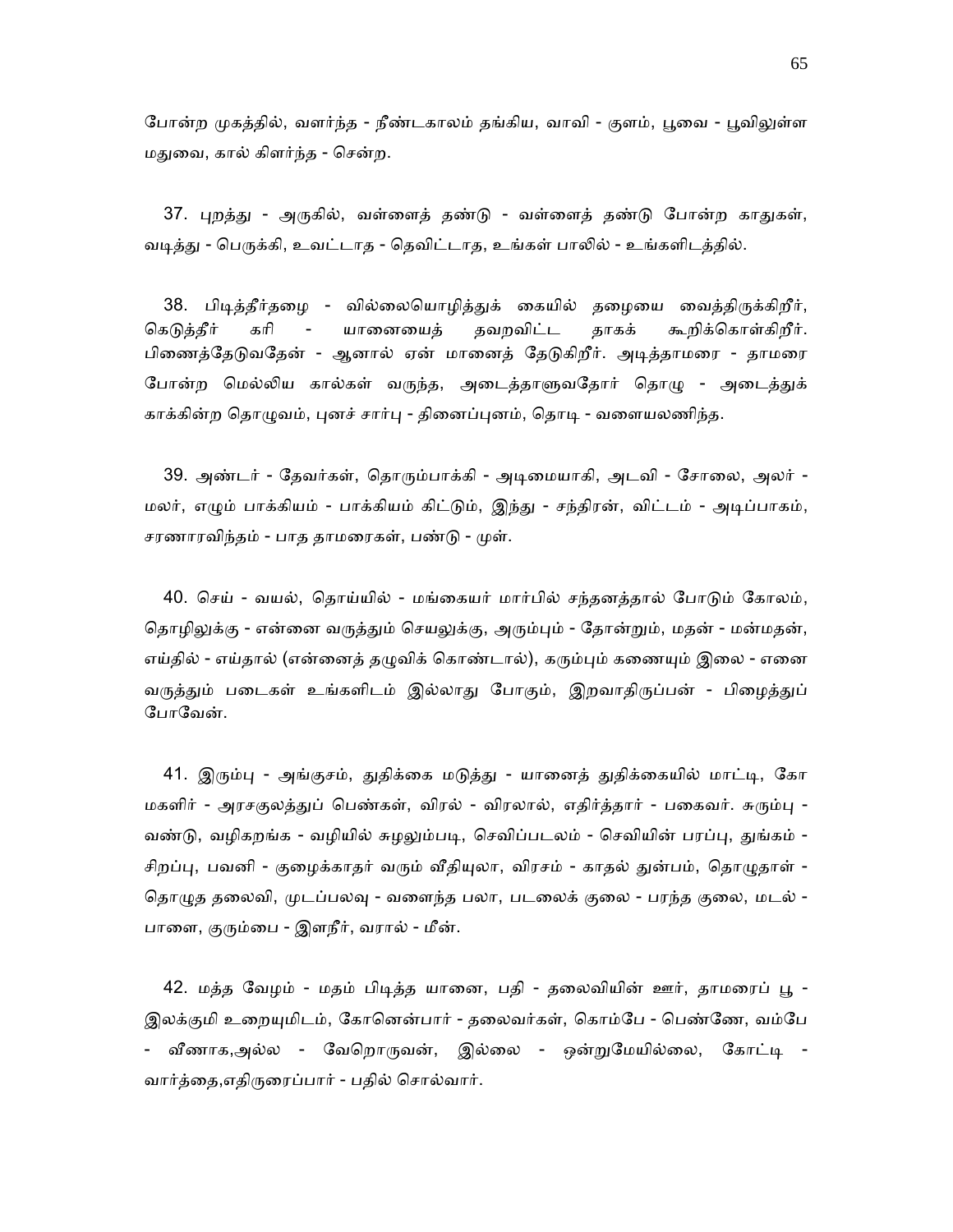43. நலம் - அமகு, முனிவாய் - கோபங் கொண்டு.

44. அமுதுர நினையீர் என்று கூட்டுக.\* ஆனாத - அழியாத, கானார் - மானம் நிறைந்த, காமத்தின் பால் -காதலின் பகுதி, அறத்தின் பொருட்டு - இல்லறம் நடத்த விரும்பி, பொருட்பால் - பொருளைத் தேடி, திருக்குறளில் காமத்துப்பால் சிறிது, அறத்துப்பால் நடுத்தரம், பொருட்பால் மிகப் பெரிது.

45. சூல் - கருப்பம், மேல் வடிவு - பெரிய வடிவம், வினை தொலைக்கும் - அழிக்கும்.

46. தோடு - புற இதழ், ஐவர் - பஞ்ச பாண்டவர், சாடும் - சொரியும்.

47. கொண்டல் - மேகம், அண்டர் பூமி - தேவலோகம், நாமோ - நீங்களோ -முன்னிலைப் பொருளில் வந்த தன்மை.

48. மருந்தேறல் - மணம் பொருந்திய தேன், மால் - ஆசை, கதலிக்குருத்தே விசும்பளக்கும் பேரை - வாழைக் குருத்துக்களே ஆகாயத்தை எட்டிப் பிடிக்கிற - உயர்வு நவிற்சி அணி. கடிதாய் - விரைவாய், அன்பர் -தலைவர்.

49. பாயல் - படுக்கை, மகிழ்ந்த - விரும்பின, திருப்பேரையை மகிழ்ந்து பாற்கடலை விட்டு வந்தார் என்று பொருள் கொள்க. கசப்பாக - கசப்பாக்கி, பாகு - தேன்பாகு, ஆவியிலிருந்து - உயிர் வாழ்ந்து, சஞ்சரித்து - நடந்து - திரிந்து, விரிஞ்சன் - பிரமன், விாிஞ்சᾔம் பைடத்தான்.

50. விதிக்கும் தொழில் - பிரமன் படைத்த செய்கையியினால், வெவ்வேறுபல -வேறுவேறானபல, கோலம் -வேடம், ஒருவனே பல கோலங்களில் நடிக்கிறான், அதுபோல ஒரு உயிர் பல உடல்களில் பிறக்கிறது, எதிர்க்கும் -எதற்கும், யானை முதல் எறும் பீறாக, குதிக்கும் கலுழி - வெள்ளமாகப் பொங்கி வரும், சுவடு - கால், குறுங்கள் -சிறிய கள், வேட்டு - விரும்பிதெவ் - பகைவர், மத்தகம் - யானைத் தலை, பனை -பெருத்த.

51. தொண்டன் - தொண்டரடிப்பொடி ஆழ்வார்.

52. வேள் - விருப்பம், சங்கம் - சங்கு வளையல், மாது - மாதர், அணி -வரிசை, வேள் -மன்மதன்.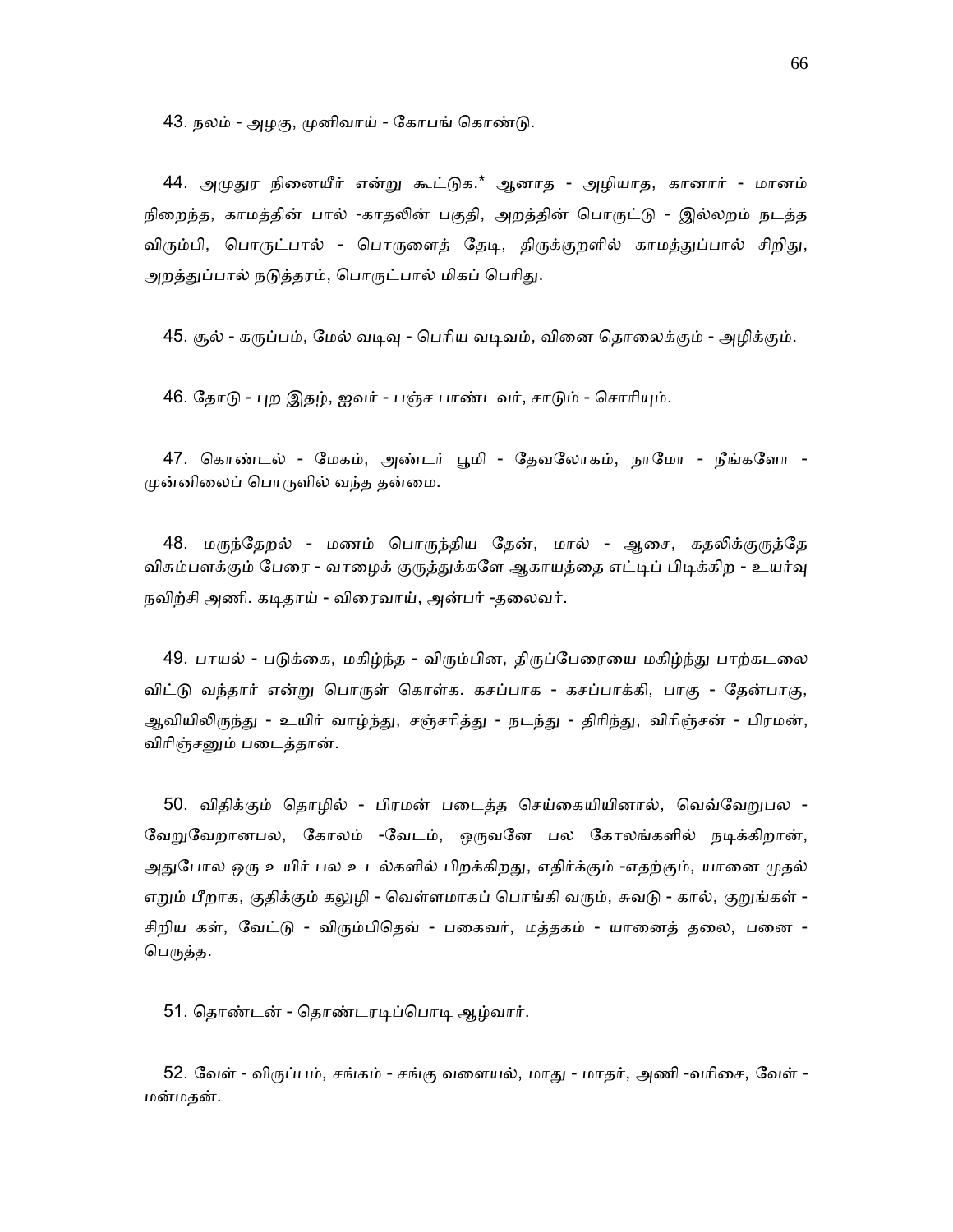53 . ஆடவர் - தைலவர்.

54. அயல் - அயலார், வெதுப்ப - சுட, வேள்போர் -மன்மதன் செய்யும் போர், மறலி -எமன், புடை -பக்கத்தில், கடல் வளை - கடல்சூழ்ந்த, புடவி - பூமியிலுள்ளார், முயங்கு -உடலிற் கலந்த, வெறி -மணம், பெறவிட்டது - தலைவி பெறத் தலைவன் அளித்தது, சுரும்பு - வண்டு, வெறுப்பிலதாகி -விருப்பங்கொண்டு.

55. தாரை -ஒழுங்குமுறை.

56. திவலை - தயிர்த்துளி, கதவுக்கடை - கதவின் அருகில், உயரத்து - உயர்ந்த இடத்திலுள்ள, மல்தொழில் பிடி - மற்போரில் செய்கின்ற பிடிகள், துரந்தன -செலுத்தின, களவிட்டு - வஞ்சகமாக வந்த, அலகை - பேய்ப்பெண் பூதனை, பணைவரை - பெருத்த மலை, படியில் - பூமியில், துடை - தொடை, கனகன் -இரணியன், உருள்பட - உருள, பகழி - அம்பு, கதிருட் புதை அத்தமனம் - சூரியன் மறைந்த அந்திப் பொழுது, நிழல் கெழுமிய - ஒளி நிறைந்த, திகிரி - சக்கரம், பருமச் சிகரம் - உயர்ந்த உச்சி, பலி - பிச்சை, பரிசில் - வெகுமதி, பருமத்து வலித்து - பெரிய மத்தை இழுத்து, விளம்பின -பறிமாறின, தெளி - குழம்பு, தொடை - மாலை, மிருகமதம் - மான் மதம், கத்தூரி, பொதுவியர் - இடைச்சியர், கமலத்தவள் - இலக்குமி, புளசம் -மயிர்க்கூச்செறிதல், புழை - துவாரம். வலம்புரி - சங்கு, எக்கர் -மணல், குருகையரதிபதி - நம்மாழ்வார். பரவுநெடுந்தகை - போற்றப்படும் பெரியோன், பரகதி - மோட்சம், முதலவன் - முதன்மையானவன், அளி - அழசிய.

57. புயங்க சேகரம் - அரவளிந்த, முயங்கு - பொருந்திய, நாடகி - நடிக்கின்ற பெண், காளி, புரிந்த வாய்மை -சொன்ன சொல், கெவுளி - பல்லி சொல், பொலாதல - நன்மை செய்யும் குறிதான், இருந்த மாநிலம் - வாழ்கின்ற ஊர், இணங்கவேயிசைந்து - சம்மதம் பொருந்தி, இலங்கிழாய் - விளங்கும் ஆபரணத்தையுடைய பெண்ணே, சேவகர் -வேலை செய்வோர், நாவலர் - புலவர், உயங்கி - வருந்தி, உடந்தையாய் - மனமிசைந்து, சிறங்கை - கைகொள்ளுமளவு, தூசு - கூட்டத் தலவர் ஐந்து பேர் - நன்கு விளங்கவில்லை, திருமால், சிவன், அயன், விநாயகன், முருகன் இவர்களைக் குறிக்கலாம். பசியால் அழுத குழந்தை வாய்மூடச் சிறங்கை கூழிடு; உறங்கக் கந்தை கொடு என்பது பொருள்,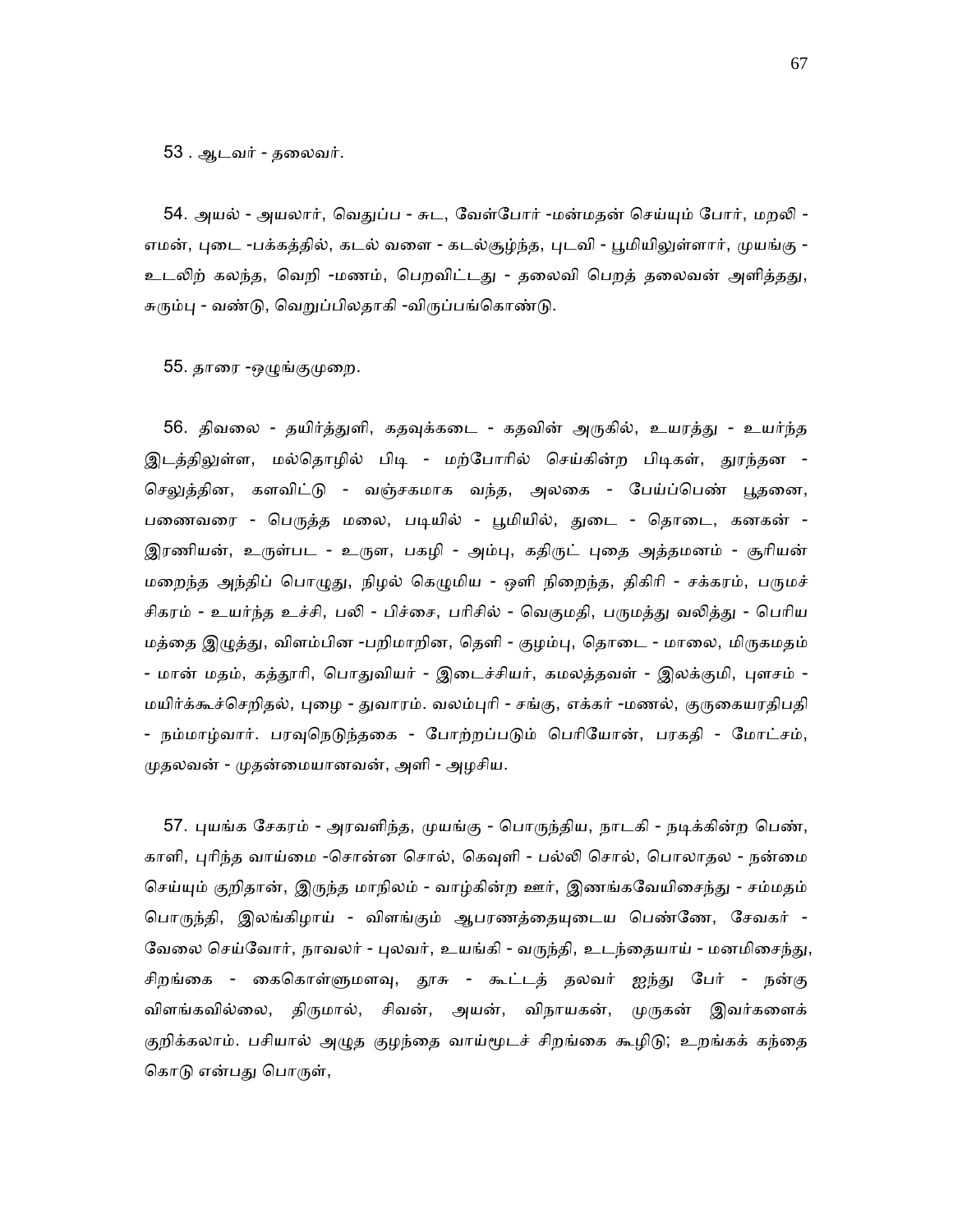58. கொற்றியரா - கலம்பகக்கின் உறுப்பு, வைணவ சின்னம் புண்டு பிச்சைக்கு வருவோர்கள் மீது காதல் கொண்டு ஒரு காமுகன் கூறுவதாகச் சிலேடை பொருள்பட வருவது இச்செய்யுள். வயலகம் - வயலிடம், தாமம் - மாலை, தாமரையின் மாமணி -தாமரைக்காய் மாலை, அரும்பித்த - மலர்ந்த, நாமம் -திருமண் காப்பு, தாவடம் - முத்து மாலை, அரங்கு - நாடக மேடை, ஒற்றி - இசைந்து, மருங்கொற்றி - அருகேயிருந்து கவனித்து.

59. பூவணை - மலர்ப்படுக்கை, அமுதுரு - அமுதம் போன்ற வடிவம்.

60. உயிர் முடிக்கும் - உயிரை அழிக்கும், செவ்வந்தி - சிவந்த அந்தி மாலை, மயிர் முடி - கூந்தல், செவ்வந்தி - செவந்திப்பூ, மருந்துளதி - வாசனை பொருந்திய துளசி, மயல் - ஆைச.

61. பொருப்பின் - மலையிடத்தே, முயல் - சந்திரன் கறை, மதி - சந்திரன், முகவட்டம் - முகத்தில்பொட்டு, புயல் - மேகம், புளகிக்கில் - புளகித்தால், கூச்சமடைந்தால், அற்பஇடைவேரற்றுவிடும்; ஆகையால் திலகத்தை அழித்துவிடுவீர், அழகு - நல்லது.

62. நுவலவும் படுமோ - சொல்லும் தரமோ. மழை - கூந்தல், கடல் - கண், மலை -கொங்கை, கொடி -பெண் கொடி காட்சி யென்னும் துறை.

63. பொதும்பர் - சோலை, இதண் - பரண், அபிஷேகம் - முடிபோறாள், புனம் -திணைப்புனம், கறையேறுமே - மாசூல் கைக்குக் கிடைக்குமோ?

64. களி - குடியர் கள்ளைச் சிறப்பித்துக் கூறுவது, களியர் - குடிகாரர், நறவு - கள், இலச்சி யாகினி வலச்சி - பரவும் தெய்வம், பஞ்சமி - கள், மந்திரப் பெருமை - மந்திர சக்தி.

65. அல்லி - அகவிதழ், பணிலம் - சங்கு, மணி - முத்து, வனசம் - தாமரை.

66. ஆரம் - முத்து, வேம் - வெப்பந்தரும், நேர - எனக்குக் கிடைக்கும்படி.

67. மாரசரம் படு பூ - மன்மதன் அம்பாக விடுகின்ற பூ, ஆரவடம் - முத்துமாலை.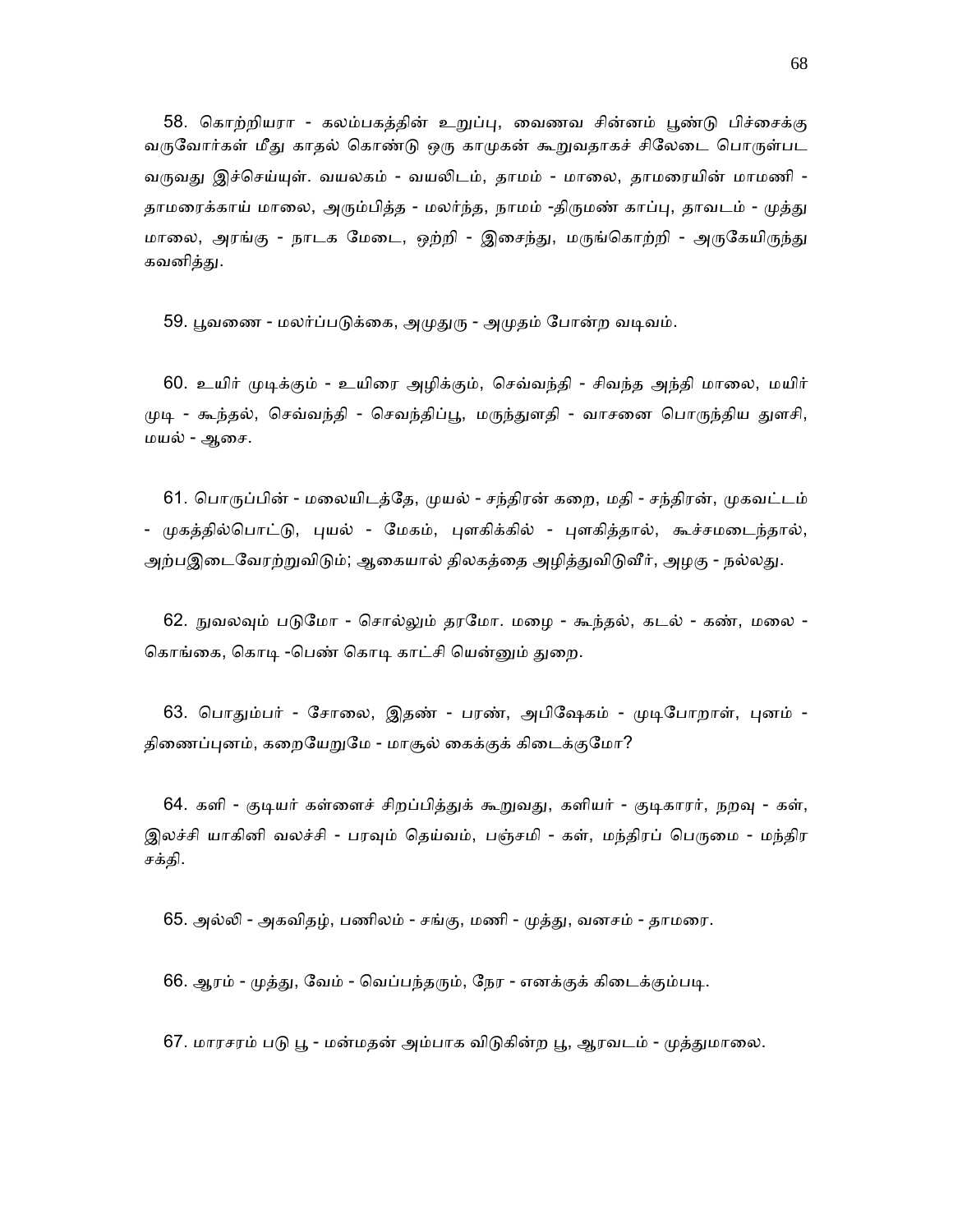68. மந்தி - பெண் குரங்கு, இதழி - கொன்றை, தரளம் - முத்துப்போன்ற கண்ணீர், ஒழுங்கு - நியாயம், ஞான வரோதயன் - சிறந்த ஞானத்தால் அறியப் படுவோன்.

69. புரிசை - மதில், புயல் - மேகம், துவக்கும் - கட்டும்.

70. எழும் - செய்யும், பளிங்கு மண்டபம் - கண்ணாடி மண்டபம், நிழற்கோலம் -பிரதிபிம்பம், ஆயிழை ஒருத்தி - வேறு ஒரு பெண், ஆடகன் - இரணியன், உரம் - மார்பு, திருந்தெழில் - சிறந்த அழகு.

 71. உாிைச - ᾞசி, உைற - கிணற்ᾠ விாிசுவராகிய உைற, கூவல் - கிணᾠ, பதியில் - ஊாில் தங்கி, எயினர் ஒᾞவர் ேபாகிலர் - ேவடர் ஒᾞவர் கூடப் ேபாகவில்ைல, ஓ!கொடிது - மிகவும் கஷ்டம்,

72. கொடியள் அந்த அசோதை - கொடுமை செய்து பிரசித்தி பெற்ற அசோதை , மாறு - விளார், பிரம்பு; குழைதொடும் - தோப்புக்கரணம் போடக் காதைப் பிடிக்கும், அடியளந்த - காலால் அளந்த, ஆழி - சக்கரம், அமரக்கால் - தெய்வத்தன்மை வாய்ந்த கால், படியளந்தது - பூமியை அளந்தது உணவு கொடுத்தது, பாலன் - காத்தற் கடவுள், மிடியளந்த - வறுமையிலே வளர்ந்த, தொட்டுண்டது - களவிலுண்டது,

73. வாய் மடுக்கும் - வாயிற் கொண்ட, இடும்பை - துன்பம், கனிவாய் - கனிந்து, செழுந்தாள் - பெருத்த கால்கள்

74. வளை - வளைந்த, நாவாய் - நாக்கையுடையவாய், தோணி, நடு -நடுவுநிலைமை.

75. எᾨதா -எᾨதி.

76. கேடில் - வராகம், அறிகின்றதே பேசுவீர்.

77. தாழை - தென்னை, ஞாழல் - குங்கும மரம், சூர் - மூங்கில், மூடு - மரம், சுரம் -பாலை நிலம், ஆயர் நிலம் - முல்லை, வலைவாணர் - நெய்தல் நில மக்கள், கழை -தோணியைத் தள்ளும் மூங்கில் கம்பு, உந்தி - தள்ளி, ஆரம் - சந்தனம், முடிகூடு - மயிர் முடியில் ஏற்படும், வால் வளை - வெள்ளிய சங்கு,கோடு - உச்சி, மேழி - கலப்பை, மேதி - எருமை, ஆன் - பசு, மலங்க - வருந்த, எக்கர் - மணல்மேடு, மறுகால் - நிறைந்த தண்ணீர் வடியுமிடம், உரையாளி - மாற்று அறிவிக்கும் ஆளி, உம்பரூர் - தேவ லோகம்,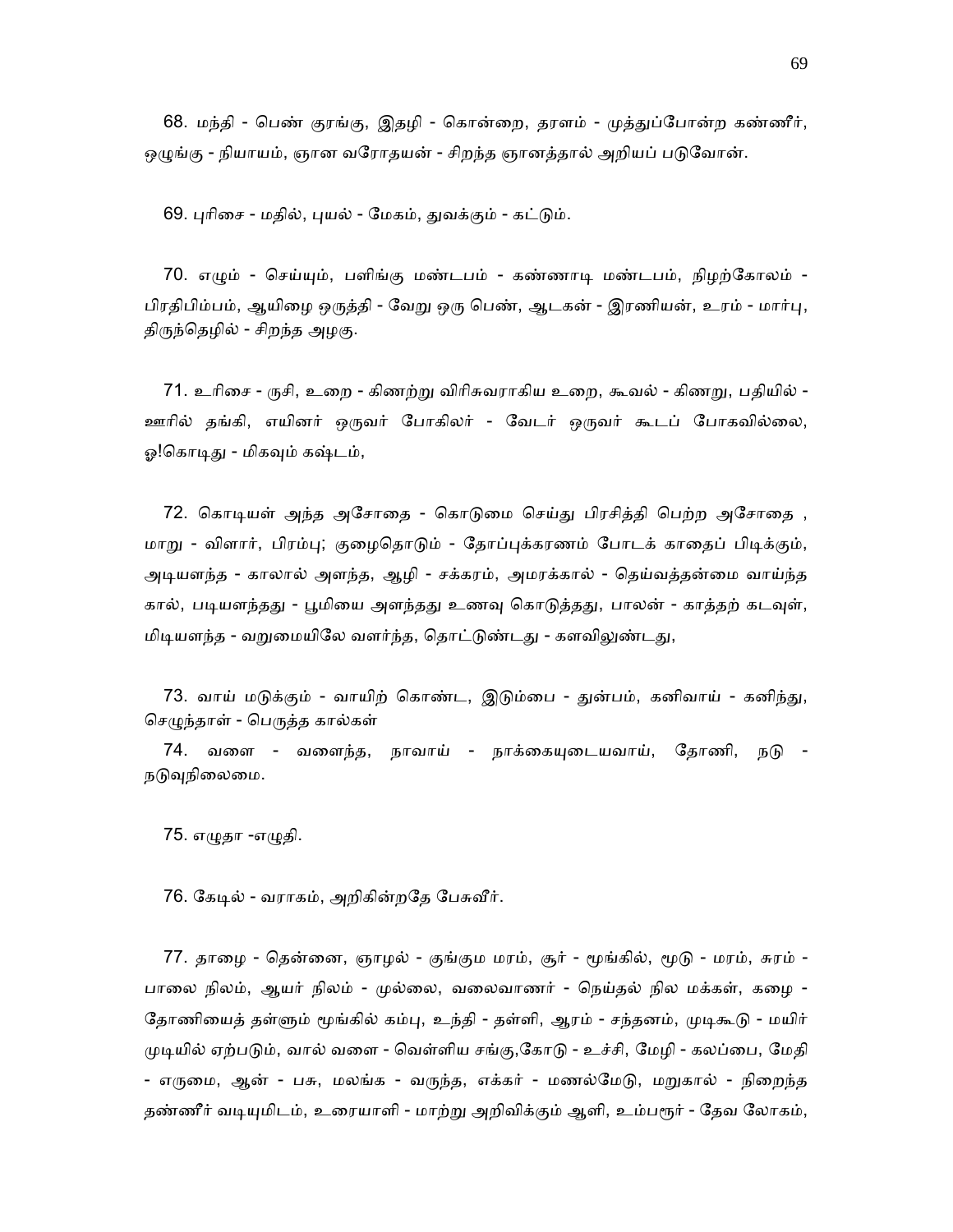சருவாமல் - திகைக்காமல். ஒரு பூதர் - ஒரு மனிதர், அஞ்சுதலை வாசல் - ஐம்பொறி, தாழிடு - தாழ்ப்பாள் போடு, குகை - பொன்னையுருக்குங் கூடு, அரிதாரம் -உருக்குவதற்குப் பொன்னுடன் கலக்கும் மருந்து, விடிவேறு - விடியும் பொழுது, வாரம் - பட்சம், அமுது - உணவு, தலைவாழையிலை - பெரிய வாழையிலை, என்னுயிர் -எனக்கு மிகுந்த விருப்பம், கயல், தேளி, சாளை - மீன்வகை, மாரி - மழைபோல, பணியாரம் - பட்சணம், அப்பு - பூசு, சந்தரம் - சந்தனம்.

78. தடம் - சுனை, மருங்கு - இடை, நீட்டுரம் -கொடுமை, காவி - கண்கள்.

79. உறிமுகப் பாலையே - உறியிலுள்ள பாலையே, சயன போகம் உகப்புத் தலம் -படுக்க இனிதாய் மகிழ்ச்சி தரும் இடம், ஆலையே - ஆலிலையையே, பங்கயத்தாளையே - தாமரை மலரில் வீற்றிருக்கும் இலக்குமியையே, தேவர் கோன் அங்கை அத்தாளையே விரும்பும் என்று பொருள், ஆயனேயென்ற உதிப்பதும் -கண்ணனாக வந்து அவதரிப்பது. பன்னி - சொல்லி, மாயனே - மாயையுடையவனே, திருப்பேரையே - அழகிய திருநாமங்களையே; திருப்பேரையென்னும் ஊரையே.

80. இச்செய்யுள் கடைமடக்கு. வேரி - மணம், வேள் காரியம் பறை - மன்மதன் தொழிலைக் கூறும், வாரி - கடலை, மானுமே - நிகராகுமே.

81. மதி, வள்ளை, குமிழ், குமுதம், வேல், சிலை இவை முறையே முகம், காது, மூக்கு, வாய், கண், புருவம் இவற்றுக்கு உவமை. மான் - சந்திரன் களங்கம், கலை -சந்திரகலை, குருகுலம் - குருகுல வாசம் பண்ணி, திரு -இலக்குமி போன்ற மகள், வழிபட -வணங்கி வழிபட.

 82. காைர ஊர் - ேமகத்தில் ெபாᾞந்திய, வண்ணர் - நிறத்ைத உைடயவர். விசயன் - அருச்சுனன், தேரையூர்மால் - தேரை ஓட்டுகிற கண்ணன், தேரையூரிலுள்ள விஷ்ணு; பின்னை மால் - நப்பின்னைப் பிராட்டியிடம் காதல், மால் கொண்டிருந்தால் - அறிவு மயக்கம் ெகாண்ᾊᾞந்தால், பின்ைனப் ேபசாேரா - அதன் காரணமாகப் ேபசமாட்டாேரா?

83. அம்மான் - மாமனாகிய கம்சம், நகையும் சுடுகின்ற -சிரிப்பையும் ஒழித்துக் கொன்ற, பேரை - பேரையில், இவள் தலைவி, ஆவியுண்டது - உயிர் கவர்ந்தது,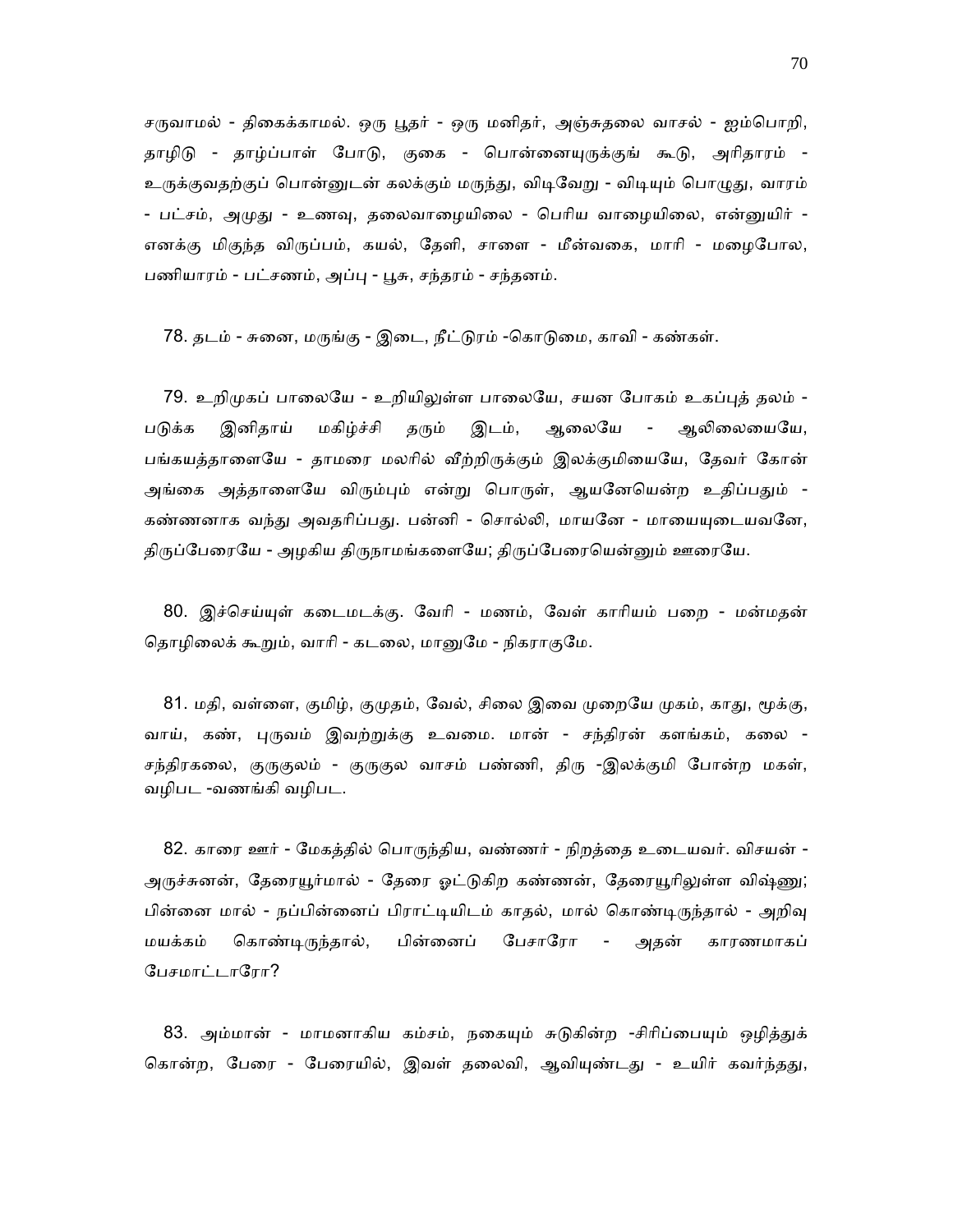பெம்மான் - சிவபெருமான், சிலை - வில்லாக, வடவரை - மகா மேருமலை, செற்றது -அழித்தது, முன் - முன்னே, தோன்றின, திருநகை - அழகிய சிரிப்பு.

84. நகை - ஒளி, புரையும் - ஒக்கும், பேரையகம் - பேரைத்தலம், தாமரையமுதம் -தாமைரயில்

இருக்கும் இனிய இலக்குமி அன்னாள் - ஒபபானவள். பிடித்த - கொண்ட, தரம் பிடிக்க மாட்டாமல் -

அழகின் தன்மையறிந்து ஒப்பாக மாட்டாமல், வாள் பிடித்தது - வானத்தில் ஓடி ஒளிந்தது.

85. மதிக்கும் - எல்லோரும் பாராட்டும், மதிவார் சடை முடிக்கும் பெருமான் -சந்திரனை நீண்ட சடையிலே சூடும் சிவபெருமான், அயனார் - பிரமன், எனும் - என்று தலபுராணம் கூறும். மறைநூல் - வேதம். துதிக்கும் புகழைக் கூறும், தொலைக்கும் -தீர்க்கும், இறக்கும் குைழ - நீண்ᾌ ெதாங்கும் காதணி, ெகாதிக்கும் பதம் - மிகுந்த வெப்பம் தரும் நிலை, அதிக்கும் - அதிகரித்துக்கொண்டே வரும். தூதை - பானை சோறிடும், பசி மாறிடும்; அறத்தின் பயனாவது இது தான். அறம் - இல்லறம்.

86. வேயிருந்திசைத்த - புல்லாங்குழலை வைத்து ஊதின, விண்ணொடு - விண்ணில், மேகம் - மேகம் போன்றவன், பேய் - புகனை, நாறும் - கமமும், துணை -இரண்டு, வாசடம் - வைத்திய நூல்.

87. மதங்கியார் - வாளைக் கையில் பிடித்துச் சுழற்றியிடுகின்ற பெண், சாடு - சகடு, வண்டி; மடிபட - இறந்து வீழ, முருகு - வாசனை, உலாவும் - போன்ற. ப்ரதாபம் - புகழ், இருவெட்டு - இரண்டாகப் பிரிந்த தொய்யில் - மகளிர் மார்பில் அணியும் சந்தனக் கோலம், பிறைக் கொழுந்து - சிறு பிறை போன்ற நெற்றி, திலகம் - பொட்டு, இயமனுக்கு உயிர் பறிக்கும் உபாய வித்தையென்று கூட்டுக.

88. மதிக்குழவி - பிறை, முடித்தார் - சிவபெருமான், மால் - விஷ்ணு, ஆசை; வயிரங்குன்ற - வயிரமும் ஒப்பாகாத, வள்ளம் - கிண்ணம், சுளிப்ப - கோண, கைப்ப-கசப்பாக. படுகொலைசூழ்-கொடுமையான கொலையைச் செய்கிற, அள்ளி-முகந்து.

89. புரிசை-மதில், அணங்கு-பெண், சுணங்கும்-வருந்தும், பிடி-பெண் யானை, கடா யானை -ஆண் யானை, இறைவர்-தலைவன், கொடியில் -பூங்கொடி போல, துவக்கும்-கட்டும், மூரிக்கழை -வலிய மூங்கில், கழைக்கு-கழையில்,. உறவே-பொருந்தும்படி,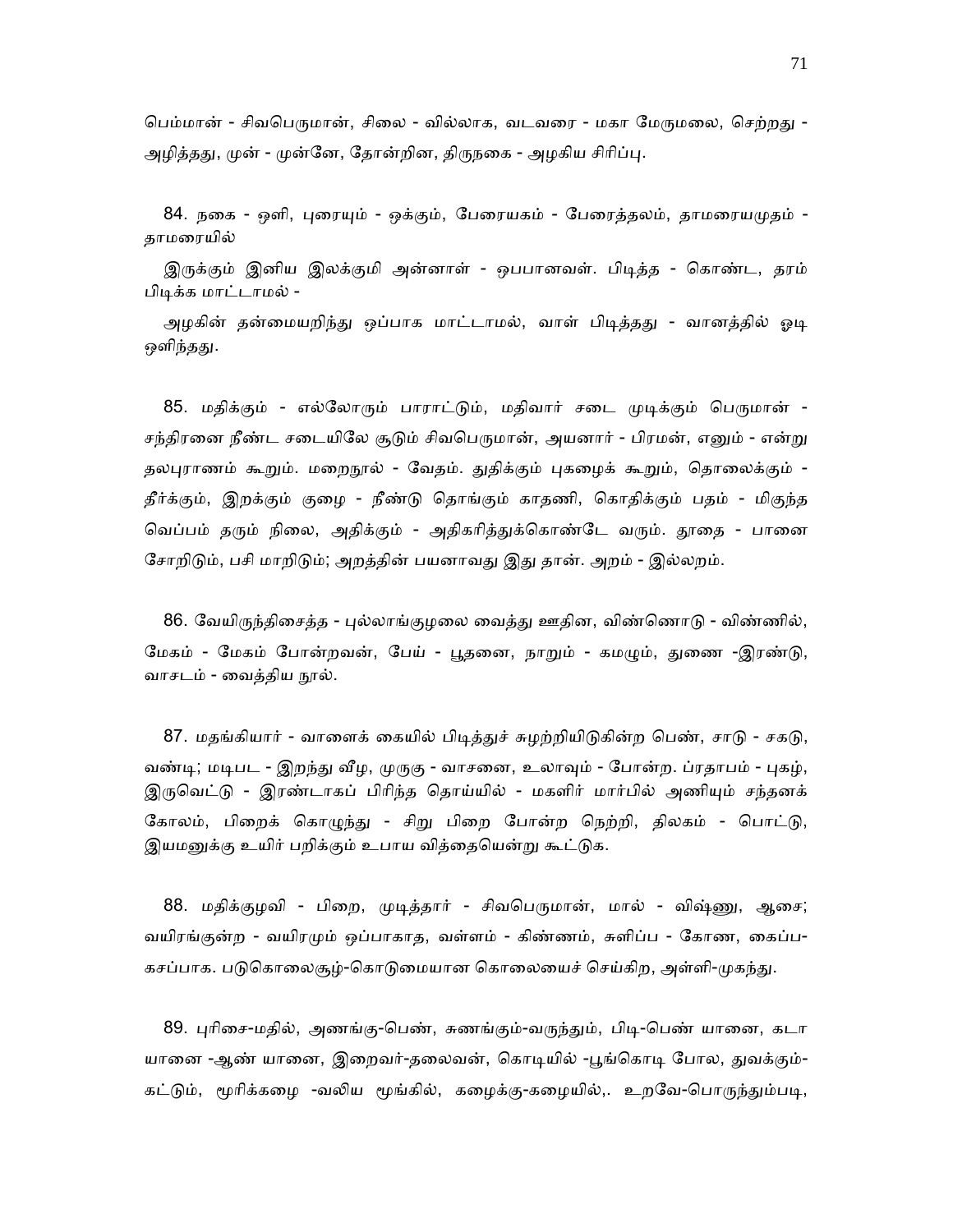அணங்கே, நும் தாள் சாரல் கழைக்கு உறவே, புரிசைக் கொடியைத் துவக்கும், இறைவர் தம்மை கருந்தாள் கொடி துவக்குவது போலத் துவக்கும். ஏன்? பருந்தாட் கொடிய தென்றோ? என முடிவு காண்க, தலைவனுடன் சுரம் போக்குக்கு உடன்பட்ட தலைவியைத் தலைவன் ஊர் அதி சமீபத்தில் இருக்கிறதென்றுதோழி தேற்றுதல், ஊரளித் தென்றல் என்ற அகப் பொருள் துறை.

90 கழைக்கு ஆவலான தழல்-மூங்கிலை விரும்பிப் பற்றுகிற தீ, கொதித்தேறு-வளர்ந்து கொண்டே செல்லுகிற, பாலை வழி-பாலை நிலத்தினூடே போகிற பாதை. இராமல்-உட்கார்நது இளைப் பாறாமல். சரத்தூரம் அம்பு போடுகிற, கமல மலர்த்தாᾦᾞமல்-தாமைர ேபான்ற அᾊகள் வᾞந்தாமல்.மணி-இரத்தினங்கள். மழைக்கார்-மழை மேகங்கள் சூழல்-மேடுகள், வாவும்-தாவி வருகின்ற, நீழல்களும் உளவே என்று முடிவு காண்க.

1 மேதி-எருமை, பாசடை-பசிய இலை, வேரி-தேன், தீது-தீவினை, ஓதி-கூந்தல், கயிற்றில்..................உரல் பிணிக்கவும்-கயிற்றின் ஒரு நுனியைக் காலில் கட்டி, மற்றொரு நுனியை உரலைச் சுற்றிக் கட்டவும், சுருதி-வேதம். கேட்கப்படுவது.

2 காடு-புனம், பூங்கால்-பூவைப்போல மென்மையான கால், காவலார்-காவல் செய்பவர், ஆரரிந்த-ஆர முழுவதும் அரிந்த.

93. சிறுமதலை - சிறுபிள்ளை, மதலை - பிள்ளையின் பொருட்டு, தரங்கம் - அலை, பொருனை - தாமிரளருணி நதி.

94. ககனர் - ஆகாயத்திலுள்ளவர், முக்கணர் - சிவ பெருமான், மதலை -சிறுதொண்டன்பிள்ளை, கறி சமைத்தவள் சிறுத்தொண்டன் மகன் இராமன், விைளயைவத்தவள் - ைகேகயி, மதைனவிட்டவள் -தைலவன் தாய்.

95. முரி - சோம்பல், விறலியர் - பாணன் மனைவிகள், பெருமையுடைய அரசியர்; துதிக்கை கொண்டு -துதிப்பதினால், தும்பிக்கையினால்; முடிகளைச் சரிக்கையால் -அரசர்கைள ெவல்ᾤைகயால், தைலகைள வணங்கச் ெசய்ைகயால், கடம் - மதஜலம், கடன்.

96. பாண் - பண், இசை; மிழற்றும் - மழலையிற்பேசும், சுரும்பு - வண்டு, மாந்தி -குடித்து, மதிவண் குளி - சந்திகளின் துண்டுகள், அவிழ்த்தும் - மலரச் செய்தும்,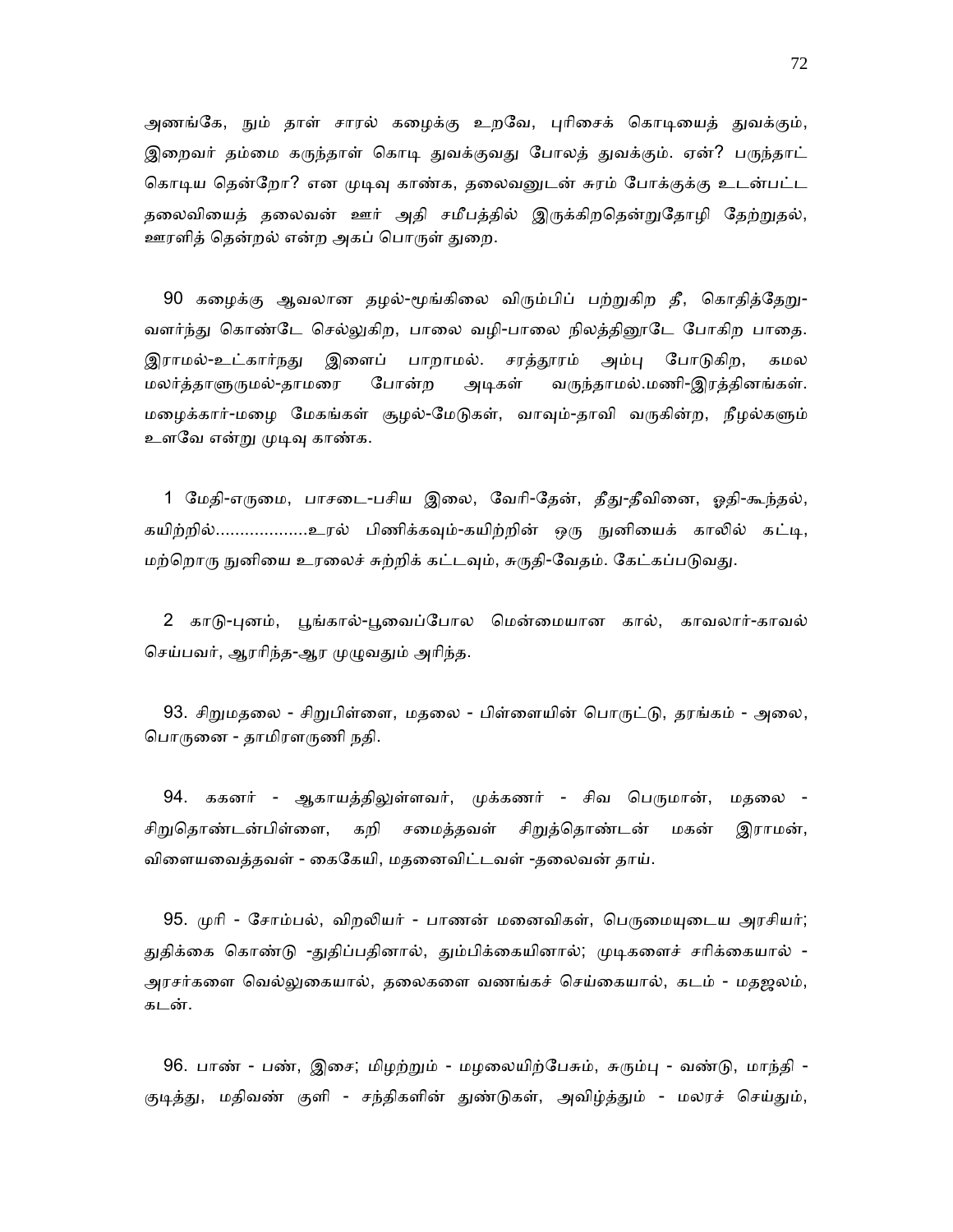சுண்ணம் - வாசனைப்பொடி, பளிக்கறை - பளிங்கு மண்டபம், குயிற்றும் -அைமத்திᾞக்கிற, சாளரம் - பலகணி, நாண் - நாணத்ைத, ேவள் - மன்மதன். நாண் - வில்லின் நாண், ஞான புங்கவ - அறிவிற் சிறந்தவனே, நந்தா - அழியாத.

 97. நந்தா வளம் - அழியாத வளப்பம், பிறந்த - ேதான்றிய மால் - குைழக்காதர், வந்தார் - வந்தார் என்ற, வளம் பிறந்த - பெருமை தோன்றும், வார்த்தைக்கே -ேபச்சுக்ேக, வண்ணம் - நிறம், உதித்த - எᾨந்த, மாமதி - ᾘர்ண சந்திரன். பசைல - நிற வேறுபாடு, மாயம் - காரணம் அறிய முடியாத கொடுமை, குதித்தது - திடீரென்று தோன்றிற்று.

98. கவுள் கன்னம் - கவுளிலிருந்து குதிக்கும், துளிமழை -தூற்றல் முற்றிச் சொரியும் மழை, குஞ்சரன் - கஜேந்திரன் என்னும் யானை, அழைக்கும் - ஆதிமூலமே என்று கூப்பிᾌம், ᾗயல் - ேமகம் ேபான்ற குைழக்காதர், ெகாழிக்கும் தமிழ் வளர்-தமிழ் செழித்து வளர்கின்ற, பேரை-தென்திருப்பேரை, தழைக்கும்படி-மதிப்பில்லாத குடும்பம் சிறந்த மதிப்படையும்படி, பெண்டுகள் வளர்க்கும் - பெண்களால் வளர்க்கப்பெற்ற, மயில்-மயில் போன்ற பெண்ணே, சிறிகென்று விதிக்கும்படி படிக்கும் அனிச்சங்களும் -சிறிதென்று தீர்மானிக்கும்படி நாமறிந்த மென்மையான அனிச்சப் பூக்களிலும், பஞ்சினும் உற-பஞ்சிலும், பட்டாலும், உனது பதம் வெறுக்கும்-உனது கால்கள் நோகும், "அனிச்சமும், அன்னத்தின் தூவியும் மாதர், அடிக்கு நெரிஞ்சிப்பழம்," என்ற குறளைக் காண்க. உதிக்கும் கதிர் கொதிக்கும் சுடர் நடக்குந்தொறும், வெறுக்கும் பரல் உறைக்கும் பொழுது நீ உயிர் வாடுவை என்று கூட்டுக. உயிர்வாடுவையே-தாங்கிக் கொண்டு உயிர் வாழ முடியுமா?

99. வாடை-வடக்கேயிருந்து வரும் காற்று, இயங்க-வீச, பீடை-வருத்தம், தென்றலங்கன்று-இளந்தென்றல், தென்றல்-தெற்கேயிருந்து வரும்காற்று. கோதுபட-ெகாத்ெதன்ᾠ நீக்கைவத்த, கூடல் - கூடᾢைழத்தல், அள்ளியிட்ட-வாாிச் ெசாாிந்த, பயிர்ப்பு-பிறர் பொருளைத் தீண்டின வெறுப்பு,துணைபட-உயிர்த்துணை பிரிந்தால், இரிந்து- ஓடி, புரக்க-காக்க, வார்-நீண்ட, பூதரம்-மலை போன்ற தோள், ஐவர்-பஞ்ச பாண்டவர், அணங்கு-படர்ந்து வருத்தம் செய்கிற, பொதும்பர் - சோலை, தண்ணளி-தலையளி, குரும்பை-இளநீர் புயம்-தோள், பாகுற-பக்கத்தில் பொருந்த, பரிபுரம் -பாதசரம், சில்லொலி-சில்லென்ற ஒலி, பல்கலன்- பல ஆபரணங்கள், புலவி-ஊடல், கலவி-ᾗணர்ச்சி,